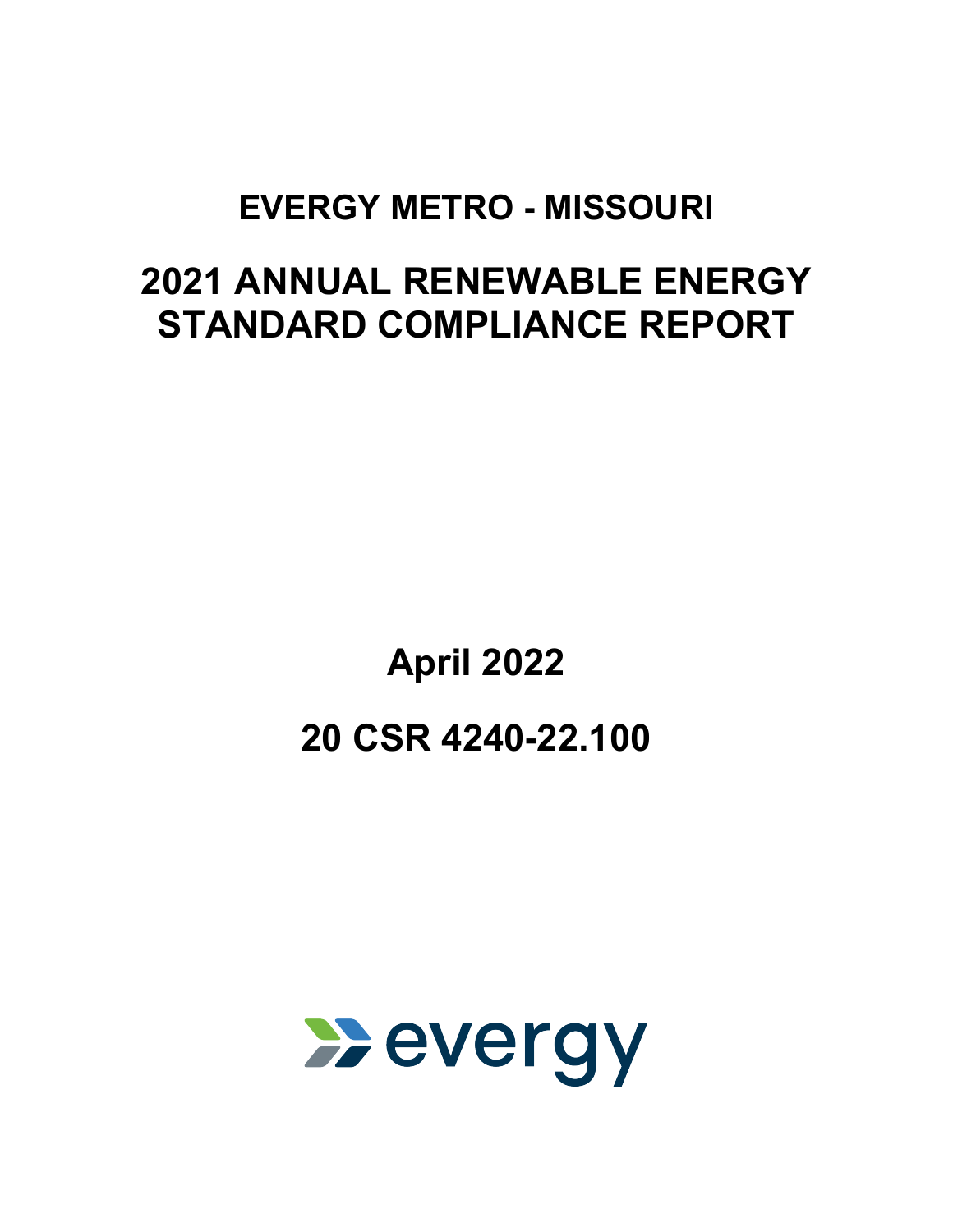# **TABLE OF CONTENTS**

| 2.1           |  |
|---------------|--|
| $2.2^{\circ}$ |  |
| 2.3           |  |
| 2.4           |  |
| 2.5           |  |
| 2.6           |  |
| 2.7           |  |
| 2.8           |  |
| 2.9           |  |
| 2.10          |  |
| 2.11          |  |
| 2.12          |  |
| 2.13          |  |
| 2.14          |  |
| 2.15          |  |
| 2.16          |  |
|               |  |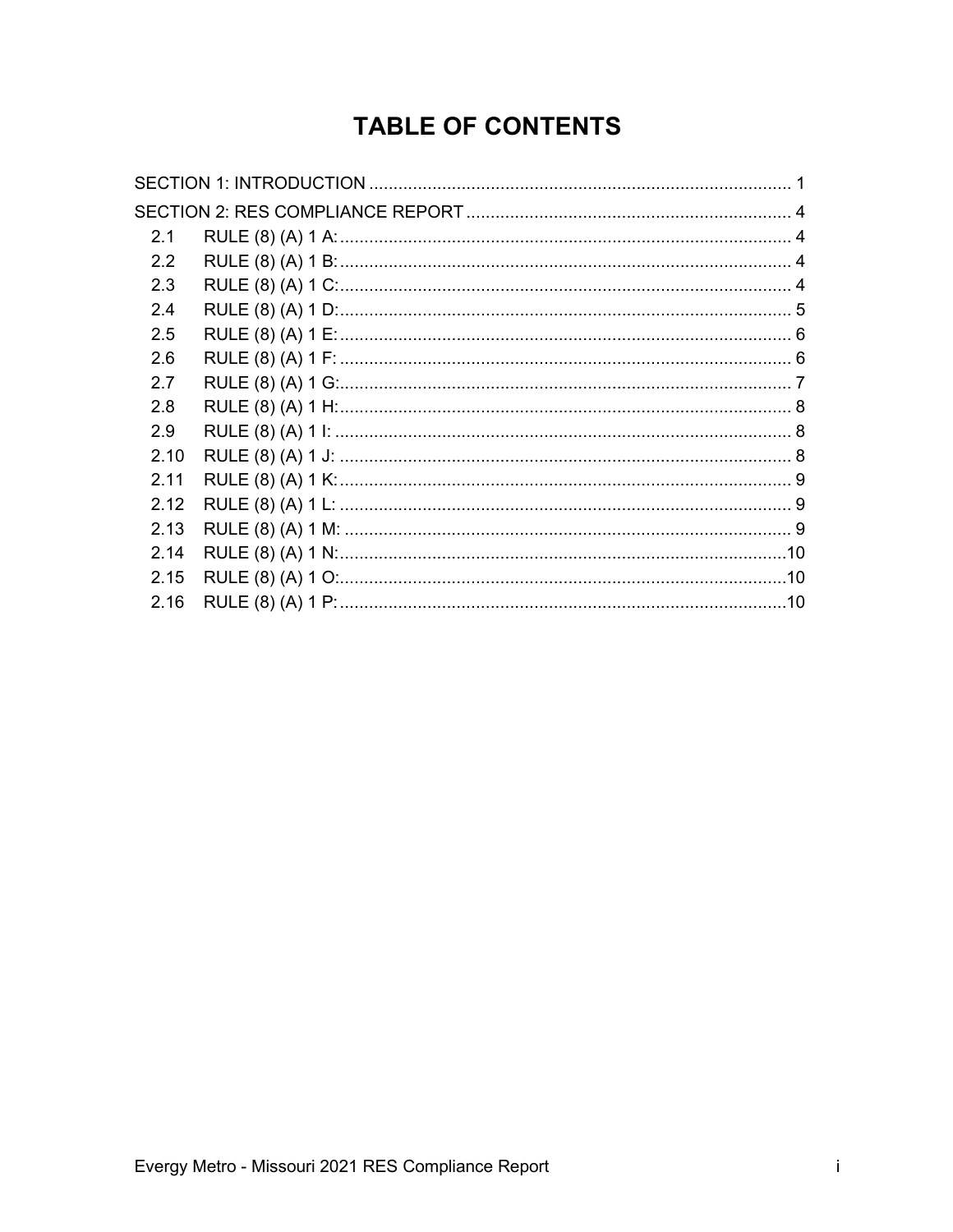# **TABLE OF TABLES**

| Table 2: Evergy Metro Missouri owned renewable electrical energy 5 |  |
|--------------------------------------------------------------------|--|
|                                                                    |  |
|                                                                    |  |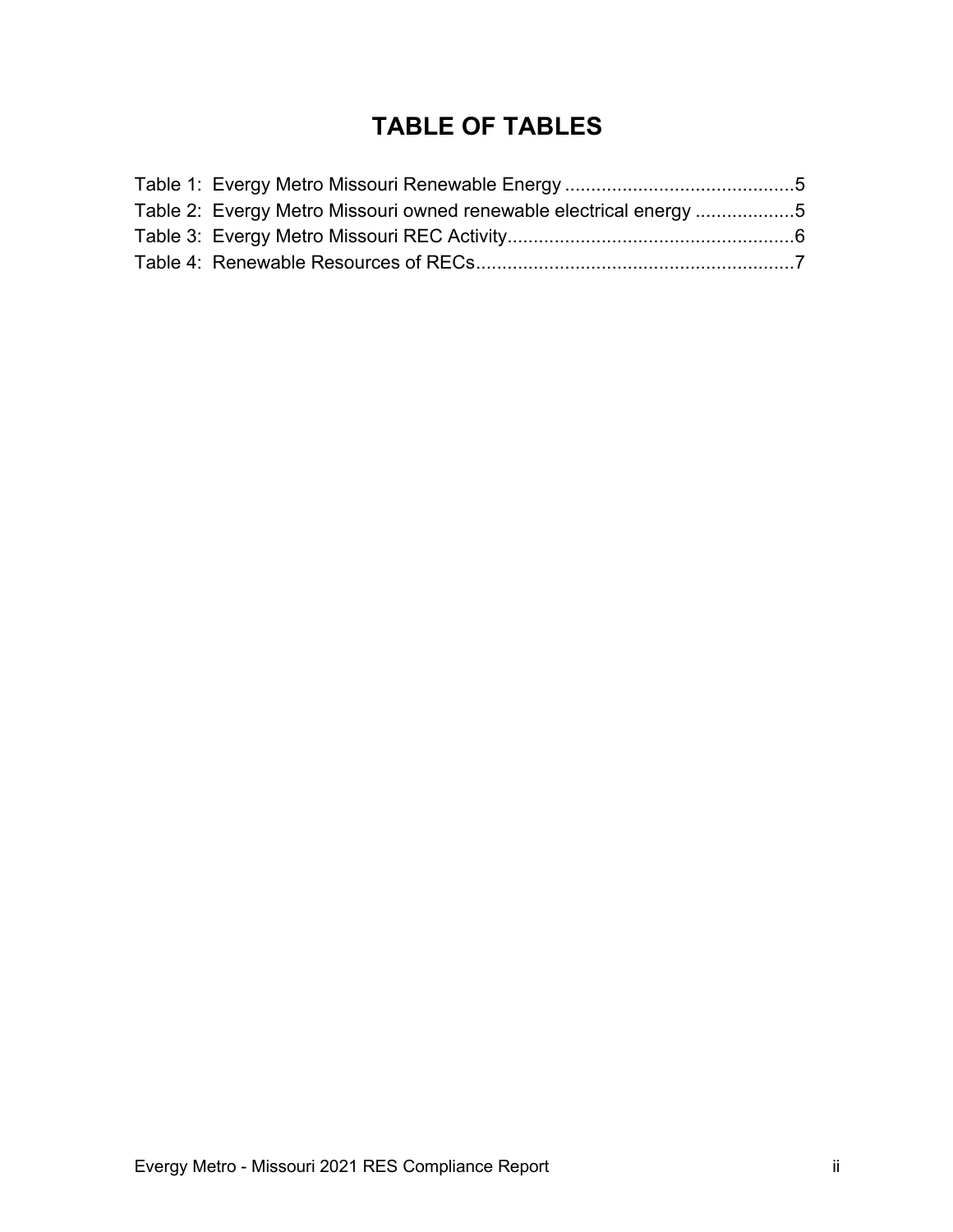# **TABLE OF APPENDICES**

**APPENDIX A:** 2021 NET METERED ACCOUNTS

**APPENDIX B:** RENEWABLE ENERGY CREDITS CARRY FORWARD LIST

**APPENDIX C:** 2021 PPA PAYMENTS CONF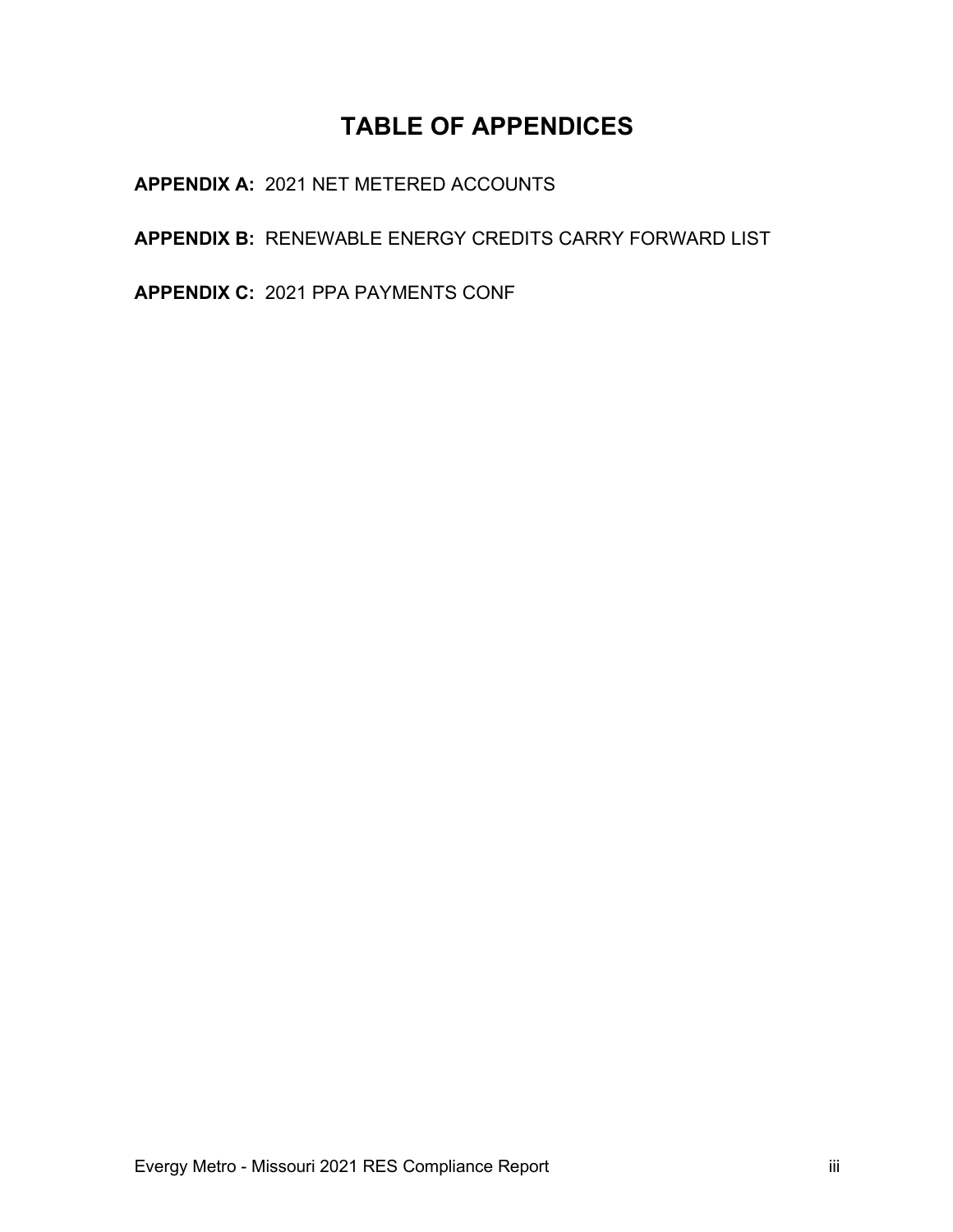#### <span id="page-4-0"></span>**SECTION 1: INTRODUCTION**

Evergy Missouri Metro - Missouri ("EMM" or "Company"), a Missouri Corporation, has filed its Annual Renewable Energy Standard Compliance Report in compliance with the Missouri Public Service Commission's ("Commission") Electric Utility Renewable Energy Standard Requirements [20 CSR 4240-20.100] ("Rule") that became effective September 30, 2010. Section (8) of the rule requires that each public utility file with the Commission a Renewable Energy Standard (RES) Compliance Report by April 15 of each year.

Specifically, Section 8 (A) of the rule requires the following information for the most recently completed calendar year.

- A. Total retail electric sales for the utility, as defined by the Rule;
- B. Total jurisdictional revenue from the total retail electric sales to Missouri customers as measured at the customers' meters;
- C. Total retail electric sales supplied by renewable energy resources, as defined by section 393.1025(5), RSMo, including the source of the energy;
- D. The number of RECs (Renewable Energy Credits) and S-RECs (Solar Renewable Energy Credits) created by electrical energy produced by renewable energy resources owned by the electric utility. For the electrical energy produced by these utility-owned renewable energy resources, the value of the energy created. For the RECs and S-RECs, a calculated REC or S-REC value for each source and each category of REC;
- E. The number of RECs acquired, sold, transferred, or retired by the utility during the calendar year;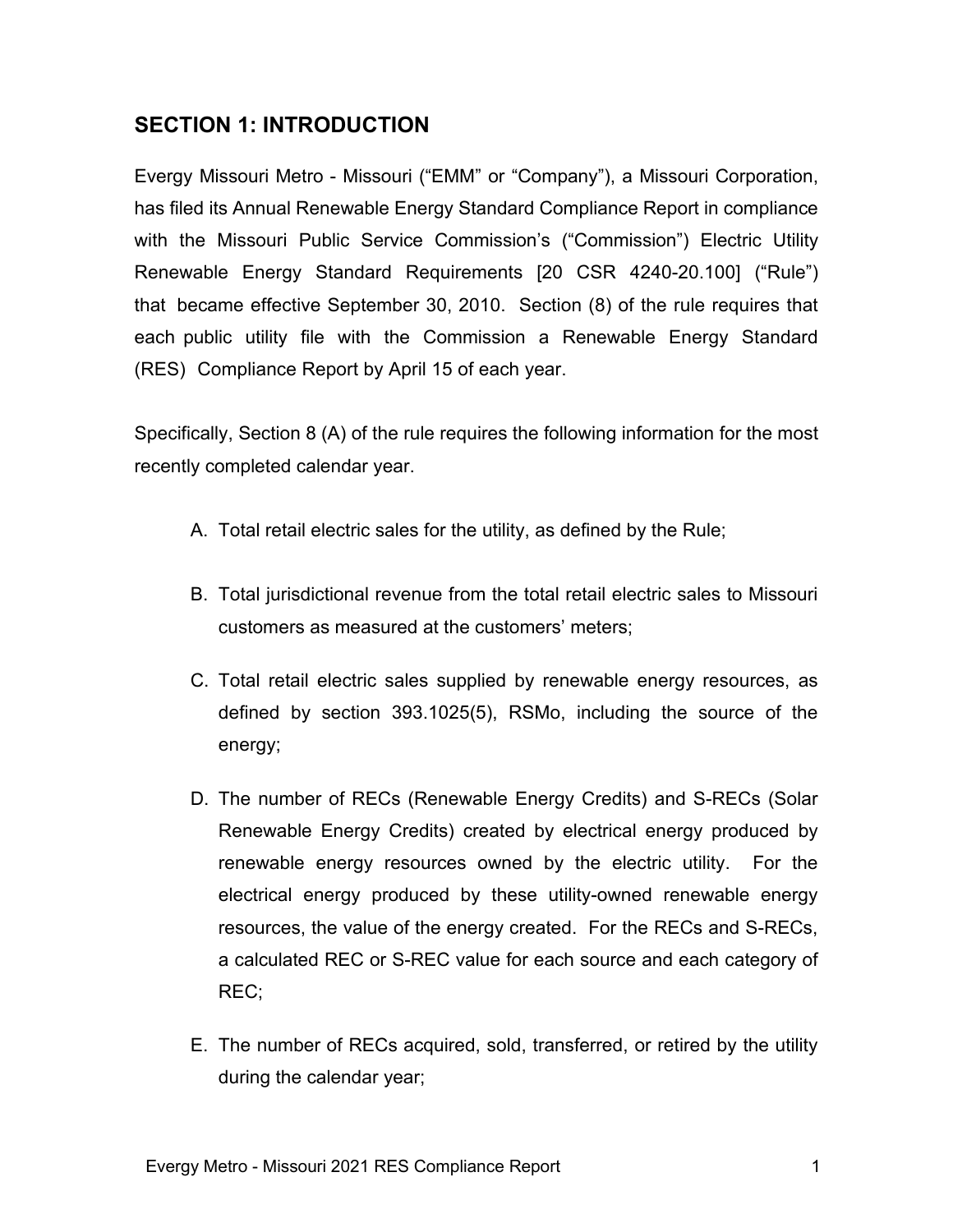- F. The source of all RECs acquired during the calendar year;
- G. The identification, by source and serial number, of any RECs that have been carried forward to a future calendar year;
- H. An explanation of how any gains or losses from sale or purchase of RECs for the calendar year have been accounted for in any rate adjustment mechanism that was in effect for the electric utility;
- I. For acquisition of electrical energy and/or RECs from a renewable energy resource that is not owned by the electric utility, except for systems owned by customer generators, the following information for each resource that has a rated capacity of ten (10) kW or greater:

I. Facility, city, state, and owner

II. That the energy was derived from an eligible renewable energy technology and that the renewable attributes of the energy have not been used to meet the requirements of any other local or state mandate;

III. The renewable energy technology utilized at the facility;

IV. The dates and amounts of all payments from the electric utility to the owner of the facility; and

V. All meter readings used for calculation of the payments referenced in part (IV) of this paragraph;

- J. For acquisition of electrical energy and/or RECs from a customer generator:
	- I. Zip Code
	- II. Name of aggregated subaccount in which RECs are being tracked
	- III. Interconnection Date

IV. Annual estimated or measured generation; and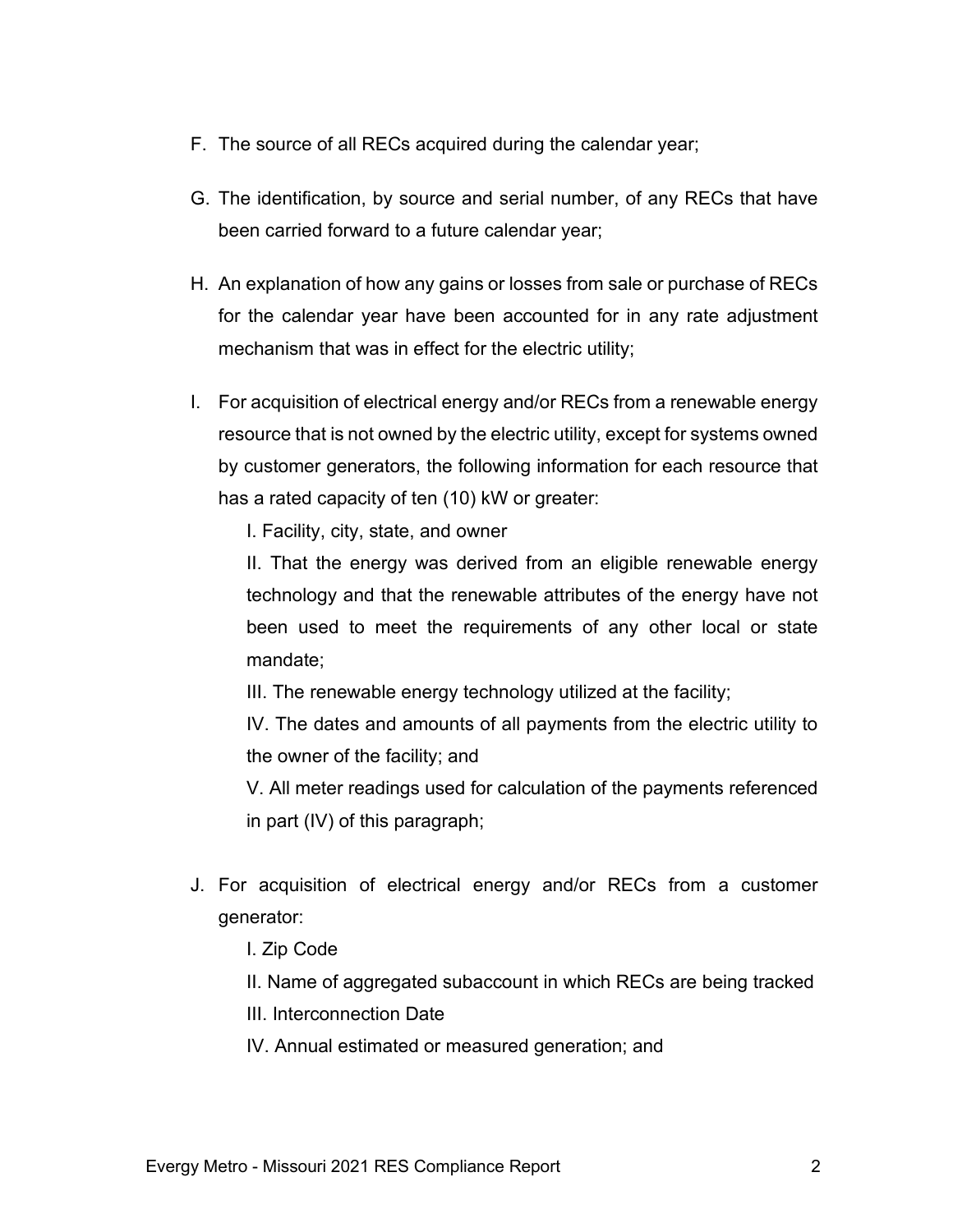V. The start and end date of any estimated or measured RECs being acquired.

- K. The total number of customers that applied and received a solar rebate in accordance with section (4) of the Rule;
- L. The total number of customers that were denied a solar rebate and the reason(s) for denial;
- M. The amount of funds expended by the electric utility for solar rebates, including the price and terms of future S-REC contracts associated with the facilities that qualified for the solar rebates;
- N. An affidavit documenting the electric utility's compliance with the RES Compliance Plan as described in this section during the calendar year.
- O. If compliance was not achieved, an explanation why the electric utility failed to meet the RES; and
- P. A calculation of its actual calendar year retail rate impact.

This Report represents EMM's renewable compliance efforts to achieve the requirements of 20 CSR 4240-20.100.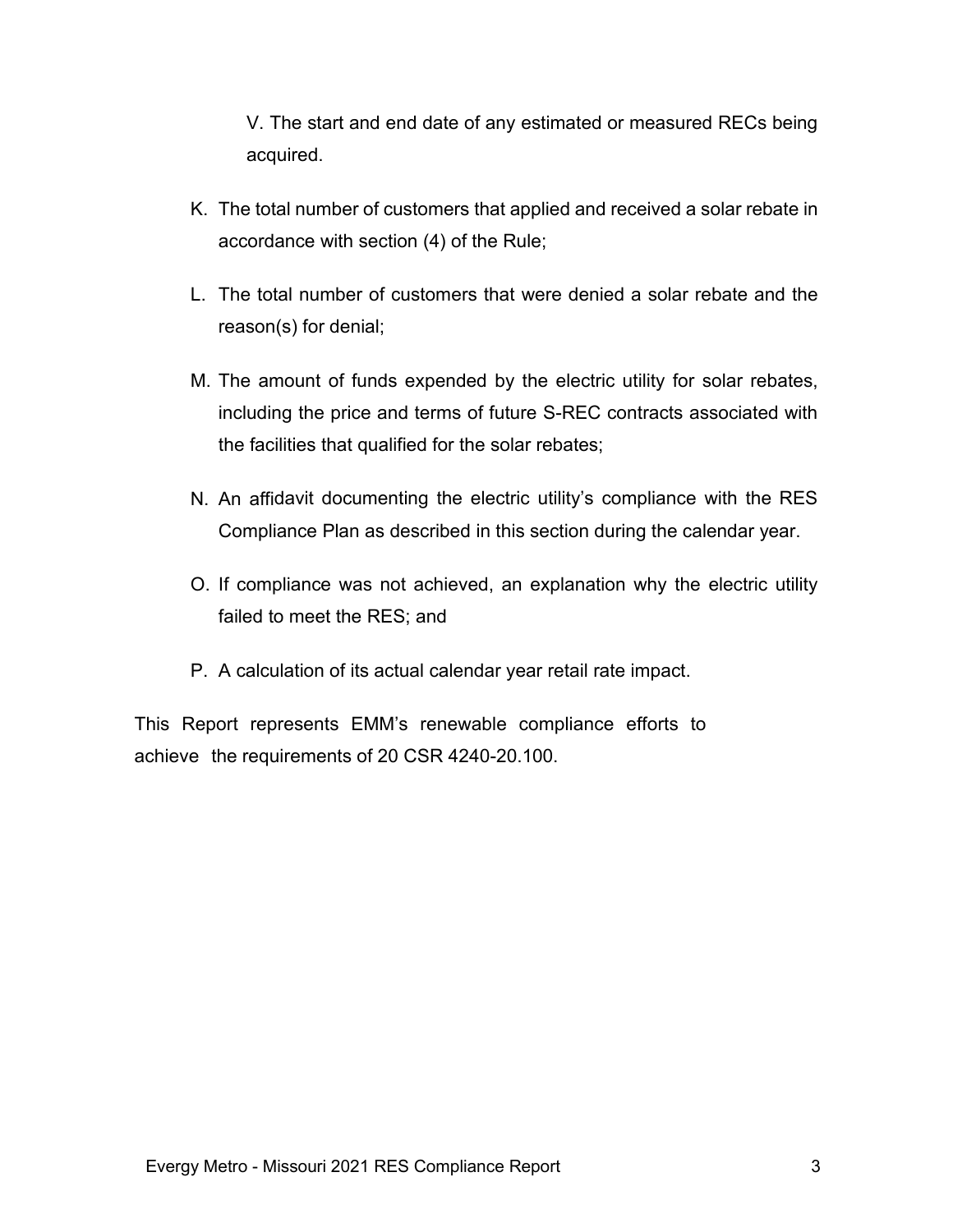#### <span id="page-7-0"></span>**SECTION 2: RES COMPLIANCE REPORT**

*Rule (8) (A) 1: The annual RES compliance report shall provide the following information for the most recently completed calendar year, as defined by the Rule.*

#### <span id="page-7-1"></span>**2.1 RULE (8) (A) 1 A:**

*Total retail electric sales for the utility, as defined by the Rule;* 

| 2021 Retail Electric<br>Sales (MWh) |
|-------------------------------------|
| 8,237,220                           |

#### <span id="page-7-2"></span>**2.2 RULE (8) (A) 1 B:**

*Total jurisdictional revenue from the total retail electric sales to Missouri customers as measured at the customers' meter;*

| 2021 Revenue from<br><b>Retail Electric Sales</b> |
|---------------------------------------------------|
| \$850,591,126                                     |

#### <span id="page-7-3"></span>**2.3 RULE (8) (A) 1 C:**

*Total retail electric sales supplied by renewable energy resources, as defined by section 393.1025(5), RSMo, including the source of the energy***;** 

See [Table 1](#page-8-1) below: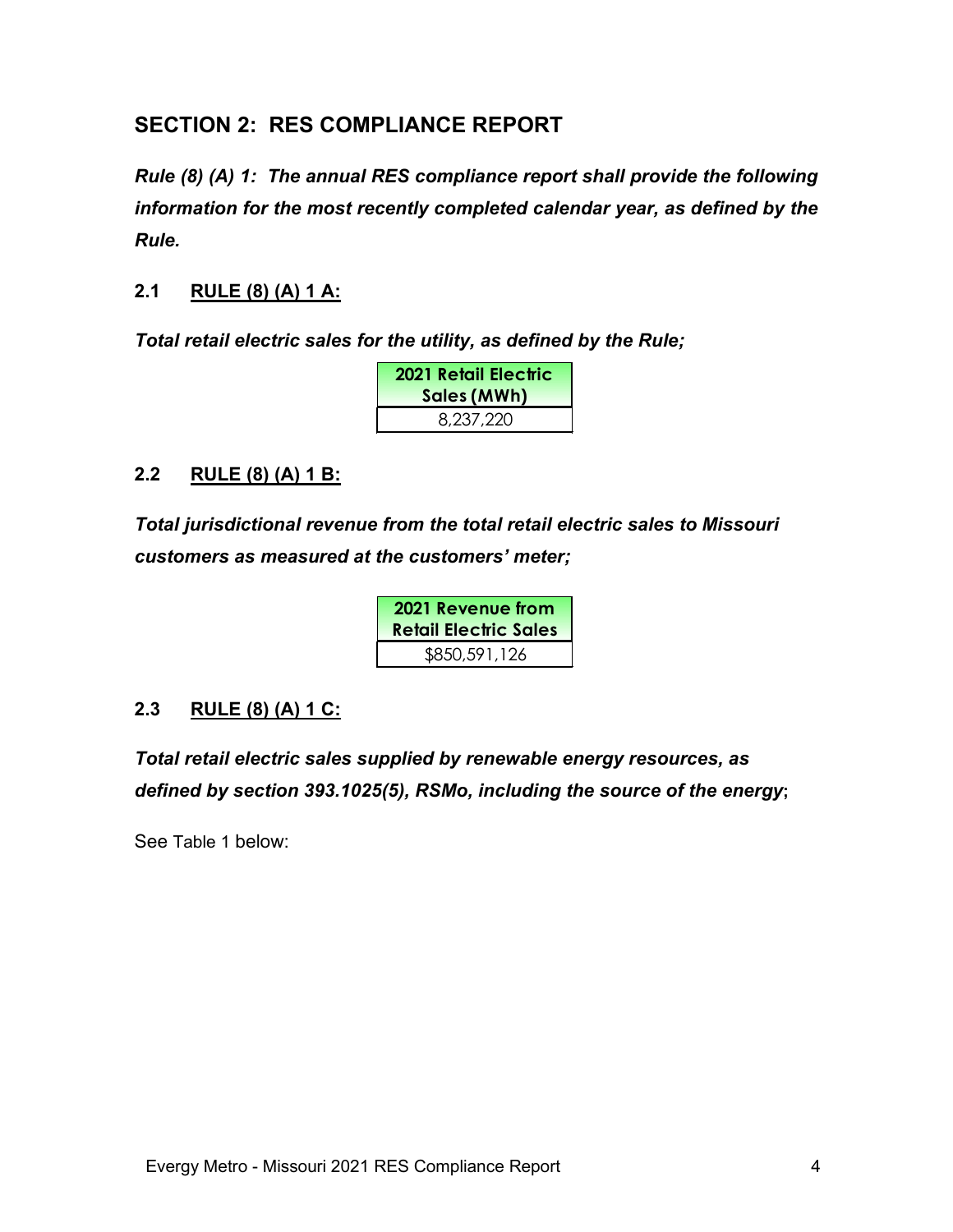| <b>Facility</b>      | <b>Energy (MWh)</b> | <b>Energy</b><br><b>Source</b> |
|----------------------|---------------------|--------------------------------|
| Spearville 1         | 79,388              | Wind                           |
| Spearville 2         | 38,793              | Wind                           |
| Spearville 3         | 185,866             | Wind                           |
| Cimarron II          | 310,792             | Wind                           |
| <b>Slate Creek</b>   | 347,895             | Wind                           |
| Waverly              | 416,823             | Wind                           |
| Osborn               | 244,754             | Wind                           |
| <b>Prairie Queen</b> | 156,076             | Wind                           |
| Pratt                | 260,349             | Wind                           |
| <b>Rock Creek</b>    | 364,445             | Wind                           |
| *Solar Aggregate 1   | 76                  | Solar                          |
| <b>Solar Rebates</b> | 38,416              | Solar                          |

<span id="page-8-1"></span>**Table 1: Evergy Metro Missouri Renewable Energy**

\*Solar aggregate 1 represents Metro's smart grid ow ned solar generation in Missouri

#### <span id="page-8-0"></span>**2.4 RULE (8) (A) 1 D:**

*The number of RECs and S-RECs created by electrical energy produced by renewable energy resources owned by the electric utility. For the electrical energy produced by these utility-owned renewable energy resources, the value of the energy created. For the RECs and S-RECs, a calculated REC or S-REC value for each source and each category of REC;*

Energy values provided below for Spearville generation are based on EMM's energy allocation methodology.

| <b>Facility</b>   | <b>RECs produced</b><br>by owned<br>renewable energy<br>resources | <b>Value of</b><br><b>Energy</b> | <b>Calculated</b><br><b>Value</b> |
|-------------------|-------------------------------------------------------------------|----------------------------------|-----------------------------------|
| Spearville 1      | 79,388                                                            | \$6,283,268                      | \$0                               |
| Spearville 2      | 38,793                                                            | \$3,000,964                      | \$0                               |
| Solar Aggregate 1 | 76                                                                | \$0                              | \$0                               |

<span id="page-8-2"></span>

|  |  |  | Table 2: Evergy Metro Missouri owned renewable electrical energy |  |  |
|--|--|--|------------------------------------------------------------------|--|--|
|--|--|--|------------------------------------------------------------------|--|--|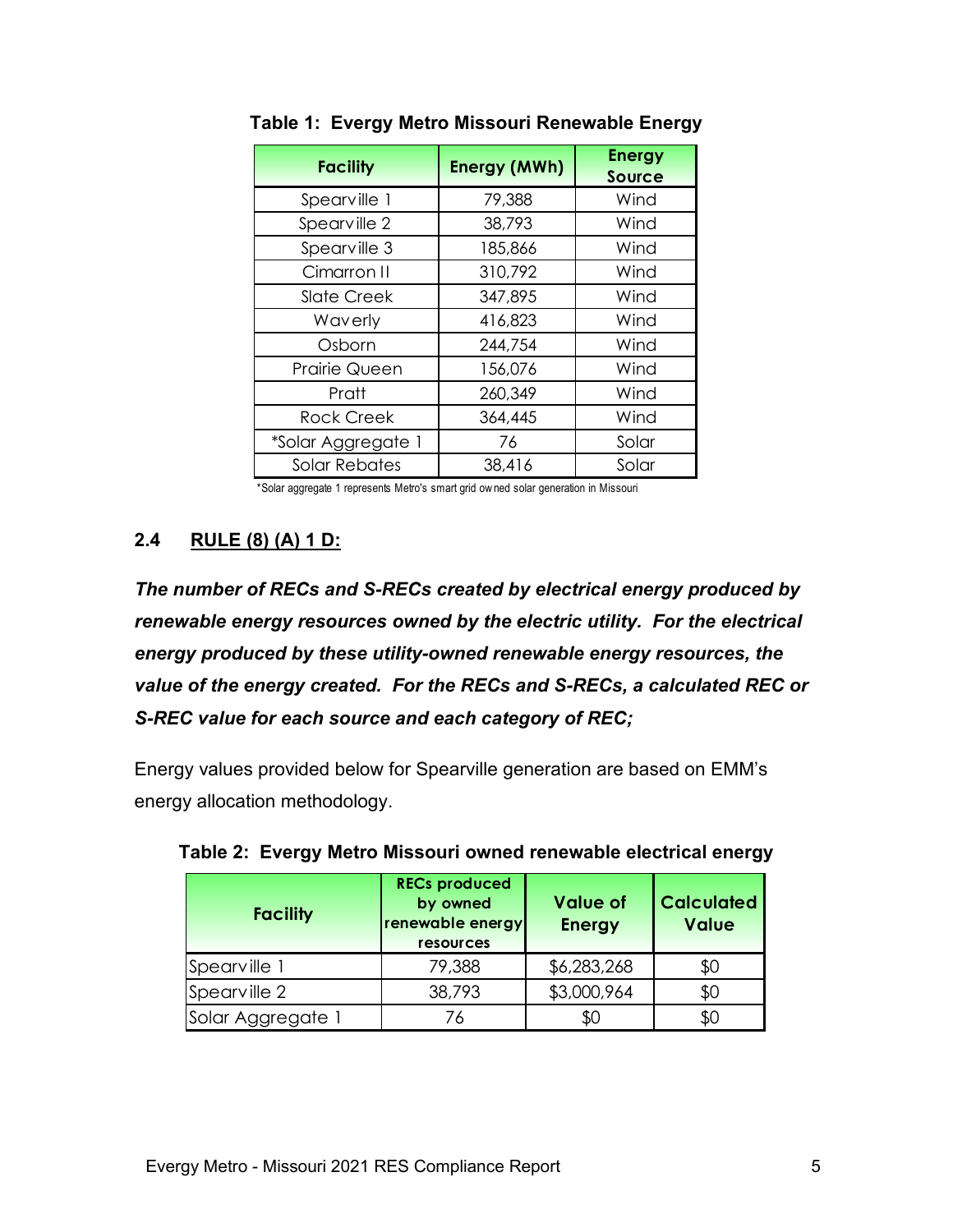The RECs created from Spearville 1, 2, and Solar Aggregate 1 are reflected on the accounting records at zero value since they are an additional benefit from generation that is already in the existing rate structure.

#### <span id="page-9-0"></span>**2.5 RULE (8) (A) 1 E:**

### *The number of RECs acquired, sold, transferred, or retired by the utility during the calendar year;*

EMM utilizes the North American Renewables Registry (NARR) as recommended by Missouri Public Service Commission Staff and approved by the Commission for tracking of all RECs.

<span id="page-9-2"></span>

|                      | <b>2021 RECs</b> | <b>2021 S-RECs</b> |
|----------------------|------------------|--------------------|
| Acquired             | 2,409,972        | 37,642             |
| Sold                 |                  |                    |
| Transferred          |                  |                    |
| Retired <sup>*</sup> | 1,127,102        | 19.770             |

**Table 3: Evergy Metro Missouri REC Activity**

\* Retired Missouri Equiv alent RECs and S-RECs are 1,210,871 and 24,713 respectiv ely

#### <span id="page-9-1"></span>**2.6 RULE (8) (A) 1 F:**

#### *The source of all RECs acquired during the calendar year;*

See [Table 4](#page-10-1) below for the renewable resources RECs are currently acquired from.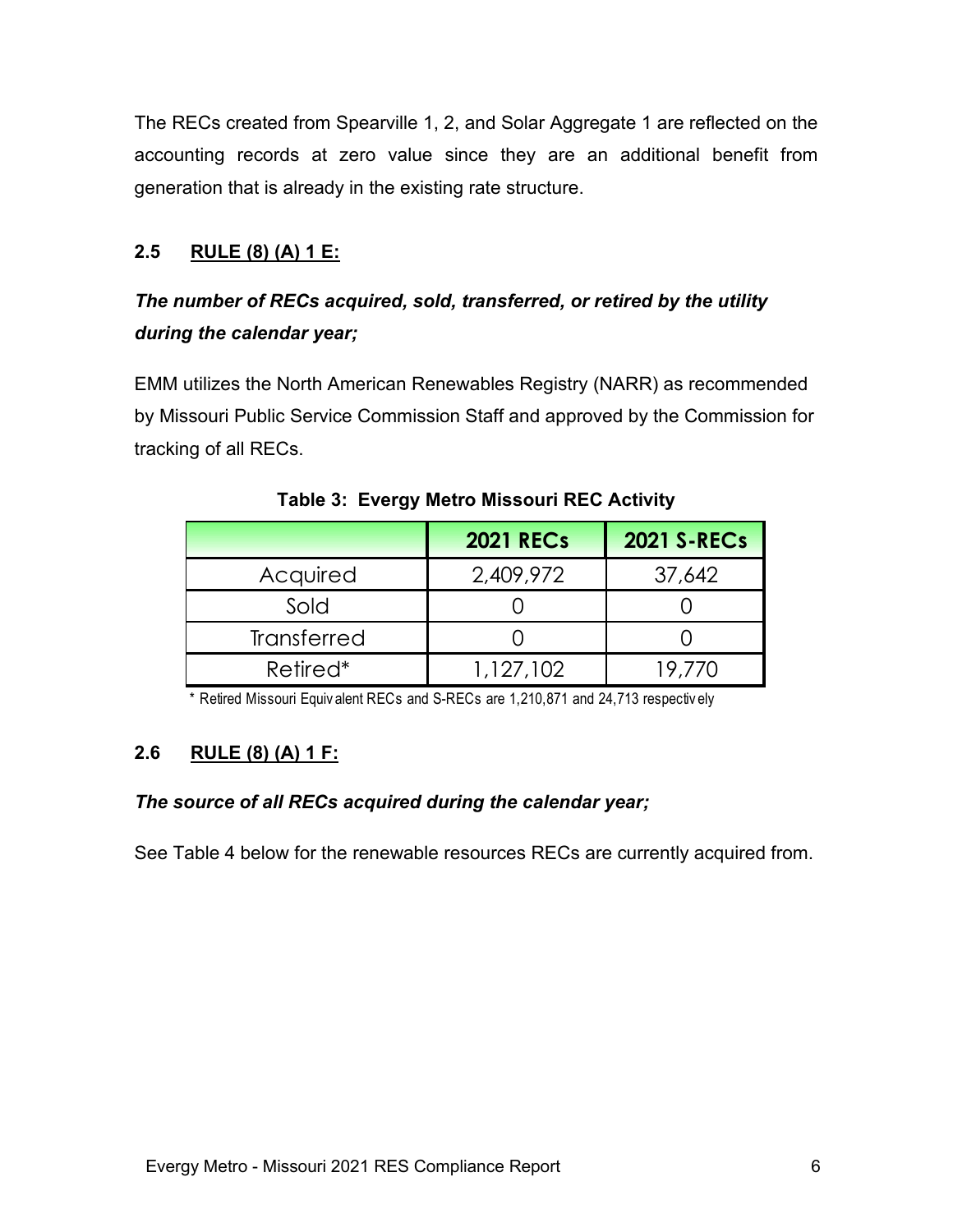<span id="page-10-1"></span>

| <b>Facility Name</b>                   | <b>COD</b><br>(Interconnection | Location             | Owner                       | <b>Technology</b> |
|----------------------------------------|--------------------------------|----------------------|-----------------------------|-------------------|
|                                        | Date)                          |                      |                             |                   |
| Spearville 1                           | 10/1/2006                      | Spearville, KS       | Evergy, Inc.                | Wind              |
| Spearville 2                           | 12/21/2010                     | Spearville, KS       | Evergy, Inc.                | Wind              |
| Spearville 3                           | 10/1/2012                      | Spearville, KS       | <b>EDF Renewable Energy</b> | Wind              |
| Cimarron II                            | 5/12/2012                      | Cimarron, KS         | Duke Energy                 | Wind              |
| Slate Creek                            | 12/30/2015                     | Geuda Springs,<br>ΚS | <b>EDF Renewable Energy</b> | Wind              |
| Waverly                                | 11/17/2015                     | Waverly, KS          | <b>EDP Renewables</b>       | Wind              |
| Osborn                                 | 12/15/2016                     | Osborn, MO           | Next Era Energy             | Wind              |
| <b>Prairie Queen</b>                   | 8/12/2019                      | Moran, KS            | <b>EDP Renewables</b>       | Wind              |
| Pratt                                  | 12/13/2018                     | Pratt, KS            | Next Era Energy             | Wind              |
| <b>Rock Creek</b>                      | 11/8/2017                      | Tarkio, MO           | Enel Green Power            | Wind              |
| <b>Blue Hills Community</b><br>Center* | 5/30/2013                      | Kansas City, MO      | Evergy, Inc.                | Solar             |
| Crosstown Substation*                  | 4/1/2014                       | Kansas City, MO      | Evergy, Inc.                | Solar             |
| Evergy Midtown/Smart<br>Grid*          | 10/10/2012                     | Kansas City, MO      | Evergy, Inc.                | Solar             |
| Midwest Research<br>Institute*         | 5/14/2013                      | Kansas City, MO      | Evergy, Inc.                | Solar             |
| Paseo High School*                     | 4/19/2012                      | Kansas City, MO      | Evergy, Inc.                | Solar             |
| <b>UMKC Flarsheim Hall*</b>            | 7/18/2013                      | Kansas City, MO      | Evergy, Inc.                | Solar             |
| <b>UMKC Student Union*</b>             | 7/18/2013                      | Kansas City, MO      | Evergy, Inc.                | Solar             |

**Table 4: Renewable Resources of RECs**

\* These assets represent Solar Aggregate 1

Net metered accounts added in 2021 are included in Appendix A.

#### <span id="page-10-0"></span>**2.7 RULE (8) (A) 1 G:**

### *The identification, by source and serial number, of any RECs that have been carried forward to a future calendar year;*

Appendix B lists RECs carried forward to a future calendar year by source and serial number.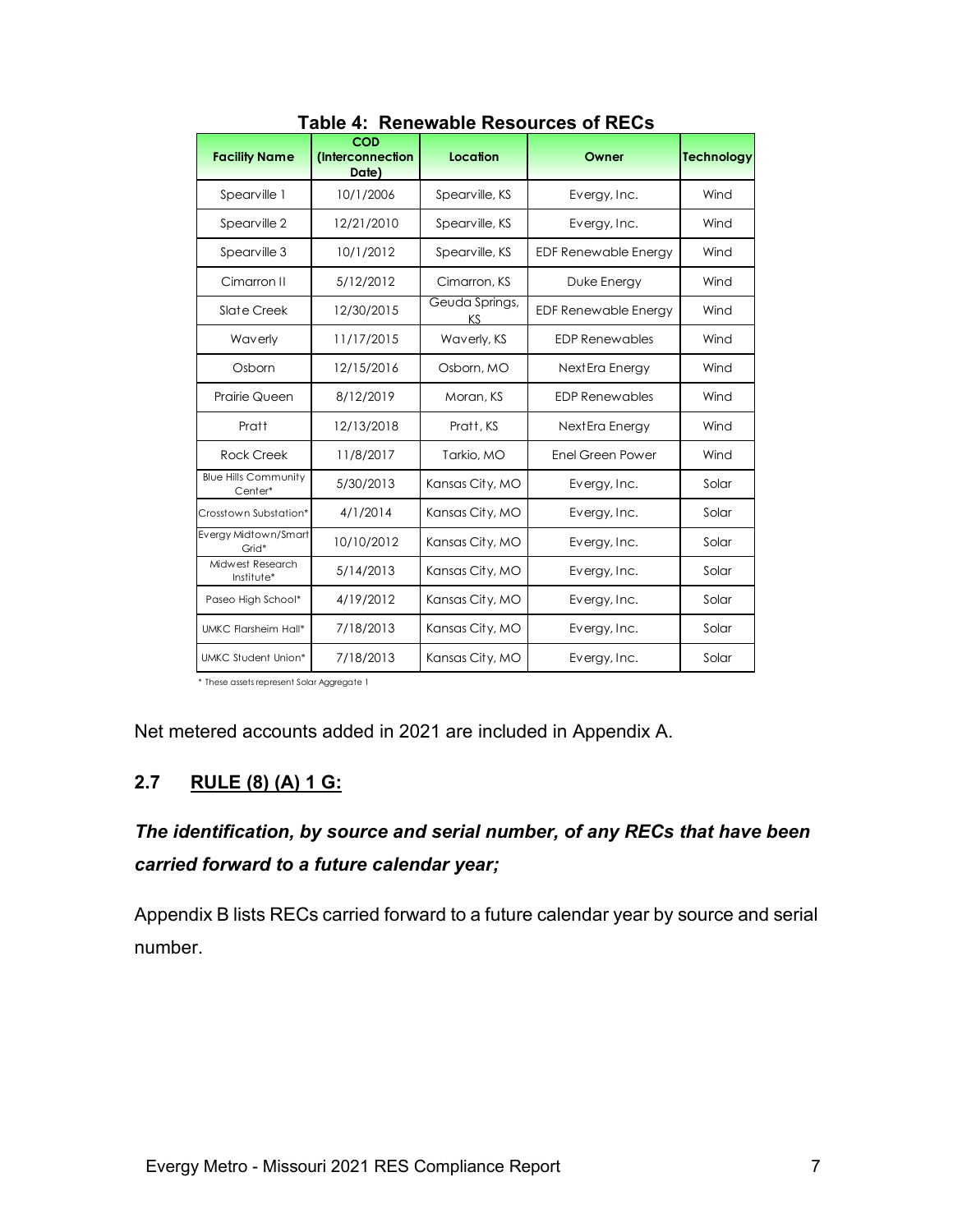#### <span id="page-11-0"></span>**2.8 RULE (8) (A) 1 H:**

# *An explanation of how any gains or losses from sale or purchase of RECs for the calendar year have been accounted for in any rate adjustment mechanism that was in effect for the electric utility;*

During the calendar year, there were no sales or purchases of RECs outside of those bundled with purchased power or from qualified customer generator's operational solar electric systems as a condition of receiving solar rebates.

#### <span id="page-11-1"></span>**2.9 RULE (8) (A) 1 I:**

*For acquisition of electrical energy and/or RECs from a renewable energy resource that is not owned by the electric utility, except for systems owned by customer generators, the following information for each resource that has a rated capacity of ten (10) kW or greater;* 

See [Table 4](#page-10-1) for the resource list which includes facility, city, state, and owner, and renewable technology used. Appendix C provides the payments to the renewable asset owners.

Spearville 3, Slate Creek Wind, and Osborn Wind designated EMM as the NARR Generator Owner's Designation of Responsible Party which represents that the generator owner has not granted similar authority or permission to any other person for use in North American Renewables Registry or any similar registry or tracking system.

The only S-RECs acquired in the calendar year were from qualified customergenerator's operational solar electric systems as a condition of receiving solar rebates.

#### <span id="page-11-2"></span>**2.10 RULE (8) (A) 1 J:**

*For acquisition of electrical energy and/or RECs from a customer generator;*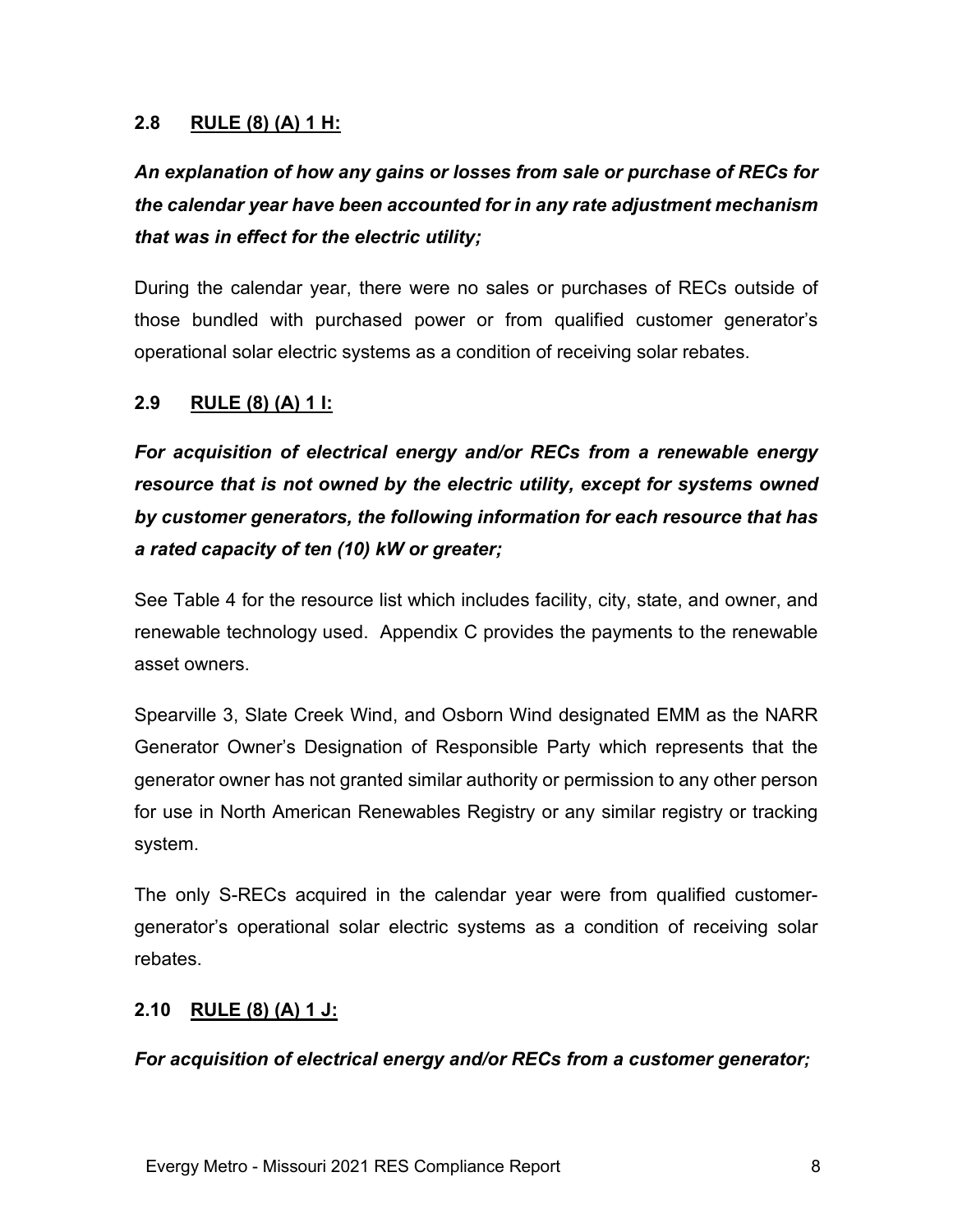Net metered accounts added in 2021 are included in Appendix A.

S-RECs acquired during the calendar year were from qualified customer generator's operational solar electric systems as a condition of receiving solar rebate.

#### <span id="page-12-0"></span>**2.11 RULE (8) (A) 1 K:**

*The total number of customers that applied and received a solar rebate in accordance with section (4) of the Rule;* 

| <b>EMM 2021</b>                                                     |     |
|---------------------------------------------------------------------|-----|
| Number of customers<br>applying for and<br>receiving a solar rebate | 373 |

#### <span id="page-12-1"></span>**2.12 RULE (8) (A) 1 L:**

*The total number of customers that were denied a solar rebate and the reason(s) for denial;* 

| <b>EMM 2021</b>                                           |  |  |
|-----------------------------------------------------------|--|--|
| Number of customers<br>denied receiving a solar<br>rebate |  |  |
| Reason: N/A                                               |  |  |

#### <span id="page-12-2"></span>**2.13 RULE (8) (A) 1 M:**

*The amount of funds expended by the electric utility for solar rebates, including the price and terms of future S-REC contracts associated with the facilities that qualified for the solar rebates;*

| <b>EMM 2021</b> |           |  |
|-----------------|-----------|--|
| Solar rebates   | \$943,587 |  |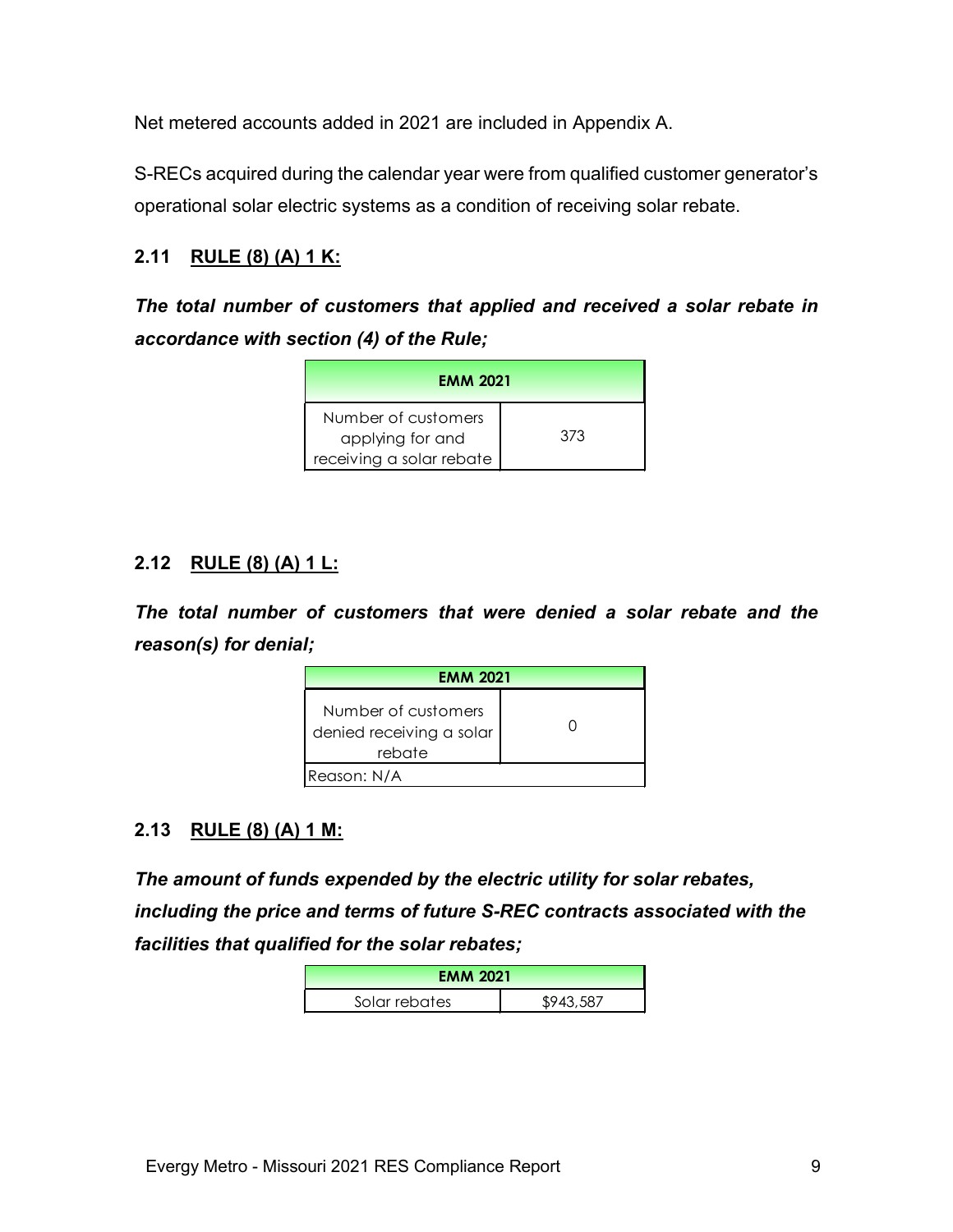#### <span id="page-13-0"></span>**2.14 RULE (8) (A) 1 N:**

*An affidavit documenting the electric utility's compliance with the RES compliance plan as described in this section during the calendar year;* See affidavit included with filing.

#### <span id="page-13-1"></span>**2.15 RULE (8) (A) 1 O:**

*If compliance was not achieved, an explanation why the electric utility failed to meet the RES;*

EMM has successfully met the Renewable Energy Standard.

#### <span id="page-13-2"></span>**2.16 RULE (8) (A) 1 P:**

#### *A calculation of its actual calendar year retail rate impact.*

Based upon a 10-year average, the RES Retail Rate Impact for 2021 was (0.291%).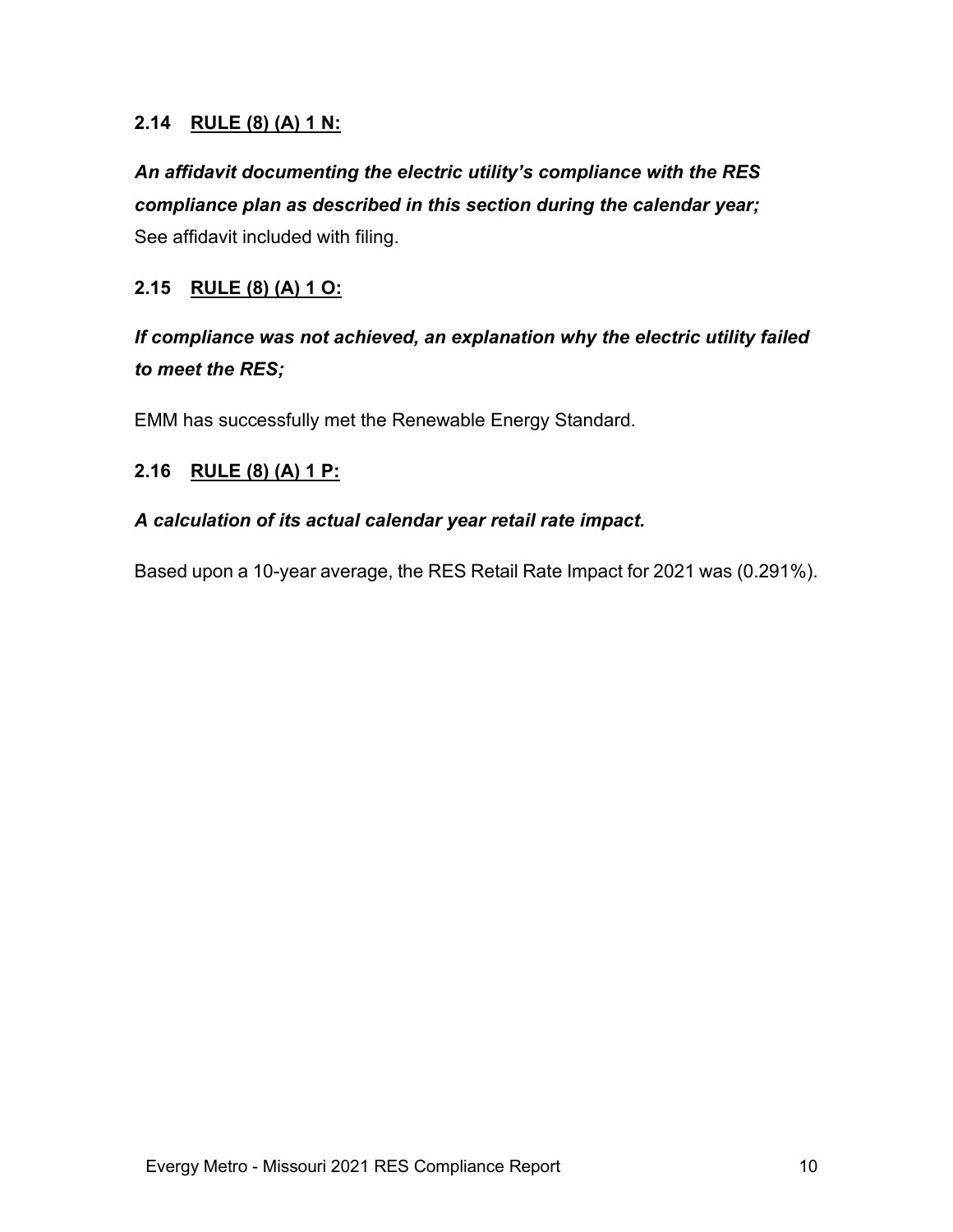#### **Evergy Missouri Metro Appendix A**

#### **Appendix A : Net Metered Customer Generator Resource List 2021 Annual Renewable Energy Standard Compliance Report**

|                 |                |                 | <b>Annual</b>    |                   |                        |
|-----------------|----------------|-----------------|------------------|-------------------|------------------------|
|                 |                |                 | <b>Estimated</b> |                   |                        |
|                 | Aggregated     | Interconnection | Generation       |                   |                        |
| <b>Zip Code</b> | Subaccount     | <b>Date</b>     | (MWh)            | <b>Start Date</b> | <b>End Date</b>        |
| 64012           | KCPLMOPV33 001 | 01/08/2021      | 8.57             | 01/08/21          | 01/06/31               |
| 64131           | KCPLMOPV33 002 | 01/12/2021      | 7.31             | 01/12/21          | $\overline{0}1/10/31$  |
| 64114           | KCPLMOPV33_003 | 01/12/2021      | 6.20             | 01/12/21          | 01/10/31               |
| 64137           | KCPLMOPV33_004 | 01/12/2021      | 10.84            | 01/12/21          | 01/10/31               |
| 64109           | KCPLMOPV33_005 | 01/12/2021      | 6.08             | 01/12/21          | 01/10/31               |
| 64108           | KCPLMOPV33_006 | 01/12/2021      | 12.79            | 01/12/21          | 01/10/31               |
| 64015           | KCPLMOPV33 007 | 01/12/2021      | 14.19            | 01/12/21          | 01/10/31               |
| 64108           | KCPLMOPV33_008 | 01/12/2021      | 9.90             | 01/12/21          | 01/10/31               |
| 64117           | KCPLMOPV33_009 | 01/15/2021      | 13.18            | 01/15/21          | 01/13/31               |
| 65254           | KCPLMOPV33_010 | 01/15/2021      | 12.81            | 01/15/21          | 01/13/31               |
| 64012           | KCPLMOPV33 011 | 01/15/2021      | 5.78             | 01/15/21          | 01/13/31               |
| 64030           | KCPLMOPV33 012 | 01/15/2021      | 11.10            | 01/15/21          | 01/13/31               |
| 64108           | KCPLMOPV33_013 | 01/15/2021      | 10.42            | 01/15/21          | 01/13/31               |
| 64660           | KCPLMOPV33 014 | 01/15/2021      | 19.42            | 01/15/21          | 01/13/31               |
| 64114           | KCPLMOPV33 015 | 01/22/2021      | 11.65            | 01/22/21          | 01/20/31               |
| 64118           | KCPLMOPV33_016 | 02/01/2021      | 4.13             | 02/01/21          | 01/30/31               |
| 64119           | KCPLMOPV33_017 | 02/01/2021      | 10.07            | 02/01/21          | 01/30/31               |
| 64116           | KCPLMOPV33_018 | 02/01/2021      | 12.19            | 02/01/21          | 01/30/31               |
| 64158           | KCPLMOPV33_019 | 02/01/2021      | 10.99            | 02/01/21          | 01/30/31               |
| 64152           | KCPLMOPV33_020 | 02/01/2021      | 10.52            | 02/01/21          | 01/30/31               |
| 64109           | KCPLMOPV33_021 | 02/08/2021      | 31.21            | 02/08/21          | 02/06/31               |
| 64129           | KCPLMOPV33 022 | 02/08/2021      | 12.19            | 02/08/21          | 02/06/31               |
| 64118           | KCPLMOPV33_023 | 02/08/2021      | 20.42            | 02/08/21          | 02/06/31               |
| 64151           | KCPLMOPV33_024 | 02/08/2021      | 0.16             | 02/08/21          | 02/06/31               |
| 64116           | KCPLMOPV33_025 | 02/08/2021      | 7.29             | 02/08/21          | 02/06/31               |
| 64111           | KCPLMOPV33_026 | 02/08/2021      | 8.75             | 02/08/21          | 02/06/31               |
| 64108           | KCPLMOPV33 027 | 02/08/2021      | 37.14            | $\sqrt{02}/08/21$ | $\overline{0}$ 2/06/31 |
| 64109           | KCPLMOPV33_028 | 02/09/2021      | 1.92             | 02/09/21          | 02/07/31               |
| 64118           | KCPLMOPV33_029 | 02/09/2021      | 17.74            | 02/09/21          | 02/07/31               |
| 64050           | KCPLMOPV33_030 | 02/12/2021      | 5.11             | 02/12/21          | 02/10/31               |
| 64118           | KCPLMOPV33_031 | 02/12/2021      | 11.15            | 02/12/21          | 02/10/31               |
| 64116           | KCPLMOPV33_032 | 02/12/2021      | 7.78             | 02/12/21          | 02/10/31               |
| 64119           | KCPLMOPV33 033 | 02/12/2021      | 6.15             | 02/12/21          | 02/10/31               |
| 64118           | KCPLMOPV33_034 | 02/19/2021      | 11.51            | 02/19/21          | 02/17/31               |
| 64014           | KCPLMOPV33_035 | 02/24/2021      | 12.87            | 02/24/21          | 02/22/31               |
| 64151           | KCPLMOPV33_036 | 02/24/2021      | 3.90             | 02/24/21          | 02/22/31               |
| 64127           | KCPLMOPV33_037 | 02/26/2021      | 11.93            | 02/26/21          | 02/24/31               |
| 64119           | KCPLMOPV33_038 | 02/26/2021      | 5.35             | 02/26/21          | 02/24/31               |
| 64021           | KCPLMOPV33_039 | 03/03/2021      | 8.67             | 03/03/21          | 03/01/31               |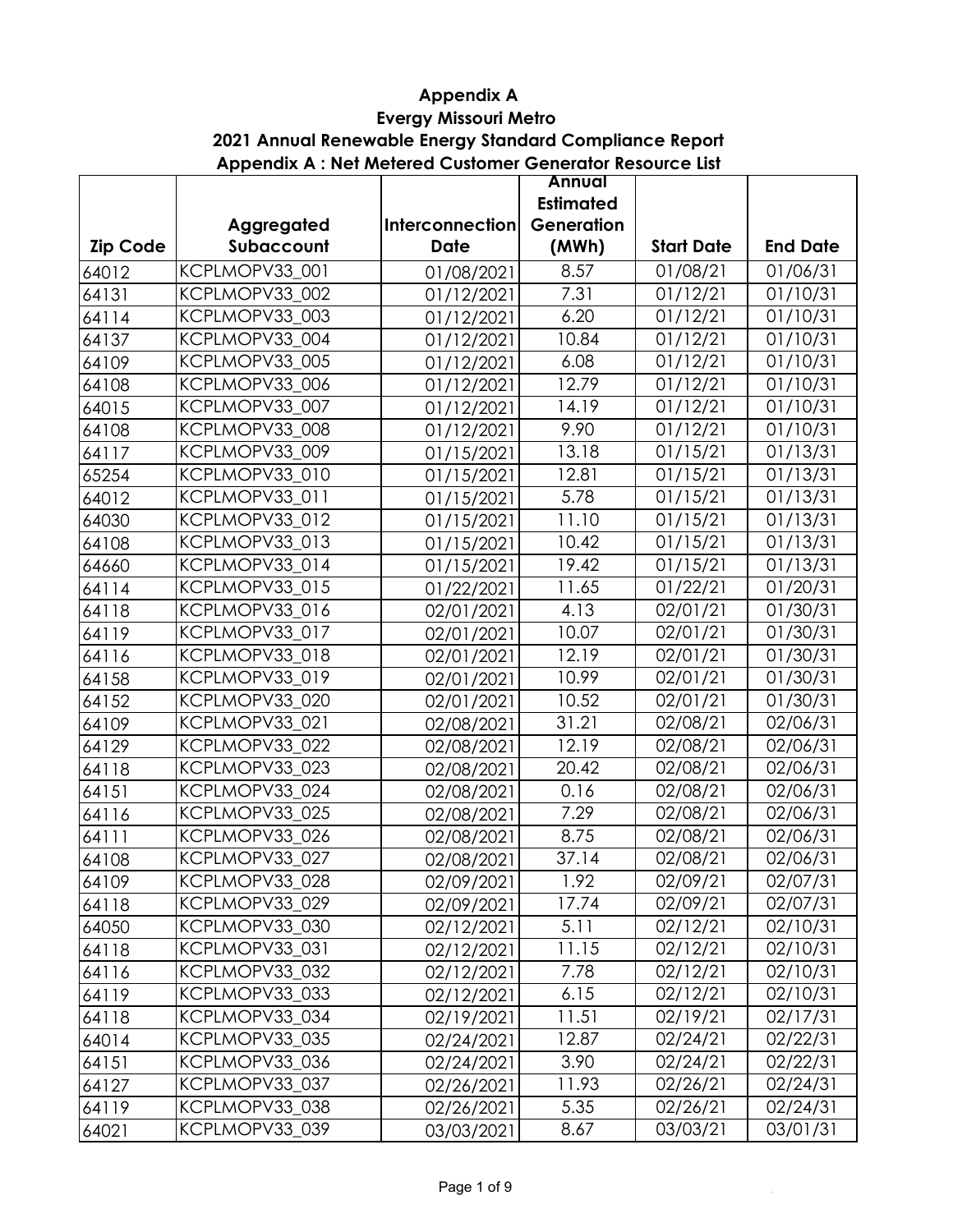**2021 Annual Renewable Energy Standard Compliance Report**

| Appendix A: Net Metered Customer Generator Resource List |  |  |
|----------------------------------------------------------|--|--|
|----------------------------------------------------------|--|--|

| 64118 | KCPLMOPV33_040 | 03/03/2021 | 9.07  | 03/03/21 | 03/01/31              |
|-------|----------------|------------|-------|----------|-----------------------|
| 64111 | KCPLMOPV33 041 | 03/05/2021 | 3.66  | 03/05/21 | 03/03/31              |
| 64111 | KCPLMOPV33 042 | 03/05/2021 | 3.66  | 03/05/21 | 03/03/31              |
| 64114 | KCPLMOPV33_043 | 03/05/2021 | 7.54  | 03/05/21 | 03/03/31              |
| 64127 | KCPLMOPV33 044 | 03/05/2021 | 10.25 | 03/05/21 | 03/03/31              |
| 64119 | KCPLMOPV33_045 | 03/05/2021 | 9.07  | 03/05/21 | 03/03/31              |
| 64058 | KCPLMOPV33_046 | 03/05/2021 | 16.56 | 03/05/21 | 03/03/31              |
| 64152 | KCPLMOPV33 047 | 03/05/2021 | 10.98 | 03/05/21 | 03/03/31              |
| 64154 | KCPLMOPV33 048 | 03/05/2021 | 8.64  | 03/05/21 | 03/03/31              |
| 64114 | KCPLMOPV33_049 | 03/05/2021 | 7.19  | 03/05/21 | 03/03/31              |
| 64012 | KCPLMOPV33_050 | 03/05/2021 | 9.86  | 03/05/21 | 03/03/31              |
| 64152 | KCPLMOPV33 051 | 03/05/2021 | 15.31 | 03/05/21 | 03/03/31              |
| 64131 | KCPLMOPV33_052 | 03/08/2021 | 8.31  | 03/08/21 | $\overline{0}3/06/31$ |
| 64119 | KCPLMOPV33_053 | 03/08/2021 | 76.38 | 03/08/21 | 03/06/31              |
| 64155 | KCPLMOPV33_054 | 03/08/2021 | 12.62 | 03/08/21 | 03/06/31              |
| 64118 | KCPLMOPV33_055 | 03/08/2021 | 10.16 | 03/08/21 | 03/06/31              |
| 64152 | KCPLMOPV33_056 | 03/08/2021 | 13.04 | 03/08/21 | 03/06/31              |
| 64123 | KCPLMOPV33_057 | 03/10/2021 | 10.61 | 03/10/21 | 03/08/31              |
| 64114 | KCPLMOPV33_058 | 03/12/2021 | 14.24 | 03/12/21 | 03/10/31              |
| 64154 | KCPLMOPV33 059 | 03/12/2021 | 11.04 | 03/12/21 | 03/10/31              |
| 64114 | KCPLMOPV33_060 | 03/12/2021 | 8.09  | 03/12/21 | 03/10/31              |
| 64111 | KCPLMOPV33_061 | 03/12/2021 | 8.80  | 03/12/21 | 03/10/31              |
| 64114 | KCPLMOPV33_062 | 03/12/2021 | 5.40  | 03/12/21 | 03/10/31              |
| 64126 | KCPLMOPV33_063 | 03/12/2021 | 5.52  | 03/12/21 | 03/10/31              |
| 64110 | KCPLMOPV33_064 | 03/16/2021 | 7.49  | 03/16/21 | 03/14/31              |
| 64088 | KCPLMOPV33_065 | 03/16/2021 | 10.64 | 03/16/21 | 03/14/31              |
| 64146 | KCPLMOPV33_066 | 03/16/2021 | 13.94 | 03/16/21 | 03/14/31              |
| 64128 | KCPLMOPV33_067 | 03/16/2021 | 8.38  | 03/16/21 | 03/14/31              |
| 64108 | KCPLMOPV33_068 | 03/16/2021 | 6.45  | 03/16/21 | 03/14/31              |
| 64133 | KCPLMOPV33_069 | 03/19/2021 | 13.80 | 03/19/21 | 03/17/31              |
| 64113 | KCPLMOPV33_070 | 03/19/2021 | 14.19 | 03/19/21 | 03/17/31              |
| 64114 | KCPLMOPV33_071 | 03/19/2021 | 7.52  | 03/19/21 | 03/17/31              |
| 64124 | KCPLMOPV33 072 | 03/26/2021 | 11.90 | 03/26/21 | 03/24/31              |
| 64117 | KCPLMOPV33_073 | 03/26/2021 | 6.30  | 03/26/21 | 03/24/31              |
| 64123 | KCPLMOPV33_074 | 03/26/2021 | 6.70  | 03/26/21 | 03/24/31              |
| 64127 | KCPLMOPV33 075 | 03/26/2021 | 1.80  | 03/26/21 | 03/24/31              |
| 64129 | KCPLMOPV33 076 | 03/26/2021 | 7.37  | 03/26/21 | 03/24/31              |
| 64109 | KCPLMOPV33_077 | 03/26/2021 | 7.39  | 03/26/21 | 03/24/31              |
| 64131 | KCPLMOPV33 078 | 03/26/2021 | 10.79 | 03/26/21 | 03/24/31              |
| 64111 | KCPLMOPV33_079 | 03/26/2021 | 9.07  | 03/26/21 | 03/24/31              |
| 64058 | KCPLMOPV33_080 | 03/31/2021 | 7.72  | 03/31/21 | 03/29/31              |
| 65254 | KCPLMOPV33_081 | 03/31/2021 | 12.59 | 03/31/21 | 03/29/31              |
| 64158 | KCPLMOPV33_082 | 04/07/2021 | 8.52  | 04/07/21 | 04/05/31              |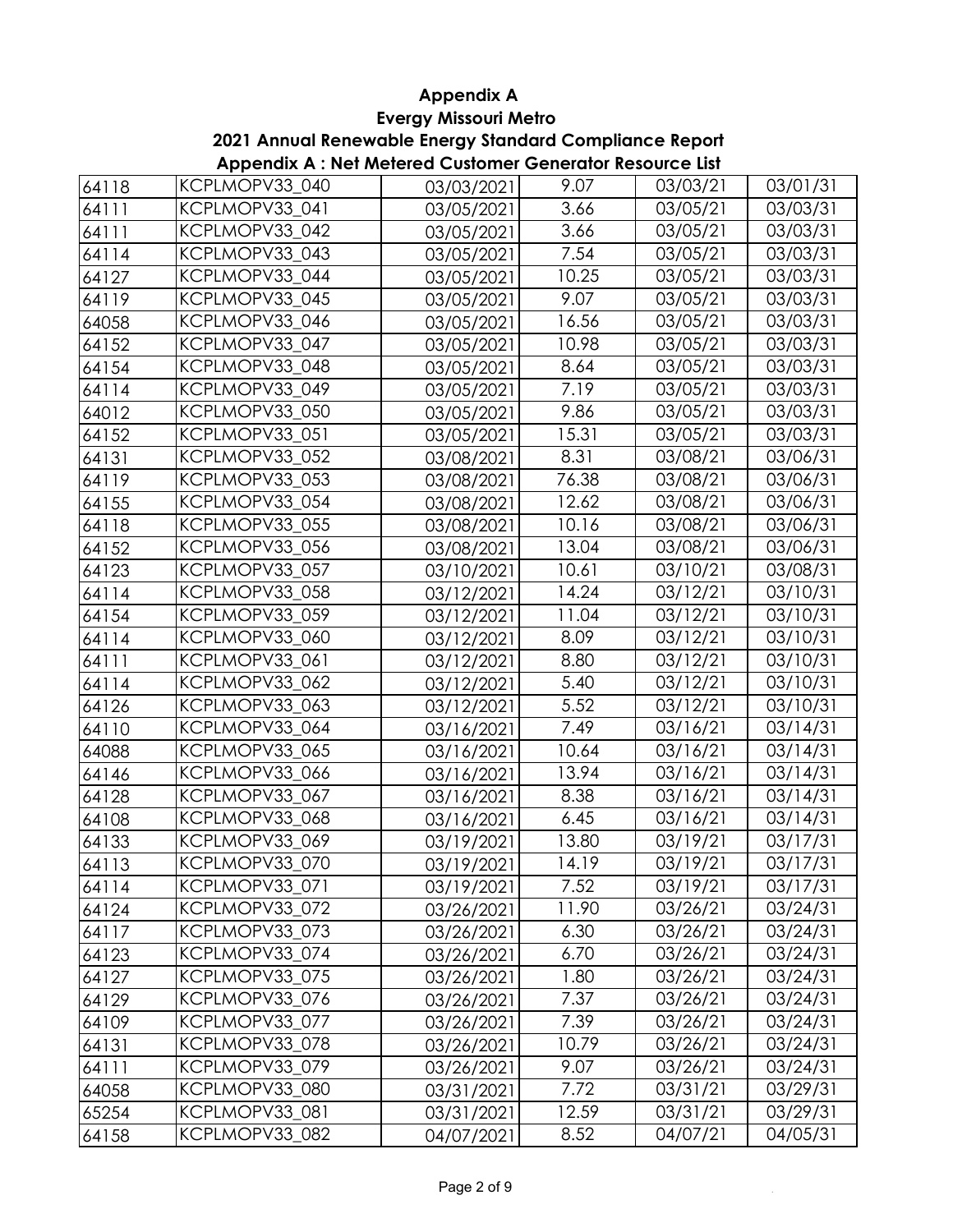#### **Evergy Missouri Metro 2021 Annual Renewable Energy Standard Compliance Report**

|       | . .            |            |        |          |          |
|-------|----------------|------------|--------|----------|----------|
| 64116 | KCPLMOPV33_083 | 04/07/2021 | 11.81  | 04/07/21 | 04/05/31 |
| 64116 | KCPLMOPV33 084 | 04/07/2021 | 5.49   | 04/07/21 | 04/05/31 |
| 64110 | KCPLMOPV33 085 | 04/14/2021 | 3.94   | 04/14/21 | 04/12/31 |
| 64158 | KCPLMOPV33_086 | 04/14/2021 | 12.55  | 04/14/21 | 04/12/31 |
| 64127 | KCPLMOPV33 087 | 04/14/2021 | 4.61   | 04/14/21 | 04/12/31 |
| 64154 | KCPLMOPV33_088 | 04/14/2021 | 13.39  | 04/14/21 | 04/12/31 |
| 64119 | KCPLMOPV33_089 | 04/14/2021 | 5.77   | 04/14/21 | 04/12/31 |
| 64131 | KCPLMOPV33 090 | 04/14/2021 | 8.50   | 04/14/21 | 04/12/31 |
| 64112 | KCPLMOPV33_091 | 04/14/2021 | 7.69   | 04/14/21 | 04/12/31 |
| 64153 | KCPLMOPV33_092 | 04/14/2021 | 8.50   | 04/14/21 | 04/12/31 |
| 64155 | KCPLMOPV33_093 | 04/14/2021 | 5.67   | 04/14/21 | 04/12/31 |
| 64134 | KCPLMOPV33 094 | 04/14/2021 | 5.32   | 04/14/21 | 04/12/31 |
| 64110 | KCPLMOPV33_095 | 04/14/2021 | 9.76   | 04/14/21 | 04/12/31 |
| 64151 | KCPLMOPV33 096 | 04/14/2021 | 6.74   | 04/14/21 | 04/12/31 |
| 64138 | KCPLMOPV33_097 | 04/14/2021 | 7.69   | 04/14/21 | 04/12/31 |
| 64134 | KCPLMOPV33 098 | 04/16/2021 | 8.50   | 04/16/21 | 04/14/31 |
| 64129 | KCPLMOPV33_099 | 04/19/2021 | 8.65   | 04/19/21 | 04/17/31 |
| 65236 | KCPLMOPV33_100 | 04/19/2021 | 5.12   | 04/19/21 | 04/17/31 |
| 64130 | KCPLMOPV33 101 | 04/19/2021 | 7.93   | 04/19/21 | 04/17/31 |
| 64134 | KCPLMOPV33_102 | 04/19/2021 | 5.77   | 04/19/21 | 04/17/31 |
| 64132 | KCPLMOPV33_103 | 04/27/2021 | 4.06   | 04/27/21 | 04/25/31 |
| 64133 | KCPLMOPV33_104 | 04/27/2021 | 9.52   | 04/27/21 | 04/25/31 |
| 65254 | KCPLMOPV33_105 | 04/27/2021 | 14.55  | 04/27/21 | 04/25/31 |
| 64012 | KCPLMOPV33_106 | 05/03/2021 | 8.16   | 05/03/21 | 05/01/31 |
| 64108 | KCPLMOPV33_107 | 05/03/2021 | 63.05  | 05/03/21 | 05/01/31 |
| 65340 | KCPLMOPV33 108 | 05/03/2021 | 7.33   | 05/03/21 | 05/01/31 |
| 64078 | KCPLMOPV33 109 | 05/03/2021 | 10.56  | 05/03/21 | 05/01/31 |
| 64134 | KCPLMOPV33_110 | 05/03/2021 | 10.24  | 05/03/21 | 05/01/31 |
| 64110 | KCPLMOPV33 111 | 05/03/2021 | 2.83   | 05/03/21 | 05/01/31 |
| 64138 | KCPLMOPV33 112 | 05/05/2021 | 6.51   | 05/05/21 | 05/03/31 |
| 64105 | KCPLMOPV34 113 | 05/05/2021 | 127.31 | 05/05/21 | 05/03/31 |
| 64105 | KCPLMOPV34_114 | 05/05/2021 | 139.68 | 05/05/21 | 05/03/31 |
| 64151 | KCPLMOPV34 115 | 05/05/2021 | 8.69   | 05/05/21 | 05/03/31 |
| 64130 | KCPLMOPV34 116 | 05/05/2021 | 10.33  | 05/05/21 | 05/03/31 |
| 64152 | KCPLMOPV34_117 | 05/05/2021 | 7.57   | 05/05/21 | 05/03/31 |
| 64152 | KCPLMOPV34_118 | 05/05/2021 | 9.91   | 05/05/21 | 05/03/31 |
| 64133 | KCPLMOPV34_119 | 05/05/2021 | 7.36   | 05/05/21 | 05/03/31 |
| 64158 | KCPLMOPV34_120 | 05/10/2021 | 6.94   | 05/10/21 | 05/08/31 |
| 64119 | KCPLMOPV34_121 | 05/11/2021 | 13.87  | 05/11/21 | 05/09/31 |
| 64117 | KCPLMOPV34 122 | 05/14/2021 | 4.28   | 05/14/21 | 05/12/31 |
| 64129 | KCPLMOPV34_123 | 05/14/2021 | 4.13   | 05/14/21 | 05/12/31 |
| 64155 | KCPLMOPV34_124 | 05/14/2021 | 5.04   | 05/14/21 | 05/12/31 |
| 64112 | KCPLMOPV34_125 | 05/14/2021 | 5.74   | 05/14/21 | 05/12/31 |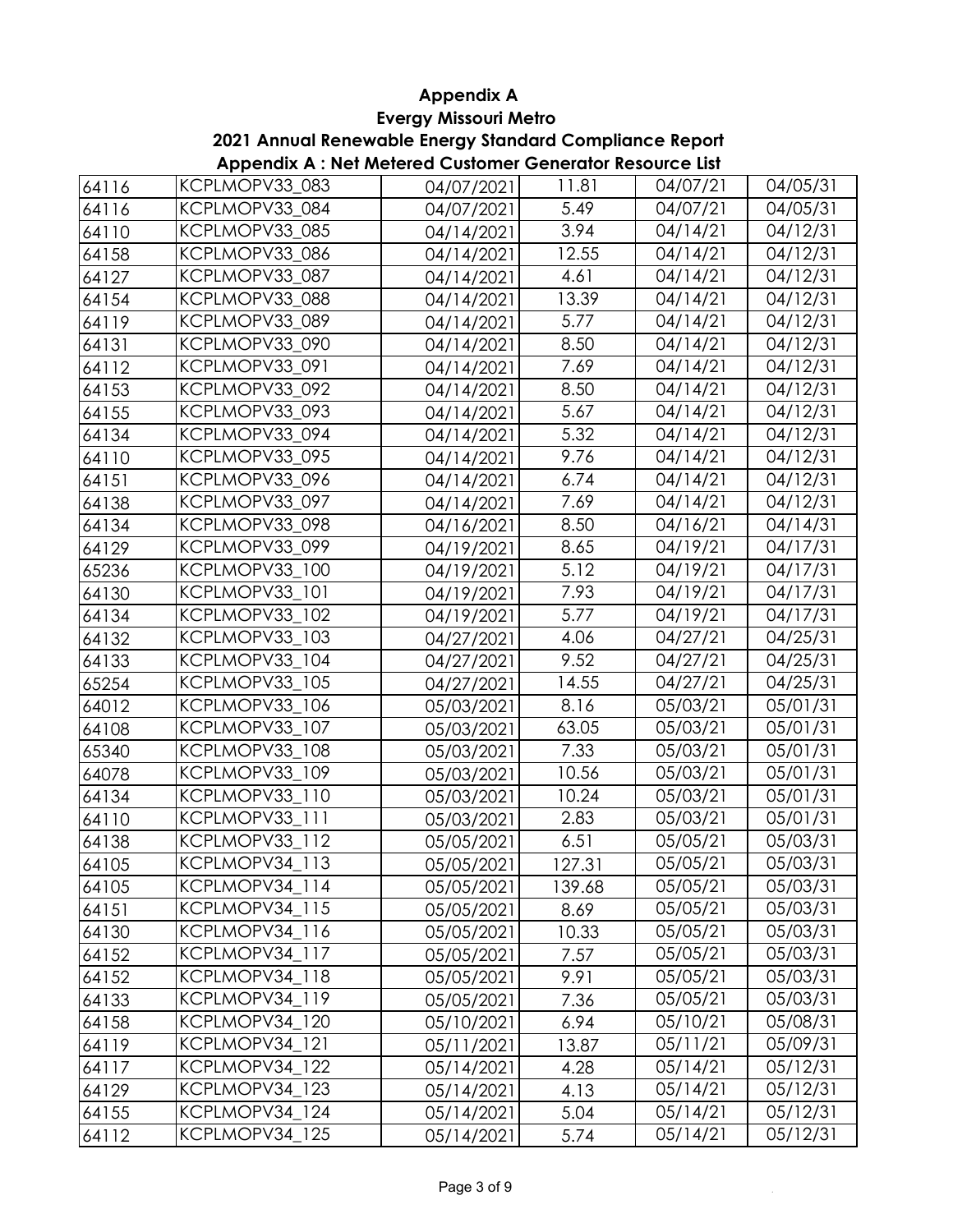**2021 Annual Renewable Energy Standard Compliance Report**

| 64152 | KCPLMOPV34_126 | 05/14/2021 | 5.04  | 05/14/21 | 05/12/31 |
|-------|----------------|------------|-------|----------|----------|
| 64114 | KCPLMOPV34 127 | 05/19/2021 | 6.54  | 05/19/21 | 05/17/31 |
| 64114 | KCPLMOPV34 128 | 05/19/2021 | 5.99  | 05/19/21 | 05/17/31 |
| 64113 | KCPLMOPV34_129 | 05/19/2021 | 12.04 | 05/19/21 | 05/17/31 |
| 64133 | KCPLMOPV34 130 | 05/19/2021 | 9.30  | 05/19/21 | 05/17/31 |
| 64131 | KCPLMOPV34_131 | 05/19/2021 | 6.02  | 05/19/21 | 05/17/31 |
| 64155 | KCPLMOPV34 132 | 05/19/2021 | 11.03 | 05/19/21 | 05/17/31 |
| 64152 | KCPLMOPV34 133 | 05/19/2021 | 10.13 | 05/19/21 | 05/17/31 |
| 64119 | KCPLMOPV34 134 | 05/19/2021 | 6.89  | 05/19/21 | 05/17/31 |
| 64153 | KCPLMOPV34_135 | 05/28/2021 | 11.79 | 05/28/21 | 05/26/31 |
| 64030 | KCPLMOPV34_136 | 05/28/2021 | 6.42  | 05/28/21 | 05/26/31 |
| 64037 | KCPLMOPV34 137 | 05/28/2021 | 13.97 | 05/28/21 | 05/26/31 |
| 64131 | KCPLMOPV34_138 | 05/28/2021 | 4.13  | 05/28/21 | 05/26/31 |
| 65254 | KCPLMOPV34 139 | 06/07/2021 | 4.70  | 06/07/21 | 06/05/31 |
| 64130 | KCPLMOPV34_140 | 06/08/2021 | 66.04 | 06/08/21 | 06/06/31 |
| 64131 | KCPLMOPV34 141 | 06/08/2021 | 4.53  | 06/08/21 | 06/06/31 |
| 64116 | KCPLMOPV34 142 | 06/08/2021 | 2.46  | 06/08/21 | 06/06/31 |
| 64155 | KCPLMOPV34_143 | 06/08/2021 | 0.77  | 06/08/21 | 06/06/31 |
| 64145 | KCPLMOPV34 144 | 06/08/2021 | 3.23  | 06/08/21 | 06/06/31 |
| 64116 | KCPLMOPV34 145 | 06/08/2021 | 4.95  | 06/08/21 | 06/06/31 |
| 64158 | KCPLMOPV34_146 | 06/08/2021 | 5.56  | 06/08/21 | 06/06/31 |
| 64068 | KCPLMOPV34 147 | 06/08/2021 | 5.03  | 06/08/21 | 06/06/31 |
| 64118 | KCPLMOPV34 148 | 06/08/2021 | 5.87  | 06/08/21 | 06/06/31 |
| 64131 | KCPLMOPV34_149 | 06/28/2021 | 6.17  | 06/28/21 | 06/26/31 |
| 64114 | KCPLMOPV34_150 | 06/28/2021 | 5.90  | 06/28/21 | 06/26/31 |
| 64153 | KCPLMOPV34 151 | 06/28/2021 | 7.10  | 06/28/21 | 06/26/31 |
| 64133 | KCPLMOPV34 152 | 06/28/2021 | 4.76  | 06/28/21 | 06/26/31 |
| 64137 | KCPLMOPV34_153 | 06/28/2021 | 7.15  | 06/28/21 | 06/26/31 |
| 65236 | KCPLMOPV34 154 | 06/28/2021 | 4.95  | 06/28/21 | 06/26/31 |
| 64137 | KCPLMOPV34_155 | 06/28/2021 | 2.65  | 06/28/21 | 06/26/31 |
| 64130 | KCPLMOPV34_156 | 06/28/2021 | 5.00  | 06/28/21 | 06/26/31 |
| 64158 | KCPLMOPV34_157 | 06/28/2021 | 5.58  | 06/28/21 | 06/26/31 |
| 64114 | KCPLMOPV34_158 | 06/28/2021 | 7.24  | 06/28/21 | 06/26/31 |
| 64058 | KCPLMOPV34 159 | 06/28/2021 | 8.44  | 06/28/21 | 06/26/31 |
| 64152 | KCPLMOPV34 160 | 07/02/2021 | 9.30  | 07/02/21 | 06/30/31 |
| 64058 | KCPLMOPV34_161 | 07/02/2021 | 0.66  | 07/02/21 | 06/30/31 |
| 64146 | KCPLMOPV34 162 | 07/02/2021 | 0.87  | 07/02/21 | 06/30/31 |
| 64128 | KCPLMOPV34 163 | 07/02/2021 | 2.88  | 07/02/21 | 06/30/31 |
| 64133 | KCPLMOPV34 164 | 07/02/2021 | 4.19  | 07/02/21 | 06/30/31 |
| 64106 | KCPLMOPV34 165 | 07/02/2021 | 17.21 | 07/02/21 | 06/30/31 |
| 64108 | KCPLMOPV34_166 | 07/02/2021 | 0.97  | 07/02/21 | 06/30/31 |
| 64127 | KCPLMOPV34_167 | 07/02/2021 | 6.92  | 07/02/21 | 06/30/31 |
| 64133 | KCPLMOPV34_168 | 07/02/2021 | 5.58  | 07/02/21 | 06/30/31 |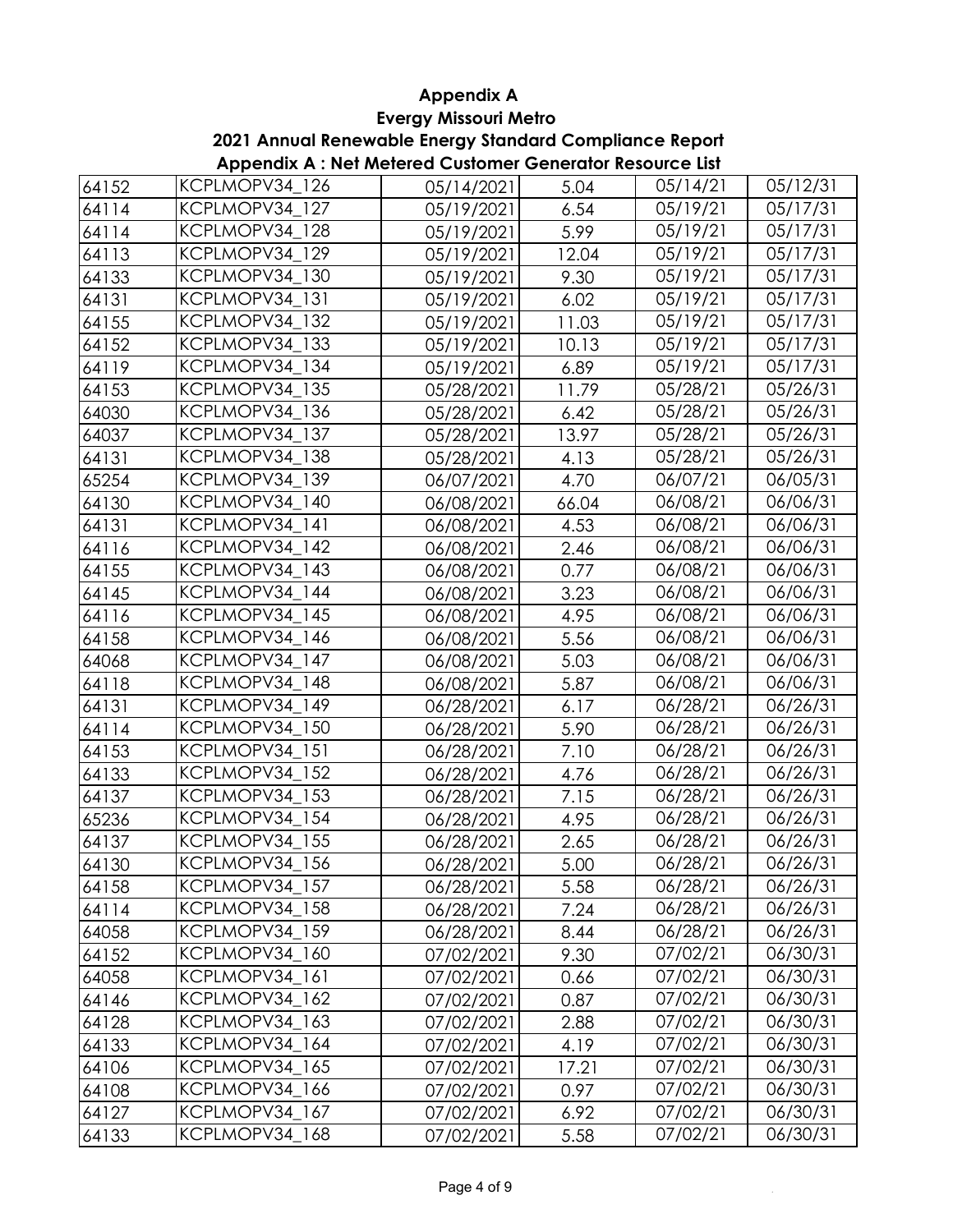**2021 Annual Renewable Energy Standard Compliance Report**

|       | . .            |            |       |          |          |
|-------|----------------|------------|-------|----------|----------|
| 64151 | KCPLMOPV34_169 | 07/02/2021 | 6.59  | 07/02/21 | 06/30/31 |
| 64151 | KCPLMOPV34 170 | 07/02/2021 | 3.60  | 07/02/21 | 06/30/31 |
| 64029 | KCPLMOPV34 171 | 07/02/2021 | 7.91  | 07/02/21 | 06/30/31 |
| 64137 | KCPLMOPV34 172 | 07/02/2021 | 2.42  | 07/02/21 | 06/30/31 |
| 64118 | KCPLMOPV34 173 | 07/02/2021 | 6.00  | 07/02/21 | 06/30/31 |
| 64150 | KCPLMOPV34_174 | 07/02/2021 | 5.28  | 07/02/21 | 06/30/31 |
| 64155 | KCPLMOPV34 175 | 07/02/2021 | 4.99  | 07/02/21 | 06/30/31 |
| 64158 | KCPLMOPV34 176 | 07/02/2021 | 4.05  | 07/02/21 | 06/30/31 |
| 64068 | KCPLMOPV34_177 | 07/02/2021 | 3.30  | 07/02/21 | 06/30/31 |
| 64128 | KCPLMOPV34 178 | 07/16/2021 | 3.03  | 07/16/21 | 07/14/31 |
| 64131 | KCPLMOPV34_179 | 07/16/2021 | 4.33  | 07/16/21 | 07/14/31 |
| 64118 | KCPLMOPV34 180 | 07/16/2021 | 3.45  | 07/16/21 | 07/14/31 |
| 64114 | KCPLMOPV34_181 | 07/16/2021 | 6.17  | 07/16/21 | 07/14/31 |
| 64134 | KCPLMOPV34_182 | 07/16/2021 | 5.04  | 07/16/21 | 07/14/31 |
| 64106 | KCPLMOPV34_183 | 07/16/2021 | 24.07 | 07/16/21 | 07/14/31 |
| 64106 | KCPLMOPV34 184 | 07/20/2021 | 41.92 | 07/20/21 | 07/18/31 |
| 64132 | KCPLMOPV34_185 | 07/20/2021 | 4.33  | 07/20/21 | 07/18/31 |
| 64012 | KCPLMOPV34_186 | 07/20/2021 | 7.40  | 07/20/21 | 07/18/31 |
| 64012 | KCPLMOPV34 187 | 07/20/2021 | 4.93  | 07/20/21 | 07/18/31 |
| 64152 | KCPLMOPV34 188 | 07/23/2021 | 5.76  | 07/23/21 | 07/21/31 |
| 64118 | KCPLMOPV34_189 | 07/28/2021 | 4.11  | 07/28/21 | 07/26/31 |
| 64118 | KCPLMOPV34_190 | 07/28/2021 | 5.15  | 07/28/21 | 07/26/31 |
| 65339 | KCPLMOPV35 191 | 07/28/2021 | 6.25  | 07/28/21 | 07/26/31 |
| 64138 | KCPLMOPV35_192 | 08/03/2021 | 0.66  | 08/03/21 | 08/01/31 |
| 64133 | KCPLMOPV35_193 | 08/03/2021 | 3.74  | 08/03/21 | 08/01/31 |
| 64119 | KCPLMOPV35 194 | 08/03/2021 | 31.98 | 08/03/21 | 08/01/31 |
| 64138 | KCPLMOPV35 195 | 08/03/2021 | 4.28  | 08/03/21 | 08/01/31 |
| 64119 | KCPLMOPV35_196 | 08/03/2021 | 2.25  | 08/03/21 | 08/01/31 |
| 64145 | KCPLMOPV35 197 | 08/03/2021 | 9.54  | 08/03/21 | 08/01/31 |
| 64119 | KCPLMOPV35 198 | 08/03/2021 | 0.67  | 08/03/21 | 08/01/31 |
| 64118 | KCPLMOPV35 199 | 08/03/2021 | 3.74  | 08/03/21 | 08/01/31 |
| 64118 | KCPLMOPV35_200 | 08/03/2021 | 3.37  | 08/03/21 | 08/01/31 |
| 64138 | KCPLMOPV35 201 | 08/03/2021 | 2.31  | 08/03/21 | 08/01/31 |
| 64119 | KCPLMOPV35_202 | 08/03/2021 | 6.78  | 08/03/21 | 08/01/31 |
| 64116 | KCPLMOPV35 203 | 08/03/2021 | 4.62  | 08/03/21 | 08/01/31 |
| 64118 | KCPLMOPV35 204 | 08/03/2021 | 4.22  | 08/03/21 | 08/01/31 |
| 64151 | KCPLMOPV35_205 | 08/03/2021 | 5.90  | 08/03/21 | 08/01/31 |
| 65321 | KCPLMOPV35_206 | 08/03/2021 | 5.55  | 08/03/21 | 08/01/31 |
| 64111 | KCPLMOPV35_207 | 08/10/2021 | 1.87  | 08/10/21 | 08/08/31 |
| 64012 | KCPLMOPV35_208 | 08/10/2021 | 3.48  | 08/10/21 | 08/08/31 |
| 64020 | KCPLMOPV35 209 | 08/10/2021 | 4.08  | 08/10/21 | 08/08/31 |
| 64020 | KCPLMOPV35_210 | 08/10/2021 | 10.88 | 08/10/21 | 08/08/31 |
| 64151 | KCPLMOPV35_211 | 08/10/2021 | 4.68  | 08/10/21 | 08/08/31 |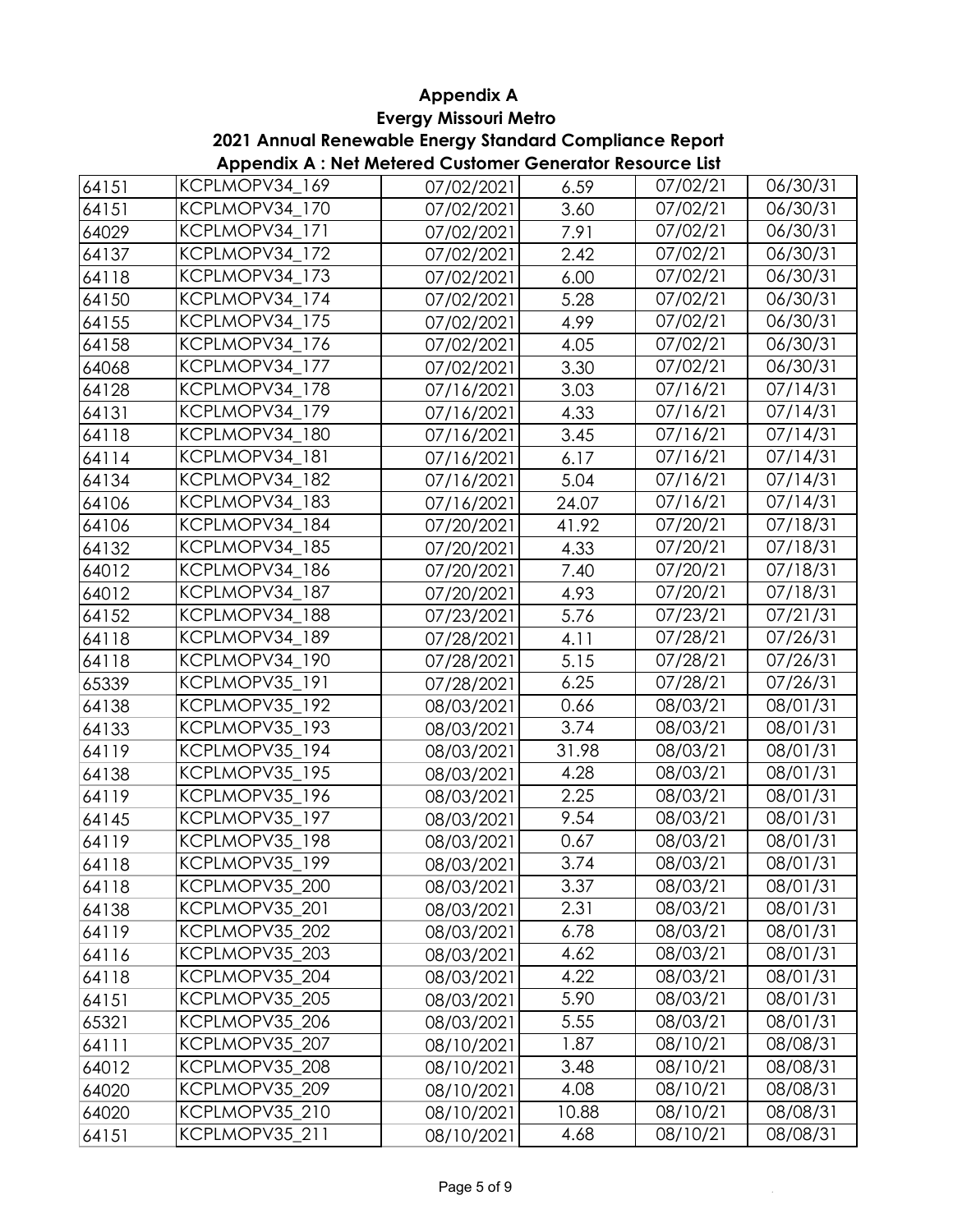**2021 Annual Renewable Energy Standard Compliance Report**

| 64110 | KCPLMOPV35 212 | 08/10/2021 | 3.62              | 08/10/21              | 08/08/31          |
|-------|----------------|------------|-------------------|-----------------------|-------------------|
| 64117 | KCPLMOPV35 213 | 08/10/2021 | 3.55              | 08/10/21              | 08/08/31          |
| 64152 | KCPLMOPV35_214 | 08/10/2021 | 6.63              | 08/10/21              | 08/08/31          |
| 64111 | KCPLMOPV35_215 | 08/10/2021 | 2.50              | 08/10/21              | 08/08/31          |
| 64158 | KCPLMOPV35 216 | 08/10/2021 | 4.04              | 08/10/21              | 08/08/31          |
| 64151 | KCPLMOPV35_217 | 08/10/2021 | 5.61              | 08/10/21              | 08/08/31          |
| 64118 | KCPLMOPV35_218 | 08/10/2021 | 3.46              | 08/10/21              | 08/08/31          |
| 64151 | KCPLMOPV35 219 | 08/10/2021 | 5.04              | 08/10/21              | 08/08/31          |
| 64030 | KCPLMOPV35 220 | 08/10/2021 | 3.85              | 08/10/21              | 08/08/31          |
| 64151 | KCPLMOPV35_221 | 08/10/2021 | $\overline{5.40}$ | 08/10/21              | 08/08/31          |
| 64119 | KCPLMOPV35_222 | 08/10/2021 | 3.20              | 08/10/21              | 08/08/31          |
| 64119 | KCPLMOPV35 223 | 08/10/2021 | 4.68              | 08/10/21              | 08/08/31          |
| 64050 | KCPLMOPV35 224 | 08/17/2021 | 3.08              | 08/17/21              | 08/15/31          |
| 64111 | KCPLMOPV35_225 | 08/17/2021 | 20.76             | 08/17/21              | 08/15/31          |
| 64106 | KCPLMOPV35 226 | 08/17/2021 | 5.00              | 08/17/21              | 08/15/31          |
| 64108 | KCPLMOPV35_227 | 08/17/2021 | 2.69              | 08/17/21              | 08/15/31          |
| 64152 | KCPLMOPV35_228 | 08/20/2021 | 3.79              | 08/20/21              | 08/18/31          |
| 64037 | KCPLMOPV35_229 | 08/20/2021 | 12.81             | 08/20/21              | 08/18/31          |
| 64145 | KCPLMOPV35 230 | 08/25/2021 | 4.19              | 08/25/21              | 08/23/31          |
| 64012 | KCPLMOPV35 231 | 08/27/2021 | 3.13              | 08/27/21              | 08/25/31          |
| 65340 | KCPLMOPV35_232 | 08/27/2021 | 19.49             | 08/27/21              | 08/25/31          |
| 64151 | KCPLMOPV35_233 | 08/27/2021 | 5.19              | 08/27/21              | 08/25/31          |
| 64152 | KCPLMOPV35 234 | 08/27/2021 | 1.73              | $\overline{0}8/27/21$ | 08/25/31          |
| 64118 | KCPLMOPV35_235 | 08/27/2021 | 2.43              | 08/27/21              | 08/25/31          |
| 64154 | KCPLMOPV35 236 | 08/27/2021 | 2.91              | 08/27/21              | 08/25/31          |
| 64151 | KCPLMOPV35 237 | 08/27/2021 | 4.45              | 08/27/21              | 08/25/31          |
| 64119 | KCPLMOPV35 238 | 08/30/2021 | 2.19              | 08/30/21              | 08/28/31          |
| 64131 | KCPLMOPV35_239 | 08/30/2021 | 2.09              | 08/30/21              | 08/28/31          |
| 64134 | KCPLMOPV35 240 | 08/30/2021 | 5.26              | 08/30/21              | 08/28/31          |
| 64128 | KCPLMOPV35_241 | 08/30/2021 | 2.61              | 08/30/21              | 08/28/31          |
| 64130 | KCPLMOPV35 242 | 08/30/2021 | 5.26              | 08/30/21              | 08/28/31          |
| 64118 | KCPLMOPV35_243 | 08/30/2021 | 3.85              | 08/30/21              | 08/28/31          |
| 64114 | KCPLMOPV35_244 | 09/03/2021 | 4.91              | 09/03/21              | 09/01/31          |
| 64131 | KCPLMOPV35 245 | 09/03/2021 | 3.64              | 09/03/21              | 09/01/31          |
| 64138 | KCPLMOPV35_246 | 09/03/2021 | 3.55              | 09/03/21              | 09/01/31          |
| 64012 | KCPLMOPV35_247 | 09/03/2021 | 7.63              | 09/03/21              | 09/01/31          |
| 64110 | KCPLMOPV35_248 | 09/03/2021 | 2.77              | 09/03/21              | 09/01/31          |
| 64152 | KCPLMOPV35_249 | 09/10/2021 | 2.19              | 09/10/21              | $\sqrt{09/08/31}$ |
| 64109 | KCPLMOPV35 250 | 09/13/2021 | 3.23              | 09/13/21              | 09/11/31          |
| 64119 | KCPLMOPV35_251 | 09/13/2021 | 2.42              | 09/13/21              | 09/11/31          |
| 64020 | KCPLMOPV35_252 | 09/13/2021 | 6.88              | 09/13/21              | 09/11/31          |
| 64109 | KCPLMOPV35_253 | 09/13/2021 | 2.53              | 09/13/21              | 09/11/31          |
| 64116 | KCPLMOPV35_254 | 09/13/2021 | 2.18              | 09/13/21              | 09/11/31          |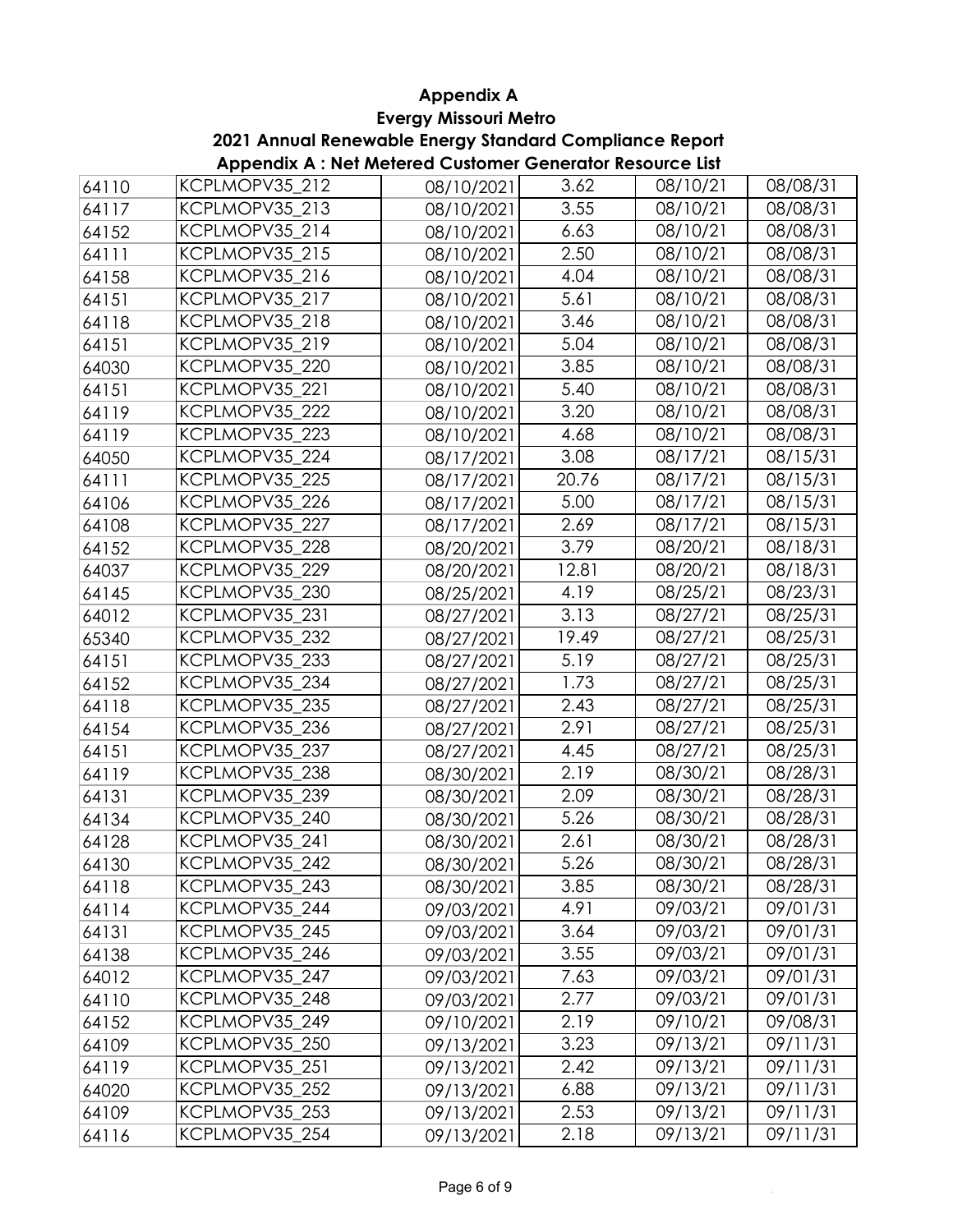**2021 Annual Renewable Energy Standard Compliance Report**

| 64129 | KCPLMOPV35 255 | 09/13/2021 | 1.69  | 09/13/21 | 09/11/31 |
|-------|----------------|------------|-------|----------|----------|
| 64152 | KCPLMOPV35 256 | 09/13/2021 | 3.27  | 09/13/21 | 09/11/31 |
| 64110 | KCPLMOPV35_257 | 09/15/2021 | 1.94  | 09/15/21 | 09/13/31 |
| 64152 | KCPLMOPV35 258 | 09/15/2021 | 0.26  | 09/15/21 | 09/13/31 |
| 64117 | KCPLMOPV35 259 | 09/15/2021 | 1.77  | 09/15/21 | 09/13/31 |
| 64150 | KCPLMOPV35_260 | 09/15/2021 | 3.08  | 09/15/21 | 09/13/31 |
| 64118 | KCPLMOPV35 261 | 09/17/2021 | 3.26  | 09/17/21 | 09/15/31 |
| 64152 | KCPLMOPV35 262 | 09/20/2021 | 2.41  | 09/20/21 | 09/18/31 |
| 64119 | KCPLMOPV35 263 | 09/20/2021 | 3.78  | 09/20/21 | 09/18/31 |
| 64113 | KCPLMOPV35_264 | 09/20/2021 | 4.99  | 09/20/21 | 09/18/31 |
| 64012 | KCPLMOPV35_265 | 09/27/2021 | 3.04  | 09/27/21 | 09/25/31 |
| 65261 | KCPLMOPV35 266 | 09/27/2021 | 2.90  | 09/27/21 | 09/25/31 |
| 64117 | KCPLMOPV35 267 | 09/27/2021 | 1.64  | 09/27/21 | 09/25/31 |
| 64119 | KCPLMOPV35 268 | 09/27/2021 | 2.25  | 09/27/21 | 09/25/31 |
| 64131 | KCPLMOPV35 269 | 9/27/2021  | 2.86  | 09/27/21 | 09/25/31 |
| 64133 | KCPLMOPV35 270 | 9/27/2021  | 1.64  | 09/27/21 | 09/25/31 |
| 64117 | KCPLMOPV35_271 | 9/27/2021  | 1.54  | 09/27/21 | 09/25/31 |
| 64151 | KCPLMOPV35_272 | 9/27/2021  | 8.40  | 09/27/21 | 09/25/31 |
| 64152 | KCPLMOPV35 273 | 9/27/2021  | 3.36  | 09/27/21 | 09/25/31 |
| 64152 | KCPLMOPV35 274 | 10/4/2021  | 2.18  | 10/04/21 | 10/02/31 |
| 64152 | KCPLMOPV35_275 | 10/4/2021  | 1.27  | 10/04/21 | 10/02/31 |
| 64118 | KCPLMOPV35 276 | 10/4/2021  | 1.49  | 10/04/21 | 10/02/31 |
| 64154 | KCPLMOPV35 277 | 10/6/2021  | 1.91  | 10/06/21 | 10/04/31 |
| 64113 | KCPLMOPV35 278 | 10/12/2021 | 1.50  | 10/12/21 | 10/10/31 |
| 64119 | KCPLMOPV35 279 | 10/12/2021 | 0.17  | 10/12/21 | 10/10/31 |
| 64123 | KCPLMOPV35 280 | 10/12/2021 | 9.92  | 10/12/21 | 10/10/31 |
| 64020 | KCPLMOPV35 281 | 10/12/2021 | 3.82  | 10/12/21 | 10/10/31 |
| 64145 | KCPLMOPV35_282 | 10/12/2021 | 0.74  | 10/12/21 | 10/10/31 |
| 64123 | KCPLMOPV35_283 | 10/12/2021 | 11.90 | 10/12/21 | 10/10/31 |
| 64152 | KCPLMOPV35_284 | 10/12/2021 | 1.11  | 10/12/21 | 10/10/31 |
| 64134 | KCPLMOPV35 285 | 10/12/2021 | 1.00  | 10/12/21 | 10/10/31 |
| 64152 | KCPLMOPV35_286 | 10/12/2021 | 1.91  | 10/12/21 | 10/10/31 |
| 64124 | KCPLMOPV35_287 | 10/12/2021 | 0.95  | 10/12/21 | 10/10/31 |
| 65254 | KCPLMOPV35 288 | 10/12/2021 | 2.03  | 10/12/21 | 10/10/31 |
| 64109 | KCPLMOPV35 289 | 10/12/2021 | 2.04  | 10/12/21 | 10/10/31 |
| 64123 | KCPLMOPV35 290 | 10/15/2021 | 5.53  | 10/15/21 | 10/13/31 |
| 64123 | KCPLMOPV36 291 | 10/15/2021 | 6.47  | 10/15/21 | 10/13/31 |
| 65254 | KCPLMOPV36_292 | 10/15/2021 | 4.01  | 10/15/21 | 10/13/31 |
| 64119 | KCPLMOPV36_293 | 10/15/2021 | 3.65  | 10/15/21 | 10/13/31 |
| 64108 | KCPLMOPV36_294 | 10/15/2021 | 1.91  | 10/15/21 | 10/13/31 |
| 64020 | KCPLMOPV36 295 | 10/22/2021 | 3.96  | 10/22/21 | 10/20/31 |
| 64020 | KCPLMOPV36_296 | 10/22/2021 | 4.26  | 10/22/21 | 10/20/31 |
| 64134 | KCPLMOPV36_297 | 10/22/2021 | 2.47  | 10/22/21 | 10/20/31 |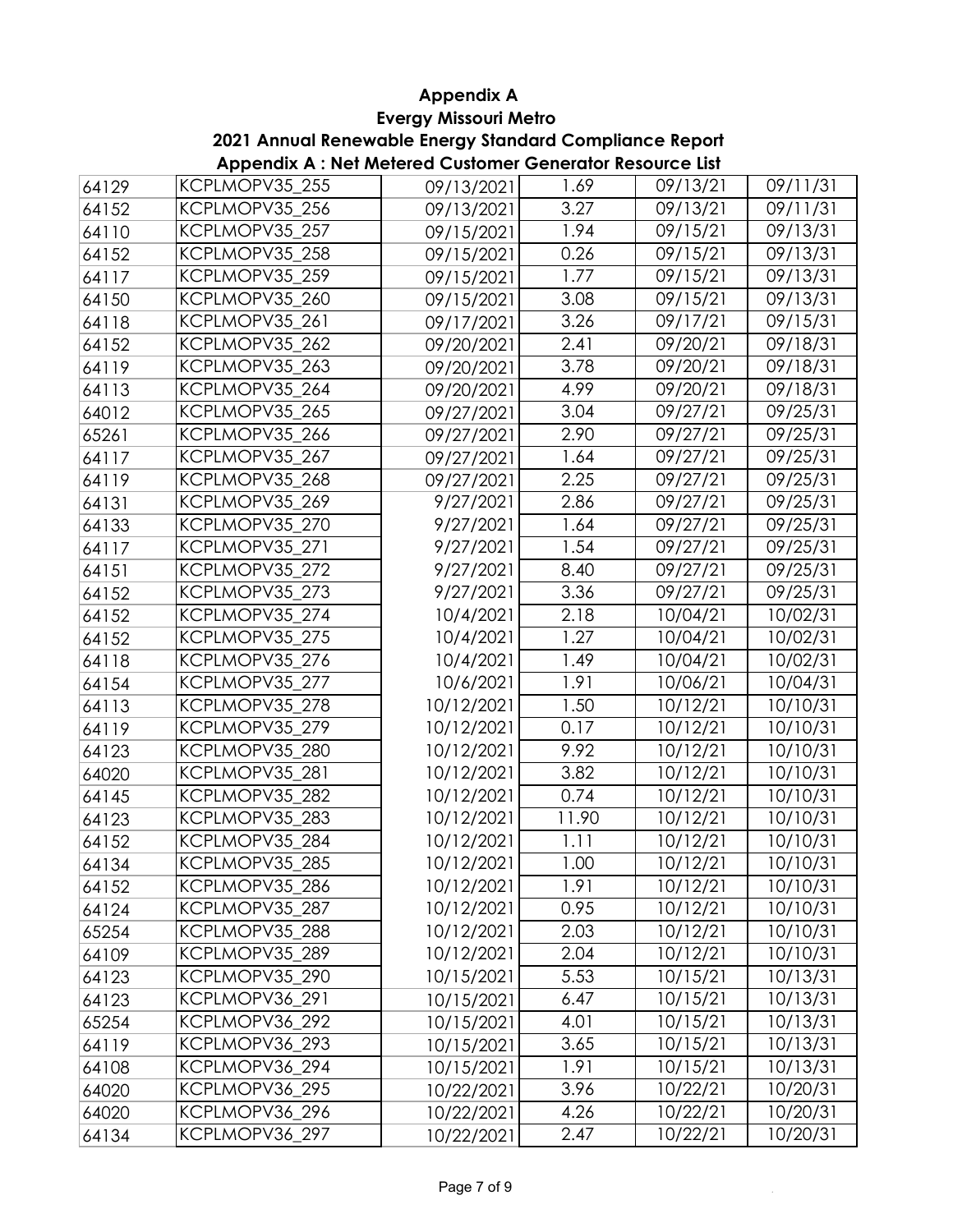**2021 Annual Renewable Energy Standard Compliance Report**

| 64020 | KCPLMOPV36_298 | 10/22/2021 | 4.13  | 10/22/21 | 10/20/31              |
|-------|----------------|------------|-------|----------|-----------------------|
| 64133 | KCPLMOPV36 299 | 10/22/2021 | 1.33  | 10/22/21 | 10/20/31              |
| 65351 | KCPLMOPV36_300 | 10/22/2021 | 6.28  | 10/22/21 | 10/20/31              |
| 64114 | KCPLMOPV36_301 | 10/22/2021 | 0.79  | 10/22/21 | 10/20/31              |
| 64131 | KCPLMOPV36_302 | 10/22/2021 | 1.30  | 10/22/21 | 10/20/31              |
| 64114 | KCPLMOPV36_303 | 10/22/2021 | 3.24  | 10/22/21 | 10/20/31              |
| 64119 | KCPLMOPV36_304 | 10/25/2021 | 1.32  | 10/25/21 | 10/23/31              |
| 64113 | KCPLMOPV36 305 | 10/25/2021 | 2.54  | 10/25/21 | 10/23/31              |
| 64058 | KCPLMOPV36_306 | 10/25/2021 | 3.98  | 10/25/21 | 10/23/31              |
| 64001 | KCPLMOPV36_307 | 11/02/2021 | 2.96  | 11/02/21 | 10/31/31              |
| 64021 | KCPLMOPV36_308 | 11/02/2021 | 1.37  | 11/02/21 | 10/31/31              |
| 64118 | KCPLMOPV36_309 | 11/02/2021 | 0.96  | 11/02/21 | 10/31/31              |
| 64119 | KCPLMOPV36_310 | 11/02/2021 | 2.16  | 11/02/21 | 10/31/31              |
| 64633 | KCPLMOPV36_311 | 11/02/2021 | 2.22  | 11/02/21 | 10/31/31              |
| 64119 | KCPLMOPV36_312 | 11/02/2021 | 1.56  | 11/02/21 | 10/31/31              |
| 64106 | KCPLMOPV36_313 | 11/15/2021 | 14.62 | 11/15/21 | 11/13/31              |
| 64119 | KCPLMOPV36_314 | 11/15/2021 | 1.30  | 11/15/21 | 11/13/31              |
| 64152 | KCPLMOPV36_315 | 11/15/2021 | 0.67  | 11/15/21 | 11/13/31              |
| 64734 | KCPLMOPV36_316 | 11/15/2021 | 2.09  | 11/15/21 | 11/13/31              |
| 64734 | KCPLMOPV36_317 | 11/22/2021 | 1.52  | 11/22/21 | 11/20/31              |
| 64108 | KCPLMOPV36_318 | 11/22/2021 | 1.12  | 11/22/21 | 11/20/31              |
| 64108 | KCPLMOPV36_319 | 11/22/2021 | 0.45  | 11/22/21 | 11/20/31              |
| 64108 | KCPLMOPV36_320 | 11/22/2021 | 0.45  | 11/22/21 | 11/20/31              |
| 64108 | KCPLMOPV36_321 | 11/22/2021 | 0.45  | 11/22/21 | 11/20/31              |
| 64108 | KCPLMOPV36_322 | 11/22/2021 | 1.41  | 11/22/21 | 11/20/31              |
| 64108 | KCPLMOPV36_323 | 11/22/2021 | 0.45  | 11/22/21 | 11/20/31              |
| 64108 | KCPLMOPV36_324 | 11/22/2021 | 0.45  | 11/22/21 | 11/20/31              |
| 64120 | KCPLMOPV36 325 | 11/22/2021 | 1.41  | 11/22/21 | 11/20/31              |
| 64058 | KCPLMOPV36_326 | 11/22/2021 | 2.94  | 11/22/21 | 11/20/31              |
| 64153 | KCPLMOPV36_327 | 11/22/2021 | 1.37  | 11/22/21 | 11/20/31              |
| 64133 | KCPLMOPV36 328 | 11/22/2021 | 0.79  | 11/22/21 | $\frac{1}{1}$ 1/20/31 |
| 64108 | KCPLMOPV36_329 | 11/24/2021 | 0.45  | 11/24/21 | 11/22/31              |
| 64108 | KCPLMOPV36_330 | 11/24/2021 | 0.45  | 11/24/21 | 11/22/31              |
| 64116 | KCPLMOPV36_331 | 11/24/2021 | 1.03  | 11/24/21 | 11/22/31              |
| 64110 | KCPLMOPV36_332 | 12/03/2021 | 0.38  | 12/03/21 | 12/01/31              |
| 64137 | KCPLMOPV36_333 | 12/03/2021 | 0.49  | 12/03/21 | 12/01/31              |
| 64118 | KCPLMOPV36_334 | 12/10/2021 | 0.39  | 12/10/21 | 12/08/31              |
| 64111 | KCPLMOPV36_335 | 12/10/2021 | 0.32  | 12/10/21 | 12/08/31              |
| 64118 | KCPLMOPV36_336 | 12/10/2021 | 0.70  | 12/10/21 | 12/08/31              |
| 64155 | KCPLMOPV36_337 | 12/10/2021 | 0.54  | 12/10/21 | 12/08/31              |
| 64110 | KCPLMOPV36_338 | 12/10/2021 | 0.41  | 12/10/21 | 12/08/31              |
| 64109 | KCPLMOPV36_339 | 12/10/2021 | 0.46  | 12/10/21 | 12/08/31              |
| 64154 | KCPLMOPV36_340 | 12/10/2021 | 0.39  | 12/10/21 | 12/08/31              |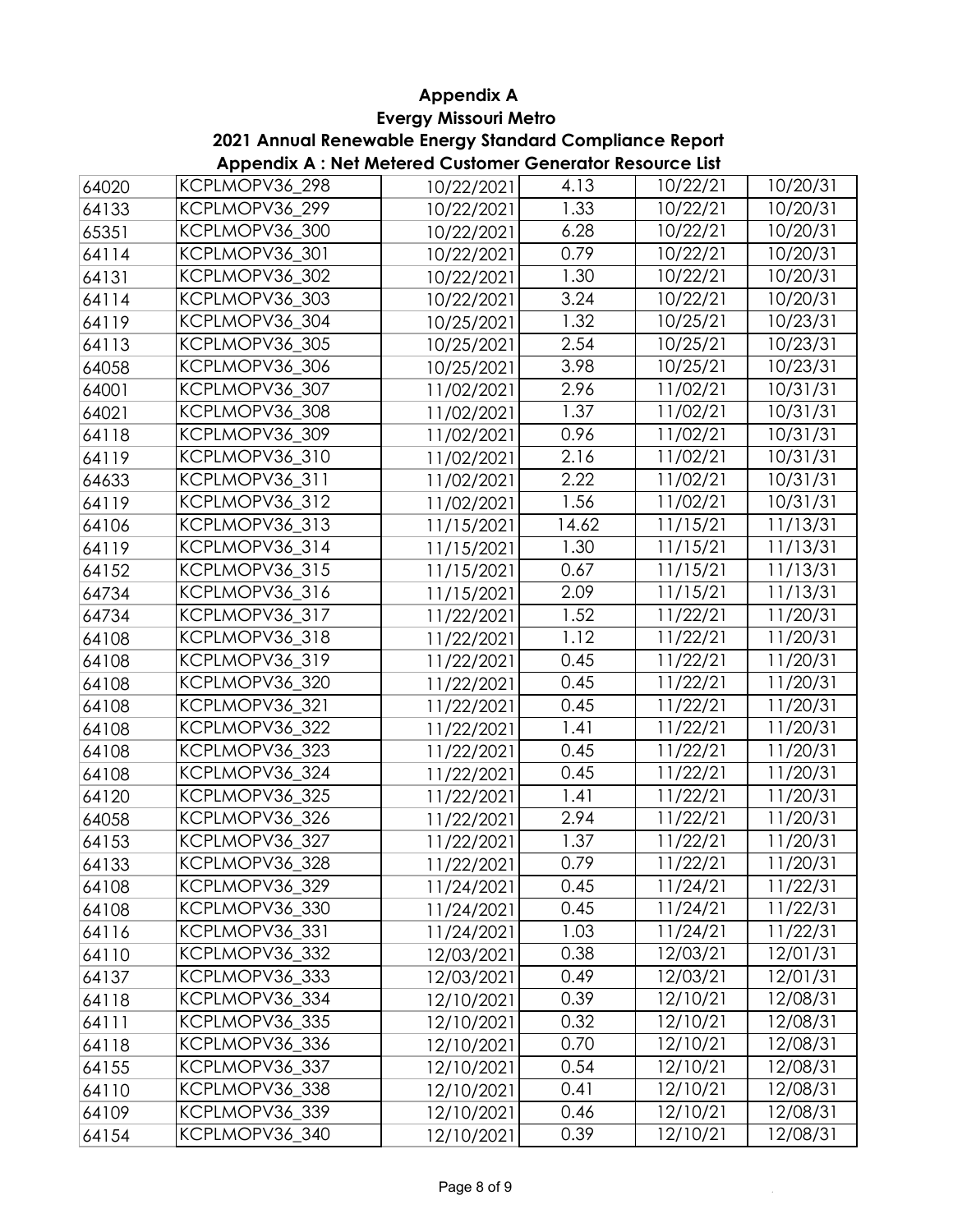#### **Evergy Missouri Metro Appendix A**

#### **Appendix A : Net Metered Customer Generator Resource List 2021 Annual Renewable Energy Standard Compliance Report**

|       | <b>Appendix A</b> , Net Metered Costonier Cenerator Resource Est |            |      |          |          |
|-------|------------------------------------------------------------------|------------|------|----------|----------|
| 64152 | KCPLMOPV36 341                                                   | 12/10/2021 | 0.75 | 12/10/21 | 12/08/31 |
| 64138 | KCPLMOPV36_342                                                   | 12/13/2021 | 0.43 | 12/13/21 | 12/11/31 |
| 64037 | KCPLMOPV36_343                                                   | 12/13/2021 | 0.87 | 12/13/21 | 12/11/31 |
| 64110 | KCPLMOPV36_344                                                   | 12/17/2021 | 0.69 | 12/17/21 | 12/15/31 |
| 64130 | KCPLMOPV36_345                                                   | 12/17/2021 | 0.82 | 12/17/21 | 12/15/31 |
| 64123 | KCPLMOPV36_346                                                   | 12/17/2021 | 0.37 | 12/17/21 | 12/15/31 |
| 64138 | KCPLMOPV36_347                                                   | 12/17/2021 | 0.68 | 12/17/21 | 12/15/31 |
| 64113 | KCPLMOPV36 348                                                   | 12/17/2021 | 0.66 | 12/17/21 | 12/15/31 |
| 64068 | KCPLMOPV36_349                                                   | 12/17/2021 | 0.61 | 12/17/21 | 12/15/31 |
| 64129 | KCPLMOPV36_350                                                   | 12/17/2021 | 0.84 | 12/17/21 | 12/15/31 |
| 64114 | KCPLMOPV36_351                                                   | 12/17/2021 | 0.32 | 12/17/21 | 12/15/31 |
| 64030 | KCPLMOPV36_352                                                   | 12/17/2021 | 0.51 | 12/17/21 | 12/15/31 |
| 64150 | KCPLMOPV36_353                                                   | 12/17/2021 | 0.92 | 12/17/21 | 12/15/31 |
| 64151 | KCPLMOPV36_354                                                   | 12/21/2021 | 0.39 | 12/21/21 | 12/19/31 |
| 64116 | KCPLMOPV36 355                                                   | 12/21/2021 | 0.46 | 12/21/21 | 12/19/31 |
| 64113 | KCPLMOPV36_356                                                   | 12/21/2021 | 0.53 | 12/21/21 | 12/19/31 |
| 64134 | KCPLMOPV36 357                                                   | 12/21/2021 | 0.46 | 12/21/21 | 12/19/31 |
| 64111 | KCPLMOPV36_358                                                   | 12/21/2021 | 0.45 | 12/21/21 | 12/19/31 |
| 64116 | KCPLMOPV36_359                                                   | 12/21/2021 | 1.22 | 12/21/21 | 12/19/31 |
| 64119 | KCPLMOPV36_360                                                   | 12/21/2021 | 0.57 | 12/21/21 | 12/19/31 |
| 64151 | KCPLMOPV36_361                                                   | 12/23/2021 | 0.90 | 12/23/21 | 12/21/31 |
| 64109 | KCPLMOPV36_362                                                   | 12/23/2021 | 0.34 | 12/23/21 | 12/21/31 |
| 64151 | KCPLMOPV36_363                                                   | 12/23/2021 | 0.59 | 12/23/21 | 12/21/31 |
| 64151 | KCPLMOPV36_364                                                   | 12/23/2021 | 0.85 | 12/23/21 | 12/21/31 |
| 64114 | KCPLMOPV36_365                                                   | 12/30/2021 | 0.43 | 12/30/21 | 12/28/31 |
| 64117 | KCPLMOPV36_366                                                   | 12/30/2021 | 0.50 | 12/30/21 | 12/28/31 |
| 64117 | KCPLMOPV36_367                                                   | 12/30/2021 | 0.29 | 12/30/21 | 12/28/31 |
| 64113 | KCPLMOPV36_368                                                   | 12/30/2021 | 0.50 | 12/30/21 | 12/28/31 |
| 64119 | KCPLMOPV36_369                                                   | 12/30/2021 | 0.81 | 12/30/21 | 12/28/31 |
| 64118 | KCPLMOPV36_370                                                   | 12/30/2021 | 0.52 | 12/30/21 | 12/28/31 |
| 64030 | KCPLMOPV36_371                                                   | 12/30/2021 | 0.50 | 12/30/21 | 12/28/31 |
| 64119 | KCPLMOPV36_372                                                   | 12/30/2021 | 0.62 | 12/30/21 | 12/28/31 |
| 64128 | KCPLMOPV36_373                                                   | 12/30/2021 | 0.92 | 12/30/21 | 12/28/31 |
|       |                                                                  |            |      |          |          |
|       |                                                                  |            |      |          |          |
|       |                                                                  |            |      |          |          |
|       |                                                                  |            |      |          |          |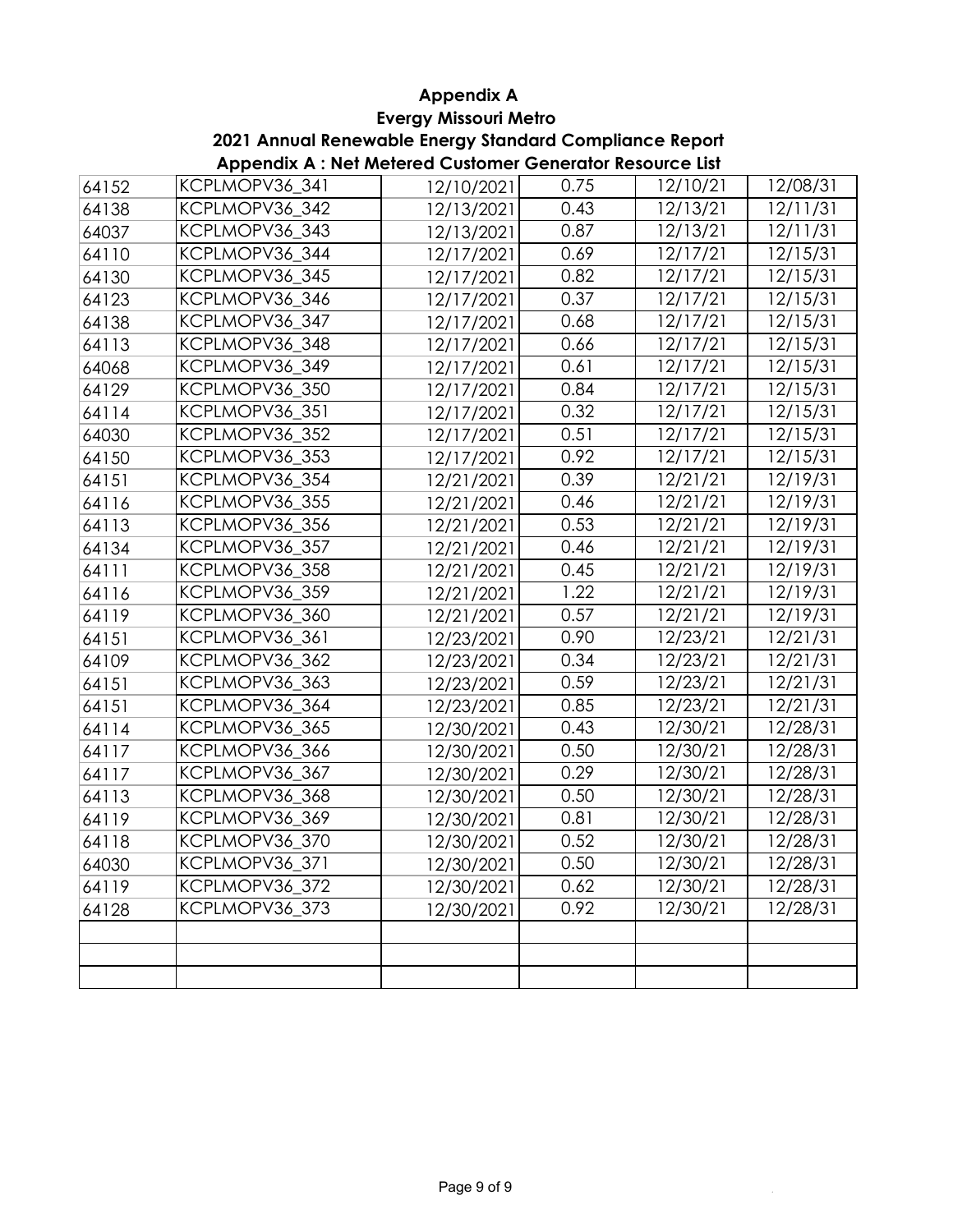|              |                                                                                                                          |                          | Appendix B             |                                                                                                           |                |                                        |
|--------------|--------------------------------------------------------------------------------------------------------------------------|--------------------------|------------------------|-----------------------------------------------------------------------------------------------------------|----------------|----------------------------------------|
| <b>NARID</b> | Asset                                                                                                                    | <b>Fuel/Project Type</b> | Certificate<br>Vintage | <b>Certificate Serial Numbers</b>                                                                         | Quantity       | <b>MO</b><br>Compliance<br>Equivalency |
|              | GEN317 Cimarron Windpower II, LLC. - Cimarron Windpower II, I Wind                                                       |                          |                        | Jan-19 NAR-REC-317-KS-01-2019-83360-16536 to 38260                                                        | 21725          | 21725                                  |
|              | AGG330 Evergy_MO_Metro Net Meter Solar 21                                                                                | Solar                    |                        | Jan-19 NAR-AGG-3301-MO-01-2019-104238-1 to 25                                                             | 25             | 31.25                                  |
|              | AGG194 KCPL MO Net Meter Solar 1<br>AGG195 KCPL_MO Net Meter Solar 10                                                    | Solar<br>Solar           |                        | Jan-19 NAR-AGG-1945-MO-01-2019-111755-1 to 60<br>Jan-19 NAR-AGG-1954-MO-01-2019-111764-1 to 81            | 60<br>81       | 75<br>101.25                           |
|              | AGG195 KCPL_MO Net Meter Solar 11                                                                                        | Solar                    |                        | Jan-19 NAR-AGG-1955-MO-01-2019-111765-1 to 77                                                             | 77             | 96.25                                  |
|              | AGG195 KCPL_MO Net Meter Solar 12                                                                                        | Solar                    |                        | Jan-19 NAR-AGG-1956-MO-01-2019-111766-1 to 82                                                             | 82             | 102.5                                  |
|              | AGG195 KCPL_MO Net Meter Solar 13                                                                                        | Solar                    |                        | Jan-19 NAR-AGG-1957-MO-01-2019-111767-1 to 79                                                             | 79             | 98.75                                  |
|              | AGG195 KCPL_MO Net Meter Solar 14<br>AGG229 KCPL_MO Net Meter Solar 15                                                   | Solar<br>Solar           |                        | Jan-19 NAR-AGG-1958-MO-01-2019-111768-1 to 82<br>Jan-19 NAR-AGG-2291-MO-01-2019-111769-1 to 82            | 82<br>82       | 102.5<br>102.5                         |
|              | AGG229: KCPL_MO Net Meter Solar 16                                                                                       | Solar                    |                        | Jan-19 NAR-AGG-2292-MO-01-2019-111770-1 to 83                                                             | 83             | 103.75                                 |
|              | AGG229 KCPL MO Net Meter Solar 17                                                                                        | Solar                    |                        | Jan-19 NAR-AGG-2293-MO-01-2019-111771-1 to 83                                                             | 83             | 103.75                                 |
|              | AGG248 KCPL_MO Net Meter Solar 18                                                                                        | Solar                    |                        | Jan-19 NAR-AGG-2483-MO-01-2019-111772-1 to 83                                                             | 83             | 103.75                                 |
|              | AGG255: KCPL_MO Net Meter Solar 19                                                                                       | Solar                    |                        | Jan-19 NAR-AGG-2552-MO-01-2019-111773-1 to 82                                                             | 82             | 102.5                                  |
|              | AGG194 KCPL MO Net Meter Solar 2<br>AGG286 KCPL MO Net Meter Solar 20                                                    | Solar<br>Solar           |                        | Jan-19 NAR-AGG-1946-MO-01-2019-111756-1 to 78<br>Jan-19 NAR-AGG-2861-MO-01-2019-111774-1 to 18            | 78<br>18       | 97.5<br>22.5                           |
|              | AGG194 KCPL_MO Net Meter Solar 3                                                                                         | Solar                    |                        | Jan-19 NAR-AGG-1947-MO-01-2019-111757-1 to 83                                                             | 83             | 103.75                                 |
|              | AGG194 KCPL_MO Net Meter Solar 4                                                                                         | Solar                    |                        | Jan-19 NAR-AGG-1948-MO-01-2019-111758-1 to 84                                                             | 84             | 105                                    |
|              | AGG194' KCPL_MO Net Meter Solar 5                                                                                        | Solar                    |                        | Jan-19 NAR-AGG-1949-MO-01-2019-111759-1 to 77                                                             | 77             | 96.25                                  |
|              | AGG195 KCPL_MO Net Meter Solar 6                                                                                         | Solar                    |                        | Jan-19 NAR-AGG-1950-MO-01-2019-111760-1 to 82                                                             | 82             | 102.5                                  |
|              | AGG195 KCPL_MO Net Meter Solar 7<br>AGG195 KCPL_MO Net Meter Solar 8                                                     | Solar<br>Solar           |                        | Jan-19 NAR-AGG-1951-MO-01-2019-111761-1 to 82<br>Jan-19 NAR-AGG-1952-MO-01-2019-111762-1 to 83            | 82<br>83       | 102.5<br>103.75                        |
|              | AGG195: KCPL_MO Net Meter Solar 9                                                                                        | Solar                    |                        | Jan-19 NAR-AGG-1953-MO-01-2019-111763-1 to 76                                                             | 76             | 95                                     |
|              | GEN2486 Osborn Wind Energy, LLC - Osborn Wind Energy, LLC                                                                | Wind                     |                        | Jan-19 NAR-REC-2486-MO-01-2019-83704-42155 to 6393                                                        | 21782          | 27227.5                                |
|              | GEN2666 Pratt Wind, LLC - Pratt Wind, LLC                                                                                | Wind                     |                        | Jan-19 NAR-REC-2666-KS-01-2019-84109-15023 to 34757                                                       | 19735          | 19735                                  |
|              | GEN2531 Rock Creek Wind Project LLC - Rock Creek Wind Projec Wind                                                        |                          |                        | Jan-19 NAR-REC-2531-MO-01-2019-84068-24692 to 5713                                                        | 32439          | 40548.75                               |
|              | GEN230C Slate Creek Wind Project, LLC - Slate Creek<br>AGG305 Solar Aggregate 1                                          | Wind<br>Solar            |                        | Jan-19 NAR-REC-2300-KS-01-2019-83703-20915 to 48390<br>Jan-19 NAR-AGG-305-MO-01-2019-83369-1 to 7         | 27476<br>7     | 27476<br>8.75                          |
|              | GEN335 Spearville 3, LLC - Spearville 3                                                                                  | Wind                     |                        | Jan-19 NAR-REC-335-KS-01-2019-83363-13217 to 30579                                                        | 17363          | 17363                                  |
|              | GEN41 Spearville Wind Energy Facility - Spearville 1                                                                     | Wind                     |                        | Jan-19 NAR-REC-41-KS-01-2019-83361-6079 to 14063                                                          | 7985           | 7985                                   |
|              | GEN159 Spearville Wind Energy Facility - Spearville II                                                                   | Wind                     |                        | Jan-19 NAR-REC-159-KS-01-2019-83362-5418 to 12535                                                         | 7118           | 7118                                   |
|              | GEN2172 Waverly Wind Farm LLC - Waverly Wind Farm LLC                                                                    | Wind                     |                        | Jan-19 NAR-REC-2172-KS-01-2019-84073-22907 to 53000                                                       | 30094          | 30094                                  |
|              | GEN317 Cimarron Windpower II, LLC. - Cimarron Windpower II, I Wind                                                       |                          |                        | Feb-19 NAR-REC-317-KS-02-2019-83948-14505 to 33559                                                        | 19055          | 19055<br>73.75                         |
|              | AGG330 Evergy_MO_Metro Net Meter Solar 21<br>AGG194 KCPL_MO Net Meter Solar 1                                            | Solar<br>Solar           |                        | Feb-19 NAR-AGG-3301-MO-02-2019-104239-1 to 59<br>Feb-19 NAR-AGG-1945-MO-02-2019-111796-1 to 71            | 59<br>71       | 88.75                                  |
|              | AGG195 KCPL MO Net Meter Solar 10                                                                                        | Solar                    |                        | Feb-19 NAR-AGG-1954-MO-02-2019-111805-1 to 83                                                             | 83             | 103.75                                 |
|              | AGG195 KCPL_MO Net Meter Solar 11                                                                                        | Solar                    |                        | Feb-19 NAR-AGG-1955-MO-02-2019-111806-1 to 80                                                             | 80             | 100                                    |
|              | AGG195 KCPL_MO Net Meter Solar 12                                                                                        | Solar                    |                        | Feb-19 NAR-AGG-1956-MO-02-2019-111807-1 to 86                                                             | 86             | 107.5                                  |
|              | AGG195 KCPL_MO Net Meter Solar 13<br>AGG195 KCPL_MO Net Meter Solar 14                                                   | Solar<br>Solar           |                        | Feb-19 NAR-AGG-1957-MO-02-2019-111808-1 to 82<br>Feb-19 NAR-AGG-1958-MO-02-2019-111809-1 to 85            | 82<br>85       | 102.5<br>106.25                        |
|              | AGG229 KCPL_MO Net Meter Solar 15                                                                                        | Solar                    |                        | Feb-19 NAR-AGG-2291-MO-02-2019-111810-1 to 87                                                             | 87             | 108.75                                 |
|              | AGG229: KCPL_MO Net Meter Solar 16                                                                                       | Solar                    |                        | Feb-19 NAR-AGG-2292-MO-02-2019-111811-1 to 88                                                             | 88             | 110                                    |
|              | AGG229 KCPL_MO Net Meter Solar 17                                                                                        | Solar                    |                        | Feb-19 NAR-AGG-2293-MO-02-2019-111812-1 to 98                                                             | 98             | 122.5                                  |
|              | AGG248 KCPL_MO Net Meter Solar 18                                                                                        | Solar                    |                        | Feb-19 NAR-AGG-2483-MO-02-2019-111813-1 to 100                                                            | 100            | 125                                    |
|              | AGG255: KCPL_MO Net Meter Solar 19<br>AGG194 KCPL_MO Net Meter Solar 2                                                   | Solar<br>Solar           |                        | Feb-19 NAR-AGG-2552-MO-02-2019-111814-1 to 98<br>Feb-19 NAR-AGG-1946-MO-02-2019-111797-1 to 82            | 98<br>82       | 122.5<br>102.5                         |
|              | AGG286 KCPL_MO Net Meter Solar 20                                                                                        | Solar                    |                        | Feb-19 NAR-AGG-2861-MO-02-2019-111815-1 to 20                                                             | 20             | 25                                     |
|              | AGG194 KCPL_MO Net Meter Solar 3                                                                                         | Solar                    |                        | Feb-19 NAR-AGG-1947-MO-02-2019-111798-1 to 87                                                             | 87             | 108.75                                 |
|              | AGG194 KCPL_MO Net Meter Solar 4                                                                                         | Solar                    |                        | Feb-19 NAR-AGG-1948-MO-02-2019-111799-1 to 87                                                             | 87             | 108.75                                 |
|              | AGG194' KCPL_MO Net Meter Solar 5                                                                                        | Solar                    |                        | Feb-19 NAR-AGG-1949-MO-02-2019-111800-1 to 81<br>Feb-19 NAR-AGG-1950-MO-02-2019-111801-1 to 86            | 81             | 101.25                                 |
|              | AGG195 KCPL_MO Net Meter Solar 6<br>AGG195 KCPL_MO Net Meter Solar 7                                                     | Solar<br>Solar           |                        | Feb-19 NAR-AGG-1951-MO-02-2019-111802-1 to 86                                                             | 86<br>86       | 107.5<br>107.5                         |
|              | AGG195 KCPL_MO Net Meter Solar 8                                                                                         | Solar                    |                        | Feb-19 NAR-AGG-1952-MO-02-2019-111803-1 to 87                                                             | 87             | 108.75                                 |
|              | AGG195 KCPL MO Net Meter Solar 9                                                                                         | Solar                    |                        | Feb-19 NAR-AGG-1953-MO-02-2019-111804-1 to 79                                                             | 79             | 98.75                                  |
|              | GEN2486 Osborn Wind Energy, LLC - Osborn Wind Energy, LLC                                                                | Wind                     |                        | Feb-19 NAR-REC-2486-MO-02-2019-84135-13905 to 3217                                                        | 18268          | 22835                                  |
|              | GEN2666 Pratt Wind, LLC - Pratt Wind, LLC                                                                                | Wind                     |                        | Feb-19 NAR-REC-2666-KS-02-2019-84501-14714 to 34044                                                       | 19331<br>30386 | 19331<br>37982.5                       |
|              | GEN2531 Rock Creek Wind Project LLC - Rock Creek Wind Projec Wind<br>GEN230C Slate Creek Wind Project, LLC - Slate Creek | Wind                     |                        | Feb-19 NAR-REC-2531-MO-02-2019-84451-23129 to 5351<br>Feb-19 NAR-REC-2300-KS-02-2019-83950-19016 to 43997 | 24982          | 24982                                  |
|              | AGG305 Solar Aggregate 1                                                                                                 | Solar                    |                        | Feb-19 NAR-AGG-305-MO-02-2019-84195-1 to 7                                                                | 7              | 8.75                                   |
|              | GEN335 Spearville 3, LLC - Spearville 3                                                                                  | Wind                     |                        | Feb-19 NAR-REC-335-KS-02-2019-83949-12031 to 27835                                                        | 15805          | 15805                                  |
|              | GEN41 Spearville Wind Energy Facility - Spearville 1                                                                     | Wind                     |                        | Feb-19 NAR-REC-41-KS-02-2019-83946-6119 to 14155                                                          | 8037           | 8037                                   |
|              | GEN159 Spearville Wind Energy Facility - Spearville II<br>GEN2172 Waverly Wind Farm LLC - Waverly Wind Farm LLC          | Wind<br>Wind             |                        | Feb-19 NAR-REC-159-KS-02-2019-83947-5020 to 11612<br>Feb-19 NAR-REC-2172-KS-02-2019-84456-23916 to 55334  | 6593<br>31419  | 6593<br>31419                          |
|              | GEN317 Cimarron Windpower II, LLC. - Cimarron Windpower II, I Wind                                                       |                          |                        | Mar-19 NAR-REC-317-KS-03-2019-84526-22075 to 51075                                                        | 29001          | 29001                                  |
|              | AGG330 Evergy_MO_Metro Net Meter Solar 21                                                                                | Solar                    |                        | Mar-19 NAR-AGG-3301-MO-03-2019-104240-1 to 123                                                            | 123            | 153.75                                 |
|              | AGG194 KCPL MO Net Meter Solar 1                                                                                         | Solar                    |                        | Mar-19 NAR-AGG-1945-MO-03-2019-111837-1 to 88                                                             | 88             | 110                                    |
|              | AGG195 KCPL_MO Net Meter Solar 10                                                                                        | Solar                    |                        | Mar-19 NAR-AGG-1954-MO-03-2019-111846-1 to 116                                                            | 116            | 145                                    |
|              | AGG195 KCPL MO Net Meter Solar 11<br>AGG195 KCPL MO Net Meter Solar 12                                                   | Solar<br>Solar           |                        | Mar-19 NAR-AGG-1955-MO-03-2019-111847-1 to 111<br>Mar-19 NAR-AGG-1956-MO-03-2019-111848-1 to 118          | 111<br>118     | 138.75<br>147.5                        |
|              | AGG195 KCPL_MO Net Meter Solar 13                                                                                        | Solar                    |                        | Mar-19 NAR-AGG-1957-MO-03-2019-111849-1 to 113                                                            | 113            | 141.25                                 |
|              | AGG195 KCPL MO Net Meter Solar 14                                                                                        | Solar                    |                        | Mar-19 NAR-AGG-1958-MO-03-2019-111850-1 to 119                                                            | 119            | 148.75                                 |
|              | AGG229 KCPL MO Net Meter Solar 15                                                                                        | Solar                    |                        | Mar-19 NAR-AGG-2291-MO-03-2019-111851-1 to 119                                                            | 119            | 148.75                                 |
|              | AGG229: KCPL MO Net Meter Solar 16<br>AGG229 KCPL MO Net Meter Solar 17                                                  | Solar<br>Solar           |                        | Mar-19 NAR-AGG-2292-MO-03-2019-111852-1 to 121<br>Mar-19 NAR-AGG-2293-MO-03-2019-111853-1 to 121          | 121<br>121     | 151.25<br>151.25                       |
|              | AGG248 KCPL_MO Net Meter Solar 18                                                                                        | Solar                    |                        | Mar-19 NAR-AGG-2483-MO-03-2019-111854-1 to 122                                                            | 122            | 152.5                                  |
|              | AGG255: KCPL_MO Net Meter Solar 19                                                                                       | Solar                    |                        | Mar-19 NAR-AGG-2552-MO-03-2019-111855-1 to 120                                                            | 120            | 150                                    |
|              | AGG194 KCPL_MO Net Meter Solar 2                                                                                         | Solar                    |                        | Mar-19 NAR-AGG-1946-MO-03-2019-111838-1 to 114                                                            | 114            | 142.5                                  |
|              | AGG286 KCPL_MO Net Meter Solar 20                                                                                        | Solar                    |                        | Mar-19 NAR-AGG-2861-MO-03-2019-111856-1 to 25                                                             | 25             | 31.25                                  |
|              | AGG194 KCPL MO Net Meter Solar 3                                                                                         | Solar                    |                        | Mar-19 NAR-AGG-1947-MO-03-2019-111839-1 to 119                                                            | 119<br>121     | 148.75                                 |
|              | AGG194 KCPL_MO Net Meter Solar 4<br>AGG194 KCPL_MO Net Meter Solar 5                                                     | Solar<br>Solar           |                        | Mar-19 NAR-AGG-1948-MO-03-2019-111840-1 to 121<br>Mar-19 NAR-AGG-1949-MO-03-2019-111841-1 to 111          | 111            | 151.25<br>138.75                       |
|              | AGG195 KCPL_MO Net Meter Solar 6                                                                                         | Solar                    |                        | Mar-19 NAR-AGG-1950-MO-03-2019-111842-1 to 119                                                            | 119            | 148.75                                 |
|              | AGG195 KCPL_MO Net Meter Solar 7                                                                                         | Solar                    |                        | Mar-19 NAR-AGG-1951-MO-03-2019-111843-1 to 119                                                            | 119            | 148.75                                 |
|              | AGG195 KCPL_MO Net Meter Solar 8                                                                                         | Solar                    |                        | Mar-19 NAR-AGG-1952-MO-03-2019-111844-1 to 120                                                            | 120            | 150                                    |
|              | AGG195 KCPL MO Net Meter Solar 9<br>GEN2486 Osborn Wind Energy, LLC - Osborn Wind Energy, LLC                            | Solar<br>Wind            |                        | Mar-19 NAR-AGG-1953-MO-03-2019-111845-1 to 110<br>Mar-19 NAR-REC-2486-MO-03-2019-84536-18947 to 4383      | 110<br>24892   | 137.5<br>31115                         |
|              | GEN2666 Pratt Wind, LLC - Pratt Wind, LLC                                                                                | Wind                     |                        | Mar-19 NAR-REC-2666-KS-03-2019-85310-17779 to 41136                                                       | 23358          | 23358                                  |
|              | GEN2531 Rock Creek Wind Project LLC - Rock Creek Wind Projec Wind                                                        |                          |                        | Mar-19 NAR-REC-2531-MO-03-2019-85039-29726 to 6877                                                        | 39052          | 48815                                  |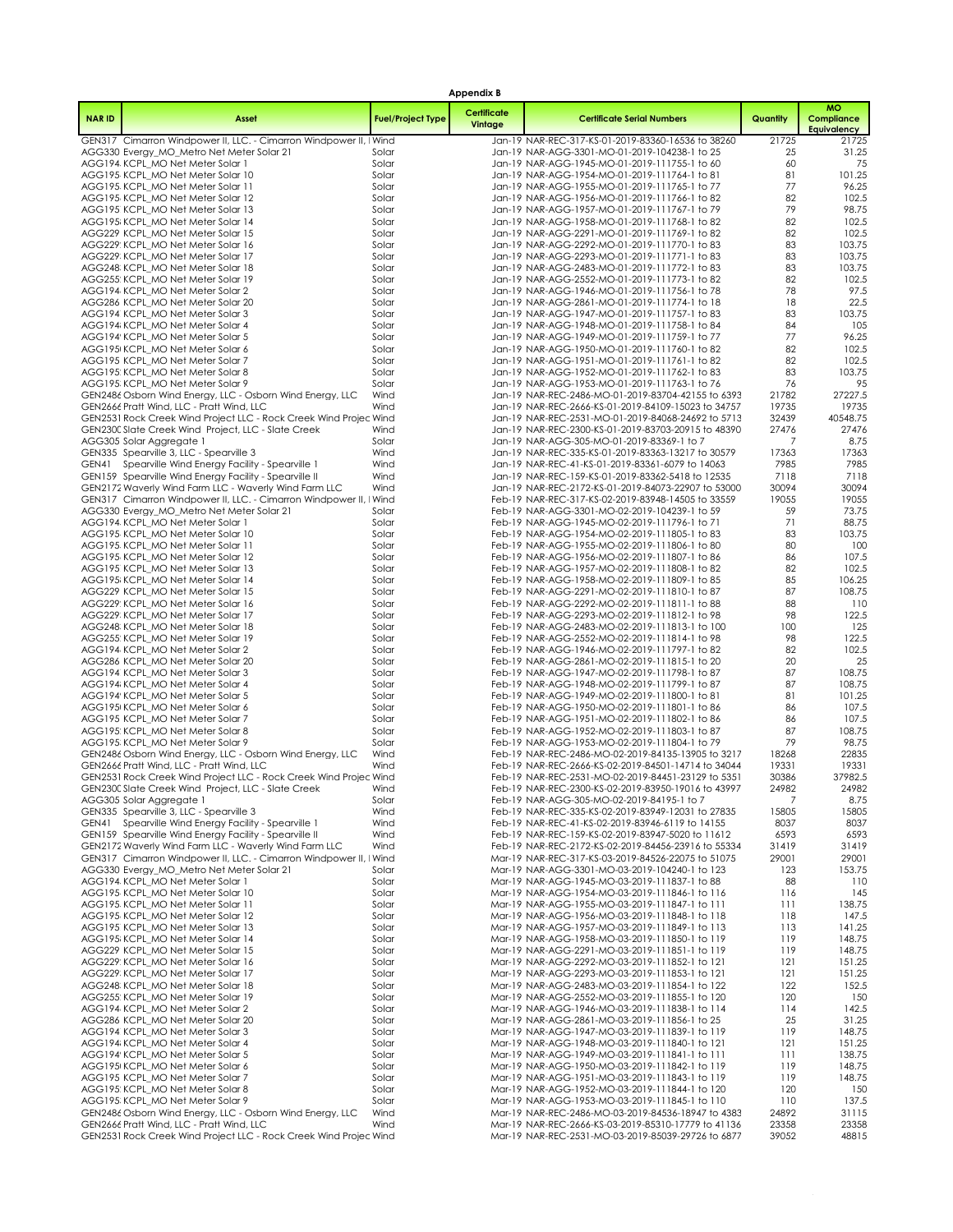|              |                                                                                                                 |                          | <b>Appendix B</b>      |                                                                                                           |                |                                               |
|--------------|-----------------------------------------------------------------------------------------------------------------|--------------------------|------------------------|-----------------------------------------------------------------------------------------------------------|----------------|-----------------------------------------------|
| <b>NARID</b> | Asset                                                                                                           | <b>Fuel/Project Type</b> | Certificate<br>Vintage | <b>Certificate Serial Numbers</b>                                                                         | Quantity       | <b>MO</b><br>Compliance<br><b>Equivalency</b> |
|              | GEN230C Slate Creek Wind Project, LLC - Slate Creek                                                             | Wind                     |                        | Mar-19 NAR-REC-2300-KS-03-2019-84535-21759 to 50343                                                       | 28585          | 28585                                         |
|              | AGG305 Solar Aggregate 1                                                                                        | Solar                    |                        | Mar-19 NAR-AGG-305-MO-03-2019-84636-1 to 15                                                               | 15             | 18.75                                         |
|              | GEN335 Spearville 3, LLC - Spearville 3<br>GEN41 Spearville Wind Energy Facility - Spearville 1                 | Wind<br>Wind             |                        | Mar-19 NAR-REC-335-KS-03-2019-84529-16167 to 37405<br>Mar-19 NAR-REC-41-KS-03-2019-84527-8827 to 20421    | 21239<br>11595 | 21239<br>11595                                |
|              | GEN159 Spearville Wind Energy Facility - Spearville II                                                          | Wind                     |                        | Mar-19 NAR-REC-159-KS-03-2019-84528-6295 to 14562                                                         | 8268           | 8268                                          |
|              | GEN2172 Waverly Wind Farm LLC - Waverly Wind Farm LLC                                                           | Wind                     |                        | Mar-19 NAR-REC-2172-KS-03-2019-84980-26734 to 61855                                                       | 35122          | 35122                                         |
|              | GEN317 Cimarron Windpower II, LLC. - Cimarron Windpower II, I Wind                                              |                          |                        | Apr-19 NAR-REC-317-KS-04-2019-85083-21718 to 50248                                                        | 28531          | 28531                                         |
|              | AGG330 Evergy_MO_Metro Net Meter Solar 21                                                                       | Solar<br>Solar           |                        | Apr-19 NAR-AGG-3301-MO-04-2019-104245-1 to 139<br>Apr-19 NAR-AGG-3313-MO-04-2019-104254-1 to 47           | 139<br>47      | 173.75<br>58.75                               |
|              | AGG331: Evergy_MO_Metro Net Meter Solar 22<br>AGG194 KCPL_MO Net Meter Solar 1                                  | Solar                    |                        | Apr-19 NAR-AGG-1945-MO-04-2019-111878-1 to 99                                                             | 99             | 123.75                                        |
|              | AGG195 KCPL_MO Net Meter Solar 10                                                                               | Solar                    |                        | Apr-19 NAR-AGG-1954-MO-04-2019-111887-1 to 126                                                            | 126            | 157.5                                         |
|              | AGG195 KCPL MO Net Meter Solar 11                                                                               | Solar                    |                        | Apr-19 NAR-AGG-1955-MO-04-2019-111888-1 to 120                                                            | 120            | 150                                           |
|              | AGG195 KCPL_MO Net Meter Solar 12                                                                               | Solar                    |                        | Apr-19 NAR-AGG-1956-MO-04-2019-111889-1 to 128                                                            | 128            | 160                                           |
|              | AGG195 KCPL MO Net Meter Solar 13<br>AGG195 KCPL_MO Net Meter Solar 14                                          | Solar<br>Solar           |                        | Apr-19 NAR-AGG-1957-MO-04-2019-111890-1 to 123<br>Apr-19 NAR-AGG-1958-MO-04-2019-111891-1 to 128          | 123<br>128     | 153.75<br>160                                 |
|              | AGG229 KCPL_MO Net Meter Solar 15                                                                               | Solar                    |                        | Apr-19 NAR-AGG-2291-MO-04-2019-111892-1 to 130                                                            | 130            | 162.5                                         |
|              | AGG229: KCPL_MO Net Meter Solar 16                                                                              | Solar                    |                        | Apr-19 NAR-AGG-2292-MO-04-2019-111893-1 to 131                                                            | 131            | 163.75                                        |
|              | AGG229 KCPL_MO Net Meter Solar 17                                                                               | Solar                    |                        | Apr-19 NAR-AGG-2293-MO-04-2019-111894-1 to 137                                                            | 137            | 171.25                                        |
|              | AGG248 KCPL MO Net Meter Solar 18<br>AGG255 KCPL_MO Net Meter Solar 19                                          | Solar<br>Solar           |                        | Apr-19 NAR-AGG-2483-MO-04-2019-111895-1 to 138<br>Apr-19 NAR-AGG-2552-MO-04-2019-111896-1 to 136          | 138<br>136     | 172.5<br>170                                  |
|              | AGG194 KCPL_MO Net Meter Solar 2                                                                                | Solar                    |                        | Apr-19 NAR-AGG-1946-MO-04-2019-111879-1 to 122                                                            | 122            | 152.5                                         |
|              | AGG286 KCPL_MO Net Meter Solar 20                                                                               | Solar                    |                        | Apr-19 NAR-AGG-2861-MO-04-2019-111897-1 to 29                                                             | 29             | 36.25                                         |
|              | AGG194 KCPL_MO Net Meter Solar 3                                                                                | Solar                    |                        | Apr-19 NAR-AGG-1947-MO-04-2019-111880-1 to 130                                                            | 130            | 162.5                                         |
|              | AGG194 KCPL_MO Net Meter Solar 4                                                                                | Solar                    |                        | Apr-19 NAR-AGG-1948-MO-04-2019-111881-1 to 131                                                            | 131            | 163.75                                        |
|              | AGG194' KCPL_MO Net Meter Solar 5<br>AGG195 KCPL_MO Net Meter Solar 6                                           | Solar<br>Solar           |                        | Apr-19 NAR-AGG-1949-MO-04-2019-111882-1 to 120<br>Apr-19 NAR-AGG-1950-MO-04-2019-111883-1 to 129          | 120<br>129     | 150<br>161.25                                 |
|              | AGG195 KCPL_MO Net Meter Solar 7                                                                                | Solar                    |                        | Apr-19 NAR-AGG-1951-MO-04-2019-111884-1 to 129                                                            | 129            | 161.25                                        |
|              | AGG195 KCPL_MO Net Meter Solar 8                                                                                | Solar                    |                        | Apr-19 NAR-AGG-1952-MO-04-2019-111885-1 to 131                                                            | 131            | 163.75                                        |
|              | AGG195 KCPL_MO Net Meter Solar 9                                                                                | Solar                    |                        | Apr-19 NAR-AGG-1953-MO-04-2019-111886-1 to 119                                                            | 119            | 148.75                                        |
|              | GEN2486 Osborn Wind Energy, LLC - Osborn Wind Energy, LLC<br>GEN2666 Pratt Wind, LLC - Pratt Wind, LLC          | Wind<br>Wind             |                        | Apr-19 NAR-REC-2486-MO-04-2019-85078-19171 to 4435<br>Apr-19 NAR-REC-2666-KS-04-2019-87531-19273 to 44591 | 25185<br>25319 | 31481.25<br>25319                             |
|              | GEN2531 Rock Creek Wind Project LLC - Rock Creek Wind Projec Wind                                               |                          |                        | Apr-19 NAR-REC-2531-MO-04-2019-85859-29819 to 6899                                                        | 39176          | 48970                                         |
|              | GEN230C Slate Creek Wind Project, LLC - Slate Creek                                                             | Wind                     |                        | Apr-19 NAR-REC-2300-KS-04-2019-85077-19930 to 46113                                                       | 26184          | 26184                                         |
|              | AGG305 Solar Aggregate 1                                                                                        | Solar                    |                        | Apr-19 NAR-AGG-305-MO-04-2019-85401-1 to 20                                                               | 20             | 25                                            |
|              | GEN335 Spearville 3, LLC - Spearville 3                                                                         | Wind                     |                        | Apr-19 NAR-REC-335-KS-04-2019-85071-16282 to 37672                                                        | 21391          | 21391                                         |
|              | GEN41 Spearville Wind Energy Facility - Spearville 1<br>GEN159 Spearville Wind Energy Facility - Spearville II  | Wind<br>Wind             |                        | Apr-19 NAR-REC-41-KS-04-2019-85069-6895 to 15952<br>Apr-19 NAR-REC-159-KS-04-2019-85070-6260 to 14482     | 9058<br>8223   | 9058<br>8223                                  |
|              | GEN2172 Waverly Wind Farm LLC - Waverly Wind Farm LLC                                                           | Wind                     |                        | Apr-19 NAR-REC-2172-KS-04-2019-86634-26456 to 61213                                                       | 34758          | 34758                                         |
|              | GEN317 Cimarron Windpower II, LLC. - Cimarron Windpower II, I Wind                                              |                          |                        | May-19 NAR-REC-317-KS-05-2019-85885-17911 to 41441                                                        | 23531          | 23531                                         |
|              | AGG330 Evergy_MO_Metro Net Meter Solar 21                                                                       | Solar                    |                        | May-19 NAR-AGG-3301-MO-05-2019-104246-1 to 143                                                            | 143            | 178.75                                        |
|              | AGG331 Evergy_MO_Metro Net Meter Solar 22<br>AGG331 Evergy_MO_Metro Net Meter Solar 23                          | Solar<br>Solar           |                        | May-19 NAR-AGG-3313-MO-05-2019-104255-1 to 142<br>May-19 NAR-AGG-3314-MO-05-2019-104263-1 to 39           | 142<br>39      | 177.5<br>48.75                                |
|              | AGG194 KCPL_MO Net Meter Solar 1                                                                                | Solar                    |                        | May-19 NAR-AGG-1945-MO-05-2019-111919-1 to 102                                                            | 102            | 127.5                                         |
|              | AGG195 KCPL MO Net Meter Solar 10                                                                               | Solar                    |                        | May-19 NAR-AGG-1954-MO-05-2019-111928-1 to 141                                                            | 141            | 176.25                                        |
|              | AGG195 KCPL_MO Net Meter Solar 11                                                                               | Solar                    |                        | May-19 NAR-AGG-1955-MO-05-2019-111929-1 to 136                                                            | 136            | 170                                           |
|              | AGG195 KCPL_MO Net Meter Solar 12                                                                               | Solar                    |                        | May-19 NAR-AGG-1956-MO-05-2019-111930-1 to 145                                                            | 145<br>138     | 181.25<br>172.5                               |
|              | AGG195 KCPL_MO Net Meter Solar 13<br>AGG195 KCPL_MO Net Meter Solar 14                                          | Solar<br>Solar           |                        | May-19 NAR-AGG-1957-MO-05-2019-111931-1 to 138<br>May-19 NAR-AGG-1958-MO-05-2019-111932-1 to 145          | 145            | 181.25                                        |
|              | AGG229 KCPL MO Net Meter Solar 15                                                                               | Solar                    |                        | May-19 NAR-AGG-2291-MO-05-2019-111933-1 to 146                                                            | 146            | 182.5                                         |
|              | AGG229: KCPL_MO Net Meter Solar 16                                                                              | Solar                    |                        | May-19 NAR-AGG-2292-MO-05-2019-111934-1 to 147                                                            | 147            | 183.75                                        |
|              | AGG229 KCPL MO Net Meter Solar 17                                                                               | Solar                    |                        | May-19 NAR-AGG-2293-MO-05-2019-111935-1 to 141                                                            | 141            | 176.25                                        |
|              | AGG248 KCPL_MO Net Meter Solar 18<br>AGG255 KCPL_MO Net Meter Solar 19                                          | Solar<br>Solar           |                        | May-19 NAR-AGG-2483-MO-05-2019-111936-1 to 142<br>May-19 NAR-AGG-2552-MO-05-2019-111937-1 to 140          | 142<br>140     | 177.5<br>175                                  |
|              | AGG194 KCPL_MO Net Meter Solar 2                                                                                | Solar                    |                        | May-19 NAR-AGG-1946-MO-05-2019-111920-1 to 139                                                            | 139            | 173.75                                        |
|              | AGG286 KCPL_MO Net Meter Solar 20                                                                               | Solar                    |                        | May-19 NAR-AGG-2861-MO-05-2019-111938-1 to 29                                                             | 29             | 36.25                                         |
|              | AGG194 KCPL_MO Net Meter Solar 3                                                                                | Solar                    |                        | May-19 NAR-AGG-1947-MO-05-2019-111921-1 to 146                                                            | 146            | 182.5                                         |
|              | AGG194 KCPL_MO Net Meter Solar 4<br>AGG194 KCPL MO Net Meter Solar 5                                            | Solar<br>Solar           |                        | May-19 NAR-AGG-1948-MO-05-2019-111922-1 to 147<br>May-19 NAR-AGG-1949-MO-05-2019-111923-1 to 136          | 147<br>136     | 183.75<br>170                                 |
|              | AGG195 KCPL_MO Net Meter Solar 6                                                                                | Solar                    |                        | May-19 NAR-AGG-1950-MO-05-2019-111924-1 to 146                                                            | 146            | 182.5                                         |
|              | AGG195 KCPL_MO Net Meter Solar 7                                                                                | Solar                    |                        | May-19 NAR-AGG-1951-MO-05-2019-111925-1 to 145                                                            | 145            | 181.25                                        |
|              | AGG195 KCPL_MO Net Meter Solar 8                                                                                | Solar                    |                        | May-19 NAR-AGG-1952-MO-05-2019-111926-1 to 146                                                            | 146            | 182.5                                         |
|              | AGG195 KCPL_MO Net Meter Solar 9<br>GEN2486 Osborn Wind Energy, LLC - Osborn Wind Energy, LLC                   | Solar<br>Wind            |                        | May-19 NAR-AGG-1953-MO-05-2019-111927-1 to 134<br>May-19 NAR-REC-2486-MO-05-2019-86596-13785 to 3189      | 134<br>18109   | 167.5<br>22636.25                             |
|              | GEN3004 Prairie Queen Wind Farm LLC (KCPL) - Prairie Queen Wi Wind                                              |                          |                        | May-19 NAR-REC-3004-KS-05-2019-103585-178 to 410                                                          | 233            | 233                                           |
|              | GEN2666 Pratt Wind, LLC - Pratt Wind, LLC                                                                       | Wind                     |                        | May-19 NAR-REC-2666-KS-05-2019-87205-15673 to 36262                                                       | 20590          | 20590                                         |
|              | GEN2531 Rock Creek Wind Project LLC - Rock Creek Wind Projec Wind                                               |                          |                        | May-19 NAR-REC-2531-MO-05-2019-87033-22969 to 5314                                                        | 30175          | 37718.75                                      |
|              | GEN230C Slate Creek Wind Project, LLC - Slate Creek<br>AGG305 Solar Aggregate 1                                 | Wind<br>Solar            |                        | May-19 NAR-REC-2300-KS-05-2019-86595-16814 to 38901<br>May-19 NAR-AGG-305-MO-05-2019-86597-1 to 16        | 22088<br>16    | 22088<br>20                                   |
|              | GEN335 Spearville 3, LLC - Spearville 3                                                                         | Wind                     |                        | May-19 NAR-REC-335-KS-05-2019-86589-12890 to 29822                                                        | 16933          | 16933                                         |
| GEN41        | Spearville Wind Energy Facility - Spearville 1                                                                  | Wind                     |                        | May-19 NAR-REC-41-KS-05-2019-86587-6506 to 15051                                                          | 8546           | 8546                                          |
|              | GEN159 Spearville Wind Energy Facility - Spearville II                                                          | Wind                     |                        | May-19 NAR-REC-159-KS-05-2019-86588-4782 to 11063                                                         | 6282           | 6282                                          |
|              | GEN2172 Waverly Wind Farm LLC - Waverly Wind Farm LLC                                                           | Wind                     |                        | May-19 NAR-REC-2172-KS-05-2019-87400-27100 to 62703                                                       | 35604          | 35604                                         |
|              | GEN317 Cimarron Windpower II, LLC. - Cimarron Windpower II, I Wind<br>AGG330 Evergy_MO_Metro Net Meter Solar 21 | Solar                    |                        | Jun-19 NAR-REC-317-KS-06-2019-87570-18253 to 42232<br>Jun-19 NAR-AGG-3301-MO-06-2019-104247-1 to 151      | 23980<br>151   | 23980<br>188.75                               |
|              | AGG331 Evergy_MO_Metro Net Meter Solar 22                                                                       | Solar                    |                        | Jun-19 NAR-AGG-3313-MO-06-2019-104256-1 to 149                                                            | 149            | 186.25                                        |
|              | AGG331 Evergy_MO_Metro Net Meter Solar 23                                                                       | Solar                    |                        | Jun-19 NAR-AGG-3314-MO-06-2019-104264-1 to 141                                                            | 141            | 176.25                                        |
|              | AGG331 Evergy_MO_Metro Net Meter Solar 24                                                                       | Solar                    |                        | Jun-19 NAR-AGG-3315-MO-06-2019-104271-1 to 141                                                            | 141            | 176.25                                        |
|              | AGG331 Evergy_MO_Metro Net Meter Solar 25<br>AGG331 Evergy_MO_Metro Net Meter Solar 26                          | Solar<br>Solar           |                        | Jun-19 NAR-AGG-3316-MO-06-2019-104278-1 to 143<br>Jun-19 NAR-AGG-3317-MO-06-2019-104285-1 to 37           | 143<br>37      | 178.75<br>46.25                               |
|              | AGG194 KCPL_MO Net Meter Solar 1                                                                                | Solar                    |                        | Jun-19 NAR-AGG-1945-MO-06-2019-111960-1 to 108                                                            | 108            | 135                                           |
|              | AGG195 KCPL_MO Net Meter Solar 10                                                                               | Solar                    |                        | Jun-19 NAR-AGG-1954-MO-06-2019-111969-1 to 137                                                            | 137            | 171.25                                        |
|              | AGG195 KCPL_MO Net Meter Solar 11                                                                               | Solar                    |                        | Jun-19 NAR-AGG-1955-MO-06-2019-111970-1 to 131                                                            | 131            | 163.75                                        |
|              | AGG195 KCPL_MO Net Meter Solar 12<br>AGG195 KCPL_MO Net Meter Solar 13                                          | Solar<br>Solar           |                        | Jun-19 NAR-AGG-1956-MO-06-2019-111971-1 to 140<br>Jun-19 NAR-AGG-1957-MO-06-2019-111972-1 to 134          | 140<br>134     | 175<br>167.5                                  |
|              | AGG195 KCPL_MO Net Meter Solar 14                                                                               | Solar                    |                        | Jun-19 NAR-AGG-1958-MO-06-2019-111973-1 to 140                                                            | 140            | 175                                           |
|              | AGG229 KCPL_MO Net Meter Solar 15                                                                               | Solar                    |                        | Jun-19 NAR-AGG-2291-MO-06-2019-111974-1 to 141                                                            | 141            | 176.25                                        |
|              | AGG229: KCPL_MO Net Meter Solar 16                                                                              | Solar                    |                        | Jun-19 NAR-AGG-2292-MO-06-2019-111975-1 to 143                                                            | 143            | 178.75                                        |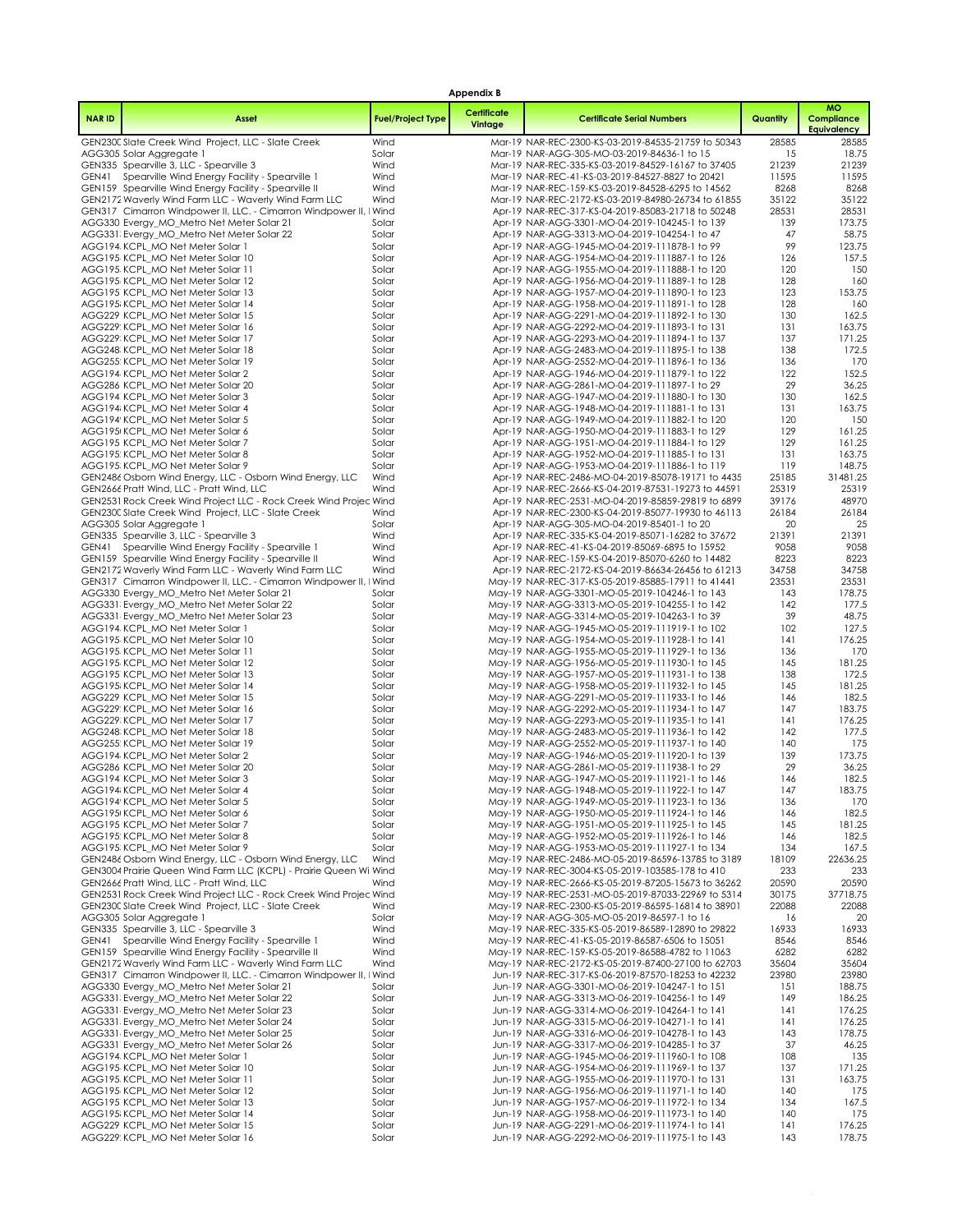|              |                                                                                                                          |                          | <b>Appendix B</b>      |                                                                                                           |                |                                               |
|--------------|--------------------------------------------------------------------------------------------------------------------------|--------------------------|------------------------|-----------------------------------------------------------------------------------------------------------|----------------|-----------------------------------------------|
| <b>NARID</b> | Asset                                                                                                                    | <b>Fuel/Project Type</b> | Certificate<br>Vintage | <b>Certificate Serial Numbers</b>                                                                         | Quantity       | <b>MO</b><br>Compliance<br><b>Equivalency</b> |
|              | AGG229: KCPL_MO Net Meter Solar 17                                                                                       | Solar                    |                        | Jun-19 NAR-AGG-2293-MO-06-2019-111976-1 to 148                                                            | 148            | 185                                           |
|              | AGG248 KCPL_MO Net Meter Solar 18                                                                                        | Solar<br>Solar           |                        | Jun-19 NAR-AGG-2483-MO-06-2019-111977-1 to 149<br>Jun-19 NAR-AGG-2552-MO-06-2019-111978-1 to 148          | 149<br>148     | 186.25<br>185                                 |
|              | AGG255 KCPL_MO Net Meter Solar 19<br>AGG194 KCPL MO Net Meter Solar 2                                                    | Solar                    |                        | Jun-19 NAR-AGG-1946-MO-06-2019-111961-1 to 134                                                            | 134            | 167.5                                         |
|              | AGG286 KCPL_MO Net Meter Solar 20                                                                                        | Solar                    |                        | Jun-19 NAR-AGG-2861-MO-06-2019-111979-1 to 31                                                             | 31             | 38.75                                         |
|              | AGG194 KCPL_MO Net Meter Solar 3                                                                                         | Solar                    |                        | Jun-19 NAR-AGG-1947-MO-06-2019-111962-1 to 142                                                            | 142            | 177.5                                         |
|              | AGG194 KCPL MO Net Meter Solar 4<br>AGG194' KCPL_MO Net Meter Solar 5                                                    | Solar<br>Solar           |                        | Jun-19 NAR-AGG-1948-MO-06-2019-111963-1 to 143<br>Jun-19 NAR-AGG-1949-MO-06-2019-111964-1 to 131          | 143<br>131     | 178.75<br>163.75                              |
|              | AGG195 KCPL_MO Net Meter Solar 6                                                                                         | Solar                    |                        | Jun-19 NAR-AGG-1950-MO-06-2019-111965-1 to 140                                                            | 140            | 175                                           |
|              | AGG195 KCPL_MO Net Meter Solar 7                                                                                         | Solar                    |                        | Jun-19 NAR-AGG-1951-MO-06-2019-111966-1 to 140                                                            | 140            | 175                                           |
|              | AGG195 KCPL_MO Net Meter Solar 8<br>AGG195 KCPL_MO Net Meter Solar 9                                                     | Solar<br>Solar           |                        | Jun-19 NAR-AGG-1952-MO-06-2019-111967-1 to 142<br>Jun-19 NAR-AGG-1953-MO-06-2019-111968-1 to 129          | 142<br>129     | 177.5<br>161.25                               |
|              | GEN2486 Osborn Wind Energy, LLC - Osborn Wind Energy, LLC                                                                | Wind                     |                        | Jun-19 NAR-REC-2486-MO-06-2019-87537-13107 to 3032                                                        | 17218          | 21522.5                                       |
|              | GEN3004 Prairie Queen Wind Farm LLC (KCPL) - Prairie Queen Wi Wind                                                       |                          |                        | Jun-19 NAR-REC-3004-KS-06-2019-103583-2755 to 6373                                                        | 3619           | 3619                                          |
|              | GEN2666 Pratt Wind, LLC - Pratt Wind, LLC<br>GEN2531 Rock Creek Wind Project LLC - Rock Creek Wind Projec Wind           | Wind                     |                        | Jun-19 NAR-REC-2666-KS-06-2019-87719-13398 to 30997<br>Jun-19 NAR-REC-2531-MO-06-2019-87639-19148 to 4430 | 17600<br>25155 | 17600<br>31443.75                             |
|              | GEN230C Slate Creek Wind Project, LLC - Slate Creek                                                                      | Wind                     |                        | Jun-19 NAR-REC-2300-KS-06-2019-87536-15908 to 36805                                                       | 20898          | 20898                                         |
|              | AGG305 Solar Aggregate 1                                                                                                 | Solar                    |                        | Jun-19 NAR-AGG-305-MO-06-2019-87619-1 to 23                                                               | 23             | 28.75                                         |
|              | GEN335 Spearville 3, LLC - Spearville 3                                                                                  | Wind                     |                        | Jun-19 NAR-REC-335-KS-06-2019-87535-12348 to 28568                                                        | 16221          | 16221                                         |
|              | GEN41 Spearville Wind Energy Facility - Spearville 1<br>GEN159 Spearville Wind Energy Facility - Spearville II           | Wind<br>Wind             |                        | Jun-19 NAR-REC-41-KS-06-2019-87533-7377 to 17067<br>Jun-19 NAR-REC-159-KS-06-2019-87534-4510 to 10434     | 9691<br>5925   | 9691<br>5925                                  |
|              | GEN2172 Waverly Wind Farm LLC - Waverly Wind Farm LLC                                                                    | Wind                     |                        | Jun-19 NAR-REC-2172-KS-06-2019-87958-23719 to 54880                                                       | 31162          | 31162                                         |
|              | GEN317 Cimarron Windpower II, LLC. - Cimarron Windpower II, I Wind                                                       |                          |                        | Jul-19 NAR-REC-317-KS-07-2019-87588-19325 to 44712                                                        | 25388          | 25388                                         |
|              | AGG330 Evergy_MO_Metro Net Meter Solar 21<br>AGG331: Evergy_MO_Metro Net Meter Solar 22                                  | Solar<br>Solar           |                        | Jul-19 NAR-AGG-3301-MO-07-2019-104248-1 to 148<br>Jul-19 NAR-AGG-3313-MO-07-2019-104257-1 to 147          | 148<br>147     | 185<br>183.75                                 |
|              | AGG331 Evergy_MO_Metro Net Meter Solar 23                                                                                | Solar                    |                        | Jul-19 NAR-AGG-3314-MO-07-2019-104265-1 to 140                                                            | 140            | 175                                           |
|              | AGG331 Evergy_MO_Metro Net Meter Solar 24                                                                                | Solar                    |                        | Jul-19 NAR-AGG-3315-MO-07-2019-104272-1 to 140                                                            | 140            | 175                                           |
|              | AGG331 Evergy_MO_Metro Net Meter Solar 25<br>AGG331 Evergy_MO_Metro Net Meter Solar 26                                   | Solar<br>Solar           |                        | Jul-19 NAR-AGG-3316-MO-07-2019-104279-1 to 141<br>Jul-19 NAR-AGG-3317-MO-07-2019-104286-1 to 52           | 141<br>52      | 176.25<br>65                                  |
|              | AGG194 KCPL_MO Net Meter Solar 1                                                                                         | Solar                    |                        | Jul-19 NAR-AGG-1945-MO-07-2019-112001-1 to 106                                                            | 106            | 132.5                                         |
|              | AGG195 KCPL_MO Net Meter Solar 10                                                                                        | Solar                    |                        | Jul-19 NAR-AGG-1954-MO-07-2019-112010-1 to 141                                                            | 141            | 176.25                                        |
|              | AGG195 KCPL MO Net Meter Solar 11                                                                                        | Solar                    |                        | Jul-19 NAR-AGG-1955-MO-07-2019-112011-1 to 135                                                            | 135            | 168.75                                        |
|              | AGG195 KCPL MO Net Meter Solar 12<br>AGG195 KCPL_MO Net Meter Solar 13                                                   | Solar<br>Solar           |                        | Jul-19 NAR-AGG-1956-MO-07-2019-112012-1 to 144<br>Jul-19 NAR-AGG-1957-MO-07-2019-112013-1 to 138          | 144<br>138     | 180<br>172.5                                  |
|              | AGG195 KCPL_MO Net Meter Solar 14                                                                                        | Solar                    |                        | Jul-19 NAR-AGG-1958-MO-07-2019-112014-1 to 144                                                            | 144            | 180                                           |
|              | AGG229 KCPL_MO Net Meter Solar 15                                                                                        | Solar                    |                        | Jul-19 NAR-AGG-2291-MO-07-2019-112015-1 to 145                                                            | 145            | 181.25                                        |
|              | AGG229: KCPL_MO Net Meter Solar 16<br>AGG229: KCPL_MO Net Meter Solar 17                                                 | Solar<br>Solar           |                        | Jul-19 NAR-AGG-2292-MO-07-2019-112016-1 to 147<br>Jul-19 NAR-AGG-2293-MO-07-2019-112017-1 to 147          | 147<br>147     | 183.75<br>183.75                              |
|              | AGG248 KCPL_MO Net Meter Solar 18                                                                                        | Solar                    |                        | Jul-19 NAR-AGG-2483-MO-07-2019-112018-1 to 148                                                            | 148            | 185                                           |
|              | AGG255: KCPL_MO Net Meter Solar 19                                                                                       | Solar                    |                        | Jul-19 NAR-AGG-2552-MO-07-2019-112019-1 to 145                                                            | 145            | 181.25                                        |
|              | AGG194 KCPL_MO Net Meter Solar 2<br>AGG286 KCPL_MO Net Meter Solar 20                                                    | Solar<br>Solar           |                        | Jul-19 NAR-AGG-1946-MO-07-2019-112002-1 to 138<br>Jul-19 NAR-AGG-2861-MO-07-2019-112020-1 to 31           | 138<br>31      | 172.5<br>38.75                                |
|              | AGG194 KCPL_MO Net Meter Solar 3                                                                                         | Solar                    |                        | Jul-19 NAR-AGG-1947-MO-07-2019-112003-1 to 146                                                            | 146            | 182.5                                         |
|              | AGG194 KCPL_MO Net Meter Solar 4                                                                                         | Solar                    |                        | Jul-19 NAR-AGG-1948-MO-07-2019-112004-1 to 147                                                            | 147            | 183.75                                        |
|              | AGG194' KCPL_MO Net Meter Solar 5<br>AGG195 KCPL_MO Net Meter Solar 6                                                    | Solar<br>Solar           |                        | Jul-19 NAR-AGG-1949-MO-07-2019-112005-1 to 136<br>Jul-19 NAR-AGG-1950-MO-07-2019-112006-1 to 145          | 136<br>145     | 170<br>181.25                                 |
|              | AGG195 KCPL_MO Net Meter Solar 7                                                                                         | Solar                    |                        | Jul-19 NAR-AGG-1951-MO-07-2019-112007-1 to 145                                                            | 145            | 181.25                                        |
|              | AGG195 KCPL_MO Net Meter Solar 8                                                                                         | Solar                    |                        | Jul-19 NAR-AGG-1952-MO-07-2019-112008-1 to 147                                                            | 147            | 183.75                                        |
|              | AGG195 KCPL_MO Net Meter Solar 9<br>GEN2486 Osborn Wind Energy, LLC - Osborn Wind Energy, LLC                            | Solar<br>Wind            |                        | Jul-19 NAR-AGG-1953-MO-07-2019-112009-1 to 134<br>Jul-19 NAR-REC-2486-MO-07-2019-87622-11710 to 2709      | 134<br>15383   | 167.5<br>19228.75                             |
|              | GEN3004 Prairie Queen Wind Farm LLC (KCPL) - Prairie Queen Wi Wind                                                       |                          |                        | Jul-19 NAR-REC-3004-KS-07-2019-91403-4186 to 9684                                                         | 5499           | 5499                                          |
|              | GEN2666 Pratt Wind, LLC - Pratt Wind, LLC                                                                                | Wind                     |                        | Jul-19 NAR-REC-2666-KS-07-2019-91229-16171 to 37415                                                       | 21245          | 21245                                         |
|              | GEN2531 Rock Creek Wind Project LLC - Rock Creek Wind Projec Wind<br>GEN230C Slate Creek Wind Project, LLC - Slate Creek | Wind                     |                        | Jul-19 NAR-REC-2531-MO-07-2019-91375-19218 to 4446<br>Jul-19 NAR-REC-2300-KS-07-2019-87621-19408 to 44905 | 25248<br>25498 | 31560<br>25498                                |
|              | AGG305 Solar Aggregate 1                                                                                                 | Solar                    |                        | Jul-19 NAR-AGG-305-MO-07-2019-87620-1 to 23                                                               | 23             | 28.75                                         |
|              | GEN335 Spearville 3, LLC - Spearville 3                                                                                  | Wind                     |                        | Jul-19 NAR-REC-335-KS-07-2019-87613-14076 to 32567                                                        | 18492          | 18492                                         |
|              | GEN41 Spearville Wind Energy Facility - Spearville 1<br>GEN159 Spearville Wind Energy Facility - Spearville II           | Wind<br>Wind             |                        | Jul-19 NAR-REC-41-KS-07-2019-87611-8264 to 19118<br>Jul-19 NAR-REC-159-KS-07-2019-87612-5122 to 11849     | 10855<br>6728  | 10855<br>6728                                 |
|              | GEN2172 Waverly Wind Farm LLC - Waverly Wind Farm LLC                                                                    | Wind                     |                        | Jul-19 NAR-REC-2172-KS-07-2019-91363-23057 to 53347                                                       | 30291          | 30291                                         |
|              | GEN317 Cimarron Windpower II, LLC. - Cimarron Windpower II, I Wind                                                       |                          |                        | Aug-19 NAR-REC-317-KS-08-2019-91167-13910 to 32182                                                        | 18273          | 18273                                         |
|              | AGG330 Evergy MO Metro Net Meter Solar 21<br>AGG331: Evergy_MO_Metro Net Meter Solar 22                                  | Solar<br>Solar           |                        | Aug-19 NAR-AGG-3301-MO-08-2019-104249-1 to 143<br>Aug-19 NAR-AGG-3313-MO-08-2019-104258-1 to 141          | 143<br>141     | 178.75<br>176.25                              |
|              | AGG331 Evergy_MO_Metro Net Meter Solar 23                                                                                | Solar                    |                        | Aug-19 NAR-AGG-3314-MO-08-2019-104266-1 to 135                                                            | 135            | 168.75                                        |
|              | AGG331 Evergy_MO_Metro Net Meter Solar 24                                                                                | Solar                    |                        | Aug-19 NAR-AGG-3315-MO-08-2019-104273-1 to 134                                                            | 134            | 167.5                                         |
|              | AGG331 Evergy_MO_Metro Net Meter Solar 25<br>AGG331 Evergy_MO_Metro Net Meter Solar 26                                   | Solar<br>Solar           |                        | Aug-19 NAR-AGG-3316-MO-08-2019-104280-1 to 135<br>Aug-19 NAR-AGG-3317-MO-08-2019-104287-1 to 50           | 135<br>50      | 168.75<br>62.5                                |
|              | AGG331 Evergy_MO_Metro Net Meter Solar 27                                                                                | Solar                    |                        | Aug-19 NAR-AGG-3318-MO-08-2019-104292-1 to 21                                                             | 21             | 26.25                                         |
|              | AGG194 KCPL_MO Net Meter Solar 1                                                                                         | Solar                    |                        | Aug-19 NAR-AGG-1945-MO-08-2019-112042-1 to 102                                                            | 102            | 127.5                                         |
|              | AGG195 KCPL_MO Net Meter Solar 10<br>AGG195 KCPL_MO Net Meter Solar 11                                                   | Solar                    |                        | Aug-19 NAR-AGG-1954-MO-08-2019-112051-1 to 137<br>Aug-19 NAR-AGG-1955-MO-08-2019-112052-1 to 131          | 137            | 171.25                                        |
|              | AGG195 KCPL_MO Net Meter Solar 12                                                                                        | Solar<br>Solar           |                        | Aug-19 NAR-AGG-1956-MO-08-2019-112053-1 to 140                                                            | 131<br>140     | 163.75<br>175                                 |
|              | AGG195 KCPL MO Net Meter Solar 13                                                                                        | Solar                    |                        | Aug-19 NAR-AGG-1957-MO-08-2019-112054-1 to 134                                                            | 134            | 167.5                                         |
|              | AGG195 KCPL MO Net Meter Solar 14                                                                                        | Solar                    |                        | Aug-19 NAR-AGG-1958-MO-08-2019-112055-1 to 140                                                            | 140            | 175                                           |
|              | AGG229 KCPL_MO Net Meter Solar 15<br>AGG229: KCPL_MO Net Meter Solar 16                                                  | Solar<br>Solar           |                        | Aug-19 NAR-AGG-2291-MO-08-2019-112056-1 to 141<br>Aug-19 NAR-AGG-2292-MO-08-2019-112057-1 to 143          | 141<br>143     | 176.25<br>178.75                              |
|              | AGG229: KCPL_MO Net Meter Solar 17                                                                                       | Solar                    |                        | Aug-19 NAR-AGG-2293-MO-08-2019-112058-1 to 140                                                            | 140            | 175                                           |
|              | AGG248 KCPL_MO Net Meter Solar 18                                                                                        | Solar                    |                        | Aug-19 NAR-AGG-2483-MO-08-2019-112059-1 to 142                                                            | 142            | 177.5                                         |
|              | AGG255 KCPL_MO Net Meter Solar 19<br>AGG194 KCPL_MO Net Meter Solar 2                                                    | Solar<br>Solar           |                        | Aug-19 NAR-AGG-2552-MO-08-2019-112060-1 to 140<br>Aug-19 NAR-AGG-1946-MO-08-2019-112043-1 to 134          | 140<br>134     | 175<br>167.5                                  |
|              | AGG286 KCPL_MO Net Meter Solar 20                                                                                        | Solar                    |                        | Aug-19 NAR-AGG-2861-MO-08-2019-112061-1 to 29                                                             | 29             | 36.25                                         |
|              | AGG194 KCPL_MO Net Meter Solar 3                                                                                         | Solar                    |                        | Aug-19 NAR-AGG-1947-MO-08-2019-112044-1 to 141                                                            | 141            | 176.25                                        |
|              | AGG194 KCPL MO Net Meter Solar 4<br>AGG194' KCPL_MO Net Meter Solar 5                                                    | Solar<br>Solar           |                        | Aug-19 NAR-AGG-1948-MO-08-2019-112045-1 to 143<br>Aug-19 NAR-AGG-1949-MO-08-2019-112046-1 to 131          | 143<br>131     | 178.75<br>163.75                              |
|              | AGG195 KCPL_MO Net Meter Solar 6                                                                                         | Solar                    |                        | Aug-19 NAR-AGG-1950-MO-08-2019-112047-1 to 141                                                            | 141            | 176.25                                        |
|              | AGG195 KCPL_MO Net Meter Solar 7                                                                                         | Solar                    |                        | Aug-19 NAR-AGG-1951-MO-08-2019-112048-1 to 140                                                            | 140            | 175                                           |
|              | AGG195 KCPL_MO Net Meter Solar 8<br>AGG195: KCPL_MO Net Meter Solar 9                                                    | Solar<br>Solar           |                        | Aug-19 NAR-AGG-1952-MO-08-2019-112049-1 to 142<br>Aug-19 NAR-AGG-1953-MO-08-2019-112050-1 to 130          | 142<br>130     | 177.5<br>162.5                                |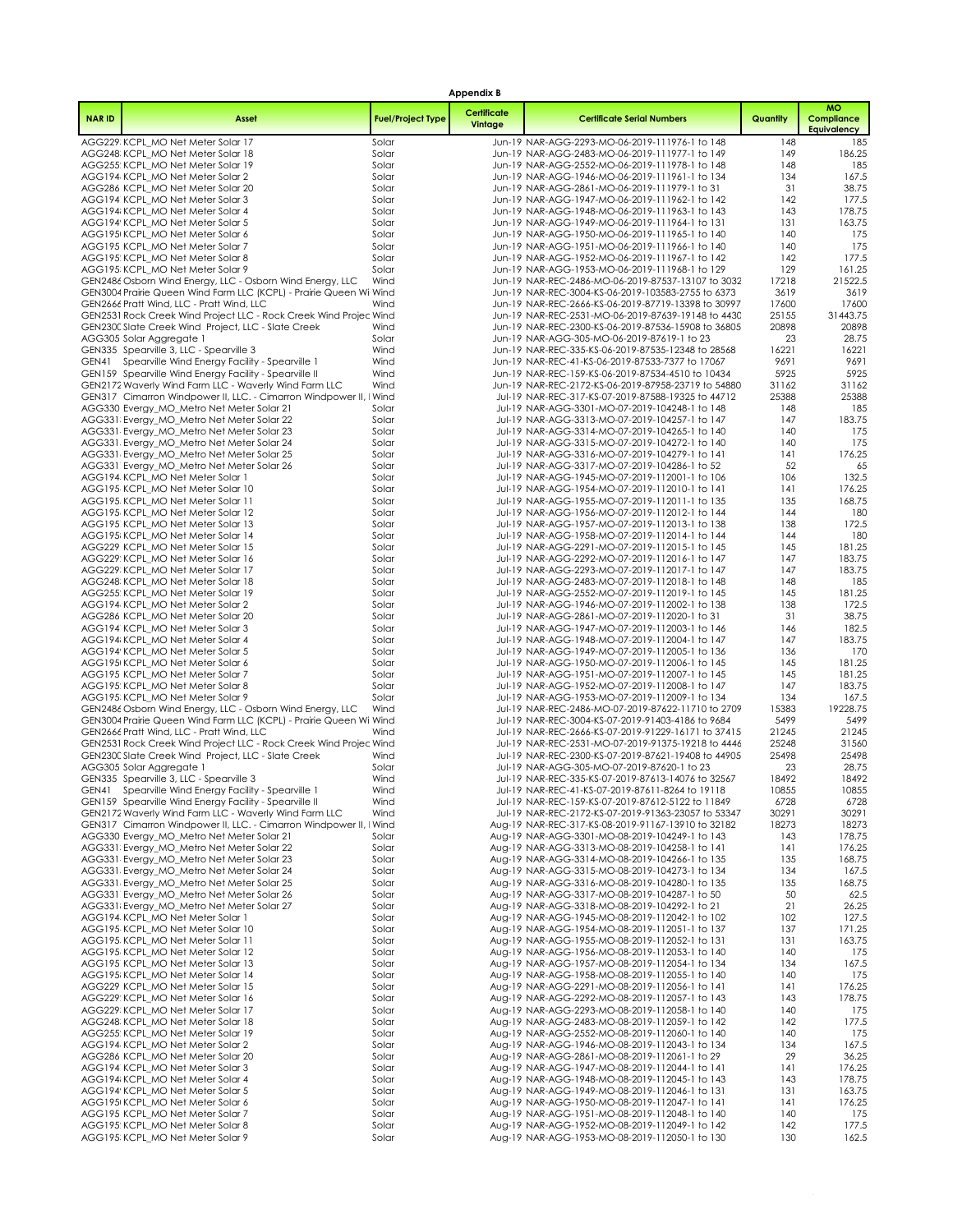|              |                                                                                                                 |                          | <b>Appendix B</b>      |                                                                                                           |                |                                               |
|--------------|-----------------------------------------------------------------------------------------------------------------|--------------------------|------------------------|-----------------------------------------------------------------------------------------------------------|----------------|-----------------------------------------------|
| <b>NARID</b> | Asset                                                                                                           | <b>Fuel/Project Type</b> | Certificate<br>Vintage | <b>Certificate Serial Numbers</b>                                                                         | Quantity       | <b>MO</b><br>Compliance<br><b>Equivalency</b> |
|              | GEN2486 Osborn Wind Energy, LLC - Osborn Wind Energy, LLC                                                       | Wind                     |                        | Aug-19 NAR-REC-2486-MO-08-2019-91200-9280 to 21471                                                        | 12192          | 15240                                         |
|              | GEN3004 Prairie Queen Wind Farm LLC (KCPL) - Prairie Queen Wi Wind<br>GEN2666 Pratt Wind, LLC - Pratt Wind, LLC | Wind                     |                        | Aug-19 NAR-REC-3004-KS-08-2019-93310-4572 to 10577<br>Aug-19 NAR-REC-2666-KS-08-2019-93167-13123 to 30362 | 6006<br>17240  | 6006<br>17240                                 |
|              | GEN2531 Rock Creek Wind Project LLC - Rock Creek Wind Projec Wind                                               |                          |                        | Aug-19 NAR-REC-2531-MO-08-2019-92988-13704 to 3170                                                        | 18003          | 22503.75                                      |
|              | GEN230C Slate Creek Wind Project, LLC - Slate Creek                                                             | Wind                     |                        | Aug-19 NAR-REC-2300-KS-08-2019-91199-16542 to 38272                                                       | 21731          | 21731                                         |
|              | AGG305 Solar Aggregate 1                                                                                        | Solar                    |                        | Aug-19 NAR-AGG-305-MO-08-2019-91192-1 to 20                                                               | 20             | 25                                            |
|              | GEN335 Spearville 3, LLC - Spearville 3<br>GEN41 Spearville Wind Energy Facility - Spearville 1                 | Wind<br>Wind             |                        | Aug-19 NAR-REC-335-KS-08-2019-91193-11194 to 25898<br>Aug-19 NAR-REC-41-KS-08-2019-91190-7877 to 18224    | 14705<br>10348 | 14705<br>10348                                |
|              | GEN159 Spearville Wind Energy Facility - Spearville II                                                          | Wind                     |                        | Aug-19 NAR-REC-159-KS-08-2019-91191-4101 to 9486                                                          | 5386           | 5386                                          |
|              | GEN2172 Waverly Wind Farm LLC - Waverly Wind Farm LLC                                                           | Wind                     |                        | Aug-19 NAR-REC-2172-KS-08-2019-93277-15730 to 36394                                                       | 20665          | 20665                                         |
|              | GEN317 Cimarron Windpower II, LLC. - Cimarron Windpower II, I Wind                                              |                          |                        | Sep-19 NAR-REC-317-KS-09-2019-92978-22536 to 52141                                                        | 29606          | 29606                                         |
|              | AGG330 Evergy MO Metro Net Meter Solar 21<br>AGG331: Evergy_MO_Metro Net Meter Solar 22                         | Solar<br>Solar           |                        | Sep-19 NAR-AGG-3301-MO-09-2019-104250-1 to 123<br>Sep-19 NAR-AGG-3313-MO-09-2019-104259-1 to 121          | 123<br>121     | 153.75<br>151.25                              |
|              | AGG331 Evergy_MO_Metro Net Meter Solar 23                                                                       | Solar                    |                        | Sep-19 NAR-AGG-3314-MO-09-2019-104267-1 to 115                                                            | 115            | 143.75                                        |
|              | AGG331 Evergy_MO_Metro Net Meter Solar 24                                                                       | Solar                    |                        | Sep-19 NAR-AGG-3315-MO-09-2019-104274-1 to 116                                                            | 116            | 145                                           |
|              | AGG331 Evergy_MO_Metro Net Meter Solar 25                                                                       | Solar                    |                        | Sep-19 NAR-AGG-3316-MO-09-2019-104281-1 to 117                                                            | 117            | 146.25                                        |
|              | AGG331 Evergy_MO_Metro Net Meter Solar 26<br>AGG331 Evergy_MO_Metro Net Meter Solar 27                          | Solar<br>Solar           |                        | Sep-19 NAR-AGG-3317-MO-09-2019-104288-1 to 42<br>Sep-19 NAR-AGG-3318-MO-09-2019-104293-1 to 19            | 42<br>19       | 52.5<br>23.75                                 |
|              | AGG194 KCPL_MO Net Meter Solar 1                                                                                | Solar                    |                        | Sep-19 NAR-AGG-1945-MO-09-2019-112083-1 to 88                                                             | 88             | 110                                           |
|              | AGG195 KCPL_MO Net Meter Solar 10                                                                               | Solar                    |                        | Sep-19 NAR-AGG-1954-MO-09-2019-112092-1 to 113                                                            | 113            | 141.25                                        |
|              | AGG195 KCPL_MO Net Meter Solar 11                                                                               | Solar                    |                        | Sep-19 NAR-AGG-1955-MO-09-2019-112093-1 to 108                                                            | 108            | 135                                           |
|              | AGG195 KCPL_MO Net Meter Solar 12<br>AGG195 KCPL MO Net Meter Solar 13                                          | Solar<br>Solar           |                        | Sep-19 NAR-AGG-1956-MO-09-2019-112094-1 to 116<br>Sep-19 NAR-AGG-1957-MO-09-2019-112095-1 to 111          | 116<br>111     | 145<br>138.75                                 |
|              | AGG195 KCPL MO Net Meter Solar 14                                                                               | Solar                    |                        | Sep-19 NAR-AGG-1958-MO-09-2019-112096-1 to 116                                                            | 116            | 145                                           |
|              | AGG229 KCPL_MO Net Meter Solar 15                                                                               | Solar                    |                        | Sep-19 NAR-AGG-2291-MO-09-2019-112097-1 to 117                                                            | 117            | 146.25                                        |
|              | AGG229: KCPL_MO Net Meter Solar 16                                                                              | Solar                    |                        | Sep-19 NAR-AGG-2292-MO-09-2019-112098-1 to 118                                                            | 118            | 147.5                                         |
|              | AGG229: KCPL_MO Net Meter Solar 17                                                                              | Solar                    |                        | Sep-19 NAR-AGG-2293-MO-09-2019-112099-1 to 121                                                            | 121            | 151.25<br>152.5                               |
|              | AGG248 KCPL MO Net Meter Solar 18<br>AGG255 KCPL MO Net Meter Solar 19                                          | Solar<br>Solar           |                        | Sep-19 NAR-AGG-2483-MO-09-2019-112100-1 to 122<br>Sep-19 NAR-AGG-2552-MO-09-2019-112101-1 to 121          | 122<br>121     | 151.25                                        |
|              | AGG194 KCPL_MO Net Meter Solar 2                                                                                | Solar                    |                        | Sep-19 NAR-AGG-1946-MO-09-2019-112084-1 to 110                                                            | 110            | 137.5                                         |
|              | AGG286 KCPL_MO Net Meter Solar 20                                                                               | Solar                    |                        | Sep-19 NAR-AGG-2861-MO-09-2019-112102-1 to 25                                                             | 25             | 31.25                                         |
|              | AGG194 KCPL MO Net Meter Solar 3                                                                                | Solar                    |                        | Sep-19 NAR-AGG-1947-MO-09-2019-112085-1 to 117                                                            | 117            | 146.25                                        |
|              | AGG194 KCPL_MO Net Meter Solar 4<br>AGG194' KCPL_MO Net Meter Solar 5                                           | Solar<br>Solar           |                        | Sep-19 NAR-AGG-1948-MO-09-2019-112086-1 to 117<br>Sep-19 NAR-AGG-1949-MO-09-2019-112087-1 to 109          | 117<br>109     | 146.25<br>136.25                              |
|              | AGG195 KCPL_MO Net Meter Solar 6                                                                                | Solar                    |                        | Sep-19 NAR-AGG-1950-MO-09-2019-112088-1 to 116                                                            | 116            | 145                                           |
|              | AGG195 KCPL_MO Net Meter Solar 7                                                                                | Solar                    |                        | Sep-19 NAR-AGG-1951-MO-09-2019-112089-1 to 116                                                            | 116            | 145                                           |
|              | AGG195 KCPL_MO Net Meter Solar 8                                                                                | Solar                    |                        | Sep-19 NAR-AGG-1952-MO-09-2019-112090-1 to 118                                                            | 118            | 147.5                                         |
|              | AGG195 KCPL_MO Net Meter Solar 9<br>GEN2486 Osborn Wind Energy, LLC - Osborn Wind Energy, LLC                   | Solar<br>Wind            |                        | Sep-19 NAR-AGG-1953-MO-09-2019-112091-1 to 107<br>Sep-19 NAR-REC-2486-MO-09-2019-93246-16669 to 3856      | 107<br>21898   | 133.75<br>27372.5                             |
|              | GEN3004 Prairie Queen Wind Farm LLC (KCPL) - Prairie Queen Wi Wind                                              |                          |                        | Sep-19 NAR-REC-3004-KS-09-2019-94710-11307 to 26161                                                       | 14855          | 14855                                         |
|              | GEN2666 Pratt Wind, LLC - Pratt Wind, LLC                                                                       | Wind                     |                        | Sep-19 NAR-REC-2666-KS-09-2019-93820-19180 to 44376                                                       | 25197          | 25197                                         |
|              | GEN2531 Rock Creek Wind Project LLC - Rock Creek Wind Projec Wind                                               |                          |                        | Sep-19 NAR-REC-2531-MO-09-2019-93833-27312 to 6319                                                        | 35881          | 44851.25                                      |
|              | GEN230C Slate Creek Wind Project, LLC - Slate Creek                                                             | Wind                     |                        | Sep-19 NAR-REC-2300-KS-09-2019-93244-20666 to 47815                                                       | 27150          | 27150                                         |
|              | AGG305 Solar Aggregate 1<br>GEN335 Spearville 3, LLC - Spearville 3                                             | Solar<br>Wind            |                        | Sep-19 NAR-AGG-305-MO-09-2019-93214-1 to 17<br>Sep-19 NAR-REC-335-KS-09-2019-93215-18220 to 42156         | 17<br>23937    | 21.25<br>23937                                |
|              | GEN41 Spearville Wind Energy Facility - Spearville 1                                                            | Wind                     |                        | Sep-19 NAR-REC-41-KS-09-2019-93212-12200 to 28227                                                         | 16028          | 16028                                         |
|              | GEN159 Spearville Wind Energy Facility - Spearville II                                                          | Wind                     |                        | Sep-19 NAR-REC-159-KS-09-2019-93213-6910 to 15985                                                         | 9076           | 9076                                          |
|              | GEN2172 Waverly Wind Farm LLC - Waverly Wind Farm LLC                                                           | Wind                     |                        | Sep-19 NAR-REC-2172-KS-09-2019-94680-32524 to 75251                                                       | 42728          | 42728                                         |
|              | GEN317 Cimarron Windpower II, LLC. - Cimarron Windpower II, I Wind<br>AGG330 Evergy_MO_Metro Net Meter Solar 21 | Solar                    |                        | Oct-19 NAR-REC-317-KS-10-2019-93804-23110 to 53470<br>Oct-19 NAR-AGG-3301-MO-10-2019-104251-1 to 113      | 30361<br>113   | 30361<br>141.25                               |
|              | AGG331 Evergy MO Metro Net Meter Solar 22                                                                       | Solar                    |                        | Oct-19 NAR-AGG-3313-MO-10-2019-104260-1 to 112                                                            | 112            | 140                                           |
|              | AGG331 Evergy_MO_Metro Net Meter Solar 23                                                                       | Solar                    |                        | Oct-19 NAR-AGG-3314-MO-10-2019-104268-1 to 106                                                            | 106            | 132.5                                         |
|              | AGG331 Evergy_MO_Metro Net Meter Solar 24                                                                       | Solar                    |                        | Oct-19 NAR-AGG-3315-MO-10-2019-104275-1 to 106                                                            | 106            | 132.5                                         |
|              | AGG331 Evergy_MO_Metro Net Meter Solar 25<br>AGG331 Evergy_MO_Metro Net Meter Solar 26                          | Solar<br>Solar           |                        | Oct-19 NAR-AGG-3316-MO-10-2019-104282-1 to 107<br>Oct-19 NAR-AGG-3317-MO-10-2019-104289-1 to 40           | 107<br>40      | 133.75<br>50                                  |
|              | AGG331 Evergy_MO_Metro Net Meter Solar 27                                                                       | Solar                    |                        | Oct-19 NAR-AGG-3318-MO-10-2019-104294-1 to 17                                                             | 17             | 21.25                                         |
|              | AGG194 KCPL MO Net Meter Solar 1                                                                                | Solar                    |                        | Oct-19 NAR-AGG-1945-MO-10-2019-112124-1 to 81                                                             | 81             | 101.25                                        |
|              | AGG195 KCPL_MO Net Meter Solar 10                                                                               | Solar                    |                        | Oct-19 NAR-AGG-1954-MO-10-2019-112133-1 to 105                                                            | 105            | 131.25                                        |
|              | AGG195 KCPL_MO Net Meter Solar 11<br>AGG195 KCPL MO Net Meter Solar 12                                          | Solar<br>Solar           |                        | Oct-19 NAR-AGG-1955-MO-10-2019-112134-1 to 101<br>Oct-19 NAR-AGG-1956-MO-10-2019-112135-1 to 107          | 101<br>107     | 126.25<br>133.75                              |
|              | AGG195 KCPL MO Net Meter Solar 13                                                                               | Solar                    |                        | Oct-19 NAR-AGG-1957-MO-10-2019-112136-1 to 102                                                            | 102            | 127.5                                         |
|              | AGG195 KCPL_MO Net Meter Solar 14                                                                               | Solar                    |                        | Oct-19 NAR-AGG-1958-MO-10-2019-112137-1 to 107                                                            | 107            | 133.75                                        |
|              | AGG229 KCPL MO Net Meter Solar 15                                                                               | Solar                    |                        | Oct-19 NAR-AGG-2291-MO-10-2019-112138-1 to 108                                                            | 108            | 135                                           |
|              | AGG229: KCPL_MO Net Meter Solar 16<br>AGG229 KCPL MO Net Meter Solar 17                                         | Solar<br>Solar           |                        | Oct-19 NAR-AGG-2292-MO-10-2019-112139-1 to 109<br>Oct-19 NAR-AGG-2293-MO-10-2019-112140-1 to 111          | 109<br>111     | 136.25<br>138.75                              |
|              | AGG248 KCPL MO Net Meter Solar 18                                                                               | Solar                    |                        | Oct-19 NAR-AGG-2483-MO-10-2019-112141-1 to 113                                                            | 113            | 141.25                                        |
|              | AGG255 KCPL_MO Net Meter Solar 19                                                                               | Solar                    |                        | Oct-19 NAR-AGG-2552-MO-10-2019-112142-1 to 110                                                            | 110            | 137.5                                         |
|              | AGG194 KCPL_MO Net Meter Solar 2                                                                                | Solar                    |                        | Oct-19 NAR-AGG-1946-MO-10-2019-112125-1 to 103                                                            | 103            | 128.75                                        |
|              | AGG286 KCPL_MO Net Meter Solar 20<br>AGG194 KCPL MO Net Meter Solar 3                                           | Solar<br>Solar           |                        | Oct-19 NAR-AGG-2861-MO-10-2019-112143-1 to 23<br>Oct-19 NAR-AGG-1947-MO-10-2019-112126-1 to 109           | 23<br>109      | 28.75<br>136.25                               |
|              | AGG194 KCPL MO Net Meter Solar 4                                                                                | Solar                    |                        | Oct-19 NAR-AGG-1948-MO-10-2019-112127-1 to 109                                                            | 109            | 136.25                                        |
|              | AGG194 KCPL MO Net Meter Solar 5                                                                                | Solar                    |                        | Oct-19 NAR-AGG-1949-MO-10-2019-112128-1 to 100                                                            | 100            | 125                                           |
|              | AGG195 KCPL_MO Net Meter Solar 6                                                                                | Solar                    |                        | Oct-19 NAR-AGG-1950-MO-10-2019-112129-1 to 108                                                            | 108            | 135                                           |
|              | AGG195 KCPL_MO Net Meter Solar 7<br>AGG195 KCPL MO Net Meter Solar 8                                            | Solar<br>Solar           |                        | Oct-19 NAR-AGG-1951-MO-10-2019-112130-1 to 108<br>Oct-19 NAR-AGG-1952-MO-10-2019-112131-1 to 108          | 108<br>108     | 135<br>135                                    |
|              | AGG195 KCPL_MO Net Meter Solar 9                                                                                | Solar                    |                        | Oct-19 NAR-AGG-1953-MO-10-2019-112132-1 to 99                                                             | 99             | 123.75                                        |
|              | GEN2486 Osborn Wind Energy, LLC - Osborn Wind Energy, LLC                                                       | Wind                     |                        | Oct-19 NAR-REC-2486-MO-10-2019-93944-17425 to 4031                                                        | 22893          | 28616.25                                      |
|              | GEN3004 Prairie Queen Wind Farm LLC (KCPL) - Prairie Queen Wi Wind                                              |                          |                        | Oct-19 NAR-REC-3004-KS-10-2019-95178-13358 to 30906                                                       | 17549          | 17549                                         |
|              | GEN2666 Pratt Wind, LLC - Pratt Wind, LLC<br>GEN2531 Rock Creek Wind Project LLC - Rock Creek Wind Projec Wind  | Wind                     |                        | Oct-19 NAR-REC-2666-KS-10-2019-95113-21622 to 50026<br>Oct-19 NAR-REC-2531-MO-10-2019-94980-27766 to 6424 | 28405          | 28405<br>45596.25                             |
|              | GEN230C Slate Creek Wind Project, LLC - Slate Creek                                                             | Wind                     |                        | Oct-19 NAR-REC-2300-KS-10-2019-93942-29128 to 67395                                                       | 36477<br>38268 | 38268                                         |
|              | AGG305 Solar Aggregate 1                                                                                        | Solar                    |                        | Oct-19 NAR-AGG-305-MO-10-2019-93935-1 to 7                                                                | 7              | 8.75                                          |
|              | GEN335 Spearville 3, LLC - Spearville 3                                                                         | Wind                     |                        | Oct-19 NAR-REC-335-KS-10-2019-93936-15848 to 36668                                                        | 20821          | 20821                                         |
|              | GEN41 Spearville Wind Energy Facility - Spearville 1                                                            | Wind                     |                        | Oct-19 NAR-REC-41-KS-10-2019-93933-6612 to 15297                                                          | 8686           | 8686                                          |
|              | GEN159 Spearville Wind Energy Facility - Spearville II<br>GEN2172 Waverly Wind Farm LLC - Waverly Wind Farm LLC | Wind<br>Wind             |                        | Oct-19 NAR-REC-159-KS-10-2019-93934-6159 to 14249<br>Oct-19 NAR-REC-2172-KS-10-2019-95145-35215 to 81479  | 8091<br>46265  | 8091<br>46265                                 |
|              | GEN317 Cimarron Windpower II, LLC. - Cimarron Windpower II, I Wind                                              |                          |                        | Nov-19 NAR-REC-317-KS-11-2019-95066-23094 to 53433                                                        | 30340          | 30340                                         |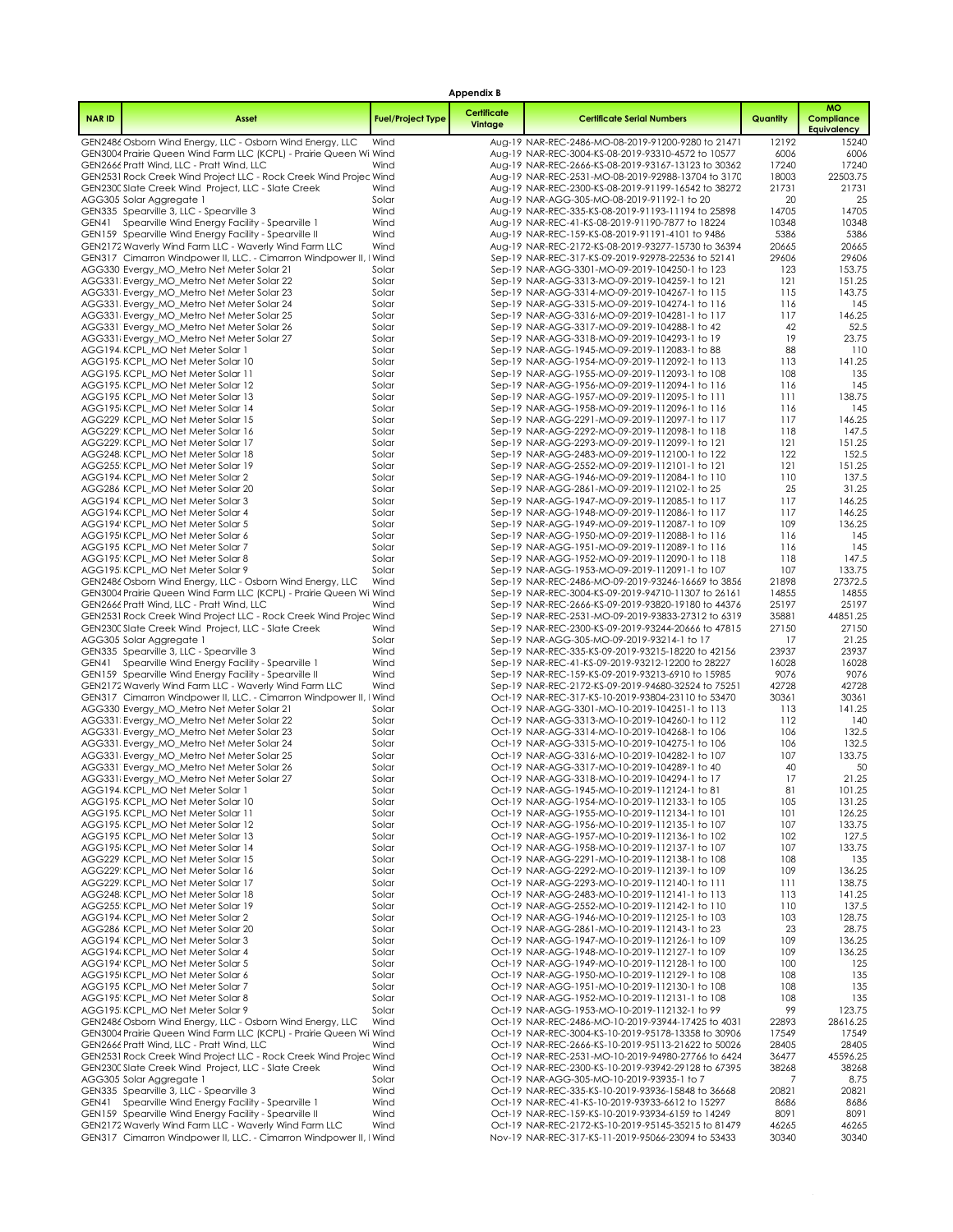|              |                                                                                                                 |                          | Appendix B             |                                                                                                            |                |                                        |
|--------------|-----------------------------------------------------------------------------------------------------------------|--------------------------|------------------------|------------------------------------------------------------------------------------------------------------|----------------|----------------------------------------|
| <b>NARID</b> | Asset                                                                                                           | <b>Fuel/Project Type</b> | Certificate<br>Vintage | <b>Certificate Serial Numbers</b>                                                                          | Quantity       | <b>MO</b><br>Compliance<br>Equivalency |
|              | AGG330 Evergy_MO_Metro Net Meter Solar 21                                                                       | Solar                    |                        | Nov-19 NAR-AGG-3301-MO-11-2019-104252-1 to 76                                                              | 76             | 95                                     |
|              | AGG331 Evergy_MO_Metro Net Meter Solar 22                                                                       | Solar<br>Solar           |                        | Nov-19 NAR-AGG-3313-MO-11-2019-104261-1 to 75<br>Nov-19 NAR-AGG-3314-MO-11-2019-104269-1 to 72             | 75<br>72       | 93.75<br>90                            |
|              | AGG331 Evergy_MO_Metro Net Meter Solar 23<br>AGG331 Evergy_MO_Metro Net Meter Solar 24                          | Solar                    |                        | Nov-19 NAR-AGG-3315-MO-11-2019-104276-1 to 71                                                              | 71             | 88.75                                  |
|              | AGG331 Evergy_MO_Metro Net Meter Solar 25                                                                       | Solar                    |                        | Nov-19 NAR-AGG-3316-MO-11-2019-104283-1 to 72                                                              | 72             | 90                                     |
|              | AGG331 Evergy_MO_Metro Net Meter Solar 26                                                                       | Solar                    |                        | Nov-19 NAR-AGG-3317-MO-11-2019-104290-1 to 26                                                              | 26             | 32.5                                   |
|              | AGG331 Evergy MO Metro Net Meter Solar 27<br>AGG331' Evergy_MO_Metro Net Meter Solar 28                         | Solar<br>Solar           |                        | Nov-19 NAR-AGG-3318-MO-11-2019-104295-1 to 12<br>Nov-19 NAR-AGG-3319-MO-11-2019-104297-1 to 3              | 12<br>3        | 15<br>3.75                             |
|              | AGG194 KCPL_MO Net Meter Solar 1                                                                                | Solar                    |                        | Nov-19 NAR-AGG-1945-MO-11-2019-112165-1 to 54                                                              | 54             | 67.5                                   |
|              | AGG195 KCPL_MO Net Meter Solar 10                                                                               | Solar                    |                        | Nov-19 NAR-AGG-1954-MO-11-2019-112174-1 to 74                                                              | 74             | 92.5                                   |
|              | AGG195 KCPL MO Net Meter Solar 11                                                                               | Solar                    |                        | Nov-19 NAR-AGG-1955-MO-11-2019-112175-1 to 70                                                              | 70             | 87.5                                   |
|              | AGG195 KCPL_MO Net Meter Solar 12<br>AGG195 KCPL MO Net Meter Solar 13                                          | Solar<br>Solar           |                        | Nov-19 NAR-AGG-1956-MO-11-2019-112176-1 to 75<br>Nov-19 NAR-AGG-1957-MO-11-2019-112177-1 to 72             | 75<br>72       | 93.75<br>90                            |
|              | AGG195 KCPL MO Net Meter Solar 14                                                                               | Solar                    |                        | Nov-19 NAR-AGG-1958-MO-11-2019-112178-1 to 75                                                              | 75             | 93.75                                  |
|              | AGG229 KCPL_MO Net Meter Solar 15                                                                               | Solar                    |                        | Nov-19 NAR-AGG-2291-MO-11-2019-112179-1 to 76                                                              | 76             | 95                                     |
|              | AGG229: KCPL_MO Net Meter Solar 16<br>AGG229: KCPL_MO Net Meter Solar 17                                        | Solar<br>Solar           |                        | Nov-19 NAR-AGG-2292-MO-11-2019-112180-1 to 76<br>Nov-19 NAR-AGG-2293-MO-11-2019-112181-1 to 75             | 76<br>75       | 95<br>93.75                            |
|              | AGG248 KCPL_MO Net Meter Solar 18                                                                               | Solar                    |                        | Nov-19 NAR-AGG-2483-MO-11-2019-112182-1 to 75                                                              | 75             | 93.75                                  |
|              | AGG255 KCPL_MO Net Meter Solar 19                                                                               | Solar                    |                        | Nov-19 NAR-AGG-2552-MO-11-2019-112183-1 to 74                                                              | 74             | 92.5                                   |
|              | AGG194 KCPL_MO Net Meter Solar 2                                                                                | Solar                    |                        | Nov-19 NAR-AGG-1946-MO-11-2019-112166-1 to 72                                                              | 72             | 90                                     |
|              | AGG286 KCPL_MO Net Meter Solar 20<br>AGG194 KCPL MO Net Meter Solar 3                                           | Solar<br>Solar           |                        | Nov-19 NAR-AGG-2861-MO-11-2019-112184-1 to 16<br>Nov-19 NAR-AGG-1947-MO-11-2019-112167-1 to 76             | 16<br>76       | 20<br>95                               |
|              | AGG194 KCPL MO Net Meter Solar 4                                                                                | Solar                    |                        | Nov-19 NAR-AGG-1948-MO-11-2019-112168-1 to 77                                                              | 77             | 96.25                                  |
|              | AGG194' KCPL_MO Net Meter Solar 5                                                                               | Solar                    |                        | Nov-19 NAR-AGG-1949-MO-11-2019-112169-1 to 71                                                              | 71             | 88.75                                  |
|              | AGG195 KCPL_MO Net Meter Solar 6                                                                                | Solar                    |                        | Nov-19 NAR-AGG-1950-MO-11-2019-112170-1 to 75                                                              | 75             | 93.75                                  |
|              | AGG195 KCPL_MO Net Meter Solar 7<br>AGG195: KCPL_MO Net Meter Solar 8                                           | Solar<br>Solar           |                        | Nov-19 NAR-AGG-1951-MO-11-2019-112171-1 to 75<br>Nov-19 NAR-AGG-1952-MO-11-2019-112172-1 to 77             | 75<br>77       | 93.75<br>96.25                         |
|              | AGG195 KCPL MO Net Meter Solar 9                                                                                | Solar                    |                        | Nov-19 NAR-AGG-1953-MO-11-2019-112173-1 to 70                                                              | 70             | 87.5                                   |
|              | GEN2486 Osborn Wind Energy, LLC - Osborn Wind Energy, LLC                                                       | Wind                     |                        | Nov-19 NAR-REC-2486-MO-11-2019-95077-13466 to 3115                                                         | 17690          | 22112.5                                |
|              | GEN3004 Prairie Queen Wind Farm LLC (KCPL) - Prairie Queen Wi Wind                                              |                          |                        | Nov-19 NAR-REC-3004-KS-11-2019-95915-12397 to 28683                                                        | 16287          | 16287                                  |
|              | GEN2666 Pratt Wind, LLC - Pratt Wind, LLC<br>GEN2531 Rock Creek Wind Project LLC - Rock Creek Wind Projec Wind  | Wind                     |                        | Nov-19 NAR-REC-2666-KS-11-2019-95621-18714 to 43299<br>Nov-19 NAR-REC-2531-MO-11-2019-95527-24820 to 5742  | 24586<br>32607 | 24586<br>40758.75                      |
|              | GEN230C Slate Creek Wind Project, LLC - Slate Creek                                                             | Wind                     |                        | Nov-19 NAR-REC-2300-KS-11-2019-95087-23369 to 54070                                                        | 30702          | 30702                                  |
|              | AGG305 Solar Aggregate 1                                                                                        | Solar                    |                        | Nov-19 NAR-AGG-305-MO-11-2019-95080-1 to 6                                                                 | 6              | 7.5                                    |
|              | GEN335 Spearville 3, LLC - Spearville 3                                                                         | Wind                     |                        | Nov-19 NAR-REC-335-KS-11-2019-95081-16826 to 38931                                                         | 22106<br>12213 | 22106                                  |
|              | GEN41 Spearville Wind Energy Facility - Spearville 1<br>GEN159 Spearville Wind Energy Facility - Spearville II  | Wind<br>Wind             |                        | Nov-19 NAR-REC-41-KS-11-2019-95078-9297 to 21509<br>Nov-19 NAR-REC-159-KS-11-2019-95079-6256 to 14474      | 8219           | 12213<br>8219                          |
|              | GEN2172 Waverly Wind Farm LLC - Waverly Wind Farm LLC                                                           | Wind                     |                        | Nov-19 NAR-REC-2172-KS-11-2019-95882-32864 to 76039                                                        | 43176          | 43176                                  |
|              | GEN317 Cimarron Windpower II, LLC. - Cimarron Windpower II, I Wind                                              |                          |                        | Dec-19 NAR-REC-317-KS-12-2019-95597-19454 to 45011                                                         | 25558          | 25558                                  |
|              | AGG330 Evergy_MO_Metro Net Meter Solar 21<br>AGG331: Evergy_MO_Metro Net Meter Solar 22                         | Solar<br>Solar           |                        | Dec-19 NAR-AGG-3301-MO-12-2019-104253-1 to 72<br>Dec-19 NAR-AGG-3313-MO-12-2019-104262-1 to 71             | 72<br>71       | 90<br>88.75                            |
|              | AGG331 Evergy_MO_Metro Net Meter Solar 23                                                                       | Solar                    |                        | Dec-19 NAR-AGG-3314-MO-12-2019-104270-1 to 68                                                              | 68             | 85                                     |
|              | AGG331 Evergy_MO_Metro Net Meter Solar 24                                                                       | Solar                    |                        | Dec-19 NAR-AGG-3315-MO-12-2019-104277-1 to 68                                                              | 68             | 85                                     |
|              | AGG331 Evergy_MO_Metro Net Meter Solar 25                                                                       | Solar                    |                        | Dec-19 NAR-AGG-3316-MO-12-2019-104284-1 to 68                                                              | 68             | 85                                     |
|              | AGG331 Evergy_MO_Metro Net Meter Solar 26<br>AGG331 Evergy_MO_Metro Net Meter Solar 27                          | Solar<br>Solar           |                        | Dec-19 NAR-AGG-3317-MO-12-2019-104291-1 to 25<br>Dec-19 NAR-AGG-3318-MO-12-2019-104296-1 to 11             | 25<br>11       | 31.25<br>13.75                         |
|              | AGG331 Evergy_MO_Metro Net Meter Solar 28                                                                       | Solar                    |                        | Dec-19 NAR-AGG-3319-MO-12-2019-104298-1 to 3                                                               | 3              | 3.75                                   |
|              | AGG194 KCPL_MO Net Meter Solar 1                                                                                | Solar                    |                        | Dec-19 NAR-AGG-1945-MO-12-2019-112206-1 to 51                                                              | 51             | 63.75                                  |
|              | AGG195 KCPL_MO Net Meter Solar 10                                                                               | Solar                    |                        | Dec-19 NAR-AGG-1954-MO-12-2019-112215-1 to 68                                                              | 68             | 85                                     |
|              | AGG195 KCPL_MO Net Meter Solar 11<br>AGG195 KCPL MO Net Meter Solar 12                                          | Solar<br>Solar           |                        | Dec-19 NAR-AGG-1955-MO-12-2019-112216-1 to 66<br>Dec-19 NAR-AGG-1956-MO-12-2019-112217-1 to 71             | 66<br>71       | 82.5<br>88.75                          |
|              | AGG195 KCPL_MO Net Meter Solar 13                                                                               | Solar                    |                        | Dec-19 NAR-AGG-1957-MO-12-2019-112218-1 to 68                                                              | 68             | 85                                     |
|              | AGG195 KCPL_MO Net Meter Solar 14                                                                               | Solar                    |                        | Dec-19 NAR-AGG-1958-MO-12-2019-112219-1 to 71                                                              | 71             | 88.75                                  |
|              | AGG229 KCPL_MO Net Meter Solar 15<br>AGG229: KCPL_MO Net Meter Solar 16                                         | Solar<br>Solar           |                        | Dec-19 NAR-AGG-2291-MO-12-2019-112220-1 to 71<br>Dec-19 NAR-AGG-2292-MO-12-2019-112221-1 to 72             | 71<br>72       | 88.75<br>90                            |
|              | AGG229: KCPL_MO Net Meter Solar 17                                                                              | Solar                    |                        | Dec-19 NAR-AGG-2293-MO-12-2019-112222-1 to 71                                                              | 71             | 88.75                                  |
|              | AGG248 KCPL MO Net Meter Solar 18                                                                               | Solar                    |                        | Dec-19 NAR-AGG-2483-MO-12-2019-112223-1 to 71                                                              | 71             | 88.75                                  |
|              | AGG255: KCPL_MO Net Meter Solar 19                                                                              | Solar                    |                        | Dec-19 NAR-AGG-2552-MO-12-2019-112224-1 to 71                                                              | 71             | 88.75                                  |
|              | AGG194 KCPL MO Net Meter Solar 2<br>AGG286 KCPL MO Net Meter Solar 20                                           | Solar<br>Solar           |                        | Dec-19 NAR-AGG-1946-MO-12-2019-112207-1 to 67<br>Dec-19 NAR-AGG-2861-MO-12-2019-112225-1 to 14             | 67<br>14       | 83.75<br>17.5                          |
|              | AGG194 KCPL MO Net Meter Solar 3                                                                                | Solar                    |                        | Dec-19 NAR-AGG-1947-MO-12-2019-112208-1 to 71                                                              | 71             | 88.75                                  |
|              | AGG194 KCPL_MO Net Meter Solar 4                                                                                | Solar                    |                        | Dec-19 NAR-AGG-1948-MO-12-2019-112209-1 to 72                                                              | 72             | 90                                     |
|              | AGG194' KCPL_MO Net Meter Solar 5                                                                               | Solar                    |                        | Dec-19 NAR-AGG-1949-MO-12-2019-112210-1 to 66                                                              | 66             | 82.5                                   |
|              | AGG195 KCPL_MO Net Meter Solar 6<br>AGG195 KCPL MO Net Meter Solar 7                                            | Solar<br>Solar           |                        | Dec-19 NAR-AGG-1950-MO-12-2019-112211-1 to 71<br>Dec-19 NAR-AGG-1951-MO-12-2019-112212-1 to 71             | 71<br>71       | 88.75<br>88.75                         |
|              | AGG195 KCPL_MO Net Meter Solar 8                                                                                | Solar                    |                        | Dec-19 NAR-AGG-1952-MO-12-2019-112213-1 to 71                                                              | 71             | 88.75                                  |
|              | AGG195 KCPL_MO Net Meter Solar 9                                                                                | Solar                    |                        | Dec-19 NAR-AGG-1953-MO-12-2019-112214-1 to 65                                                              | 65             | 81.25                                  |
|              | GEN2486 Osborn Wind Energy, LLC - Osborn Wind Energy, LLC                                                       | Wind                     |                        | Dec-19 NAR-REC-2486-MO-12-2019-95552-20430 to 4704                                                         | 26613          | 33266.25                               |
|              | GEN3004 Prairie Queen Wind Farm LLC (KCPL) - Prairie Queen Wi Wind<br>GEN2666 Pratt Wind, LLC - Pratt Wind, LLC | Wind                     |                        | Dec-19 NAR-REC-3004-KS-12-2019-96740-13389 to 30978<br>Dec-19 NAR-REC-2666-KS-12-2019-96632-17365 to 40176 | 17590<br>22812 | 17590<br>22812                         |
|              | GEN2531 Rock Creek Wind Project LLC - Rock Creek Wind Projec Wind                                               |                          |                        | Dec-19 NAR-REC-2531-MO-12-2019-96529-29257 to 6769                                                         | 38438          | 48047.5                                |
|              | GEN230C Slate Creek Wind Project, LLC - Slate Creek                                                             | Wind                     |                        | Dec-19 NAR-REC-2300-KS-12-2019-95551-24579 to 56869                                                        | 32291          | 32291                                  |
|              | AGG305 Solar Aggregate 1                                                                                        | Solar                    |                        | Dec-19 NAR-AGG-305-MO-12-2019-95544-1 to 4                                                                 | $\overline{4}$ | 5                                      |
|              | GEN335 Spearville 3, LLC - Spearville 3<br>GEN41 Spearville Wind Energy Facility - Spearville 1                 | Wind<br>Wind             |                        | Dec-19 NAR-REC-335-KS-12-2019-95545-14932 to 34547<br>Dec-19 NAR-REC-41-KS-12-2019-95540-8642 to 19993     | 19616<br>11352 | 19616<br>11352                         |
|              | GEN159 Spearville Wind Energy Facility - Spearville II                                                          | Wind                     |                        | Dec-19 NAR-REC-159-KS-12-2019-95541-5980 to 13835                                                          | 7856           | 7856                                   |
|              | GEN2172 Waverly Wind Farm LLC - Waverly Wind Farm LLC                                                           | Wind                     |                        | Dec-19 NAR-REC-2172-KS-12-2019-96722-34767 to 80442                                                        | 45676          | 45676                                  |
|              | GEN317 Cimarron Windpower II, LLC. - Cimarron Windpower II,<br>AGG330 Evergy_MO_Metro Net Meter Solar 21        | I Wind<br>Solar          |                        | Jan-20 NAR-REC-317-KS-01-2020-96319-1 to 25022<br>Jan-20 NAR-AGG-3301-MO-01-2020-112267-1 to 83            | 25022<br>83    | 25022<br>103.75                        |
|              | AGG331: Evergy_MO_Metro Net Meter Solar 22                                                                      | Solar                    |                        | Jan-20 NAR-AGG-3313-MO-01-2020-112268-1 to 83                                                              | 83             | 103.75                                 |
|              | AGG331 Evergy_MO_Metro Net Meter Solar 23                                                                       | Solar                    |                        | Jan-20 NAR-AGG-3314-MO-01-2020-112269-1 to 78                                                              | 78             | 97.5                                   |
|              | AGG331 Evergy MO Metro Net Meter Solar 24                                                                       | Solar                    |                        | Jan-20 NAR-AGG-3315-MO-01-2020-112270-1 to 78                                                              | 78             | 97.5                                   |
|              | AGG331 Evergy_MO_Metro Net Meter Solar 25<br>AGG331 Evergy_MO_Metro Net Meter Solar 26                          | Solar<br>Solar           |                        | Jan-20 NAR-AGG-3316-MO-01-2020-112271-1 to 79<br>Jan-20 NAR-AGG-3317-MO-01-2020-112272-1 to 29             | 79<br>29       | 98.75<br>36.25                         |
|              | AGG331 Evergy_MO_Metro Net Meter Solar 27                                                                       | Solar                    |                        | Jan-20 NAR-AGG-3318-MO-01-2020-112273-1 to 13                                                              | 13             | 16.25                                  |
|              | AGG331' Evergy_MO_Metro Net Meter Solar 28                                                                      | Solar                    |                        | Jan-20 NAR-AGG-3319-MO-01-2020-112274-1 to 4                                                               | $\overline{4}$ | 5                                      |
|              | AGG368 Evergy_MO_Metro Net Meter Solar 29                                                                       | Solar                    |                        | Jan-20 NAR-AGG-3680-MO-01-2020-113802-1 to 33                                                              | 33             | 41.25                                  |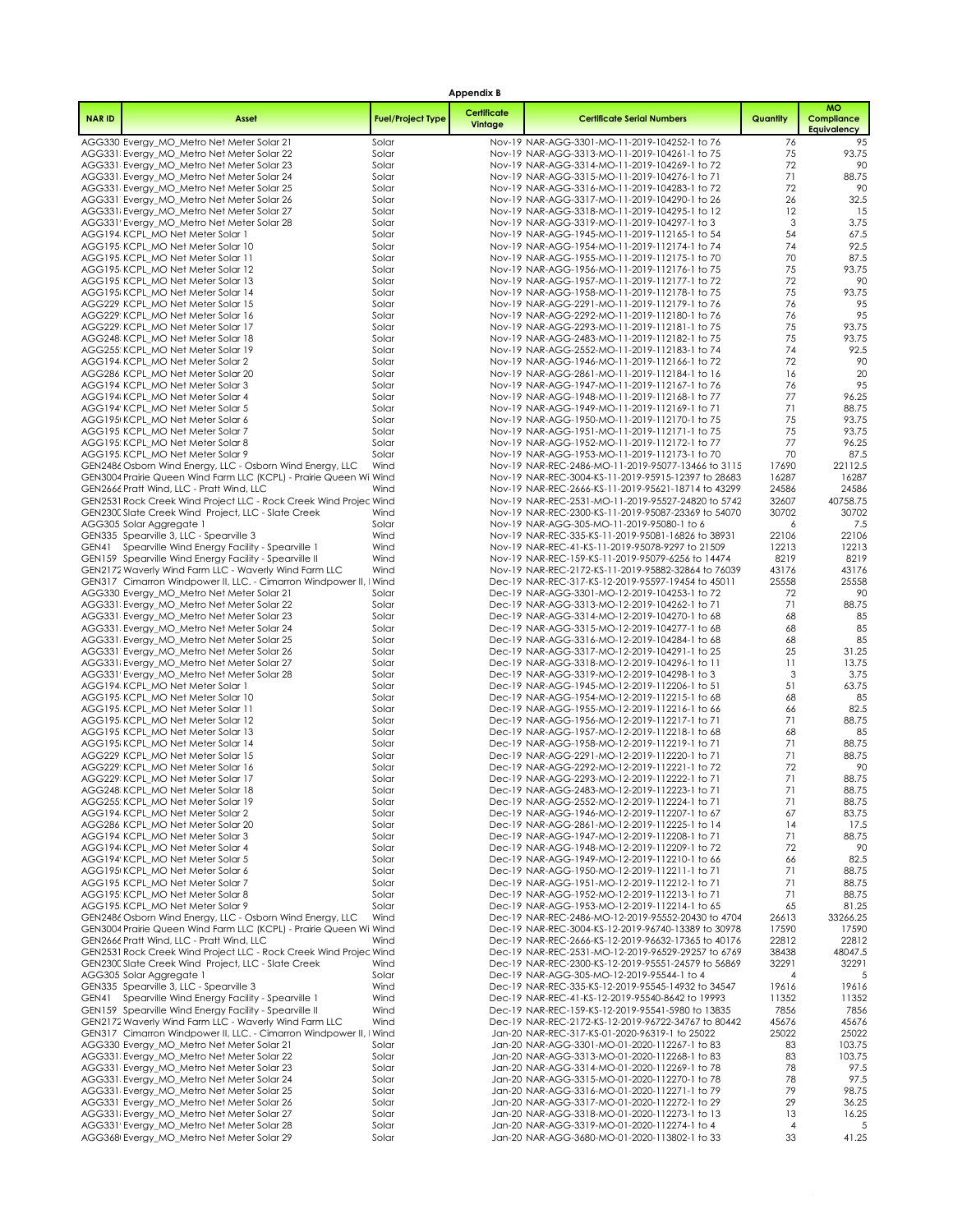|              |                                                                                                                             |                          | <b>Appendix B</b>      |                                                                                                    |                |                                               |
|--------------|-----------------------------------------------------------------------------------------------------------------------------|--------------------------|------------------------|----------------------------------------------------------------------------------------------------|----------------|-----------------------------------------------|
| <b>NARID</b> | <b>Asset</b>                                                                                                                | <b>Fuel/Project Type</b> | Certificate<br>Vintage | <b>Certificate Serial Numbers</b>                                                                  | Quantity       | <b>MO</b><br>Compliance<br><b>Equivalency</b> |
|              | AGG194 KCPL_MO Net Meter Solar 1                                                                                            | Solar                    |                        | Jan-20 NAR-AGG-1945-MO-01-2020-112247-1 to 60                                                      | 60             | 75                                            |
|              | AGG195 KCPL_MO Net Meter Solar 10                                                                                           | Solar                    |                        | Jan-20 NAR-AGG-1954-MO-01-2020-112256-1 to 81                                                      | 81             | 101.25                                        |
|              | AGG195 KCPL MO Net Meter Solar 11<br>AGG195 KCPL_MO Net Meter Solar 12                                                      | Solar<br>Solar           |                        | Jan-20 NAR-AGG-1955-MO-01-2020-112257-1 to 77<br>Jan-20 NAR-AGG-1956-MO-01-2020-112258-1 to 81     | 77<br>81       | 96.25<br>101.25                               |
|              | AGG195 KCPL MO Net Meter Solar 13                                                                                           | Solar                    |                        | Jan-20 NAR-AGG-1957-MO-01-2020-112259-1 to 78                                                      | 78             | 97.5                                          |
|              | AGG195 KCPL_MO Net Meter Solar 14                                                                                           | Solar                    |                        | Jan-20 NAR-AGG-1958-MO-01-2020-112260-1 to 82                                                      | 82             | 102.5                                         |
|              | AGG229 KCPL_MO Net Meter Solar 15                                                                                           | Solar                    |                        | Jan-20 NAR-AGG-2291-MO-01-2020-112261-1 to 83                                                      | 83             | 103.75                                        |
|              | AGG229: KCPL_MO Net Meter Solar 16<br>AGG229: KCPL_MO Net Meter Solar 17                                                    | Solar<br>Solar           |                        | Jan-20 NAR-AGG-2292-MO-01-2020-112262-1 to 84<br>Jan-20 NAR-AGG-2293-MO-01-2020-112263-1 to 82     | 84<br>82       | 105<br>102.5                                  |
|              | AGG248 KCPL_MO Net Meter Solar 18                                                                                           | Solar                    |                        | Jan-20 NAR-AGG-2483-MO-01-2020-112264-1 to 84                                                      | 84             | 105                                           |
|              | AGG255 KCPL_MO Net Meter Solar 19                                                                                           | Solar                    |                        | Jan-20 NAR-AGG-2552-MO-01-2020-112265-1 to 82                                                      | 82             | 102.5                                         |
|              | AGG194 KCPL MO Net Meter Solar 2                                                                                            | Solar                    |                        | Jan-20 NAR-AGG-1946-MO-01-2020-112248-1 to 79                                                      | 79             | 98.75                                         |
|              | AGG286 KCPL_MO Net Meter Solar 20                                                                                           | Solar                    |                        | Jan-20 NAR-AGG-2861-MO-01-2020-112266-1 to 18                                                      | 18<br>83       | 22.5<br>103.75                                |
|              | AGG194 KCPL_MO Net Meter Solar 3<br>AGG194 KCPL MO Net Meter Solar 4                                                        | Solar<br>Solar           |                        | Jan-20 NAR-AGG-1947-MO-01-2020-112249-1 to 83<br>Jan-20 NAR-AGG-1948-MO-01-2020-112250-1 to 83     | 83             | 103.75                                        |
|              | AGG194' KCPL_MO Net Meter Solar 5                                                                                           | Solar                    |                        | Jan-20 NAR-AGG-1949-MO-01-2020-112251-1 to 77                                                      | 77             | 96.25                                         |
|              | AGG195 KCPL_MO Net Meter Solar 6                                                                                            | Solar                    |                        | Jan-20 NAR-AGG-1950-MO-01-2020-112252-1 to 82                                                      | 82             | 102.5                                         |
|              | AGG195 KCPL_MO Net Meter Solar 7                                                                                            | Solar                    |                        | Jan-20 NAR-AGG-1951-MO-01-2020-112253-1 to 82                                                      | 82             | 102.5                                         |
|              | AGG195 KCPL MO Net Meter Solar 8<br>AGG195 KCPL_MO Net Meter Solar 9                                                        | Solar<br>Solar           |                        | Jan-20 NAR-AGG-1952-MO-01-2020-112254-1 to 83<br>Jan-20 NAR-AGG-1953-MO-01-2020-112255-1 to 76     | 83<br>76       | 103.75<br>95                                  |
|              | GEN2486 Osborn Wind Energy, LLC - Osborn Wind Energy, LLC                                                                   | Wind                     |                        | Jan-20 NAR-REC-2486-MO-01-2020-96340-1 to 19602                                                    | 19602          | 24502.5                                       |
|              | GEN3004 Prairie Queen Wind Farm LLC (KCPL) - Prairie Queen Wi Wind                                                          |                          |                        | Jan-20 NAR-REC-3004-KS-01-2020-97347-1 to 13382                                                    | 13382          | 13382                                         |
|              | GEN2666 Pratt Wind, LLC - Pratt Wind, LLC                                                                                   | Wind                     |                        | Jan-20 NAR-REC-2666-KS-01-2020-97164-1 to 21029                                                    | 21029          | 21029                                         |
|              | GEN2531 Rock Creek Wind Project LLC - Rock Creek Wind Projec Wind<br>GEN230C Slate Creek Wind Project, LLC - Slate Creek    |                          |                        | Jan-20 NAR-REC-2531-MO-01-2020-97321-1 to 33440                                                    | 33440          | 41800                                         |
|              | AGG305 Solar Aggregate 1                                                                                                    | Wind<br>Solar            |                        | Jan-20 NAR-REC-2300-KS-01-2020-96341-1 to 32355<br>Jan-20 NAR-AGG-305-MO-01-2020-96328-1 to 4      | 32355<br>4     | 32355<br>5                                    |
|              | GEN335 Spearville 3, LLC - Spearville 3                                                                                     | Wind                     |                        | Jan-20 NAR-REC-335-KS-01-2020-96334-1 to 17667                                                     | 17667          | 17667                                         |
|              | GEN41 Spearville Wind Energy Facility - Spearville 1                                                                        | Wind                     |                        | Jan-20 NAR-REC-41-KS-01-2020-96332-1 to 10156                                                      | 10156          | 10156                                         |
|              | GEN159 Spearville Wind Energy Facility - Spearville II                                                                      | Wind                     |                        | Jan-20 NAR-REC-159-KS-01-2020-96333-1 to 7117                                                      | 7117           | 7117                                          |
|              | GEN2172 Waverly Wind Farm LLC - Waverly Wind Farm LLC<br>GEN317 Cimarron Windpower II, LLC. - Cimarron Windpower II, I Wind | Wind                     |                        | Jan-20 NAR-REC-2172-KS-01-2020-97312-1 to 35566<br>Feb-20 NAR-REC-317-KS-02-2020-96872-1 to 27484  | 35566<br>27484 | 35566<br>27484                                |
|              | AGG330 Evergy_MO_Metro Net Meter Solar 21                                                                                   | Solar                    |                        | Feb-20 NAR-AGG-3301-MO-02-2020-112328-1 to 100                                                     | 100            | 125                                           |
|              | AGG331: Evergy_MO_Metro Net Meter Solar 22                                                                                  | Solar                    |                        | Feb-20 NAR-AGG-3313-MO-02-2020-112329-1 to 99                                                      | 99             | 123.75                                        |
|              | AGG331 Evergy_MO_Metro Net Meter Solar 23                                                                                   | Solar                    |                        | Feb-20 NAR-AGG-3314-MO-02-2020-112330-1 to 94                                                      | 94             | 117.5                                         |
|              | AGG331 Evergy_MO_Metro Net Meter Solar 24                                                                                   | Solar                    |                        | Feb-20 NAR-AGG-3315-MO-02-2020-112331-1 to 94                                                      | 94<br>95       | 117.5                                         |
|              | AGG331 Evergy_MO_Metro Net Meter Solar 25<br>AGG331 Evergy_MO_Metro Net Meter Solar 26                                      | Solar<br>Solar           |                        | Feb-20 NAR-AGG-3316-MO-02-2020-112332-1 to 95<br>Feb-20 NAR-AGG-3317-MO-02-2020-112333-1 to 35     | 35             | 118.75<br>43.75                               |
|              | AGG331 Evergy_MO_Metro Net Meter Solar 27                                                                                   | Solar                    |                        | Feb-20 NAR-AGG-3318-MO-02-2020-112334-1 to 15                                                      | 15             | 18.75                                         |
|              | AGG331 Evergy_MO_Metro Net Meter Solar 28                                                                                   | Solar                    |                        | Feb-20 NAR-AGG-3319-MO-02-2020-112335-1 to 4                                                       | 4              | 5                                             |
|              | AGG368 Evergy_MO_Metro Net Meter Solar 29                                                                                   | Solar                    |                        | Feb-20 NAR-AGG-3680-MO-02-2020-113803-1 to 56                                                      | 56             | 70                                            |
|              | AGG194 KCPL_MO Net Meter Solar 1<br>AGG195 KCPL_MO Net Meter Solar 10                                                       | Solar<br>Solar           |                        | Feb-20 NAR-AGG-1945-MO-02-2020-112308-1 to 72<br>Feb-20 NAR-AGG-1954-MO-02-2020-112317-1 to 83     | 72<br>83       | 90<br>103.75                                  |
|              | AGG195 KCPL_MO Net Meter Solar 11                                                                                           | Solar                    |                        | Feb-20 NAR-AGG-1955-MO-02-2020-112318-1 to 80                                                      | 80             | 100                                           |
|              | AGG195 KCPL MO Net Meter Solar 12                                                                                           | Solar                    |                        | Feb-20 NAR-AGG-1956-MO-02-2020-112319-1 to 86                                                      | 86             | 107.5                                         |
|              | AGG195 KCPL_MO Net Meter Solar 13                                                                                           | Solar                    |                        | Feb-20 NAR-AGG-1957-MO-02-2020-112320-1 to 82                                                      | 82             | 102.5                                         |
|              | AGG195 KCPL_MO Net Meter Solar 14<br>AGG229 KCPL_MO Net Meter Solar 15                                                      | Solar<br>Solar           |                        | Feb-20 NAR-AGG-1958-MO-02-2020-112321-1 to 85<br>Feb-20 NAR-AGG-2291-MO-02-2020-112322-1 to 86     | 85<br>86       | 106.25<br>107.5                               |
|              | AGG229: KCPL_MO Net Meter Solar 16                                                                                          | Solar                    |                        | Feb-20 NAR-AGG-2292-MO-02-2020-112323-1 to 87                                                      | 87             | 108.75                                        |
|              | AGG229 KCPL_MO Net Meter Solar 17                                                                                           | Solar                    |                        | Feb-20 NAR-AGG-2293-MO-02-2020-112324-1 to 99                                                      | 99             | 123.75                                        |
|              | AGG248 KCPL_MO Net Meter Solar 18                                                                                           | Solar                    |                        | Feb-20 NAR-AGG-2483-MO-02-2020-112325-1 to 99                                                      | 99             | 123.75                                        |
|              | AGG255: KCPL_MO Net Meter Solar 19<br>AGG194 KCPL MO Net Meter Solar 2                                                      | Solar                    |                        | Feb-20 NAR-AGG-2552-MO-02-2020-112326-1 to 98                                                      | 98<br>82       | 122.5<br>102.5                                |
|              | AGG286 KCPL_MO Net Meter Solar 20                                                                                           | Solar<br>Solar           |                        | Feb-20 NAR-AGG-1946-MO-02-2020-112309-1 to 82<br>Feb-20 NAR-AGG-2861-MO-02-2020-112327-1 to 20     | 20             | 25                                            |
|              | AGG194 KCPL_MO Net Meter Solar 3                                                                                            | Solar                    |                        | Feb-20 NAR-AGG-1947-MO-02-2020-112310-1 to 87                                                      | 87             | 108.75                                        |
|              | AGG194 KCPL MO Net Meter Solar 4                                                                                            | Solar                    |                        | Feb-20 NAR-AGG-1948-MO-02-2020-112311-1 to 88                                                      | 88             | 110                                           |
|              | AGG194' KCPL_MO Net Meter Solar 5                                                                                           | Solar                    |                        | Feb-20 NAR-AGG-1949-MO-02-2020-112312-1 to 80                                                      | 80             | 100                                           |
|              | AGG195 KCPL MO Net Meter Solar 6<br>AGG195 KCPL_MO Net Meter Solar 7                                                        | Solar<br>Solar           |                        | Feb-20 NAR-AGG-1950-MO-02-2020-112313-1 to 86<br>Feb-20 NAR-AGG-1951-MO-02-2020-112314-1 to 86     | 86<br>86       | 107.5<br>107.5                                |
|              | AGG195 KCPL MO Net Meter Solar 8                                                                                            | Solar                    |                        | Feb-20 NAR-AGG-1952-MO-02-2020-112315-1 to 87                                                      | 87             | 108.75                                        |
|              | AGG195 KCPL_MO Net Meter Solar 9                                                                                            | Solar                    |                        | Feb-20 NAR-AGG-1953-MO-02-2020-112316-1 to 80                                                      | 80             | 100                                           |
|              | GEN2486 Osborn Wind Energy, LLC - Osborn Wind Energy, LLC                                                                   | Wind                     |                        | Feb-20 NAR-REC-2486-MO-02-2020-96961-1 to 21518                                                    | 21518          | 26897.5                                       |
|              | GEN3004 Prairie Queen Wind Farm LLC (KCPL) - Prairie Queen Wi Wind<br>GEN2666 Pratt Wind, LLC - Pratt Wind, LLC             | Wind                     |                        | Feb-20 NAR-REC-3004-KS-02-2020-97842-1 to 13963<br>Feb-20 NAR-REC-2666-KS-02-2020-97752-1 to 22020 | 13963<br>22020 | 13963<br>22020                                |
|              | GEN2531 Rock Creek Wind Project LLC - Rock Creek Wind Projec Wind                                                           |                          |                        | Feb-20 NAR-REC-2531-MO-02-2020-97820-1 to 34658                                                    | 34658          | 43322.5                                       |
|              | GEN230C Slate Creek Wind Project, LLC - Slate Creek                                                                         | Wind                     |                        | Feb-20 NAR-REC-2300-KS-02-2020-96962-1 to 31020                                                    | 31020          | 31020                                         |
|              | AGG305 Solar Aggregate 1                                                                                                    | Solar                    |                        | Feb-20 NAR-AGG-305-MO-02-2020-96954-1 to 6                                                         | 6              | 7.5                                           |
| GEN41        | GEN335 Spearville 3, LLC - Spearville 3<br>Spearville Wind Energy Facility - Spearville 1                                   | Wind<br>Wind             |                        | Feb-20 NAR-REC-335-KS-02-2020-96955-1 to 20391<br>Feb-20 NAR-REC-41-KS-02-2020-96952-1 to 12393    | 20391<br>12393 | 20391<br>12393                                |
|              | GEN159 Spearville Wind Energy Facility - Spearville II                                                                      | Wind                     |                        | Feb-20 NAR-REC-159-KS-02-2020-96953-1 to 7977                                                      | 7977           | 7977                                          |
|              | GEN2172 Waverly Wind Farm LLC - Waverly Wind Farm LLC                                                                       | Wind                     |                        | Feb-20 NAR-REC-2172-KS-02-2020-97814-1 to 35784                                                    | 35784          | 35784                                         |
|              | GEN317 Cimarron Windpower II, LLC. - Cimarron Windpower II, I Wind                                                          |                          |                        | Mar-20 NAR-REC-317-KS-03-2020-97717-1 to 26097                                                     | 26097          | 26097                                         |
|              | AGG330 Evergy MO Metro Net Meter Solar 21<br>AGG331: Evergy_MO_Metro Net Meter Solar 22                                     | Solar<br>Solar           |                        | Mar-20 NAR-AGG-3301-MO-03-2020-112389-1 to 123<br>Mar-20 NAR-AGG-3313-MO-03-2020-112390-1 to 121   | 123<br>121     | 153.75<br>151.25                              |
|              | AGG331 Evergy_MO_Metro Net Meter Solar 23                                                                                   | Solar                    |                        | Mar-20 NAR-AGG-3314-MO-03-2020-112391-1 to 116                                                     | 116            | 145                                           |
|              | AGG331 Evergy_MO_Metro Net Meter Solar 24                                                                                   | Solar                    |                        | Mar-20 NAR-AGG-3315-MO-03-2020-112392-1 to 116                                                     | 116            | 145                                           |
|              | AGG331 Evergy_MO_Metro Net Meter Solar 25                                                                                   | Solar                    |                        | Mar-20 NAR-AGG-3316-MO-03-2020-112393-1 to 117                                                     | 117            | 146.25                                        |
|              | AGG331 Evergy_MO_Metro Net Meter Solar 26                                                                                   | Solar                    |                        | Mar-20 NAR-AGG-3317-MO-03-2020-112394-1 to 43                                                      | 43             | 53.75                                         |
|              | AGG331 Evergy_MO_Metro Net Meter Solar 27<br>AGG331' Evergy_MO_Metro Net Meter Solar 28                                     | Solar<br>Solar           |                        | Mar-20 NAR-AGG-3318-MO-03-2020-112395-1 to 19<br>Mar-20 NAR-AGG-3319-MO-03-2020-112396-1 to 6      | 19<br>6        | 23.75<br>7.5                                  |
|              | AGG368 Evergy_MO_Metro Net Meter Solar 29                                                                                   | Solar                    |                        | Mar-20 NAR-AGG-3680-MO-03-2020-113804-1 to 109                                                     | 109            | 136.25                                        |
|              | AGG194 KCPL_MO Net Meter Solar 1                                                                                            | Solar                    |                        | Mar-20 NAR-AGG-1945-MO-03-2020-112369-1 to 88                                                      | 88             | 110                                           |
|              | AGG195 KCPL_MO Net Meter Solar 10                                                                                           | Solar                    |                        | Mar-20 NAR-AGG-1954-MO-03-2020-112378-1 to 116                                                     | 116            | 145                                           |
|              | AGG195 KCPL_MO Net Meter Solar 11<br>AGG195 KCPL_MO Net Meter Solar 12                                                      | Solar<br>Solar           |                        | Mar-20 NAR-AGG-1955-MO-03-2020-112379-1 to 111<br>Mar-20 NAR-AGG-1956-MO-03-2020-112380-1 to 119   | 111<br>119     | 138.75<br>148.75                              |
|              | AGG195 KCPL_MO Net Meter Solar 13                                                                                           | Solar                    |                        | Mar-20 NAR-AGG-1957-MO-03-2020-112381-1 to 114                                                     | 114            | 142.5                                         |
|              | AGG195 KCPL_MO Net Meter Solar 14                                                                                           | Solar                    |                        | Mar-20 NAR-AGG-1958-MO-03-2020-112382-1 to 119                                                     | 119            | 148.75                                        |
|              | AGG229 KCPL_MO Net Meter Solar 15                                                                                           | Solar                    |                        | Mar-20 NAR-AGG-2291-MO-03-2020-112383-1 to 120                                                     | 120            | 150                                           |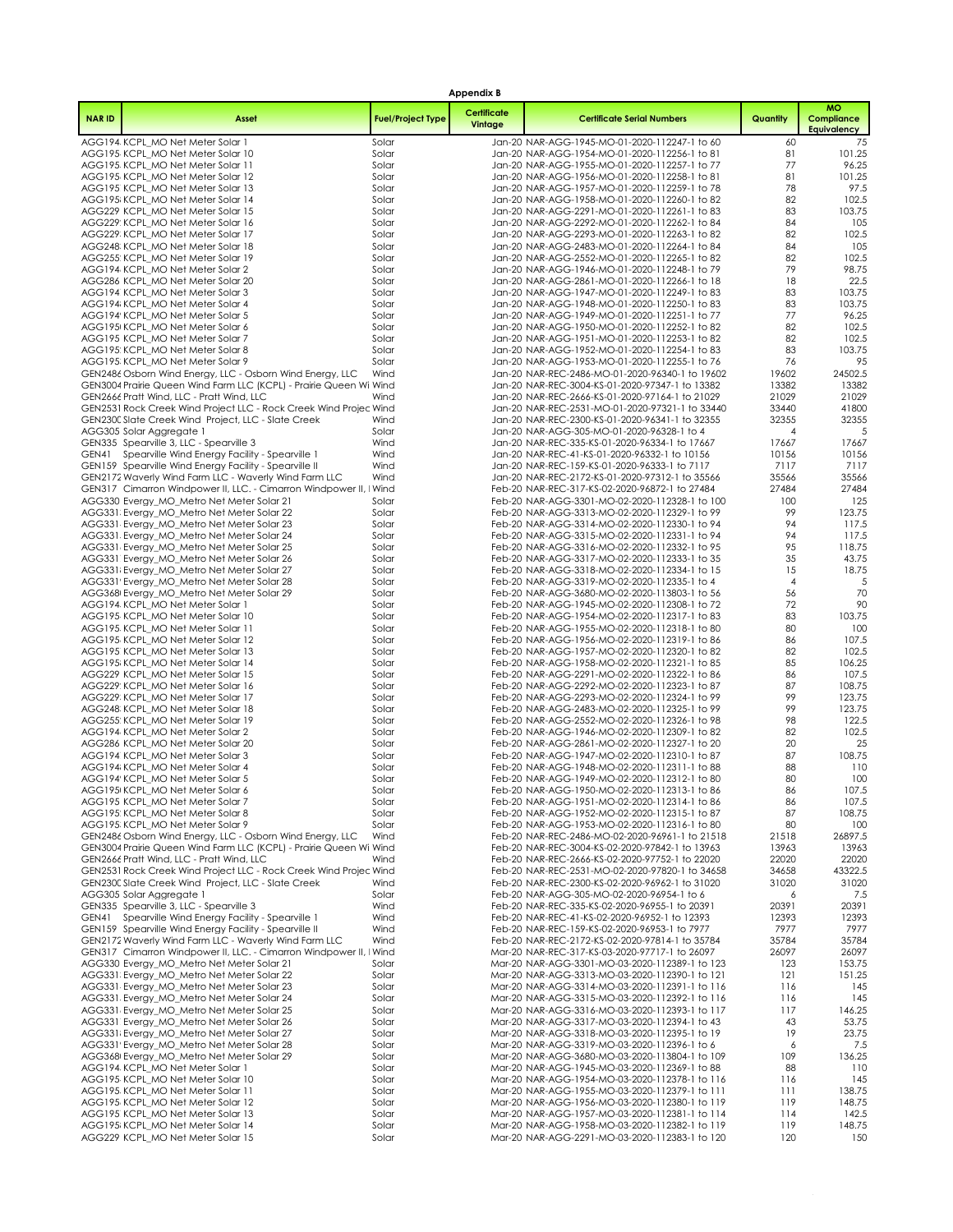|              |                                                                                                                                 |                          | <b>Appendix B</b>      |                                                                                                      |                |                                        |
|--------------|---------------------------------------------------------------------------------------------------------------------------------|--------------------------|------------------------|------------------------------------------------------------------------------------------------------|----------------|----------------------------------------|
| <b>NARID</b> | <b>Asset</b>                                                                                                                    | <b>Fuel/Project Type</b> | Certificate<br>Vintage | <b>Certificate Serial Numbers</b>                                                                    | Quantity       | <b>MO</b><br>Compliance<br>Equivalency |
|              | AGG229: KCPL_MO Net Meter Solar 16                                                                                              | Solar                    |                        | Mar-20 NAR-AGG-2292-MO-03-2020-112384-1 to 121                                                       | 121            | 151.25                                 |
|              | AGG229 KCPL_MO Net Meter Solar 17                                                                                               | Solar                    |                        | Mar-20 NAR-AGG-2293-MO-03-2020-112385-1 to 121                                                       | 121            | 151.25                                 |
|              | AGG248 KCPL_MO Net Meter Solar 18<br>AGG255: KCPL_MO Net Meter Solar 19                                                         | Solar<br>Solar           |                        | Mar-20 NAR-AGG-2483-MO-03-2020-112386-1 to 122<br>Mar-20 NAR-AGG-2552-MO-03-2020-112387-1 to 120     | 122<br>120     | 152.5<br>150                           |
|              | AGG194 KCPL_MO Net Meter Solar 2                                                                                                | Solar                    |                        | Mar-20 NAR-AGG-1946-MO-03-2020-112370-1 to 113                                                       | 113            | 141.25                                 |
|              | AGG286 KCPL_MO Net Meter Solar 20                                                                                               | Solar                    |                        | Mar-20 NAR-AGG-2861-MO-03-2020-112388-1 to 25                                                        | 25             | 31.25                                  |
|              | AGG194 KCPL_MO Net Meter Solar 3                                                                                                | Solar                    |                        | Mar-20 NAR-AGG-1947-MO-03-2020-112371-1 to 120                                                       | 120            | 150                                    |
|              | AGG194 KCPL_MO Net Meter Solar 4                                                                                                | Solar                    |                        | Mar-20 NAR-AGG-1948-MO-03-2020-112372-1 to 121                                                       | 121            | 151.25                                 |
|              | AGG194' KCPL_MO Net Meter Solar 5<br>AGG195 KCPL_MO Net Meter Solar 6                                                           | Solar<br>Solar           |                        | Mar-20 NAR-AGG-1949-MO-03-2020-112373-1 to 111<br>Mar-20 NAR-AGG-1950-MO-03-2020-112374-1 to 120     | 111<br>120     | 138.75<br>150                          |
|              | AGG195 KCPL MO Net Meter Solar 7                                                                                                | Solar                    |                        | Mar-20 NAR-AGG-1951-MO-03-2020-112375-1 to 119                                                       | 119            | 148.75                                 |
|              | AGG195 KCPL_MO Net Meter Solar 8                                                                                                | Solar                    |                        | Mar-20 NAR-AGG-1952-MO-03-2020-112376-1 to 121                                                       | 121            | 151.25                                 |
|              | AGG195 KCPL_MO Net Meter Solar 9                                                                                                | Solar                    |                        | Mar-20 NAR-AGG-1953-MO-03-2020-112377-1 to 110                                                       | 110            | 137.5                                  |
|              | GEN2486 Osborn Wind Energy, LLC - Osborn Wind Energy, LLC<br>GEN3004 Prairie Queen Wind Farm LLC (KCPL) - Prairie Queen Wi Wind | Wind                     |                        | Mar-20 NAR-REC-2486-MO-03-2020-97784-1 to 22328<br>Mar-20 NAR-REC-3004-KS-03-2020-98290-1 to 15567   | 22328<br>15567 | 27910<br>15567                         |
|              | GEN2666 Pratt Wind, LLC - Pratt Wind, LLC                                                                                       | Wind                     |                        | Mar-20 NAR-REC-2666-KS-03-2020-98037-1 to 22231                                                      | 22231          | 22231                                  |
|              | GEN2531 Rock Creek Wind Project LLC - Rock Creek Wind Projec Wind                                                               |                          |                        | Mar-20 NAR-REC-2531-MO-03-2020-98265-1 to 34404                                                      | 34404          | 43005                                  |
|              | GEN230C Slate Creek Wind Project, LLC - Slate Creek                                                                             | Wind                     |                        | Mar-20 NAR-REC-2300-KS-03-2020-97785-1 to 29964                                                      | 29964          | 29964                                  |
|              | AGG305 Solar Aggregate 1<br>GEN335 Spearville 3, LLC - Spearville 3                                                             | Solar<br>Wind            |                        | Mar-20 NAR-AGG-305-MO-03-2020-97777-1 to 7<br>Mar-20 NAR-REC-335-KS-03-2020-97776-1 to 18797         | 7<br>18797     | 8.75<br>18797                          |
|              | GEN41 Spearville Wind Energy Facility - Spearville 1                                                                            | Wind                     |                        | Mar-20 NAR-REC-41-KS-03-2020-97774-1 to 9069                                                         | 9069           | 9069                                   |
|              | GEN159 Spearville Wind Energy Facility - Spearville II                                                                          | Wind                     |                        | Mar-20 NAR-REC-159-KS-03-2020-97775-1 to 5884                                                        | 5884           | 5884                                   |
|              | GEN2172 Waverly Wind Farm LLC - Waverly Wind Farm LLC                                                                           | Wind                     |                        | Mar-20 NAR-REC-2172-KS-03-2020-98258-1 to 34752                                                      | 34752          | 34752                                  |
|              | GEN317 Cimarron Windpower II, LLC. - Cimarron Windpower II, I Wind<br>AGG330 Evergy_MO_Metro Net Meter Solar 21                 | Solar                    |                        | Apr-20 NAR-REC-317-KS-04-2020-98056-1 to 26639<br>Apr-20 NAR-AGG-3301-MO-04-2020-112450-1 to 139     | 26639<br>139   | 26639<br>173.75                        |
|              | AGG331 Evergy_MO_Metro Net Meter Solar 22                                                                                       | Solar                    |                        | Apr-20 NAR-AGG-3313-MO-04-2020-112451-1 to 137                                                       | 137            | 171.25                                 |
|              | AGG331 Evergy_MO_Metro Net Meter Solar 23                                                                                       | Solar                    |                        | Apr-20 NAR-AGG-3314-MO-04-2020-112452-1 to 131                                                       | 131            | 163.75                                 |
|              | AGG331 Evergy_MO_Metro Net Meter Solar 24                                                                                       | Solar                    |                        | Apr-20 NAR-AGG-3315-MO-04-2020-112453-1 to 130                                                       | 130            | 162.5                                  |
|              | AGG331 Evergy_MO_Metro Net Meter Solar 25<br>AGG331 Evergy_MO_Metro Net Meter Solar 26                                          | Solar<br>Solar           |                        | Apr-20 NAR-AGG-3316-MO-04-2020-112454-1 to 131<br>Apr-20 NAR-AGG-3317-MO-04-2020-112455-1 to 48      | 131<br>48      | 163.75<br>60                           |
|              | AGG331 Evergy_MO_Metro Net Meter Solar 27                                                                                       | Solar                    |                        | Apr-20 NAR-AGG-3318-MO-04-2020-112456-1 to 21                                                        | 21             | 26.25                                  |
|              | AGG331' Evergy_MO_Metro Net Meter Solar 28                                                                                      | Solar                    |                        | Apr-20 NAR-AGG-3319-MO-04-2020-112457-1 to 6                                                         | 6              | 7.5                                    |
|              | AGG368 Evergy_MO_Metro Net Meter Solar 29                                                                                       | Solar                    |                        | Apr-20 NAR-AGG-3680-MO-04-2020-113805-1 to 139                                                       | 139            | 173.75                                 |
|              | AGG368 Evergy_MO_Metro Net Meter Solar 30<br>AGG194 KCPL_MO Net Meter Solar 1                                                   | Solar<br>Solar           |                        | Apr-20 NAR-AGG-3681-MO-04-2020-113814-1 to 18<br>Apr-20 NAR-AGG-1945-MO-04-2020-112430-1 to 99       | 18<br>99       | 22.5<br>123.75                         |
|              | AGG195 KCPL_MO Net Meter Solar 10                                                                                               | Solar                    |                        | Apr-20 NAR-AGG-1954-MO-04-2020-112439-1 to 126                                                       | 126            | 157.5                                  |
|              | AGG195 KCPL_MO Net Meter Solar 11                                                                                               | Solar                    |                        | Apr-20 NAR-AGG-1955-MO-04-2020-112440-1 to 120                                                       | 120            | 150                                    |
|              | AGG195 KCPL_MO Net Meter Solar 12                                                                                               | Solar                    |                        | Apr-20 NAR-AGG-1956-MO-04-2020-112441-1 to 128                                                       | 128<br>122     | 160<br>152.5                           |
|              | AGG195 KCPL_MO Net Meter Solar 13<br>AGG195 KCPL_MO Net Meter Solar 14                                                          | Solar<br>Solar           |                        | Apr-20 NAR-AGG-1957-MO-04-2020-112442-1 to 122<br>Apr-20 NAR-AGG-1958-MO-04-2020-112443-1 to 128     | 128            | 160                                    |
|              | AGG229 KCPL_MO Net Meter Solar 15                                                                                               | Solar                    |                        | Apr-20 NAR-AGG-2291-MO-04-2020-112444-1 to 129                                                       | 129            | 161.25                                 |
|              | AGG229: KCPL_MO Net Meter Solar 16                                                                                              | Solar                    |                        | Apr-20 NAR-AGG-2292-MO-04-2020-112445-1 to 131                                                       | 131            | 163.75                                 |
|              | AGG229: KCPL_MO Net Meter Solar 17<br>AGG248 KCPL MO Net Meter Solar 18                                                         | Solar<br>Solar           |                        | Apr-20 NAR-AGG-2293-MO-04-2020-112446-1 to 136<br>Apr-20 NAR-AGG-2483-MO-04-2020-112447-1 to 138     | 136<br>138     | 170<br>172.5                           |
|              | AGG255 KCPL_MO Net Meter Solar 19                                                                                               | Solar                    |                        | Apr-20 NAR-AGG-2552-MO-04-2020-112448-1 to 136                                                       | 136            | 170                                    |
|              | AGG194 KCPL_MO Net Meter Solar 2                                                                                                | Solar                    |                        | Apr-20 NAR-AGG-1946-MO-04-2020-112431-1 to 123                                                       | 123            | 153.75                                 |
|              | AGG286 KCPL_MO Net Meter Solar 20                                                                                               | Solar                    |                        | Apr-20 NAR-AGG-2861-MO-04-2020-112449-1 to 29                                                        | 29<br>129      | 36.25                                  |
|              | AGG194 KCPL_MO Net Meter Solar 3<br>AGG194 KCPL MO Net Meter Solar 4                                                            | Solar<br>Solar           |                        | Apr-20 NAR-AGG-1947-MO-04-2020-112432-1 to 129<br>Apr-20 NAR-AGG-1948-MO-04-2020-112433-1 to 130     | 130            | 161.25<br>162.5                        |
|              | AGG194' KCPL_MO Net Meter Solar 5                                                                                               | Solar                    |                        | Apr-20 NAR-AGG-1949-MO-04-2020-112434-1 to 121                                                       | 121            | 151.25                                 |
|              | AGG195 KCPL_MO Net Meter Solar 6                                                                                                | Solar                    |                        | Apr-20 NAR-AGG-1950-MO-04-2020-112435-1 to 128                                                       | 128            | 160                                    |
|              | AGG195 KCPL_MO Net Meter Solar 7<br>AGG195 KCPL MO Net Meter Solar 8                                                            | Solar<br>Solar           |                        | Apr-20 NAR-AGG-1951-MO-04-2020-112436-1 to 128<br>Apr-20 NAR-AGG-1952-MO-04-2020-112437-1 to 130     | 128<br>130     | 160<br>162.5                           |
|              | AGG195 KCPL_MO Net Meter Solar 9                                                                                                | Solar                    |                        | Apr-20 NAR-AGG-1953-MO-04-2020-112438-1 to 118                                                       | 118            | 147.5                                  |
|              | GEN2486 Osborn Wind Energy, LLC - Osborn Wind Energy, LLC                                                                       | Wind                     |                        | Apr-20 NAR-REC-2486-MO-04-2020-98108-1 to 23104                                                      | 23104          | 28880                                  |
|              | GEN3004 Prairie Queen Wind Farm LLC (KCPL) - Prairie Queen Wi Wind                                                              |                          |                        | Apr-20 NAR-REC-3004-KS-04-2020-102295-1 to 15127                                                     | 15127          | 15127                                  |
|              | GEN2666 Pratt Wind, LLC - Pratt Wind, LLC<br>GEN2531 Rock Creek Wind Project LLC - Rock Creek Wind Projec Wind                  | Wind                     |                        | Apr-20 NAR-REC-2666-KS-04-2020-102111-1 to 23123<br>Apr-20 NAR-REC-2531-MO-04-2020-102270-1 to 36025 | 23123<br>36025 | 23123<br>45031.25                      |
|              | GEN230C Slate Creek Wind Project, LLC - Slate Creek                                                                             | Wind                     |                        | Apr-20 NAR-REC-2300-KS-04-2020-98107-1 to 32525                                                      | 32525          | 32525                                  |
|              | AGG305 Solar Aggregate 1                                                                                                        | Solar                    |                        | Apr-20 NAR-AGG-305-MO-04-2020-98106-1 to 7                                                           | 7              | 8.75                                   |
| GEN41        | GEN335 Spearville 3, LLC - Spearville 3<br>Spearville Wind Energy Facility - Spearville 1                                       | Wind<br>Wind             |                        | Apr-20 NAR-REC-335-KS-04-2020-98100-1 to 19416<br>Apr-20 NAR-REC-41-KS-04-2020-98098-1 to 8812       | 19416<br>8812  | 19416<br>8812                          |
|              | GEN159 Spearville Wind Energy Facility - Spearville II                                                                          | Wind                     |                        | Apr-20 NAR-REC-159-KS-04-2020-98099-1 to 8018                                                        | 8018           | 8018                                   |
|              | GEN2172 Waverly Wind Farm LLC - Waverly Wind Farm LLC                                                                           | Wind                     |                        | Apr-20 NAR-REC-2172-KS-04-2020-102262-1 to 32781                                                     | 32781          | 32781                                  |
|              | GEN317 Cimarron Windpower II, LLC. - Cimarron Windpower II, I Wind                                                              |                          |                        | May-20 NAR-REC-317-KS-05-2020-102026-1 to 27333                                                      | 27333          | 27333                                  |
|              | AGG330 Evergy_MO_Metro Net Meter Solar 21<br>AGG331 Evergy_MO_Metro Net Meter Solar 22                                          | Solar<br>Solar           |                        | May-20 NAR-AGG-3301-MO-05-2020-112511-1 to 143<br>May-20 NAR-AGG-3313-MO-05-2020-112512-1 to 141     | 143<br>141     | 178.75<br>176.25                       |
|              | AGG331 Evergy_MO_Metro Net Meter Solar 23                                                                                       | Solar                    |                        | May-20 NAR-AGG-3314-MO-05-2020-112513-1 to 134                                                       | 134            | 167.5                                  |
|              | AGG331 Everay MO Metro Net Meter Solar 24                                                                                       | Solar                    |                        | May-20 NAR-AGG-3315-MO-05-2020-112514-1 to 134                                                       | 134            | 167.5                                  |
|              | AGG331 Evergy_MO_Metro Net Meter Solar 25                                                                                       | Solar                    |                        | May-20 NAR-AGG-3316-MO-05-2020-112515-1 to 136                                                       | 136<br>50      | 170<br>62.5                            |
|              | AGG331 Evergy_MO_Metro Net Meter Solar 26<br>AGG331 Evergy_MO_Metro Net Meter Solar 27                                          | Solar<br>Solar           |                        | May-20 NAR-AGG-3317-MO-05-2020-112516-1 to 50<br>May-20 NAR-AGG-3318-MO-05-2020-112517-1 to 22       | 22             | 27.5                                   |
|              | AGG331' Evergy_MO_Metro Net Meter Solar 28                                                                                      | Solar                    |                        | May-20 NAR-AGG-3319-MO-05-2020-112518-1 to 7                                                         | 7              | 8.75                                   |
|              | AGG368 Evergy_MO_Metro Net Meter Solar 29                                                                                       | Solar                    |                        | May-20 NAR-AGG-3680-MO-05-2020-113806-1 to 142                                                       | 142            | 177.5                                  |
|              | AGG368 Evergy_MO_Metro Net Meter Solar 30<br>AGG194 KCPL_MO Net Meter Solar 1                                                   | Solar<br>Solar           |                        | May-20 NAR-AGG-3681-MO-05-2020-113815-1 to 58<br>May-20 NAR-AGG-1945-MO-05-2020-112491-1 to 102      | 58<br>102      | 72.5<br>127.5                          |
|              | AGG195 KCPL_MO Net Meter Solar 10                                                                                               | Solar                    |                        | May-20 NAR-AGG-1954-MO-05-2020-112500-1 to 141                                                       | 141            | 176.25                                 |
|              | AGG195 KCPL_MO Net Meter Solar 11                                                                                               | Solar                    |                        | May-20 NAR-AGG-1955-MO-05-2020-112501-1 to 136                                                       | 136            | 170                                    |
|              | AGG195 KCPL_MO Net Meter Solar 12                                                                                               | Solar                    |                        | May-20 NAR-AGG-1956-MO-05-2020-112502-1 to 145                                                       | 145            | 181.25                                 |
|              | AGG195 KCPL_MO Net Meter Solar 13<br>AGG195 KCPL_MO Net Meter Solar 14                                                          | Solar<br>Solar           |                        | May-20 NAR-AGG-1957-MO-05-2020-112503-1 to 139<br>May-20 NAR-AGG-1958-MO-05-2020-112504-1 to 145     | 139<br>145     | 173.75<br>181.25                       |
|              | AGG229 KCPL_MO Net Meter Solar 15                                                                                               | Solar                    |                        | May-20 NAR-AGG-2291-MO-05-2020-112505-1 to 146                                                       | 146            | 182.5                                  |
|              | AGG229: KCPL_MO Net Meter Solar 16                                                                                              | Solar                    |                        | May-20 NAR-AGG-2292-MO-05-2020-112506-1 to 147                                                       | 147            | 183.75                                 |
|              | AGG229: KCPL_MO Net Meter Solar 17                                                                                              | Solar                    |                        | May-20 NAR-AGG-2293-MO-05-2020-112507-1 to 141                                                       | 141            | 176.25                                 |
|              | AGG248 KCPL_MO Net Meter Solar 18<br>AGG255 KCPL_MO Net Meter Solar 19                                                          | Solar<br>Solar           |                        | May-20 NAR-AGG-2483-MO-05-2020-112508-1 to 142<br>May-20 NAR-AGG-2552-MO-05-2020-112509-1 to 140     | 142<br>140     | 177.5<br>175                           |
|              | AGG194 KCPL_MO Net Meter Solar 2                                                                                                | Solar                    |                        | May-20 NAR-AGG-1946-MO-05-2020-112492-1 to 138                                                       | 138            | 172.5                                  |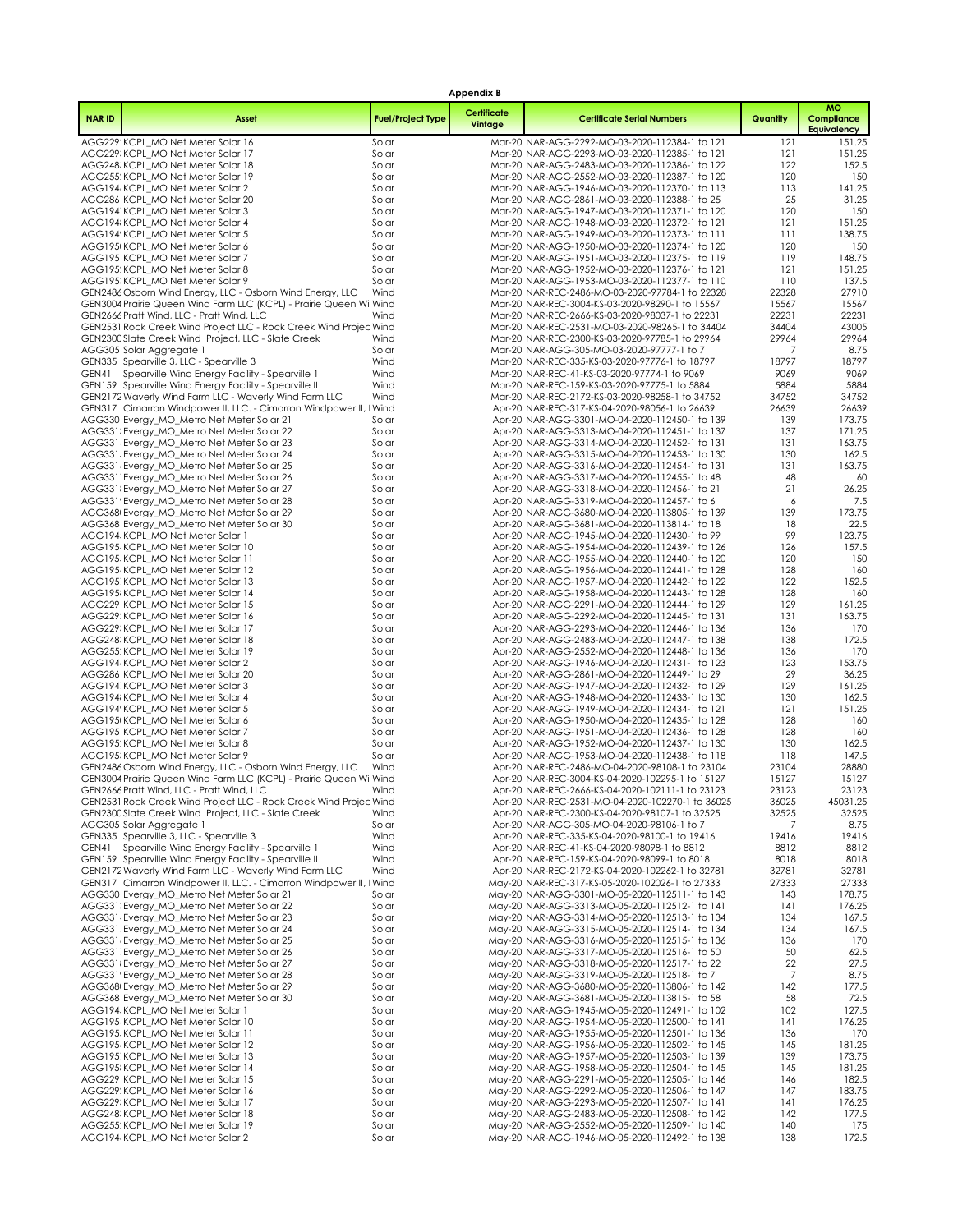|              |                                                                                                                                 |                          | <b>Appendix B</b>      |                                                                                                      |                |                                               |
|--------------|---------------------------------------------------------------------------------------------------------------------------------|--------------------------|------------------------|------------------------------------------------------------------------------------------------------|----------------|-----------------------------------------------|
| <b>NARID</b> | Asset                                                                                                                           | <b>Fuel/Project Type</b> | Certificate<br>Vintage | <b>Certificate Serial Numbers</b>                                                                    | Quantity       | <b>MO</b><br>Compliance<br><b>Equivalency</b> |
|              | AGG286 KCPL_MO Net Meter Solar 20                                                                                               | Solar                    |                        | May-20 NAR-AGG-2861-MO-05-2020-112510-1 to 29                                                        | 29             | 36.25                                         |
|              | AGG194 KCPL_MO Net Meter Solar 3                                                                                                | Solar                    |                        | May-20 NAR-AGG-1947-MO-05-2020-112493-1 to 146                                                       | 146            | 182.5                                         |
|              | AGG194 KCPL MO Net Meter Solar 4<br>AGG194' KCPL_MO Net Meter Solar 5                                                           | Solar<br>Solar           |                        | May-20 NAR-AGG-1948-MO-05-2020-112494-1 to 148<br>May-20 NAR-AGG-1949-MO-05-2020-112495-1 to 135     | 148<br>135     | 185<br>168.75                                 |
|              | AGG195 KCPL MO Net Meter Solar 6                                                                                                | Solar                    |                        | May-20 NAR-AGG-1950-MO-05-2020-112496-1 to 146                                                       | 146            | 182.5                                         |
|              | AGG195 KCPL_MO Net Meter Solar 7                                                                                                | Solar                    |                        | May-20 NAR-AGG-1951-MO-05-2020-112497-1 to 145                                                       | 145            | 181.25                                        |
|              | AGG195 KCPL_MO Net Meter Solar 8                                                                                                | Solar                    |                        | May-20 NAR-AGG-1952-MO-05-2020-112498-1 to 147                                                       | 147            | 183.75                                        |
|              | AGG195 KCPL_MO Net Meter Solar 9                                                                                                | Solar                    |                        | May-20 NAR-AGG-1953-MO-05-2020-112499-1 to 134                                                       | 134            | 167.5                                         |
|              | GEN2486 Osborn Wind Energy, LLC - Osborn Wind Energy, LLC<br>GEN3004 Prairie Queen Wind Farm LLC (KCPL) - Prairie Queen Wi Wind | Wind                     |                        | May-20 NAR-REC-2486-MO-05-2020-102206-1 to 17684<br>May-20 NAR-REC-3004-KS-05-2020-102967-1 to 11257 | 17684<br>11257 | 22105<br>11257                                |
|              | GEN2666 Pratt Wind, LLC - Pratt Wind, LLC                                                                                       | Wind                     |                        | May-20 NAR-REC-2666-KS-05-2020-102785-1 to 21022                                                     | 21022          | 21022                                         |
|              | GEN2531 Rock Creek Wind Project LLC - Rock Creek Wind Projec Wind                                                               |                          |                        | May-20 NAR-REC-2531-MO-05-2020-102768-1 to 28573                                                     | 28573          | 35716.25                                      |
|              | GEN230C Slate Creek Wind Project, LLC - Slate Creek                                                                             | Wind                     |                        | May-20 NAR-REC-2300-KS-05-2020-102207-1 to 26014                                                     | 26014          | 26014                                         |
|              | AGG305 Solar Aggregate 1<br>GEN335 Spearville 3, LLC - Spearville 3                                                             | Solar<br>Wind            |                        | May-20 NAR-AGG-305-MO-05-2020-102240-1 to 6<br>May-20 NAR-REC-335-KS-05-2020-102200-1 to 18849       | 6<br>18849     | 7.5<br>18849                                  |
| GEN41        | Spearville Wind Energy Facility - Spearville 1                                                                                  | Wind                     |                        | May-20 NAR-REC-41-KS-05-2020-102198-1 to 12775                                                       | 12775          | 12775                                         |
|              | GEN159 Spearville Wind Energy Facility - Spearville II                                                                          | Wind                     |                        | May-20 NAR-REC-159-KS-05-2020-102199-1 to 7571                                                       | 7571           | 7571                                          |
|              | GEN2172 Waverly Wind Farm LLC - Waverly Wind Farm LLC                                                                           | Wind                     |                        | May-20 NAR-REC-2172-KS-05-2020-102937-1 to 28633                                                     | 28633          | 28633                                         |
|              | GEN317 Cimarron Windpower II, LLC. - Cimarron Windpower II, I Wind                                                              |                          |                        | Jun-20 NAR-REC-317-KS-06-2020-103125-1 to 34717                                                      | 34717          | 34717                                         |
|              | AGG330 Evergy_MO_Metro Net Meter Solar 21<br>AGG331 Evergy_MO_Metro Net Meter Solar 22                                          | Solar<br>Solar           |                        | Jun-20 NAR-AGG-3301-MO-06-2020-112572-1 to 151<br>Jun-20 NAR-AGG-3313-MO-06-2020-112573-1 to 150     | 151<br>150     | 188.75<br>187.5                               |
|              | AGG331 Evergy_MO_Metro Net Meter Solar 23                                                                                       | Solar                    |                        | Jun-20 NAR-AGG-3314-MO-06-2020-112574-1 to 142                                                       | 142            | 177.5                                         |
|              | AGG331 Evergy MO Metro Net Meter Solar 24                                                                                       | Solar                    |                        | Jun-20 NAR-AGG-3315-MO-06-2020-112575-1 to 142                                                       | 142            | 177.5                                         |
|              | AGG331 Evergy_MO_Metro Net Meter Solar 25                                                                                       | Solar                    |                        | Jun-20 NAR-AGG-3316-MO-06-2020-112576-1 to 143                                                       | 143            | 178.75                                        |
|              | AGG331 Evergy_MO_Metro Net Meter Solar 26                                                                                       | Solar                    |                        | Jun-20 NAR-AGG-3317-MO-06-2020-112577-1 to 53                                                        | 53             | 66.25                                         |
|              | AGG331 Evergy_MO_Metro Net Meter Solar 27<br>AGG331' Evergy_MO_Metro Net Meter Solar 28                                         | Solar<br>Solar           |                        | Jun-20 NAR-AGG-3318-MO-06-2020-112578-1 to 23<br>Jun-20 NAR-AGG-3319-MO-06-2020-112579-1 to 7        | 23<br>7        | 28.75<br>8.75                                 |
|              | AGG368 Evergy_MO_Metro Net Meter Solar 29                                                                                       | Solar                    |                        | Jun-20 NAR-AGG-3680-MO-06-2020-113807-1 to 150                                                       | 150            | 187.5                                         |
|              | AGG368 Evergy_MO_Metro Net Meter Solar 30                                                                                       | Solar                    |                        | Jun-20 NAR-AGG-3681-MO-06-2020-113816-1 to 98                                                        | 98             | 122.5                                         |
|              | AGG368 Evergy MO Metro Net Meter Solar 31                                                                                       | Solar                    |                        | Jun-20 NAR-AGG-3682-MO-06-2020-113823-1 to 67                                                        | 67             | 83.75                                         |
|              | AGG194 KCPL_MO Net Meter Solar 1                                                                                                | Solar                    |                        | Jun-20 NAR-AGG-1945-MO-06-2020-112552-1 to 108                                                       | 108<br>137     | 135                                           |
|              | AGG195 KCPL_MO Net Meter Solar 10<br>AGG195 KCPL_MO Net Meter Solar 11                                                          | Solar<br>Solar           |                        | Jun-20 NAR-AGG-1954-MO-06-2020-112561-1 to 137<br>Jun-20 NAR-AGG-1955-MO-06-2020-112562-1 to 131     | 131            | 171.25<br>163.75                              |
|              | AGG195 KCPL_MO Net Meter Solar 12                                                                                               | Solar                    |                        | Jun-20 NAR-AGG-1956-MO-06-2020-112563-1 to 140                                                       | 140            | 175                                           |
|              | AGG195 KCPL_MO Net Meter Solar 13                                                                                               | Solar                    |                        | Jun-20 NAR-AGG-1957-MO-06-2020-112564-1 to 133                                                       | 133            | 166.25                                        |
|              | AGG195 KCPL_MO Net Meter Solar 14                                                                                               | Solar                    |                        | Jun-20 NAR-AGG-1958-MO-06-2020-112565-1 to 140                                                       | 140            | 175                                           |
|              | AGG229 KCPL_MO Net Meter Solar 15<br>AGG229: KCPL_MO Net Meter Solar 16                                                         | Solar<br>Solar           |                        | Jun-20 NAR-AGG-2291-MO-06-2020-112566-1 to 141<br>Jun-20 NAR-AGG-2292-MO-06-2020-112567-1 to 143     | 141<br>143     | 176.25<br>178.75                              |
|              | AGG229 KCPL_MO Net Meter Solar 17                                                                                               | Solar                    |                        | Jun-20 NAR-AGG-2293-MO-06-2020-112568-1 to 149                                                       | 149            | 186.25                                        |
|              | AGG248 KCPL_MO Net Meter Solar 18                                                                                               | Solar                    |                        | Jun-20 NAR-AGG-2483-MO-06-2020-112569-1 to 150                                                       | 150            | 187.5                                         |
|              | AGG255: KCPL_MO Net Meter Solar 19                                                                                              | Solar                    |                        | Jun-20 NAR-AGG-2552-MO-06-2020-112570-1 to 147                                                       | 147            | 183.75                                        |
|              | AGG194 KCPL_MO Net Meter Solar 2<br>AGG286 KCPL_MO Net Meter Solar 20                                                           | Solar<br>Solar           |                        | Jun-20 NAR-AGG-1946-MO-06-2020-112553-1 to 134<br>Jun-20 NAR-AGG-2861-MO-06-2020-112571-1 to 31      | 134<br>31      | 167.5<br>38.75                                |
|              | AGG194 KCPL MO Net Meter Solar 3                                                                                                | Solar                    |                        | Jun-20 NAR-AGG-1947-MO-06-2020-112554-1 to 142                                                       | 142            | 177.5                                         |
|              | AGG194 KCPL_MO Net Meter Solar 4                                                                                                | Solar                    |                        | Jun-20 NAR-AGG-1948-MO-06-2020-112555-1 to 142                                                       | 142            | 177.5                                         |
|              | AGG194' KCPL_MO Net Meter Solar 5                                                                                               | Solar                    |                        | Jun-20 NAR-AGG-1949-MO-06-2020-112556-1 to 131                                                       | 131            | 163.75                                        |
|              | AGG195 KCPL_MO Net Meter Solar 6                                                                                                | Solar                    |                        | Jun-20 NAR-AGG-1950-MO-06-2020-112557-1 to 140                                                       | 140            | 175                                           |
|              | AGG195 KCPL_MO Net Meter Solar 7<br>AGG195 KCPL MO Net Meter Solar 8                                                            | Solar<br>Solar           |                        | Jun-20 NAR-AGG-1951-MO-06-2020-112558-1 to 141<br>Jun-20 NAR-AGG-1952-MO-06-2020-112559-1 to 142     | 141<br>142     | 176.25<br>177.5                               |
|              | AGG195 KCPL_MO Net Meter Solar 9                                                                                                | Solar                    |                        | Jun-20 NAR-AGG-1953-MO-06-2020-112560-1 to 130                                                       | 130            | 162.5                                         |
|              | GEN2486 Osborn Wind Energy, LLC - Osborn Wind Energy, LLC                                                                       | Wind                     |                        | Jun-20 NAR-REC-2486-MO-06-2020-103166-1 to 18897                                                     | 18897          | 23621.25                                      |
|              | GEN3004 Prairie Queen Wind Farm LLC (KCPL) - Prairie Queen Wi Wind                                                              |                          |                        | Jun-20 NAR-REC-3004-KS-06-2020-103504-1 to 14876                                                     | 14876          | 14876                                         |
|              | GEN2666 Pratt Wind, LLC - Pratt Wind, LLC<br>GEN2531 Rock Creek Wind Project LLC - Rock Creek Wind Projec Wind                  | Wind                     |                        | Jun-20 NAR-REC-2666-KS-06-2020-103299-1 to 30420<br>Jun-20 NAR-REC-2531-MO-06-2020-103280-1 to 31304 | 30420<br>31304 | 30420<br>39130                                |
|              | GEN230C Slate Creek Wind Project, LLC - Slate Creek                                                                             | Wind                     |                        | Jun-20 NAR-REC-2300-KS-06-2020-103160-1 to 37881                                                     | 37881          | 37881                                         |
|              | AGG305 Solar Aggregate 1                                                                                                        | Solar                    |                        | Jun-20 NAR-AGG-305-MO-06-2020-103135-1 to 8                                                          | 8              | 10                                            |
|              | GEN335 Spearville 3, LLC - Spearville 3                                                                                         | Wind                     |                        | Jun-20 NAR-REC-335-KS-06-2020-103137-1 to 27336                                                      | 27336          | 27336                                         |
| GEN41        | Spearville Wind Energy Facility - Spearville 1<br>GEN159 Spearville Wind Energy Facility - Spearville II                        | Wind<br>Wind             |                        | Jun-20 NAR-REC-41-KS-06-2020-103128-1 to 15792<br>Jun-20 NAR-REC-159-KS-06-2020-103133-1 to 10706    | 15792<br>10706 | 15792<br>10706                                |
|              | GEN2172 Waverly Wind Farm LLC - Waverly Wind Farm LLC                                                                           | Wind                     |                        | Jun-20 NAR-REC-2172-KS-06-2020-103476-1 to 39194                                                     | 39194          | 39194                                         |
|              | AGG330 Evergy_MO_Metro Net Meter Solar 21                                                                                       | Solar                    |                        | Jul-20 NAR-AGG-3301-MO-07-2020-112633-1 to 148                                                       | 148            | 185                                           |
|              | AGG331: Evergy_MO_Metro Net Meter Solar 22                                                                                      | Solar                    |                        | Jul-20 NAR-AGG-3313-MO-07-2020-112634-1 to 147                                                       | 147            | 183.75                                        |
|              | AGG331 Evergy_MO_Metro Net Meter Solar 23<br>AGG331 Evergy_MO_Metro Net Meter Solar 24                                          | Solar<br>Solar           |                        | Jul-20 NAR-AGG-3314-MO-07-2020-112635-1 to 140<br>Jul-20 NAR-AGG-3315-MO-07-2020-112636-1 to 140     | 140<br>140     | 175<br>175                                    |
|              | AGG331 Evergy_MO_Metro Net Meter Solar 25                                                                                       | Solar                    |                        | Jul-20 NAR-AGG-3316-MO-07-2020-112637-1 to 141                                                       | 141            | 176.25                                        |
|              | AGG331 Evergy MO Metro Net Meter Solar 26                                                                                       | Solar                    |                        | Jul-20 NAR-AGG-3317-MO-07-2020-112638-1 to 51                                                        | 51             | 63.75                                         |
|              | AGG331 Evergy_MO_Metro Net Meter Solar 27                                                                                       | Solar                    |                        | Jul-20 NAR-AGG-3318-MO-07-2020-112639-1 to 22                                                        | 22             | 27.5                                          |
|              | AGG331' Evergy_MO_Metro Net Meter Solar 28                                                                                      | Solar                    |                        | Jul-20 NAR-AGG-3319-MO-07-2020-112640-1 to 6                                                         | 6              | 7.5                                           |
|              | AGG368 Evergy MO Metro Net Meter Solar 29<br>AGG368 Evergy_MO_Metro Net Meter Solar 30                                          | Solar<br>Solar           |                        | Jul-20 NAR-AGG-3680-MO-07-2020-113808-1 to 149<br>Jul-20 NAR-AGG-3681-MO-07-2020-113817-1 to 97      | 149<br>97      | 186.25<br>121.25                              |
|              | AGG368: Evergy_MO_Metro Net Meter Solar 31                                                                                      | Solar                    |                        | Jul-20 NAR-AGG-3682-MO-07-2020-113824-1 to 134                                                       | 134            | 167.5                                         |
|              | AGG194 KCPL_MO Net Meter Solar 1                                                                                                | Solar                    |                        | Jul-20 NAR-AGG-1945-MO-07-2020-112613-1 to 106                                                       | 106            | 132.5                                         |
|              | AGG195 KCPL MO Net Meter Solar 10                                                                                               | Solar                    |                        | Jul-20 NAR-AGG-1954-MO-07-2020-112622-1 to 141                                                       | 141            | 176.25                                        |
|              | AGG195 KCPL_MO Net Meter Solar 11<br>AGG195 KCPL MO Net Meter Solar 12                                                          | Solar                    |                        | Jul-20 NAR-AGG-1955-MO-07-2020-112623-1 to 135<br>Jul-20 NAR-AGG-1956-MO-07-2020-112624-1 to 144     | 135            | 168.75<br>180                                 |
|              | AGG195 KCPL_MO Net Meter Solar 13                                                                                               | Solar<br>Solar           |                        | Jul-20 NAR-AGG-1957-MO-07-2020-112625-1 to 139                                                       | 144<br>139     | 173.75                                        |
|              | AGG195 KCPL_MO Net Meter Solar 14                                                                                               | Solar                    |                        | Jul-20 NAR-AGG-1958-MO-07-2020-112626-1 to 144                                                       | 144            | 180                                           |
|              | AGG229 KCPL_MO Net Meter Solar 15                                                                                               | Solar                    |                        | Jul-20 NAR-AGG-2291-MO-07-2020-112627-1 to 146                                                       | 146            | 182.5                                         |
|              | AGG229: KCPL_MO Net Meter Solar 16                                                                                              | Solar                    |                        | Jul-20 NAR-AGG-2292-MO-07-2020-112628-1 to 147                                                       | 147            | 183.75                                        |
|              | AGG229: KCPL_MO Net Meter Solar 17<br>AGG248 KCPL_MO Net Meter Solar 18                                                         | Solar<br>Solar           |                        | Jul-20 NAR-AGG-2293-MO-07-2020-112629-1 to 146<br>Jul-20 NAR-AGG-2483-MO-07-2020-112630-1 to 148     | 146<br>148     | 182.5<br>185                                  |
|              | AGG255 KCPL_MO Net Meter Solar 19                                                                                               | Solar                    |                        | Jul-20 NAR-AGG-2552-MO-07-2020-112631-1 to 146                                                       | 146            | 182.5                                         |
|              | AGG194 KCPL_MO Net Meter Solar 2                                                                                                | Solar                    |                        | Jul-20 NAR-AGG-1946-MO-07-2020-112614-1 to 138                                                       | 138            | 172.5                                         |
|              | AGG286 KCPL_MO Net Meter Solar 20                                                                                               | Solar                    |                        | Jul-20 NAR-AGG-2861-MO-07-2020-112632-1 to 31                                                        | 31             | 38.75                                         |
|              | AGG194 KCPL_MO Net Meter Solar 3<br>AGG194 KCPL_MO Net Meter Solar 4                                                            | Solar                    |                        | Jul-20 NAR-AGG-1947-MO-07-2020-112615-1 to 146<br>Jul-20 NAR-AGG-1948-MO-07-2020-112616-1 to 148     | 146<br>148     | 182.5<br>185                                  |
|              | AGG194' KCPL_MO Net Meter Solar 5                                                                                               | Solar<br>Solar           |                        | Jul-20 NAR-AGG-1949-MO-07-2020-112617-1 to 136                                                       | 136            | 170                                           |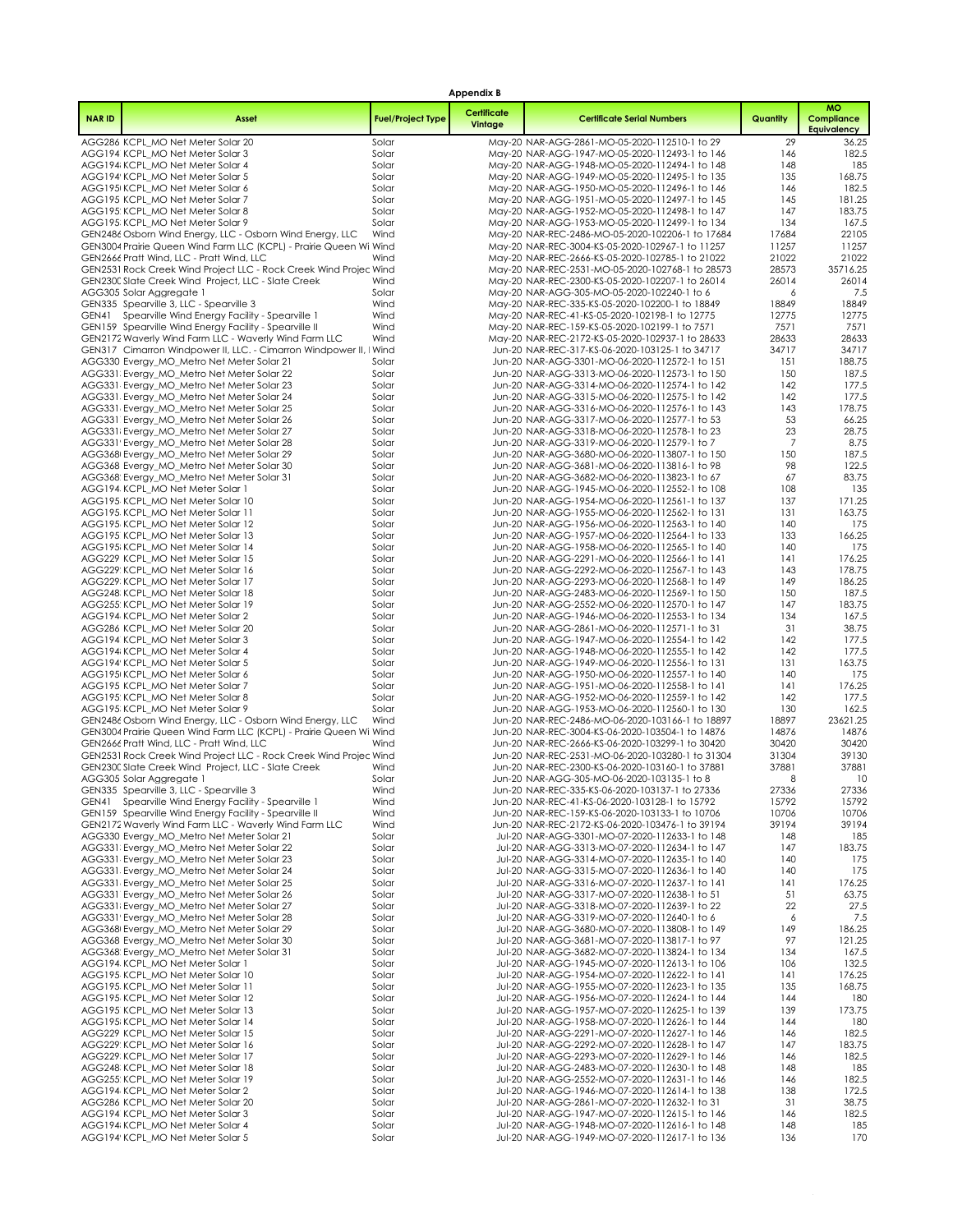| Appendix B   |                                                                                         |                          |                        |                                                                                                  |            |                                        |  |  |  |
|--------------|-----------------------------------------------------------------------------------------|--------------------------|------------------------|--------------------------------------------------------------------------------------------------|------------|----------------------------------------|--|--|--|
| <b>NARID</b> | Asset                                                                                   | <b>Fuel/Project Type</b> | Certificate<br>Vintage | <b>Certificate Serial Numbers</b>                                                                | Quantity   | <b>MO</b><br>Compliance<br>Equivalency |  |  |  |
|              | AGG195 KCPL_MO Net Meter Solar 6                                                        | Solar                    |                        | Jul-20 NAR-AGG-1950-MO-07-2020-112618-1 to 145                                                   | 145        | 181.25                                 |  |  |  |
|              | AGG195 KCPL_MO Net Meter Solar 7                                                        | Solar                    |                        | Jul-20 NAR-AGG-1951-MO-07-2020-112619-1 to 145                                                   | 145        | 181.25                                 |  |  |  |
|              | AGG195: KCPL_MO Net Meter Solar 8<br>AGG195 KCPL_MO Net Meter Solar 9                   | Solar<br>Solar           |                        | Jul-20 NAR-AGG-1952-MO-07-2020-112620-1 to 147<br>Jul-20 NAR-AGG-1953-MO-07-2020-112621-1 to 134 | 147<br>134 | 183.75<br>167.5                        |  |  |  |
|              | AGG305 Solar Aggregate 1                                                                | Solar                    |                        | Jul-20 NAR-AGG-305-MO-07-2020-103136-1 to 6                                                      | 6          | 7.5                                    |  |  |  |
|              | GEN41 Spearville Wind Energy Facility - Spearville 1                                    | Wind                     |                        | Jul-20 NAR-REC-41-KS-07-2020-103129-1 to 12278                                                   | 12278      | 12278                                  |  |  |  |
|              | AGG330 Evergy MO Metro Net Meter Solar 21<br>AGG331 Evergy_MO_Metro Net Meter Solar 22  | Solar<br>Solar           |                        | Aug-20 NAR-AGG-3301-MO-08-2020-112694-1 to 143<br>Aug-20 NAR-AGG-3313-MO-08-2020-112695-1 to 141 | 143<br> 4  | 178.75<br>176.25                       |  |  |  |
|              | AGG331 Evergy_MO_Metro Net Meter Solar 23                                               | Solar                    |                        | Aug-20 NAR-AGG-3314-MO-08-2020-112696-1 to 134                                                   | 134        | 167.5                                  |  |  |  |
|              | AGG331 Evergy_MO_Metro Net Meter Solar 24                                               | Solar                    |                        | Aug-20 NAR-AGG-3315-MO-08-2020-112697-1 to 134                                                   | 134        | 167.5                                  |  |  |  |
|              | AGG331 Evergy MO Metro Net Meter Solar 25<br>AGG331 Evergy_MO_Metro Net Meter Solar 26  | Solar<br>Solar           |                        | Aug-20 NAR-AGG-3316-MO-08-2020-112698-1 to 135<br>Aug-20 NAR-AGG-3317-MO-08-2020-112699-1 to 50  | 135<br>50  | 168.75<br>62.5                         |  |  |  |
|              | AGG331 Evergy_MO_Metro Net Meter Solar 27                                               | Solar                    |                        | Aug-20 NAR-AGG-3318-MO-08-2020-112700-1 to 22                                                    | 22         | 27.5                                   |  |  |  |
|              | AGG331' Evergy_MO_Metro Net Meter Solar 28                                              | Solar                    |                        | Aug-20 NAR-AGG-3319-MO-08-2020-112701-1 to 7                                                     | 7          | 8.75                                   |  |  |  |
|              | AGG368 Evergy_MO_Metro Net Meter Solar 29<br>AGG368 Evergy_MO_Metro Net Meter Solar 30  | Solar<br>Solar           |                        | Aug-20 NAR-AGG-3680-MO-08-2020-113809-1 to 142<br>Aug-20 NAR-AGG-3681-MO-08-2020-113818-1 to 93  | 142<br>93  | 177.5<br>116.25                        |  |  |  |
|              | AGG368: Evergy_MO_Metro Net Meter Solar 31                                              | Solar                    |                        | Aug-20 NAR-AGG-3682-MO-08-2020-113825-1 to 139                                                   | 139        | 173.75                                 |  |  |  |
|              | AGG194 KCPL_MO Net Meter Solar 1                                                        | Solar                    |                        | Aug-20 NAR-AGG-1945-MO-08-2020-112674-1 to 102                                                   | 102        | 127.5                                  |  |  |  |
|              | AGG195 KCPL_MO Net Meter Solar 10                                                       | Solar                    |                        | Aug-20 NAR-AGG-1954-MO-08-2020-112683-1 to 137                                                   | 137        | 171.25                                 |  |  |  |
|              | AGG195 KCPL_MO Net Meter Solar 11<br>AGG195 KCPL_MO Net Meter Solar 12                  | Solar<br>Solar           |                        | Aug-20 NAR-AGG-1955-MO-08-2020-112684-1 to 131<br>Aug-20 NAR-AGG-1956-MO-08-2020-112685-1 to 140 | 131<br>140 | 163.75<br>175                          |  |  |  |
|              | AGG195 KCPL_MO Net Meter Solar 13                                                       | Solar                    |                        | Aug-20 NAR-AGG-1957-MO-08-2020-112686-1 to 134                                                   | 134        | 167.5                                  |  |  |  |
|              | AGG195 KCPL_MO Net Meter Solar 14                                                       | Solar                    |                        | Aug-20 NAR-AGG-1958-MO-08-2020-112687-1 to 140                                                   | 140        | 175                                    |  |  |  |
|              | AGG229 KCPL_MO Net Meter Solar 15<br>AGG229: KCPL MO Net Meter Solar 16                 | Solar<br>Solar           |                        | Aug-20 NAR-AGG-2291-MO-08-2020-112688-1 to 141<br>Aug-20 NAR-AGG-2292-MO-08-2020-112689-1 to 143 | 141<br>143 | 176.25<br>178.75                       |  |  |  |
|              | AGG229: KCPL_MO Net Meter Solar 17                                                      | Solar                    |                        | Aug-20 NAR-AGG-2293-MO-08-2020-112690-1 to 141                                                   | 141        | 176.25                                 |  |  |  |
|              | AGG248 KCPL_MO Net Meter Solar 18                                                       | Solar                    |                        | Aug-20 NAR-AGG-2483-MO-08-2020-112691-1 to 142                                                   | 142        | 177.5                                  |  |  |  |
|              | AGG255 KCPL MO Net Meter Solar 19                                                       | Solar                    |                        | Aug-20 NAR-AGG-2552-MO-08-2020-112692-1 to 140                                                   | 140        | 175                                    |  |  |  |
|              | AGG194 KCPL MO Net Meter Solar 2<br>AGG286 KCPL_MO Net Meter Solar 20                   | Solar<br>Solar           |                        | Aug-20 NAR-AGG-1946-MO-08-2020-112675-1 to 134<br>Aug-20 NAR-AGG-2861-MO-08-2020-112693-1 to 29  | 134<br>29  | 167.5<br>36.25                         |  |  |  |
|              | AGG194 KCPL MO Net Meter Solar 3                                                        | Solar                    |                        | Aug-20 NAR-AGG-1947-MO-08-2020-112676-1 to 142                                                   | 142        | 177.5                                  |  |  |  |
|              | AGG194 KCPL MO Net Meter Solar 4                                                        | Solar                    |                        | Aug-20 NAR-AGG-1948-MO-08-2020-112677-1 to 142                                                   | 142        | 177.5                                  |  |  |  |
|              | AGG194' KCPL_MO Net Meter Solar 5<br>AGG195 KCPL_MO Net Meter Solar 6                   | Solar<br>Solar           |                        | Aug-20 NAR-AGG-1949-MO-08-2020-112678-1 to 131<br>Aug-20 NAR-AGG-1950-MO-08-2020-112679-1 to 141 | 131<br>141 | 163.75<br>176.25                       |  |  |  |
|              | AGG195 KCPL_MO Net Meter Solar 7                                                        | Solar                    |                        | Aug-20 NAR-AGG-1951-MO-08-2020-112680-1 to 140                                                   | 140        | 175                                    |  |  |  |
|              | AGG195 KCPL_MO Net Meter Solar 8                                                        | Solar                    |                        | Aug-20 NAR-AGG-1952-MO-08-2020-112681-1 to 142                                                   | 142        | 177.5                                  |  |  |  |
|              | AGG195 KCPL_MO Net Meter Solar 9<br>AGG305 Solar Aggregate 1                            | Solar<br>Solar           |                        | Aug-20 NAR-AGG-1953-MO-08-2020-112682-1 to 130<br>Aug-20 NAR-AGG-305-MO-08-2020-104236-1 to 8    | 130<br>8   | 162.5<br>10                            |  |  |  |
|              | GEN41 Spearville Wind Energy Facility - Spearville 1                                    | Wind                     |                        | Aug-20 NAR-REC-41-KS-08-2020-104208-1 to 11530                                                   | 11530      | 11530                                  |  |  |  |
|              | AGG330 Evergy_MO_Metro Net Meter Solar 21                                               | Solar                    |                        | Sep-20 NAR-AGG-3301-MO-09-2020-112755-1 to 123                                                   | 123        | 153.75                                 |  |  |  |
|              | AGG331: Evergy_MO_Metro Net Meter Solar 22<br>AGG331 Evergy_MO_Metro Net Meter Solar 23 | Solar<br>Solar           |                        | Sep-20 NAR-AGG-3313-MO-09-2020-112756-1 to 121<br>Sep-20 NAR-AGG-3314-MO-09-2020-112757-1 to 116 | 121<br>116 | 151.25<br>145                          |  |  |  |
|              | AGG331 Evergy_MO_Metro Net Meter Solar 24                                               | Solar                    |                        | Sep-20 NAR-AGG-3315-MO-09-2020-112758-1 to 116                                                   | 116        | 145                                    |  |  |  |
|              | AGG331 Evergy_MO_Metro Net Meter Solar 25                                               | Solar                    |                        | Sep-20 NAR-AGG-3316-MO-09-2020-112759-1 to 117                                                   | 117        | 146.25                                 |  |  |  |
|              | AGG331 Evergy_MO_Metro Net Meter Solar 26                                               | Solar<br>Solar           |                        | Sep-20 NAR-AGG-3317-MO-09-2020-112760-1 to 43<br>Sep-20 NAR-AGG-3318-MO-09-2020-112761-1 to 19   | 43<br>19   | 53.75<br>23.75                         |  |  |  |
|              | AGG331 Evergy_MO_Metro Net Meter Solar 27<br>AGG331' Evergy_MO_Metro Net Meter Solar 28 | Solar                    |                        | Sep-20 NAR-AGG-3319-MO-09-2020-112762-1 to 5                                                     | 5          | 6.25                                   |  |  |  |
|              | AGG368 Evergy_MO_Metro Net Meter Solar 29                                               | Solar                    |                        | Sep-20 NAR-AGG-3680-MO-09-2020-113810-1 to 123                                                   | 123        | 153.75                                 |  |  |  |
|              | AGG368 Evergy_MO_Metro Net Meter Solar 30                                               | Solar                    |                        | Sep-20 NAR-AGG-3681-MO-09-2020-113819-1 to 80<br>Sep-20 NAR-AGG-3682-MO-09-2020-113826-1 to 122  | 80         | 100<br>152.5                           |  |  |  |
|              | AGG368: Evergy_MO_Metro Net Meter Solar 31<br>AGG368 Evergy_MO_Metro Net Meter Solar 32 | Solar<br>Solar           |                        | Sep-20 NAR-AGG-3683-MO-09-2020-113830-1 to 16                                                    | 122<br>16  | 20                                     |  |  |  |
|              | AGG194 KCPL_MO Net Meter Solar 1                                                        | Solar                    |                        | Sep-20 NAR-AGG-1945-MO-09-2020-112735-1 to 88                                                    | 88         | 110                                    |  |  |  |
|              | AGG195 KCPL MO Net Meter Solar 10                                                       | Solar                    |                        | Sep-20 NAR-AGG-1954-MO-09-2020-112744-1 to 113                                                   | 113        | 141.25                                 |  |  |  |
|              | AGG195 KCPL_MO Net Meter Solar 11<br>AGG195 KCPL_MO Net Meter Solar 12                  | Solar<br>Solar           |                        | Sep-20 NAR-AGG-1955-MO-09-2020-112745-1 to 108<br>Sep-20 NAR-AGG-1956-MO-09-2020-112746-1 to 116 | 108<br>116 | 135<br>145                             |  |  |  |
|              | AGG195 KCPL_MO Net Meter Solar 13                                                       | Solar                    |                        | Sep-20 NAR-AGG-1957-MO-09-2020-112747-1 to 110                                                   | 110        | 137.5                                  |  |  |  |
|              | AGG195 KCPL_MO Net Meter Solar 14                                                       | Solar                    |                        | Sep-20 NAR-AGG-1958-MO-09-2020-112748-1 to 116                                                   | 116        | 145                                    |  |  |  |
|              | AGG229 KCPL_MO Net Meter Solar 15<br>AGG229: KCPL_MO Net Meter Solar 16                 | Solar<br>Solar           |                        | Sep-20 NAR-AGG-2291-MO-09-2020-112749-1 to 117<br>Sep-20 NAR-AGG-2292-MO-09-2020-112750-1 to 118 | 117<br>118 | 146.25<br>147.5                        |  |  |  |
|              | AGG229: KCPL_MO Net Meter Solar 17                                                      | Solar                    |                        | Sep-20 NAR-AGG-2293-MO-09-2020-112751-1 to 121                                                   | 121        | 151.25                                 |  |  |  |
|              | AGG248 KCPL MO Net Meter Solar 18                                                       | Solar                    |                        | Sep-20 NAR-AGG-2483-MO-09-2020-112752-1 to 122                                                   | 122        | 152.5                                  |  |  |  |
|              | AGG255 KCPL_MO Net Meter Solar 19<br>AGG194 KCPL_MO Net Meter Solar 2                   | Solar<br>Solar           |                        | Sep-20 NAR-AGG-2552-MO-09-2020-112753-1 to 120<br>Sep-20 NAR-AGG-1946-MO-09-2020-112736-1 to 111 | 120<br>111 | 150<br>138.75                          |  |  |  |
|              | AGG286 KCPL MO Net Meter Solar 20                                                       | Solar                    |                        | Sep-20 NAR-AGG-2861-MO-09-2020-112754-1 to 25                                                    | 25         | 31.25                                  |  |  |  |
|              | AGG194 KCPL_MO Net Meter Solar 3                                                        | Solar                    |                        | Sep-20 NAR-AGG-1947-MO-09-2020-112737-1 to 117                                                   | 117        | 146.25                                 |  |  |  |
|              | AGG194 KCPL MO Net Meter Solar 4<br>AGG194' KCPL_MO Net Meter Solar 5                   | Solar<br>Solar           |                        | Sep-20 NAR-AGG-1948-MO-09-2020-112738-1 to 118<br>Sep-20 NAR-AGG-1949-MO-09-2020-112739-1 to 109 | 118<br>109 | 147.5<br>136.25                        |  |  |  |
|              | AGG195 KCPL_MO Net Meter Solar 6                                                        | Solar                    |                        | Sep-20 NAR-AGG-1950-MO-09-2020-112740-1 to 116                                                   | 116        | 145                                    |  |  |  |
|              | AGG195 KCPL_MO Net Meter Solar 7                                                        | Solar                    |                        | Sep-20 NAR-AGG-1951-MO-09-2020-112741-1 to 116                                                   | 116        | 145                                    |  |  |  |
|              | AGG195 KCPL_MO Net Meter Solar 8<br>AGG195 KCPL_MO Net Meter Solar 9                    | Solar<br>Solar           |                        | Sep-20 NAR-AGG-1952-MO-09-2020-112742-1 to 117<br>Sep-20 NAR-AGG-1953-MO-09-2020-112743-1 to 107 | 117<br>107 | 146.25<br>133.75                       |  |  |  |
|              | AGG305 Solar Aggregate 1                                                                | Solar                    |                        | Sep-20 NAR-AGG-305-MO-09-2020-104237-1 to 6                                                      | 6          | 7.5                                    |  |  |  |
| GEN41        | Spearville Wind Energy Facility - Spearville 1                                          | Wind                     |                        | Sep-20 NAR-REC-41-KS-09-2020-104210-1 to 10014                                                   | 10014      | 10014                                  |  |  |  |
|              | AGG330 Evergy_MO_Metro Net Meter Solar 21                                               | Solar                    |                        | Oct-20 NAR-AGG-3301-MO-10-2020-112816-1 to 113                                                   | 113        | 141.25                                 |  |  |  |
|              | AGG331: Evergy_MO_Metro Net Meter Solar 22<br>AGG331 Evergy_MO_Metro Net Meter Solar 23 | Solar<br>Solar           |                        | Oct-20 NAR-AGG-3313-MO-10-2020-112817-1 to 112<br>Oct-20 NAR-AGG-3314-MO-10-2020-112818-1 to 106 | 112<br>106 | 140<br>132.5                           |  |  |  |
|              | AGG331 Evergy_MO_Metro Net Meter Solar 24                                               | Solar                    |                        | Oct-20 NAR-AGG-3315-MO-10-2020-112819-1 to 106                                                   | 106        | 132.5                                  |  |  |  |
|              | AGG331 Evergy_MO_Metro Net Meter Solar 25                                               | Solar                    |                        | Oct-20 NAR-AGG-3316-MO-10-2020-112820-1 to 107                                                   | 107        | 133.75                                 |  |  |  |
|              | AGG331 Evergy_MO_Metro Net Meter Solar 26<br>AGG331 Evergy_MO_Metro Net Meter Solar 27  | Solar<br>Solar           |                        | Oct-20 NAR-AGG-3317-MO-10-2020-112821-1 to 39<br>Oct-20 NAR-AGG-3318-MO-10-2020-112822-1 to 17   | 39<br>17   | 48.75<br>21.25                         |  |  |  |
|              | AGG331' Evergy_MO_Metro Net Meter Solar 28                                              | Solar                    |                        | Oct-20 NAR-AGG-3319-MO-10-2020-112823-1 to 5                                                     | 5          | 6.25                                   |  |  |  |
|              | AGG368 Evergy MO Metro Net Meter Solar 29                                               | Solar                    |                        | Oct-20 NAR-AGG-3680-MO-10-2020-113811-1 to 112                                                   | 112        | 140                                    |  |  |  |
|              | AGG368 Evergy_MO_Metro Net Meter Solar 30<br>AGG368: Evergy_MO_Metro Net Meter Solar 31 | Solar<br>Solar           |                        | Oct-20 NAR-AGG-3681-MO-10-2020-113820-1 to 74<br>Oct-20 NAR-AGG-3682-MO-10-2020-113827-1 to 113  | 74<br>113  | 92.5<br>141.25                         |  |  |  |
|              | AGG368 Evergy_MO_Metro Net Meter Solar 32                                               | Solar                    |                        | Oct-20 NAR-AGG-3683-MO-10-2020-113831-1 to 37                                                    | 37         | 46.25                                  |  |  |  |
|              | AGG194 KCPL_MO Net Meter Solar 1                                                        | Solar                    |                        | Oct-20 NAR-AGG-1945-MO-10-2020-112796-1 to 80                                                    | 80         | 100                                    |  |  |  |
|              | AGG195 KCPL_MO Net Meter Solar 10                                                       | Solar                    |                        | Oct-20 NAR-AGG-1954-MO-10-2020-112805-1 to 105                                                   | 105        | 131.25                                 |  |  |  |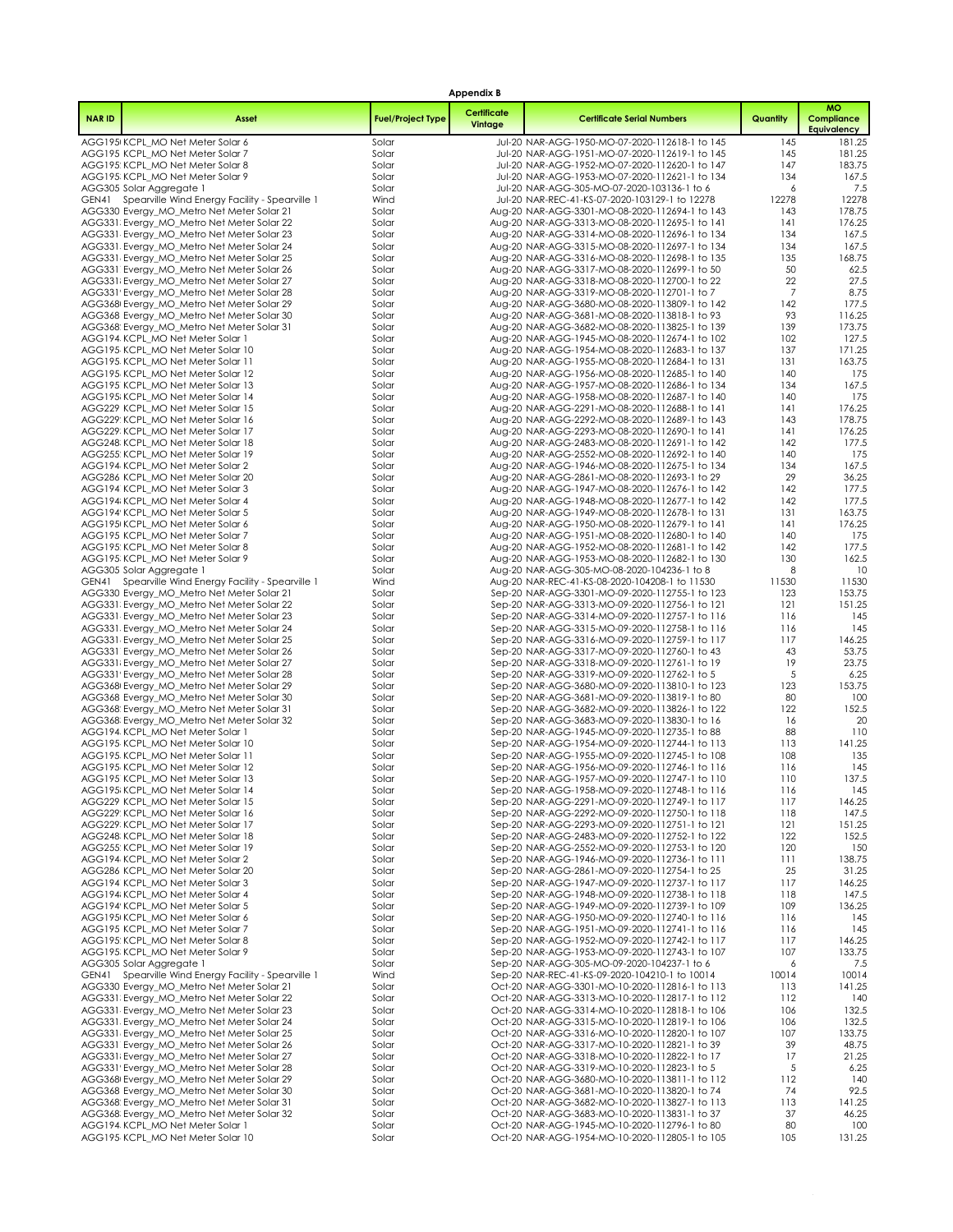| Appendix B   |                                                                                                               |                          |                        |                                                                                                  |               |                                               |  |  |  |
|--------------|---------------------------------------------------------------------------------------------------------------|--------------------------|------------------------|--------------------------------------------------------------------------------------------------|---------------|-----------------------------------------------|--|--|--|
| <b>NARID</b> | Asset                                                                                                         | <b>Fuel/Project Type</b> | Certificate<br>Vintage | <b>Certificate Serial Numbers</b>                                                                | Quantity      | <b>MO</b><br>Compliance<br><b>Equivalency</b> |  |  |  |
|              | AGG195 KCPL_MO Net Meter Solar 11                                                                             | Solar                    |                        | Oct-20 NAR-AGG-1955-MO-10-2020-112806-1 to 100                                                   | 100           | 125                                           |  |  |  |
|              | AGG195 KCPL MO Net Meter Solar 12                                                                             | Solar                    |                        | Oct-20 NAR-AGG-1956-MO-10-2020-112807-1 to 107                                                   | 107           | 133.75                                        |  |  |  |
|              | AGG195 KCPL_MO Net Meter Solar 13<br>AGG195 KCPL MO Net Meter Solar 14                                        | Solar<br>Solar           |                        | Oct-20 NAR-AGG-1957-MO-10-2020-112808-1 to 103<br>Oct-20 NAR-AGG-1958-MO-10-2020-112809-1 to 107 | 103<br>107    | 128.75<br>133.75                              |  |  |  |
|              | AGG229 KCPL_MO Net Meter Solar 15                                                                             | Solar                    |                        | Oct-20 NAR-AGG-2291-MO-10-2020-112810-1 to 108                                                   | 108           | 135                                           |  |  |  |
|              | AGG229: KCPL MO Net Meter Solar 16                                                                            | Solar                    |                        | Oct-20 NAR-AGG-2292-MO-10-2020-112811-1 to 109                                                   | 109           | 136.25                                        |  |  |  |
|              | AGG229 KCPL MO Net Meter Solar 17                                                                             | Solar                    |                        | Oct-20 NAR-AGG-2293-MO-10-2020-112812-1 to 111                                                   | 111           | 138.75                                        |  |  |  |
|              | AGG248 KCPL_MO Net Meter Solar 18<br>AGG255: KCPL_MO Net Meter Solar 19                                       | Solar<br>Solar           |                        | Oct-20 NAR-AGG-2483-MO-10-2020-112813-1 to 112<br>Oct-20 NAR-AGG-2552-MO-10-2020-112814-1 to 111 | 112<br>111    | 140<br>138.75                                 |  |  |  |
|              | AGG194 KCPL_MO Net Meter Solar 2                                                                              | Solar                    |                        | Oct-20 NAR-AGG-1946-MO-10-2020-112797-1 to 102                                                   | 102           | 127.5                                         |  |  |  |
|              | AGG286 KCPL_MO Net Meter Solar 20                                                                             | Solar                    |                        | Oct-20 NAR-AGG-2861-MO-10-2020-112815-1 to 23                                                    | 23            | 28.75                                         |  |  |  |
|              | AGG194 KCPL_MO Net Meter Solar 3                                                                              | Solar                    |                        | Oct-20 NAR-AGG-1947-MO-10-2020-112798-1 to 108                                                   | 108           | 135                                           |  |  |  |
|              | AGG194 KCPL MO Net Meter Solar 4                                                                              | Solar                    |                        | Oct-20 NAR-AGG-1948-MO-10-2020-112799-1 to 109                                                   | 109<br>100    | 136.25<br>125                                 |  |  |  |
|              | AGG194' KCPL_MO Net Meter Solar 5<br>AGG195 KCPL MO Net Meter Solar 6                                         | Solar<br>Solar           |                        | Oct-20 NAR-AGG-1949-MO-10-2020-112800-1 to 100<br>Oct-20 NAR-AGG-1950-MO-10-2020-112801-1 to 108 | 108           | 135                                           |  |  |  |
|              | AGG195 KCPL_MO Net Meter Solar 7                                                                              | Solar                    |                        | Oct-20 NAR-AGG-1951-MO-10-2020-112802-1 to 107                                                   | 107           | 133.75                                        |  |  |  |
|              | AGG195 KCPL_MO Net Meter Solar 8                                                                              | Solar                    |                        | Oct-20 NAR-AGG-1952-MO-10-2020-112803-1 to 109                                                   | 109           | 136.25                                        |  |  |  |
|              | AGG195 KCPL_MO Net Meter Solar 9                                                                              | Solar                    |                        | Oct-20 NAR-AGG-1953-MO-10-2020-112804-1 to 99                                                    | 99            | 123.75                                        |  |  |  |
|              | AGG305 Solar Aggregate 1<br>AGG330 Evergy_MO_Metro Net Meter Solar 21                                         | Solar<br>Solar           |                        | Oct-20 NAR-AGG-305-MO-10-2020-107466-1 to 5<br>Nov-20 NAR-AGG-3301-MO-11-2020-112877-1 to 76     | 5<br>76       | 6.25<br>95                                    |  |  |  |
|              | AGG331 Evergy_MO_Metro Net Meter Solar 22                                                                     | Solar                    |                        | Nov-20 NAR-AGG-3313-MO-11-2020-112878-1 to 75                                                    | 75            | 93.75                                         |  |  |  |
|              | AGG331 Evergy_MO_Metro Net Meter Solar 23                                                                     | Solar                    |                        | Nov-20 NAR-AGG-3314-MO-11-2020-112879-1 to 71                                                    | 71            | 88.75                                         |  |  |  |
|              | AGG331 Evergy_MO_Metro Net Meter Solar 24                                                                     | Solar                    |                        | Nov-20 NAR-AGG-3315-MO-11-2020-112880-1 to 71                                                    | 71            | 88.75                                         |  |  |  |
|              | AGG331 Evergy_MO_Metro Net Meter Solar 25<br>AGG331 Evergy_MO_Metro Net Meter Solar 26                        | Solar<br>Solar           |                        | Nov-20 NAR-AGG-3316-MO-11-2020-112881-1 to 72<br>Nov-20 NAR-AGG-3317-MO-11-2020-112882-1 to 27   | 72<br>27      | 90<br>33.75                                   |  |  |  |
|              | AGG331 Evergy_MO_Metro Net Meter Solar 27                                                                     | Solar                    |                        | Nov-20 NAR-AGG-3318-MO-11-2020-112883-1 to 12                                                    | 12            | 15                                            |  |  |  |
|              | AGG331 Evergy_MO_Metro Net Meter Solar 28                                                                     | Solar                    |                        | Nov-20 NAR-AGG-3319-MO-11-2020-112884-1 to 4                                                     | 4             | 5                                             |  |  |  |
|              | AGG368 Evergy_MO_Metro Net Meter Solar 29                                                                     | Solar                    |                        | Nov-20 NAR-AGG-3680-MO-11-2020-113812-1 to 76                                                    | 76            | 95                                            |  |  |  |
|              | AGG368 Evergy_MO_Metro Net Meter Solar 30                                                                     | Solar                    |                        | Nov-20 NAR-AGG-3681-MO-11-2020-113821-1 to 49                                                    | 49            | 61.25                                         |  |  |  |
|              | AGG368: Evergy_MO_Metro Net Meter Solar 31<br>AGG368 Evergy MO Metro Net Meter Solar 32                       | Solar<br>Solar           |                        | Nov-20 NAR-AGG-3682-MO-11-2020-113828-1 to 75<br>Nov-20 NAR-AGG-3683-MO-11-2020-113832-1 to 48   | 75<br>48      | 93.75<br>60                                   |  |  |  |
|              | AGG194 KCPL MO Net Meter Solar 1                                                                              | Solar                    |                        | Nov-20 NAR-AGG-1945-MO-11-2020-112857-1 to 55                                                    | 55            | 68.75                                         |  |  |  |
|              | AGG195 KCPL_MO Net Meter Solar 10                                                                             | Solar                    |                        | Nov-20 NAR-AGG-1954-MO-11-2020-112866-1 to 73                                                    | 73            | 91.25                                         |  |  |  |
|              | AGG195 KCPL_MO Net Meter Solar 11                                                                             | Solar                    |                        | Nov-20 NAR-AGG-1955-MO-11-2020-112867-1 to 71                                                    | 71            | 88.75                                         |  |  |  |
|              | AGG195 KCPL_MO Net Meter Solar 12<br>AGG195 KCPL_MO Net Meter Solar 13                                        | Solar<br>Solar           |                        | Nov-20 NAR-AGG-1956-MO-11-2020-112868-1 to 75<br>Nov-20 NAR-AGG-1957-MO-11-2020-112869-1 to 72   | 75<br>72      | 93.75<br>90                                   |  |  |  |
|              | AGG195 KCPL_MO Net Meter Solar 14                                                                             | Solar                    |                        | Nov-20 NAR-AGG-1958-MO-11-2020-112870-1 to 75                                                    | 75            | 93.75                                         |  |  |  |
|              | AGG229 KCPL_MO Net Meter Solar 15                                                                             | Solar                    |                        | Nov-20 NAR-AGG-2291-MO-11-2020-112871-1 to 75                                                    | 75            | 93.75                                         |  |  |  |
|              | AGG229: KCPL_MO Net Meter Solar 16                                                                            | Solar                    |                        | Nov-20 NAR-AGG-2292-MO-11-2020-112872-1 to 77                                                    | 77            | 96.25                                         |  |  |  |
|              | AGG229: KCPL_MO Net Meter Solar 17<br>AGG248 KCPL_MO Net Meter Solar 18                                       | Solar<br>Solar           |                        | Nov-20 NAR-AGG-2293-MO-11-2020-112873-1 to 75<br>Nov-20 NAR-AGG-2483-MO-11-2020-112874-1 to 76   | 75<br>76      | 93.75<br>95                                   |  |  |  |
|              | AGG255: KCPL_MO Net Meter Solar 19                                                                            | Solar                    |                        | Nov-20 NAR-AGG-2552-MO-11-2020-112875-1 to 74                                                    | 74            | 92.5                                          |  |  |  |
|              | AGG194 KCPL_MO Net Meter Solar 2                                                                              | Solar                    |                        | Nov-20 NAR-AGG-1946-MO-11-2020-112858-1 to 72                                                    | 72            | 90                                            |  |  |  |
|              | AGG286 KCPL_MO Net Meter Solar 20                                                                             | Solar                    |                        | Nov-20 NAR-AGG-2861-MO-11-2020-112876-1 to 16                                                    | 16            | 20                                            |  |  |  |
|              | AGG194 KCPL_MO Net Meter Solar 3<br>AGG194 KCPL_MO Net Meter Solar 4                                          | Solar<br>Solar           |                        | Nov-20 NAR-AGG-1947-MO-11-2020-112859-1 to 76<br>Nov-20 NAR-AGG-1948-MO-11-2020-112860-1 to 77   | 76<br>77      | 95<br>96.25                                   |  |  |  |
|              | AGG194' KCPL_MO Net Meter Solar 5                                                                             | Solar                    |                        | Nov-20 NAR-AGG-1949-MO-11-2020-112861-1 to 71                                                    | 71            | 88.75                                         |  |  |  |
|              | AGG195 KCPL_MO Net Meter Solar 6                                                                              | Solar                    |                        | Nov-20 NAR-AGG-1950-MO-11-2020-112862-1 to 75                                                    | 75            | 93.75                                         |  |  |  |
|              | AGG195 KCPL_MO Net Meter Solar 7                                                                              | Solar                    |                        | Nov-20 NAR-AGG-1951-MO-11-2020-112863-1 to 75                                                    | 75            | 93.75                                         |  |  |  |
|              | AGG195 KCPL MO Net Meter Solar 8<br>AGG195 KCPL_MO Net Meter Solar 9                                          | Solar<br>Solar           |                        | Nov-20 NAR-AGG-1952-MO-11-2020-112864-1 to 76<br>Nov-20 NAR-AGG-1953-MO-11-2020-112865-1 to 70   | 76<br>70      | 95<br>87.5                                    |  |  |  |
|              | GEN2531 Rock Creek Wind Project LLC - Rock Creek Wind Projec Wind                                             |                          |                        | Nov-20 NAR-REC-2531-MO-11-2020-108270-27311 to 371                                               | 9881          | 12351.25                                      |  |  |  |
|              | GEN230C Slate Creek Wind Project, LLC - Slate Creek                                                           | Wind                     |                        | Nov-20 NAR-REC-2300-KS-11-2020-107535-34336 to 3569                                              | 1364          | 1364                                          |  |  |  |
|              | AGG305 Solar Aggregate 1                                                                                      | Solar                    |                        | Nov-20 NAR-AGG-305-MO-11-2020-107528-1 to 5                                                      | 5             | 6.25                                          |  |  |  |
|              | GEN335 Spearville 3, LLC - Spearville 3                                                                       | Wind<br>Wind             |                        | Nov-20 NAR-REC-335-KS-11-2020-107529-1 to 21914<br>Nov-20 NAR-REC-41-KS-11-2020-107526-1 to 6484 | 21914<br>6484 | 21914<br>6484                                 |  |  |  |
|              | GEN41 Spearville Wind Energy Facility - Spearville 1<br>GEN2172 Waverly Wind Farm LLC - Waverly Wind Farm LLC | Wind                     |                        | Nov-20 NAR-REC-2172-KS-11-2020-108537-1 to 47410                                                 | 47410         | 47410                                         |  |  |  |
|              | GEN317 Cimarron Windpower II, LLC. - Cimarron Windpower II, I Wind                                            |                          |                        | Dec-20 NAR-REC-317-KS-12-2020-108171-1 to 27675                                                  | 27675         | 27675                                         |  |  |  |
|              | AGG330 Evergy_MO_Metro Net Meter Solar 21                                                                     | Solar                    |                        | Dec-20 NAR-AGG-3301-MO-12-2020-112938-1 to 72                                                    | 72            | 90                                            |  |  |  |
|              | AGG331: Evergy_MO_Metro Net Meter Solar 22<br>AGG331 Evergy MO Metro Net Meter Solar 23                       | Solar<br>Solar           |                        | Dec-20 NAR-AGG-3313-MO-12-2020-112939-1 to 71<br>Dec-20 NAR-AGG-3314-MO-12-2020-112940-1 to 68   | 71<br>68      | 88.75<br>85                                   |  |  |  |
|              | AGG331 Evergy MO Metro Net Meter Solar 24                                                                     | Solar                    |                        | Dec-20 NAR-AGG-3315-MO-12-2020-112941-1 to 67                                                    | 67            | 83.75                                         |  |  |  |
|              | AGG331 Evergy_MO_Metro Net Meter Solar 25                                                                     | Solar                    |                        | Dec-20 NAR-AGG-3316-MO-12-2020-112942-1 to 68                                                    | 68            | 85                                            |  |  |  |
|              | AGG331 Evergy_MO_Metro Net Meter Solar 26                                                                     | Solar                    |                        | Dec-20 NAR-AGG-3317-MO-12-2020-112943-1 to 25                                                    | 25            | 31.25                                         |  |  |  |
|              | AGG331 Evergy_MO_Metro Net Meter Solar 27<br>AGG331 Evergy MO Metro Net Meter Solar 28                        | Solar<br>Solar           |                        | Dec-20 NAR-AGG-3318-MO-12-2020-112944-1 to 11<br>Dec-20 NAR-AGG-3319-MO-12-2020-112945-1 to 3    | 11<br>3       | 13.75<br>3.75                                 |  |  |  |
|              | AGG368 Evergy_MO_Metro Net Meter Solar 29                                                                     | Solar                    |                        | Dec-20 NAR-AGG-3680-MO-12-2020-113813-1 to 71                                                    | 71            | 88.75                                         |  |  |  |
|              | AGG368 Evergy MO Metro Net Meter Solar 30                                                                     | Solar                    |                        | Dec-20 NAR-AGG-3681-MO-12-2020-113822-1 to 47                                                    | 47            | 58.75                                         |  |  |  |
|              | AGG368: Evergy_MO_Metro Net Meter Solar 31                                                                    | Solar                    |                        | Dec-20 NAR-AGG-3682-MO-12-2020-113829-1 to 72                                                    | 72            | 90                                            |  |  |  |
|              | AGG368 Evergy_MO_Metro Net Meter Solar 32<br>AGG194 KCPL_MO Net Meter Solar 1                                 | Solar<br>Solar           |                        | Dec-20 NAR-AGG-3683-MO-12-2020-113833-1 to 60<br>Dec-20 NAR-AGG-1945-MO-12-2020-112918-1 to 51   | 60<br>51      | 75<br>63.75                                   |  |  |  |
|              | AGG195 KCPL_MO Net Meter Solar 10                                                                             | Solar                    |                        | Dec-20 NAR-AGG-1954-MO-12-2020-112927-1 to 69                                                    | 69            | 86.25                                         |  |  |  |
|              | AGG195 KCPL MO Net Meter Solar 11                                                                             | Solar                    |                        | Dec-20 NAR-AGG-1955-MO-12-2020-112928-1 to 66                                                    | 66            | 82.5                                          |  |  |  |
|              | AGG195 KCPL_MO Net Meter Solar 12                                                                             | Solar                    |                        | Dec-20 NAR-AGG-1956-MO-12-2020-112929-1 to 70                                                    | 70            | 87.5                                          |  |  |  |
|              | AGG195 KCPL MO Net Meter Solar 13                                                                             | Solar                    |                        | Dec-20 NAR-AGG-1957-MO-12-2020-112930-1 to 67                                                    | 67<br>70      | 83.75                                         |  |  |  |
|              | AGG195 KCPL_MO Net Meter Solar 14<br>AGG229 KCPL_MO Net Meter Solar 15                                        | Solar<br>Solar           |                        | Dec-20 NAR-AGG-1958-MO-12-2020-112931-1 to 70<br>Dec-20 NAR-AGG-2291-MO-12-2020-112932-1 to 71   | 71            | 87.5<br>88.75                                 |  |  |  |
|              | AGG229: KCPL_MO Net Meter Solar 16                                                                            | Solar                    |                        | Dec-20 NAR-AGG-2292-MO-12-2020-112933-1 to 71                                                    | 71            | 88.75                                         |  |  |  |
|              | AGG229 KCPL_MO Net Meter Solar 17                                                                             | Solar                    |                        | Dec-20 NAR-AGG-2293-MO-12-2020-112934-1 to 70                                                    | 70            | 87.5                                          |  |  |  |
|              | AGG248 KCPL_MO Net Meter Solar 18                                                                             | Solar                    |                        | Dec-20 NAR-AGG-2483-MO-12-2020-112935-1 to 71                                                    | 71            | 88.75                                         |  |  |  |
|              | AGG255 KCPL MO Net Meter Solar 19<br>AGG194 KCPL MO Net Meter Solar 2                                         | Solar<br>Solar           |                        | Dec-20 NAR-AGG-2552-MO-12-2020-112936-1 to 71<br>Dec-20 NAR-AGG-1946-MO-12-2020-112919-1 to 68   | 71<br>68      | 88.75<br>85                                   |  |  |  |
|              | AGG286 KCPL_MO Net Meter Solar 20                                                                             | Solar                    |                        | Dec-20 NAR-AGG-2861-MO-12-2020-112937-1 to 15                                                    | 15            | 18.75                                         |  |  |  |
|              | AGG194 KCPL_MO Net Meter Solar 3                                                                              | Solar                    |                        | Dec-20 NAR-AGG-1947-MO-12-2020-112920-1 to 71                                                    | 71            | 88.75                                         |  |  |  |
|              | AGG194 KCPL_MO Net Meter Solar 4                                                                              | Solar                    |                        | Dec-20 NAR-AGG-1948-MO-12-2020-112921-1 to 71                                                    | 71            | 88.75                                         |  |  |  |
|              | AGG194' KCPL_MO Net Meter Solar 5<br>AGG195 KCPL_MO Net Meter Solar 6                                         | Solar<br>Solar           |                        | Dec-20 NAR-AGG-1949-MO-12-2020-112922-1 to 66<br>Dec-20 NAR-AGG-1950-MO-12-2020-112923-1 to 71   | 66<br>71      | 82.5<br>88.75                                 |  |  |  |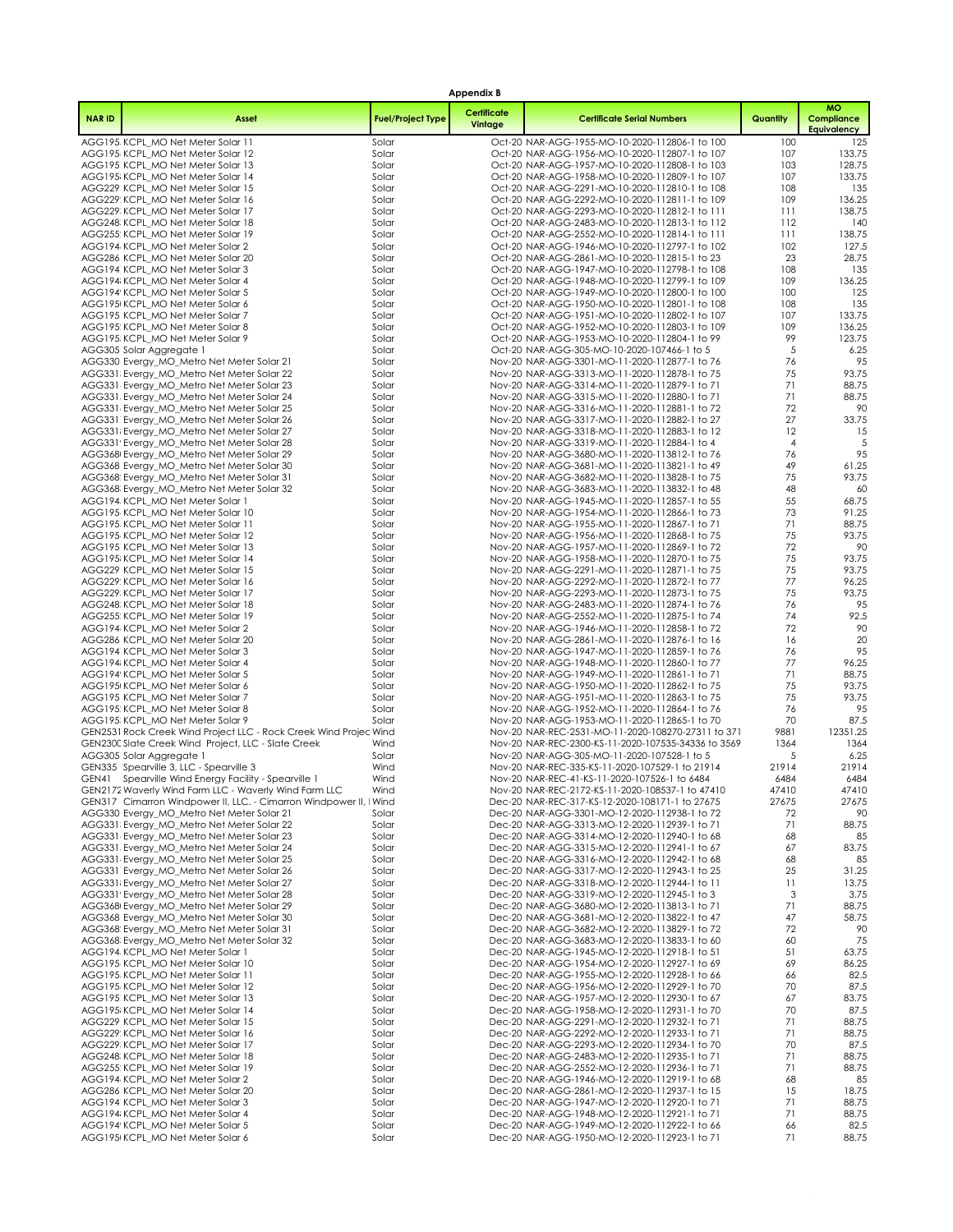| <b>Appendix B</b> |                                                                                                                                 |                          |                        |                                                                                                            |                |                                        |  |  |  |
|-------------------|---------------------------------------------------------------------------------------------------------------------------------|--------------------------|------------------------|------------------------------------------------------------------------------------------------------------|----------------|----------------------------------------|--|--|--|
| <b>NARID</b>      | Asset                                                                                                                           | <b>Fuel/Project Type</b> | Certificate<br>Vintage | <b>Certificate Serial Numbers</b>                                                                          | Quantity       | мo<br>Compliance<br><b>Equivalency</b> |  |  |  |
|                   | AGG195 KCPL_MO Net Meter Solar 7                                                                                                | Solar                    |                        | Dec-20 NAR-AGG-1951-MO-12-2020-112924-1 to 71                                                              | 71             | 88.75                                  |  |  |  |
|                   | AGG195 KCPL_MO Net Meter Solar 8                                                                                                | Solar                    |                        | Dec-20 NAR-AGG-1952-MO-12-2020-112925-1 to 71                                                              | 71             | 88.75                                  |  |  |  |
|                   | AGG195 KCPL_MO Net Meter Solar 9<br>GEN2486 Osborn Wind Energy, LLC - Osborn Wind Energy, LLC                                   | Solar<br>Wind            |                        | Dec-20 NAR-AGG-1953-MO-12-2020-112926-1 to 65<br>Dec-20 NAR-REC-2486-MO-12-2020-108191-22381 to 414        | 65<br>19073    | 81.25<br>23841.25                      |  |  |  |
|                   | GEN3004 Prairie Queen Wind Farm LLC (KCPL) - Prairie Queen Wi Wind                                                              |                          |                        | Dec-20 NAR-REC-3004-KS-12-2020-109936-1 to 14938                                                           | 14938          | 14938                                  |  |  |  |
|                   | GEN2666 Pratt Wind, LLC - Pratt Wind, LLC                                                                                       | Wind                     |                        | Dec-20 NAR-REC-2666-KS-12-2020-109290-1 to 22719                                                           | 22719          | 22719                                  |  |  |  |
|                   | GEN2531 Rock Creek Wind Project LLC - Rock Creek Wind Projec Wind                                                               |                          |                        | Dec-20 NAR-REC-2531-MO-12-2020-109285-1 to 29269                                                           | 29269          | 36586.25                               |  |  |  |
|                   | GEN230C Slate Creek Wind Project, LLC - Slate Creek                                                                             | Wind                     |                        | Dec-20 NAR-REC-2300-KS-12-2020-108190-1 to 28277                                                           | 28277          | 28277                                  |  |  |  |
|                   | AGG305 Solar Aggregate 1<br>GEN335 Spearville 3, LLC - Spearville 3                                                             | Solar<br>Wind            |                        | Dec-20 NAR-AGG-305-MO-12-2020-108183-1 to 5<br>Dec-20 NAR-REC-335-KS-12-2020-108184-1 to 18438             | 5<br>18438     | 6.25<br>18438                          |  |  |  |
|                   | GEN41 Spearville Wind Energy Facility - Spearville 1                                                                            | Wind                     |                        | Dec-20 NAR-REC-41-KS-12-2020-108181-1 to 7507                                                              | 7507           | 7507                                   |  |  |  |
|                   | GEN159 Spearville Wind Energy Facility - Spearville II                                                                          | Wind                     |                        | Dec-20 NAR-REC-159-KS-12-2020-108182-1 to 3704                                                             | 3704           | 3704                                   |  |  |  |
|                   | GEN2172 Waverly Wind Farm LLC - Waverly Wind Farm LLC                                                                           | Wind                     |                        | Dec-20 NAR-REC-2172-KS-12-2020-109914-1 to 35469                                                           | 35469          | 35469                                  |  |  |  |
|                   | GEN317 Cimarron Windpower II, LLC. - Cimarron Windpower II, I Wind                                                              | Wind                     |                        | Jan-21 NAR-REC-317-KS-01-2021-109786-19300 to 44584                                                        | 25285<br>21777 | 25285<br>27221.25                      |  |  |  |
|                   | GEN2486 Osborn Wind Energy, LLC - Osborn Wind Energy, LLC<br>GEN3004 Prairie Queen Wind Farm LLC (KCPL) - Prairie Queen Wi Wind |                          |                        | Jan-21 NAR-REC-2486-MO-01-2021-110055-42199 to 639<br>Jan-21 NAR-REC-3004-KS-01-2021-111263-11414 to 2636  | 14953          | 14953                                  |  |  |  |
|                   | GEN2666 Pratt Wind, LLC - Pratt Wind, LLC                                                                                       | Wind                     |                        | Jan-21 NAR-REC-2666-KS-01-2021-110537-16870 to 3897                                                        | 22101          | 22101                                  |  |  |  |
|                   | GEN2531 Rock Creek Wind Project LLC - Rock Creek Wind Projec Wind                                                               |                          |                        | Jan-21 NAR-REC-2531-MO-01-2021-111178-23858 to 551                                                         | 31255          | 39068.75                               |  |  |  |
|                   | GEN230C Slate Creek Wind Project, LLC - Slate Creek                                                                             | Wind                     |                        | Jan-21 NAR-REC-2300-KS-01-2021-110054-24106 to 5568                                                        | 31580          | 31580                                  |  |  |  |
|                   | AGG305 Solar Aggregate 1<br>GEN335 Spearville 3, LLC - Spearville 3                                                             | Solar<br>Wind            |                        | Jan-21 NAR-AGG-305-MO-01-2021-110047-1 to 4<br>Jan-21 NAR-REC-335-KS-01-2021-110048-14162 to 32715         | 4<br>18554     | 5<br>18554                             |  |  |  |
|                   | GEN41 Spearville Wind Energy Facility - Spearville 1                                                                            | Wind                     |                        | Jan-21 NAR-REC-41-KS-01-2021-110045-5376 to 11039                                                          | 5664           | 5664                                   |  |  |  |
|                   | GEN159 Spearville Wind Energy Facility - Spearville II                                                                          | Wind                     |                        | Jan-21 NAR-REC-159-KS-01-2021-110046-2202 to 5084                                                          | 2883           | 2883                                   |  |  |  |
|                   | GEN2172 Waverly Wind Farm LLC - Waverly Wind Farm LLC                                                                           | Wind                     |                        | Jan-21 NAR-REC-2172-KS-01-2021-111236-25664 to 5928                                                        | 33623          | 33623                                  |  |  |  |
|                   | GEN317 Cimarron Windpower II, LLC. - Cimarron Windpower II, I Wind<br>GEN2486 Osborn Wind Energy, LLC - Osborn Wind Energy, LLC | Wind                     |                        | Feb-21 NAR-REC-317-KS-02-2021-111289-12459 to 28780<br>Feb-21 NAR-REC-2486-MO-02-2021-111312-33730 to 511  | 16322<br>17425 | 16322<br>21781.25                      |  |  |  |
|                   | GEN3004 Prairie Queen Wind Farm LLC (KCPL) - Prairie Queen Wi Wind                                                              |                          |                        | Feb-21 NAR-REC-3004-KS-02-2021-113138-8543 to 19734                                                        | 11192          | 11192                                  |  |  |  |
|                   | GEN2666 Pratt Wind, LLC - Pratt Wind, LLC                                                                                       | Wind                     |                        | Feb-21 NAR-REC-2666-KS-02-2021-112961-11674 to 2696                                                        | 15294          | 15294                                  |  |  |  |
|                   | GEN2531 Rock Creek Wind Project LLC - Rock Creek Wind Projec Wind                                                               |                          |                        | Feb-21 NAR-REC-2531-MO-02-2021-113111-19585 to 452                                                         | 25658          | 32072.5                                |  |  |  |
|                   | GEN230C Slate Creek Wind Project, LLC - Slate Creek                                                                             | Wind                     |                        | Feb-21 NAR-REC-2300-KS-02-2021-111313-16055 to 3708                                                        | 21033          | 21033                                  |  |  |  |
|                   | AGG305 Solar Aggregate 1<br>GEN335 Spearville 3, LLC - Spearville 3                                                             | Solar<br>Wind            |                        | Feb-21 NAR-AGG-305-MO-02-2021-111332-1 to 3<br>Feb-21 NAR-REC-335-KS-02-2021-111300-9919 to 22913          | 3<br>12995     | 3.75<br>12995                          |  |  |  |
|                   | GEN41 Spearville Wind Energy Facility - Spearville 1                                                                            | Wind                     |                        | Feb-21 NAR-REC-41-KS-02-2021-111296-2827 to 6528                                                           | 3702           | 3702                                   |  |  |  |
|                   | GEN159 Spearville Wind Energy Facility - Spearville II                                                                          | Wind                     |                        | Feb-21 NAR-REC-159-KS-02-2021-111298-1632 to 3767                                                          | 2136           | 2136                                   |  |  |  |
|                   | GEN2172 Waverly Wind Farm LLC - Waverly Wind Farm LLC                                                                           | Wind                     |                        | Feb-21 NAR-REC-2172-KS-02-2021-113102-24757 to 5719                                                        | 32435          | 32435                                  |  |  |  |
|                   | GEN317 Cimarron Windpower II, LLC. - Cimarron Windpower II, I Wind                                                              |                          |                        | Mar-21 NAR-REC-317-KS-03-2021-111516-25384 to 58639                                                        | 33256          | 33256                                  |  |  |  |
|                   | GEN2486 Osborn Wind Energy, LLC - Osborn Wind Energy, LLC<br>GEN3004 Prairie Queen Wind Farm LLC (KCPL) - Prairie Queen Wi Wind | Wind                     |                        | Mar-21 NAR-REC-2486-MO-03-2021-111311-55527 to 843<br>Mar-21 NAR-REC-3004-KS-03-2021-114115-15542 to 3590  | 28784<br>20361 | 35980<br>20361                         |  |  |  |
|                   | GEN2666 Pratt Wind, LLC - Pratt Wind, LLC                                                                                       | Wind                     |                        | Mar-21 NAR-REC-2666-KS-03-2021-113633-21503 to 4967                                                        | 28170          | 28170                                  |  |  |  |
|                   | GEN2531 Rock Creek Wind Project LLC - Rock Creek Wind Projec Wind                                                               |                          |                        | Mar-21 NAR-REC-2531-MO-03-2021-113649-33110 to 764                                                         | 43378          | 54222.5                                |  |  |  |
|                   | GEN230C Slate Creek Wind Project, LLC - Slate Creek                                                                             | Wind                     |                        | Mar-21 NAR-REC-2300-KS-03-2021-111314-29887 to 6904                                                        | 39155          | 39155                                  |  |  |  |
|                   | AGG305 Solar Aggregate 1<br>GEN335 Spearville 3, LLC - Spearville 3                                                             | Solar<br>Wind            |                        | Mar-21 NAR-AGG-305-MO-03-2021-111333-1 to 6<br>Mar-21 NAR-REC-335-KS-03-2021-111301-19106 to 44136         | 6<br>25031     | 7.5<br>25031                           |  |  |  |
|                   | GEN41 Spearville Wind Energy Facility - Spearville 1                                                                            | Wind                     |                        | Mar-21 NAR-REC-41-KS-03-2021-111297-4666 to 10777                                                          | 6112           | 6112                                   |  |  |  |
|                   | GEN159 Spearville Wind Energy Facility - Spearville II                                                                          | Wind                     |                        | Mar-21 NAR-REC-159-KS-03-2021-111299-2306 to 5324                                                          | 3019           | 3019                                   |  |  |  |
|                   | GEN2172 Waverly Wind Farm LLC - Waverly Wind Farm LLC                                                                           | Wind                     |                        | Mar-21 NAR-REC-2172-KS-03-2021-114087-34120 to 7881                                                        | 44700          | 44700                                  |  |  |  |
|                   | GEN317 Cimarron Windpower II, LLC. - Cimarron Windpower II, I Wind                                                              |                          |                        | Apr-21 NAR-REC-317-KS-04-2021-113407-23357 to 53955                                                        | 30599          | 30599                                  |  |  |  |
|                   | GEN2486 Osborn Wind Energy, LLC - Osborn Wind Energy, LLC<br>GEN3004 Prairie Queen Wind Farm LLC (KCPL) - Prairie Queen Wi Wind | Wind                     |                        | Apr-21 NAR-REC-2486-MO-04-2021-113436-44984 to 683<br>Apr-21 NAR-REC-3004-KS-04-2021-114653-12725 to 2939  | 23326<br>16671 | 29157.5<br>16671                       |  |  |  |
|                   | GEN2666 Pratt Wind, LLC - Pratt Wind, LLC                                                                                       | Wind                     |                        | Apr-21 NAR-REC-2666-KS-04-2021-114374-20895 to 4826                                                        | 27374          | 27374                                  |  |  |  |
|                   | GEN2531 Rock Creek Wind Project LLC - Rock Creek Wind Projec Wind                                                               |                          |                        | Apr-21 NAR-REC-2531-MO-04-2021-114626-27672 to 639                                                         | 36254          | 45317.5                                |  |  |  |
|                   | GEN230C Slate Creek Wind Project, LLC - Slate Creek                                                                             | Wind                     |                        | Apr-21 NAR-REC-2300-KS-04-2021-113435-26617 to 6148                                                        | 34870<br>7     | 34870                                  |  |  |  |
|                   | AGG305 Solar Aggregate 1<br>GEN335 Spearville 3, LLC - Spearville 3                                                             | Solar<br>Wind            |                        | Apr-21 NAR-AGG-305-MO-04-2021-113428-1 to 7<br>Apr-21 NAR-REC-335-KS-04-2021-113429-17396 to 40185         | 22790          | 8.75<br>22790                          |  |  |  |
|                   | GEN41 Spearville Wind Energy Facility - Spearville 1                                                                            | Wind                     |                        | Apr-21 NAR-REC-41-KS-04-2021-113426-5456 to 12601                                                          | 7146           | 7146                                   |  |  |  |
|                   | GEN159 Spearville Wind Energy Facility - Spearville II                                                                          | Wind                     |                        | Apr-21 NAR-REC-159-KS-04-2021-113427-2672 to 6170                                                          | 3499           | 3499                                   |  |  |  |
|                   | GEN2172 Waverly Wind Farm LLC - Waverly Wind Farm LLC                                                                           | Wind                     |                        | Apr-21 NAR-REC-2172-KS-04-2021-114616-33838 to 7816                                                        | 44331          | 44331                                  |  |  |  |
|                   | GEN317 Cimarron Windpower II, LLC. - Cimarron Windpower II, I Wind<br>GEN2486 Osborn Wind Energy, LLC - Osborn Wind Energy, LLC | Wind                     |                        | May-21 NAR-REC-317-KS-05-2021-114277-21882 to 50548<br>May-21 NAR-REC-2486-MO-05-2021-114270-36444 to 552  | 28667<br>18800 | 28667<br>23500                         |  |  |  |
|                   | GEN3004 Prairie Queen Wind Farm LLC (KCPL) - Prairie Queen Wi Wind                                                              |                          |                        | May-21 NAR-REC-3004-KS-05-2021-116029-32653 to 4383                                                        | 11185          | 11185                                  |  |  |  |
|                   | GEN2845 Pratt Wind LLC - Pratt Wind LLC                                                                                         | Wind                     |                        | May-21 NAR-REC-2845-KS-05-2021-118748-17272 to 3989                                                        | 22628          | 22628                                  |  |  |  |
|                   | GEN2567 Rock Creek - Rock Creek Wind Project LLC                                                                                | Wind                     |                        | May-21 NAR-REC-2567-MO-05-2021-115494-24818 to 573                                                         | 32514          | 40642.5                                |  |  |  |
|                   | GEN230C Slate Creek Wind Project, LLC - Slate Creek<br>AGG305 Solar Aggregate 1                                                 | Wind<br>Solar            |                        | May-21 NAR-REC-2300-KS-05-2021-114269-20784 to 4801<br>May-21 NAR-AGG-305-MO-05-2021-114262-1 to 6         | 27229<br>6     | 27229<br>7.5                           |  |  |  |
|                   | GEN335 Spearville 3, LLC - Spearville 3                                                                                         | Wind                     |                        | May-21 NAR-REC-335-KS-05-2021-114263-16208 to 37441                                                        | 21234          | 21234                                  |  |  |  |
|                   | GEN41 Spearville Wind Energy Facility - Spearville 1                                                                            | Wind                     |                        | May-21 NAR-REC-41-KS-05-2021-114260-6284 to 14515                                                          | 8232           | 8232                                   |  |  |  |
|                   | GEN159 Spearville Wind Energy Facility - Spearville II                                                                          | Wind                     |                        | May-21 NAR-REC-159-KS-05-2021-114261-2922 to 6749                                                          | 3828           | 3828                                   |  |  |  |
|                   | GEN2172 Waverly Wind Farm LLC - Waverly Wind Farm LLC<br>GEN317 Cimarron Windpower II, LLC. - Cimarron Windpower II, I Wind     | Wind                     |                        | May-21 NAR-REC-2172-KS-05-2021-115996-24779 to 5724<br>Jun-21 NAR-REC-317-KS-06-2021-115256-16616 to 38384 | 32462<br>21769 | 32462                                  |  |  |  |
|                   | GEN2486 Osborn Wind Energy, LLC - Osborn Wind Energy, LLC                                                                       | Wind                     |                        | Jun-21 NAR-REC-2486-MO-06-2021-115342-25976 to 393                                                         | 13402          | 21769<br>16752.5                       |  |  |  |
|                   | GEN3004 Prairie Queen Wind Farm LLC (KCPL) - Prairie Queen Wi Wind                                                              |                          |                        | Jun-21 NAR-REC-3004-KS-06-2021-118459-23387 to 3139                                                        | 8008           | 8008                                   |  |  |  |
|                   | GEN2845 Pratt Wind LLC - Pratt Wind LLC                                                                                         | Wind                     |                        | Jun-21 NAR-REC-2845-KS-06-2021-118456-12198 to 2817                                                        | 15979          | 15979                                  |  |  |  |
|                   | GEN2567 Rock Creek - Rock Creek Wind Project LLC                                                                                | Wind                     |                        | Jun-21 NAR-REC-2567-MO-06-2021-117850-15969 to 368                                                         | 20920          | 26150                                  |  |  |  |
|                   | GEN230C Slate Creek Wind Project, LLC - Slate Creek<br>AGG305 Solar Aggregate 1                                                 | Wind<br>Solar            |                        | Jun-21 NAR-REC-2300-KS-06-2021-115341-16513 to 3814<br>Jun-21 NAR-AGG-305-MO-06-2021-115335-1 to 6         | 21634<br>6     | 21634<br>7.5                           |  |  |  |
|                   | GEN335 Spearville 3, LLC - Spearville 3                                                                                         | Wind                     |                        | Jun-21 NAR-REC-335-KS-06-2021-115334-11927 to 27550                                                        | 15624          | 15624                                  |  |  |  |
|                   | GEN41 Spearville Wind Energy Facility - Spearville 1                                                                            | Wind                     |                        | Jun-21 NAR-REC-41-KS-06-2021-115332-5251 to 12128                                                          | 6878           | 6878                                   |  |  |  |
|                   | GEN159 Spearville Wind Energy Facility - Spearville II                                                                          | Wind                     |                        | Jun-21 NAR-REC-159-KS-06-2021-115333-2639 to 6095                                                          | 3457           | 3457                                   |  |  |  |
|                   | GEN2172 Waverly Wind Farm LLC - Waverly Wind Farm LLC<br>GEN317 Cimarron Windpower II, LLC. - Cimarron Windpower II, I Wind     | Wind                     |                        | Jun-21 NAR-REC-2172-KS-06-2021-118432-17764 to 4103<br>Jul-21 NAR-REC-317-KS-07-2021-117644-15210 to 35136 | 23273<br>19927 | 23273<br>19927                         |  |  |  |
|                   | GEN2486 Osborn Wind Energy, LLC - Osborn Wind Energy, LLC                                                                       | Wind                     |                        | Jul-21 NAR-REC-2486-MO-07-2021-117652-21390 to 324                                                         | 11044          | 13805                                  |  |  |  |
|                   | GEN3004 Prairie Queen Wind Farm LLC (KCPL) - Prairie Queen Wi Wind                                                              |                          |                        | Jul-21 NAR-REC-3004-KS-07-2021-119246-14444 to 1937                                                        | 4933           | 4933                                   |  |  |  |
|                   | GEN2845 Pratt Wind LLC - Pratt Wind LLC                                                                                         | Wind                     |                        | Jul-21 NAR-REC-2845-KS-07-2021-119244-11209 to 2589                                                        | 14683          | 14683                                  |  |  |  |
|                   | GEN2567 Rock Creek - Rock Creek Wind Project LLC                                                                                | Wind                     |                        | Jul-21 NAR-REC-2567-MO-07-2021-119045-12290 to 283                                                         | 16100          | 20125                                  |  |  |  |
|                   | GEN230C Slate Creek Wind Project, LLC - Slate Creek<br>AGG305 Solar Aggregate 1                                                 | Wind<br>Solar            |                        | Jul-21 NAR-REC-2300-KS-07-2021-117651-13816 to 3191<br>Jul-21 NAR-AGG-305-MO-07-2021-117643-1 to 5         | 18099<br>5     | 18099<br>6.25                          |  |  |  |
|                   | GEN335 Spearville 3, LLC - Spearville 3                                                                                         | Wind                     |                        | Jul-21 NAR-REC-335-KS-07-2021-117645-10952 to 25298                                                        | 14347          | 14347                                  |  |  |  |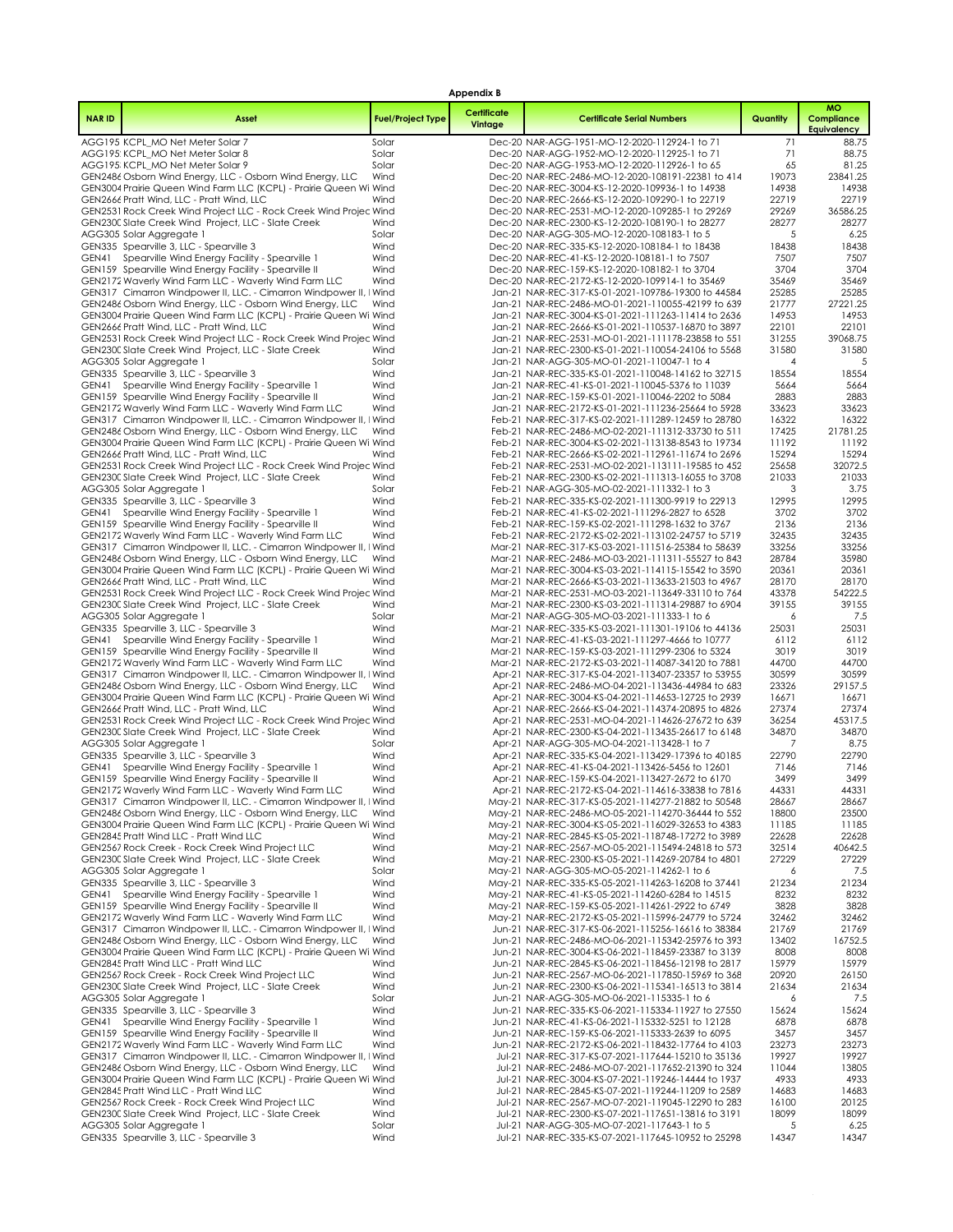| <b>Appendix B</b> |                                                                                           |                          |                        |                                                                                                          |                |                                               |  |  |  |
|-------------------|-------------------------------------------------------------------------------------------|--------------------------|------------------------|----------------------------------------------------------------------------------------------------------|----------------|-----------------------------------------------|--|--|--|
| <b>NARID</b>      | Asset                                                                                     | <b>Fuel/Project Type</b> | Certificate<br>Vintage | <b>Certificate Serial Numbers</b>                                                                        | Quantity       | <b>MO</b><br>Compliance<br><b>Equivalency</b> |  |  |  |
| GEN41             | Spearville Wind Energy Facility - Spearville 1                                            | Wind                     |                        | Jul-21 NAR-REC-41-KS-07-2021-117641-6449 to 14895                                                        | 8447           | 8447                                          |  |  |  |
|                   | GEN159 Spearville Wind Energy Facility - Spearville II                                    | Wind                     |                        | Jul-21 NAR-REC-159-KS-07-2021-117642-3210 to 7414                                                        | 4205           | 4205                                          |  |  |  |
|                   | GEN2172 Waverly Wind Farm LLC - Waverly Wind Farm LLC                                     | Wind                     |                        | Jul-21 NAR-REC-2172-KS-07-2021-119214-14228 to 3286                                                      | 18639          | 18639                                         |  |  |  |
|                   | GEN317 Cimarron Windpower II, LLC. - Cimarron Windpower II, I Wind                        |                          |                        | Aug-21 NAR-REC-317-KS-08-2021-119389-20889 to 48255                                                      | 27367          | 27367                                         |  |  |  |
|                   | GEN2486 Osborn Wind Energy, LLC - Osborn Wind Energy, LLC                                 | Wind                     |                        | Aug-21 NAR-REC-2486-MO-08-2021-119466-35844 to 543                                                       | 18491          | 23113.75                                      |  |  |  |
|                   | GEN3004 Prairie Queen Wind Farm LLC (KCPL) - Prairie Queen Wi Wind                        |                          |                        | Aug-21 NAR-REC-3004-KS-08-2021-120074-31775 to 4264                                                      | 10874          | 10874                                         |  |  |  |
|                   | GEN2845 Pratt Wind LLC - Pratt Wind LLC                                                   | Wind                     |                        | Aug-21 NAR-REC-2845-KS-08-2021-122908-15968 to 3688                                                      | 20919          | 20919                                         |  |  |  |
|                   | GEN2567 Rock Creek - Rock Creek Wind Project LLC                                          | Wind                     |                        | Aug-21 NAR-REC-2567-MO-08-2021-120039-20622 to 476                                                       | 27016          | 33770                                         |  |  |  |
|                   | GEN230C Slate Creek Wind Project, LLC - Slate Creek                                       | Wind                     |                        | Aug-21 NAR-REC-2300-KS-08-2021-119464-21682 to 5008                                                      | 28405          | 28405                                         |  |  |  |
|                   | AGG305 Solar Aggregate 1                                                                  | Solar                    |                        | Aug-21 NAR-AGG-305-MO-08-2021-119793-1 to 6                                                              | 6              | 7.5                                           |  |  |  |
|                   | GEN335 Spearville 3, LLC - Spearville 3                                                   | Wind                     |                        | Aug-21 NAR-REC-335-KS-08-2021-119452-15537 to 35890                                                      | 20354          | 20354                                         |  |  |  |
|                   | GEN41 Spearville Wind Energy Facility - Spearville 1                                      | Wind                     |                        | Aug-21 NAR-REC-41-KS-08-2021-119448-7366 to 17014                                                        | 9649           | 9649                                          |  |  |  |
|                   | GEN159 Spearville Wind Energy Facility - Spearville II                                    | Wind                     |                        | Aug-21 NAR-REC-159-KS-08-2021-119450-3632 to 8388                                                        | 4757           | 4757                                          |  |  |  |
|                   | GEN2172 Waverly Wind Farm LLC - Waverly Wind Farm LLC                                     | Wind                     |                        | Aug-21 NAR-REC-2172-KS-08-2021-120027-26836 to 6199                                                      | 35157          | 35157                                         |  |  |  |
|                   | GEN317 Cimarron Windpower II, LLC. - Cimarron Windpower II, I Wind                        |                          |                        | Sep-21 NAR-REC-317-KS-09-2021-119397-19601 to 45278                                                      | 25678          | 25678                                         |  |  |  |
|                   | GEN2486 Osborn Wind Energy, LLC - Osborn Wind Energy, LLC                                 | Wind                     |                        | Sep-21 NAR-REC-2486-MO-09-2021-119467-37673 to 571                                                       | 19434          | 24292.5                                       |  |  |  |
|                   | GEN3004 Prairie Queen Wind Farm LLC (KCPL) - Prairie Queen Wi Wind                        |                          |                        | Sep-21 NAR-REC-3004-KS-09-2021-124987-37150 to 4987                                                      | 12722          | 12722                                         |  |  |  |
|                   | GEN2845 Pratt Wind LLC - Pratt Wind LLC                                                   | Wind                     |                        | Sep-21 NAR-REC-2845-KS-09-2021-122909-17115 to 3953                                                      | 22422          | 22422                                         |  |  |  |
|                   | GEN2567 Rock Creek - Rock Creek Wind Project LLC                                          | Wind                     |                        | Sep-21 NAR-REC-2567-MO-09-2021-121744-21305 to 492                                                       | 27912          | 34890                                         |  |  |  |
|                   | GEN230C Slate Creek Wind Project, LLC - Slate Creek                                       | Wind                     |                        | Sep-21 NAR-REC-2300-KS-09-2021-119465-23146 to 5346                                                      | 30323          | 30323                                         |  |  |  |
|                   | AGG305 Solar Aggregate 1                                                                  | Solar                    |                        | Sep-21 NAR-AGG-305-MO-09-2021-119794-1 to 6                                                              | 6              | 7.5                                           |  |  |  |
|                   |                                                                                           |                          |                        |                                                                                                          | 22295          | 22295                                         |  |  |  |
| GEN41             | GEN335 Spearville 3, LLC - Spearville 3<br>Spearville Wind Energy Facility - Spearville 1 | Wind<br>Wind             |                        | Sep-21 NAR-REC-335-KS-09-2021-119453-17018 to 39312<br>Sep-21 NAR-REC-41-KS-09-2021-119449-4986 to 11515 | 6530           | 6530                                          |  |  |  |
|                   |                                                                                           | Wind                     |                        |                                                                                                          |                |                                               |  |  |  |
|                   | GEN159 Spearville Wind Energy Facility - Spearville II                                    |                          |                        | Sep-21 NAR-REC-159-KS-09-2021-119451-2426 to 5603                                                        | 3178           | 3178                                          |  |  |  |
|                   | GEN2172 Waverly Wind Farm LLC - Waverly Wind Farm LLC                                     | Wind                     |                        | Sep-21 NAR-REC-2172-KS-09-2021-121729-29885 to 6903                                                      | 39153          | 39153                                         |  |  |  |
|                   | GEN317 Cimarron Windpower II, LLC. - Cimarron Windpower II, I Wind                        |                          |                        | Oct-21 NAR-REC-317-KS-10-2021-121974-18739 to 43287                                                      | 24549          | 24549                                         |  |  |  |
|                   | GEN2486 Osborn Wind Energy, LLC - Osborn Wind Energy, LLC                                 | Wind                     |                        | Oct-21 NAR-REC-2486-MO-10-2021-122298-41537 to 629                                                       | 21427          | 26783.75                                      |  |  |  |
|                   | GEN3004 Prairie Queen Wind Farm LLC (KCPL) - Prairie Queen Wi Wind                        |                          |                        | Oct-21 NAR-REC-3004-KS-10-2021-124988-41153 to 5525                                                      | 14099          | 14099                                         |  |  |  |
|                   | GEN2845 Pratt Wind LLC - Pratt Wind LLC                                                   | Wind                     |                        | Oct-21 NAR-REC-2845-KS-10-2021-122910-16871 to 3897                                                      | 22103          | 22103                                         |  |  |  |
|                   | GEN2567 Rock Creek - Rock Creek Wind Project LLC                                          | Wind                     |                        | Oct-21 NAR-REC-2567-MO-10-2021-123088-23462 to 541                                                       | 30737          | 38421.25                                      |  |  |  |
|                   | GEN230C Slate Creek Wind Project, LLC - Slate Creek                                       | Wind                     |                        | Oct-21 NAR-REC-2300-KS-10-2021-122296-22809 to 5268                                                      | 29881          | 29881                                         |  |  |  |
|                   | AGG305 Solar Aggregate 1                                                                  | Solar                    |                        | Oct-21 NAR-AGG-305-MO-10-2021-122283-1 to 4                                                              | $\overline{A}$ | 5                                             |  |  |  |
|                   | GEN335 Spearville 3, LLC - Spearville 3                                                   | Wind                     |                        | Oct-21 NAR-REC-335-KS-10-2021-122285-4206 to 9715                                                        | 5510           | 5510                                          |  |  |  |
| GEN41             | Spearville Wind Energy Facility - Spearville 1                                            | Wind                     |                        | Oct-21 NAR-REC-41-KS-10-2021-122279-2911 to 6723                                                         | 3813           | 3813                                          |  |  |  |
|                   | GEN159 Spearville Wind Energy Facility - Spearville II                                    | Wind                     |                        | Oct-21 NAR-REC-159-KS-10-2021-122281-1398 to 3228                                                        | 1831           | 1831                                          |  |  |  |
|                   | GEN2172 Waverly Wind Farm LLC - Waverly Wind Farm LLC                                     | Wind                     |                        | Oct-21 NAR-REC-2172-KS-10-2021-123023-26886 to 6210                                                      | 35224          | 35224                                         |  |  |  |
|                   | GEN317 Cimarron Windpower II, LLC. - Cimarron Windpower II, I Wind                        |                          |                        | Nov-21 NAR-REC-317-KS-11-2021-122304-20819 to 48092                                                      | 27274          | 27274                                         |  |  |  |
|                   | GEN2486 Osborn Wind Energy, LLC - Osborn Wind Energy, LLC                                 | Wind                     |                        | Nov-21 NAR-REC-2486-MO-11-2021-122299-46018 to 697                                                       | 23738          | 29672.5                                       |  |  |  |
|                   | GEN3004 Prairie Queen Wind Farm LLC (KCPL) - Prairie Queen Wi Wind                        |                          |                        | Nov-21 NAR-REC-3004-KS-11-2021-128676-45968 to 6171                                                      | 15749          | 15749                                         |  |  |  |
|                   | GEN2845 Pratt Wind LLC - Pratt Wind LLC                                                   | Wind                     |                        | Nov-21 NAR-REC-2845-KS-11-2021-126820-17509 to 4044                                                      | 22938          | 22938                                         |  |  |  |
|                   | GEN2567 Rock Creek - Rock Creek Wind Project LLC                                          | Wind                     |                        | Nov-21 NAR-REC-2567-MO-11-2021-126810-26989 to 623                                                       | 35359          | 44198.75                                      |  |  |  |
|                   | GEN230C Slate Creek Wind Project, LLC - Slate Creek                                       | Wind                     |                        | Nov-21 NAR-REC-2300-KS-11-2021-122297-24558 to 5673                                                      | 32173          | 32173                                         |  |  |  |
|                   | AGG305 Solar Aggregate 1                                                                  | Solar                    |                        | Nov-21 NAR-AGG-305-MO-11-2021-122284-1 to 4                                                              | 4              | 5                                             |  |  |  |
|                   | GEN41 Spearville Wind Energy Facility - Spearville 1                                      | Wind                     |                        | Nov-21 NAR-REC-41-KS-11-2021-122280-4871 to 11250                                                        | 6380           | 6380                                          |  |  |  |
|                   | GEN159 Spearville Wind Energy Facility - Spearville II                                    | Wind                     |                        | Nov-21 NAR-REC-159-KS-11-2021-122282-2323 to 5365                                                        | 3043           | 3043                                          |  |  |  |
|                   | GEN2172 Waverly Wind Farm LLC - Waverly Wind Farm LLC                                     | Wind                     |                        | Nov-21 NAR-REC-2172-KS-11-2021-126797-29548 to 6825                                                      | 38712          | 38712                                         |  |  |  |
|                   | GEN317 Cimarron Windpower II, LLC. - Cimarron Windpower II, I Wind                        |                          |                        | Dec-21 NAR-REC-317-KS-12-2021-127365-23448 to 54165                                                      | 30718          | 30718                                         |  |  |  |
|                   | GEN2486 Osborn Wind Energy, LLC - Osborn Wind Energy, LLC                                 | Wind                     |                        | Dec-21 NAR-REC-2486-MO-12-2021-127420-53497 to 810                                                       | 27594          | 34492.5                                       |  |  |  |
|                   | GEN3004 Prairie Queen Wind Farm LLC (KCPL) - Prairie Queen Wi Wind                        |                          |                        | Dec-21 NAR-REC-3004-KS-12-2021-128677-45643 to 6128                                                      | 15640          | 15640                                         |  |  |  |
|                   | GEN2845 Pratt Wind LLC - Pratt Wind LLC                                                   | Wind                     |                        | Dec-21 NAR-REC-2845-KS-12-2021-128653-20041 to 4629                                                      | 26256          | 26256                                         |  |  |  |
|                   | GEN2567 Rock Creek - Rock Creek Wind Project LLC                                          | Wind                     |                        | Dec-21 NAR-REC-2567-MO-12-2021-128838-1 to 38068                                                         | 38068          | 47585                                         |  |  |  |
|                   | GEN230C Slate Creek Wind Project, LLC - Slate Creek                                       | Wind                     |                        | Dec-21 NAR-REC-2300-KS-12-2021-127419-26108 to 6031                                                      | 34205          | 34205                                         |  |  |  |
|                   | AGG305 Solar Aggregate 1                                                                  | Solar                    |                        | Dec-21 NAR-AGG-305-MO-12-2021-127413-1 to 4                                                              | 4              | 5                                             |  |  |  |
|                   | GEN335 Spearville 3, LLC - Spearville 3                                                   | Wind                     |                        | Dec-21 NAR-REC-335-KS-12-2021-127412-5728 to 13231                                                       | 7504           | 7504                                          |  |  |  |
| GEN41             | Spearville Wind Energy Facility - Spearville 1                                            | Wind                     |                        | Dec-21 NAR-REC-41-KS-12-2021-127402-4882 to 11276                                                        | 6395           | 6395                                          |  |  |  |
|                   | GEN159 Spearville Wind Energy Facility - Spearville II                                    | Wind                     |                        | Dec-21 NAR-REC-159-KS-12-2021-127411-2318 to 5352                                                        | 3035           | 3035                                          |  |  |  |
|                   | GEN2172 Waverly Wind Farm LLC - Waverly Wind Farm LLC                                     | Wind                     |                        | Dec-21 NAR-REC-2172-KS-12-2021-128636-30490 to 7043                                                      | 39944          | 39944                                         |  |  |  |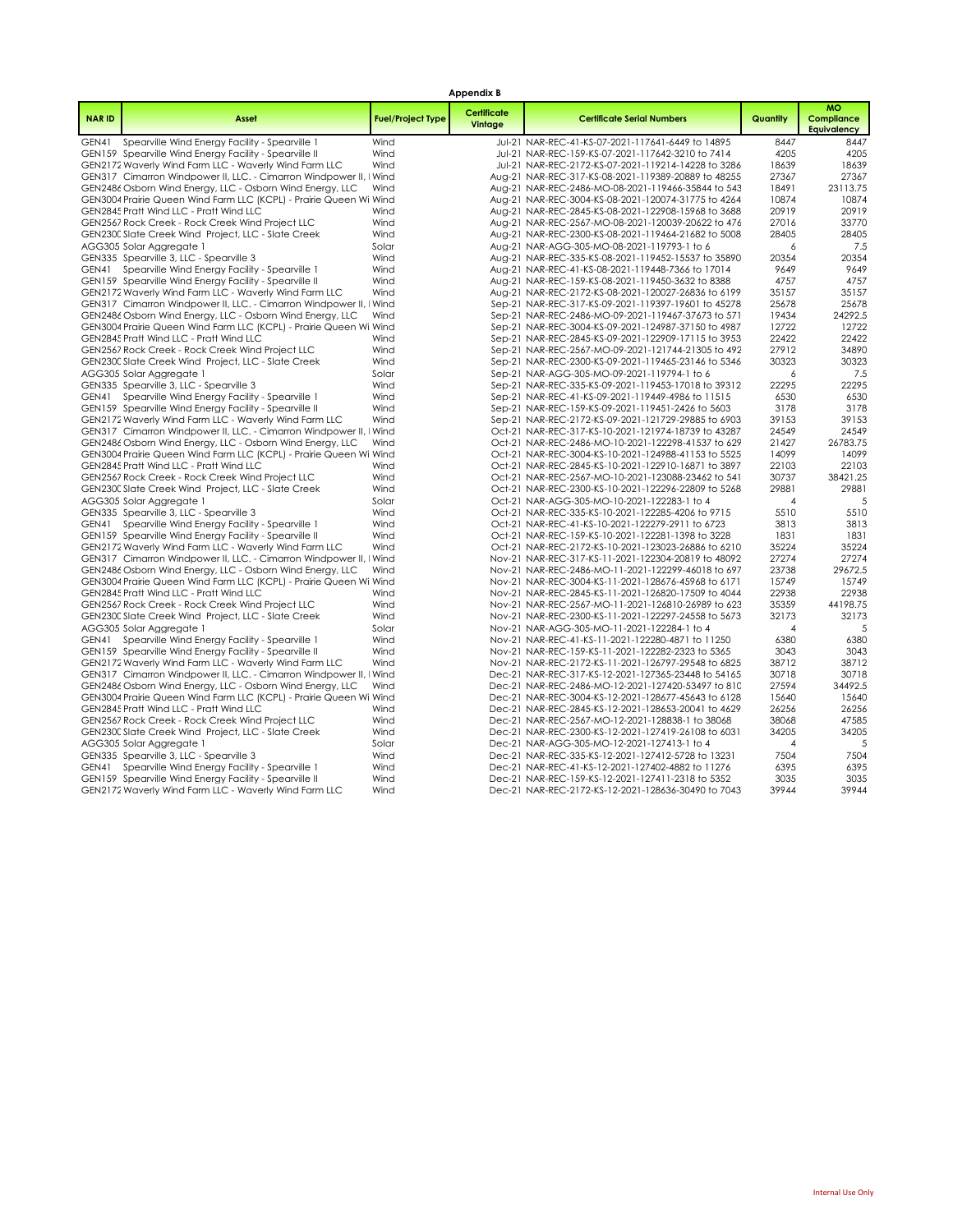#### **Appendix C EVERGY METRO 2021 Annual Missouri Renewable Energy Standard Compliance Report CONFIDENTIAL**

**Payments as Applicable**

| <b>Seller</b>                                              | Payment<br><b>Amount</b>     | Volume<br>(MWh)  | <b>Date</b>                    | <b>Seller</b>                                        | Payment<br>Amount        | Volume<br>(MWh) | <b>Date</b>                    | <b>Seller</b>                                            | Payment<br>Amount                     | Volume<br>(MWh)           | <b>Date</b>                    |
|------------------------------------------------------------|------------------------------|------------------|--------------------------------|------------------------------------------------------|--------------------------|-----------------|--------------------------------|----------------------------------------------------------|---------------------------------------|---------------------------|--------------------------------|
| Cimarron II                                                |                              | 44,584           | January 2021                   | Pratt Wind                                           |                          | 38,970          | January 2021                   | <b>Slate Creek</b>                                       |                                       | 3                         | January 2021                   |
| Cimarron II                                                |                              | 28,780           | February 2021                  | Pratt Wind                                           | \$                       | 26,967          | February 2021                  | <b>Slate Creek</b>                                       |                                       | 54,719                    | February 2021                  |
| timarron II                                                | s.                           | 58,639           | March 2021                     | Pratt Wind                                           | $\sqrt{2}$               | 49.672          | March 2021                     | <b>Slate Creek</b>                                       | $\mathbb{S}$                          | 52,856                    | March 2021                     |
| Cimarron II                                                | $\overline{\mathbf{s}}$      | 53,955           | April 2021                     | Pratt Wind                                           | $\overline{\mathbf{s}}$  | 48,268          | April 2021                     | Slate Creek                                              | $\overline{\mathbf{s}}$               | 57,374                    | April 2021                     |
| Cimarron II                                                | $\overline{\mathbf{s}}$      | 50,548           | May 2021                       | Pratt Wind                                           | $\overline{\mathbb{s}}$  | 39,899          | May 2021                       | Slate Creek                                              | $\overline{\mathbf{s}}$               | 45,889                    | May 2021                       |
| Cimarron II                                                | \$                           | 38,384           | <b>June 2021</b>               | Pratt Wind                                           | \$                       | 28,176          | <b>June 2021</b>               | <b>Slate Creek</b>                                       | \$                                    | 66,823                    | June 2021                      |
| Cimarron II                                                | $\sqrt[6]{\frac{1}{2}}$      | 35,136           | <b>July 2021</b>               | Pratt Wind                                           | $\sqrt{2}$               | 25,891          | <b>July 2021</b>               | Slate Creek                                              | $$\mathbb{S}$$                        | 37,043                    | <b>July 2021</b>               |
| Cimarron II                                                | $\overline{\mathcal{S}}$     | 48,255           | August 2021                    | Pratt Wind                                           | $\overline{\mathcal{S}}$ | 36,886          | August 2021                    | <b>Slate Creek</b>                                       | \$                                    | 37,075                    | August 2021                    |
| Cimarron II                                                | $\overline{\mathfrak{s}}$    | 45,278           | September 2021                 | Pratt Wind                                           | $\overline{\mathcal{S}}$ | 39,536          | September 2021                 | Slate Creek                                              | $\overline{\mathbb{S}}$               | 39,288                    | September 2021                 |
| Cimarron II                                                | $\mathsf{s}$                 | 43,287           | October 2021                   | Pratt Wind                                           | $\sqrt{2}$               | 38,973          | October 2021                   | Slate Creek                                              | \$                                    | 55,245                    | October 2021                   |
| Cimarron II                                                | $\overline{\mathcal{S}}$     | 48,092           | November 2021                  | <b>Pratt Wind</b>                                    | $\overline{\mathbf{s}}$  | 40,446          | November 2021                  | <b>Slate Creek</b>                                       | $\overline{\mathcal{S}}$              | 62,973                    | November 2021                  |
| Cimarron II                                                | $\overline{\mathbb{S}}$      | 54,165           | December 2021                  | Pratt Wind                                           | $\overline{\mathcal{S}}$ | 46,296          | December 2021                  | <b>Slate Creek</b>                                       | $\overline{\mathcal{S}}$              | 49,881                    | December 2021                  |
| Osborn Wind                                                | $\overline{\mathcal{S}}$     | 38,399           | January 2021                   | Pratt Wind - Curtailment                             | \$                       | 173             | January 2021                   | Slate Creek - Curtailment                                |                                       | 9                         | January 2021                   |
| Osborn Wind                                                | $\sqrt{2}$                   | 30,725           | February 2021                  | Pratt Wind - Curtailment                             | \$.                      | 23              | February 2021                  | Slate Creek - Curtailment                                | \$                                    |                           | February 2021                  |
| Osborn Wind                                                | $\mathsf{s}$                 | 50,752           | March 2021                     | Pratt Wind - Curtailment                             | $\overline{\mathbf{s}}$  | 355             | March 2021                     | Slate Creek - Curtailment                                | \$.<br>$\sim$                         | $\sim$                    | March 2021                     |
| Osborn Wind                                                | $\overline{\mathbf{s}}$      | 41,130           | April 2021                     | Pratt Wind - Curtailment                             | \$.                      | 158             | April 2021                     | Slate Creek - Curtailment                                |                                       | $\mathbb{Z}^{\mathbb{Z}}$ | April 2021                     |
| Osborn Wind                                                | $\mathsf{s}$                 | 33,150           | May 2021                       | Pratt Wind - Curtailment                             | S                        | 62              | May 2021                       | Slate Creek - Curtailment                                | \$                                    | $\Omega$                  | May 2021                       |
| Osborn Wind                                                | $\overline{\mathcal{S}}$     | 23,632           | <b>June 2021</b>               | Pratt Wind - Curtailment                             | \$                       | 97              | <b>June 2021</b>               | Slate Creek - Curtailment                                | \$.                                   | $\sim$                    | <b>June 2021</b>               |
| Osborn Wind                                                | $\overline{\mathbb{S}}$      | 19,473           | <b>July 2021</b>               | Pratt Wind - Curtailment                             | \$                       | 12              | <b>July 2021</b>               | <b>Slate Creek - Curtailment</b>                         | s.<br>$\sim$                          | $\sim$                    | <b>July 2021</b>               |
| Osborn Wind                                                | $\mathbb{S}$                 | 32.604           | August 2021                    | Pratt Wind - Curtailment                             | \$.                      | 171             | August 2021                    | Slate Creek - Curtailment                                | \$.<br>$\sim$                         | $\mathbf{r}$              | August 2021                    |
| Osborn Wind                                                | $\mathbb{S}$                 | 34,267           | September 2021                 | Pratt Wind - Curtailment                             | \$                       | 253             | September 2021                 | Slate Creek - Curtailment                                | \$.                                   | 1,277                     | September 2021                 |
| Osborn Wind                                                | $\sqrt{2}$                   | 37,782           | October 2021                   | Pratt Wind - Curtailment                             | s                        | 112             | October 2021                   | Slate Creek - Curtailment                                | \$.                                   | 191                       | October 2021                   |
| Osborn Wind                                                | $\overline{\mathcal{S}}$     | 41,856           | November 2021                  | Pratt Wind - Curtailment                             | \$                       | 88              | November 2021                  | Slate Creek - Curtailment                                | S.                                    | 354                       | November 2021                  |
| Osborn Wind                                                | $\overline{\mathbf{s}}$      | 48,656           | December 2021                  | Pratt Wind - Curtailment                             | \$.                      | 113             | December 2021                  | <b>Slate Creek - Curtailment</b>                         | S.                                    | 239                       | December 2021                  |
| Osborn Wind - Curtailment                                  | $\mathbb{S}$                 | 33.645           | January 2021                   | Rock Creek                                           |                          | 55.112          | January 2021                   | Spearville 3                                             | s.                                    | 32.715                    | January 2021                   |
| Osborn Wind - Curtailment                                  | \$                           | 46               | February 2021                  | <b>Rock Creek</b>                                    |                          | 45,242          | February 2021                  | Spearville 3                                             | $\overline{\mathbb{S}}$               | 22.913                    | February 2021                  |
| Osborn Wind - Curtailment                                  | \$                           | 1.468            | March 2021                     | <b>Rock Creek</b>                                    |                          | 76.487          | March 2021                     | Spearville 3                                             | $\mathbb{S}$                          | 44.136                    | March 2021                     |
| Osborn Wind - Curtailment                                  | \$                           | 2,919            | April 2021                     | <b>Rock Creek</b>                                    |                          | 63,925          | April 2021                     | Spearville 3                                             | $\mathsf{s}$                          | 40,185                    | April 2021                     |
| Osborn Wind - Curtailment                                  | \$                           | 1,598            | May 2021                       | <b>Rock Creek</b>                                    |                          | 57,331          | May 2021                       | pearville 3                                              | $\overline{\mathcal{S}}$              | 37,441                    | May 2021                       |
| Osborn Wind - Curtailment                                  | s.                           | 1,102            | June 2021                      | <b>Rock Creek</b>                                    |                          | 36,888          | <b>June 2021</b>               | Spearville 3                                             | $\overline{\mathbb{s}}$               | 27,550                    | June 2021                      |
| Osborn Wind - Curtailment                                  | \$                           | 120              | <b>July 2021</b>               | <b>Rock Creek</b>                                    | $\mathbb{S}^-$           | 28,389          | <b>July 2021</b>               | Spearville 3                                             | \$                                    | 25,298                    | <b>July 2021</b>               |
| Osborn Wind - Curtailment                                  | \$                           | 48               | August 2021                    | <b>Rock Creek</b>                                    |                          | 47,637          | August 2021                    | Spearville 3                                             | $\sqrt[6]{\frac{1}{2}}$               | 35,890                    | August 2021                    |
| Osborn Wind - Curtailment                                  | \$.                          |                  | September 2021                 | <b>Rock Creek</b>                                    |                          | 49,216          | September 2021                 | Spearville 3                                             | $\overline{\mathcal{S}}$              | 39,312                    | September 2021                 |
| Osborn Wind - Curtailment                                  | \$                           | 3,120            | October 2021                   | <b>Rock Creek</b>                                    |                          | 54,198          | October 2021                   | pearville 3                                              | $\overline{\mathbb{S}}$               | 9,715                     | October 2021                   |
| Osborn Wind - Curtailment                                  | \$                           | 1,164            | November 2021                  | <b>Rock Creek</b>                                    |                          | 62,347          | November 2021                  | Spearville 3                                             | s.                                    |                           | November 2021                  |
| Osborn Wind - Curtailment                                  | $\overline{\mathbb{S}}$      | 2,463            | December 2021                  | <b>Rock Creek</b>                                    |                          | 67,124          | December 2021                  | Spearville 3                                             | $\overline{\mathbf{s}}$               | 13,231                    | December 2021                  |
| Prairie Queen                                              | $\overline{\mathbb{S}}$      | 26,366           | January 2021                   | Rock Creek - Curtailment                             |                          | 13              | January 2021                   | <b>Naverly Wind</b>                                      | $\overline{\mathcal{S}}$              | 59,286                    | January 2021                   |
| Prairie Queen                                              | \$                           | 19,734           | February 2021                  | Rock Creek - Curtailment                             | s                        | 411             | February 2021                  | <b>Naverly Wind</b>                                      | $\sqrt{2}$                            | 57,191                    | February 2021                  |
| Prairie Queen                                              | $\mathsf{s}$                 | 35,902           | March 2021                     | Rock Creek - Curtailment                             | $\mathbb{S}$             | 713             | March 2021                     | Vaverly Wind                                             | $\sqrt{2}$                            | 78,819                    | March 2021                     |
| Prairie Queen                                              | $\mathbb{S}$                 | 29,395           | April 2021                     | Rock Creek - Curtailment                             | \$                       | 232             | April 2021                     | <b>Waverly Wind</b>                                      | $\overline{\mathcal{S}}$              | 78,168                    | April 2021                     |
| Prairie Queen                                              | \$                           | 19.722           | May 2021                       | Rock Creek - Curtailment                             | $\mathbf{s}$             | 12              | May 2021                       | <b>Naverly Wind</b>                                      | $\overline{\mathbf{s}}$               | 57.240                    | May 2021                       |
| Prairie Queen                                              | \$                           | 14,121           | June 2021                      | Rock Creek - Curtailment                             | S                        | 27              | June 2021                      | <b>Naverly Wind</b>                                      | $\frac{1}{2}$                         | 41,036                    | June 2021                      |
| Prairie Queen                                              | \$                           | 8,699            | <b>July 2021</b>               | Rock Creek - Curtailment                             | \$<br>\$                 | 6               | <b>July 2021</b>               | <b>Naverly Wind</b>                                      | $\overline{\mathbb{S}}$               | 32,866                    | <b>July 2021</b>               |
| Prairie Queen                                              | \$                           | 19,174           | August 2021                    | Rock Creek - Curtailment                             |                          | 11              | August 2021                    | Vaverly Wind                                             | $\overline{\mathbf{s}}$               | 61,992                    | August 2021                    |
| Prairie Queen                                              | $\mathbb{S}$<br>$\mathbb{S}$ | 22,432           | September 2021<br>October 2021 | Rock Creek - Curtailment                             | \$.<br>\$                | $\sim$          | September 2021                 | <b>Naverly Wind</b>                                      | $\overline{\mathbf{s}}$<br>$\sqrt{2}$ | 69,037                    | September 2021<br>October 2021 |
| Prairie Queen                                              | $\mathbb{S}$                 | 24,860<br>27.770 |                                | Rock Creek - Curtailment                             | s                        | $\sim$<br>112   | October 2021                   | <b>Waverly Wind</b>                                      | $\overline{\mathbf{s}}$               | 62.109<br>68.259          |                                |
| Prairie Queen<br>Prairie Queen                             | \$                           | 27,577           | November 2021<br>December 2021 | Rock Creek - Curtailment<br>Rock Creek - Curtailment | S                        | 145             | November 2021<br>December 2021 | <b>Naverly Wind</b><br><b>Naverly Wind</b>               | $\overline{\mathbf{s}}$               | 70,433                    | November 2021<br>December 2021 |
|                                                            |                              |                  |                                |                                                      |                          |                 |                                |                                                          | \$                                    |                           |                                |
| Prairie Queen - Curtailment<br>Prairie Queen - Curtailment | \$<br>s.                     | 285<br>288       | January 2021<br>February 2021  |                                                      |                          |                 |                                | Vaverly Wind - Curtailment<br>Waverly Wind - Curtailment | s.                                    | 6,655<br>470              | January 2021<br>February 2021  |
| Prairie Queen - Curtailment                                | \$                           | 520              | March 2021                     |                                                      |                          |                 |                                | Waverly Wind - Curtailment                               | $\overline{\mathbb{s}}$               | 7,117                     | March 2021                     |
| Prairie Queen - Curtailment                                | S                            | 598              | April 2021                     |                                                      |                          |                 |                                | Naverly Wind - Curtailment                               | s.                                    | 326                       | April 2021                     |
| Prairie Queen - Curtailment                                | \$.                          |                  | May 2021                       |                                                      |                          |                 |                                | Vaverly Wind - Curtailment                               | S                                     | 61                        | May 2021                       |
| Prairie Queen - Curtailment                                | \$                           | $\sim$           | June 2021                      |                                                      |                          |                 |                                | Vaverly Wind - Curtailment                               | $\overline{\mathbb{S}}$               | 1,754                     | June 2021                      |
| Prairie Queen - Curtailment                                | s.                           | 37               | <b>July 2021</b>               |                                                      |                          |                 |                                | Waverly Wind - Curtailment                               | \$                                    | 549                       | <b>July 2021</b>               |
| Prairie Queen - Curtailment                                | \$                           | 402              | August 2021                    |                                                      |                          |                 |                                | <b>Naverly Wind - Curtailment</b>                        | \$.                                   | 1,373                     | August 2021                    |
| Prairie Queen - Curtailment                                | \$.                          | 570              | September 2021                 |                                                      |                          |                 |                                | Naverly Wind - Curtailment                               | \$                                    | 1,926                     | September 2021                 |
| Prairie Queen - Curtailment                                | \$.                          | 14               | October 2021                   |                                                      |                          |                 |                                | Vaverly Wind - Curtailment                               | \$                                    | 10,303                    | October 2021                   |
| Prairie Queen - Curtailment                                | \$.                          | 3,862            | November 2021                  |                                                      |                          |                 |                                | <b>Naverly Wind - Curtailment</b>                        | S.                                    | 14,263                    | November 2021                  |
| Prairie Queen - Curtailment                                | s.                           | 2.901            | December 2021                  |                                                      |                          |                 |                                | Waverly Wind - Curtailment                               | $\bullet$                             | 16.031                    | December 2021                  |
|                                                            |                              |                  |                                |                                                      |                          |                 |                                |                                                          |                                       |                           |                                |